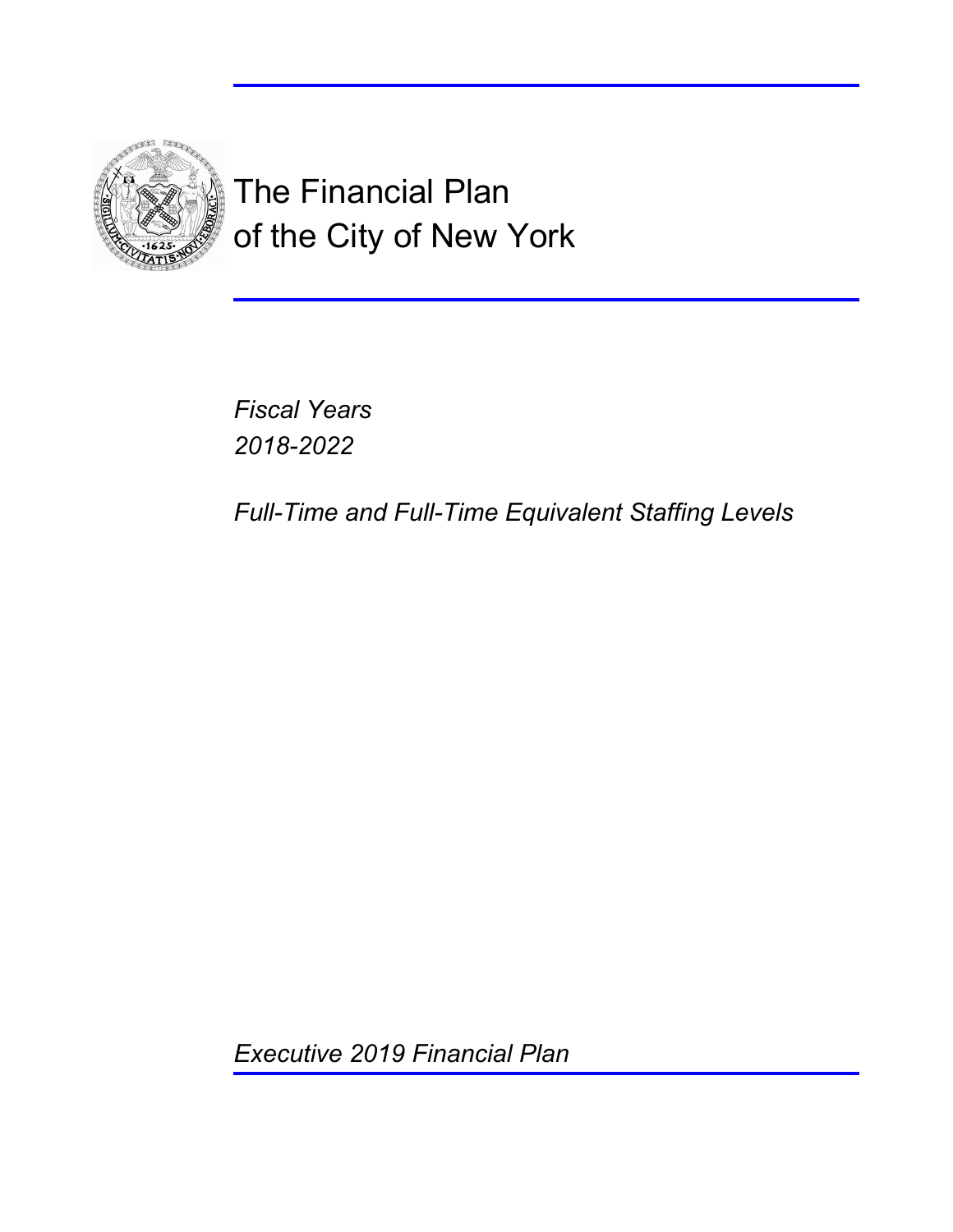*Full-Time and Full-Time Equivalent Headcount*

#### **Citywide Total**

|                               |                              | <b>CITY</b> | <b>IFA</b> | CD    | <b>OTHER</b> | <b>TOTAL</b> |
|-------------------------------|------------------------------|-------------|------------|-------|--------------|--------------|
| Forecast for 6/30/2018        |                              |             |            |       |              |              |
|                               |                              |             |            |       |              |              |
|                               | Full-Time                    | 253,469     | 4,856      | 1,739 | 43,798       | 303,862      |
|                               | Full-Time Equivalents        | 24,877      | 156        | 60    | 1,863        | 26,956       |
|                               | Total                        | 278,346     | 5,012      | 1,799 | 45,661       | 330,818      |
| Forecast for 6/30/2019        |                              |             |            |       |              |              |
|                               | Full-Time                    | 254,500     | 4,874      | 1,575 | 43,499       | 304,448      |
|                               | Full-Time Equivalents        | 24,675      | 156        | 58    | 1,873        | 26,762       |
|                               | Total                        | 279,175     | 5,030      | 1,633 | 45,372       | 331,210      |
| Forecast for 6/30/2020        |                              |             |            |       |              |              |
|                               | Full-Time                    | 256,033     | 4,968      | 1,442 | 43,301       | 305,744      |
|                               | Full-Time Equivalents        | 24,933      | 252        | 58    | 1,932        | 27,175       |
|                               | Total                        | 280,966     | 5,220      | 1,500 | 45,233       | 332,919      |
| <b>Forecast for 6/30/2021</b> |                              |             |            |       |              |              |
|                               | Full-Time                    | 256,623     | 4,968      | 1,367 | 45,166       | 308,124      |
|                               | Full-Time Equivalents        | 24,928      | 252        | 58    | 1,941        | 27,179       |
|                               | Total                        | 281,551     | 5,220      | 1,425 | 47,107       | 335,303      |
| Forecast for 6/30/2022        |                              |             |            |       |              |              |
|                               | Full-Time                    | 256,451     | 4,967      | 1,350 | 48,135       | 310,903      |
|                               | <b>Full-Time Equivalents</b> | 24,928      | 252        | 58    | 1,912        | 27,150       |
|                               | Total                        | 281,379     | 5,219      | 1,408 | 50,047       | 338,053      |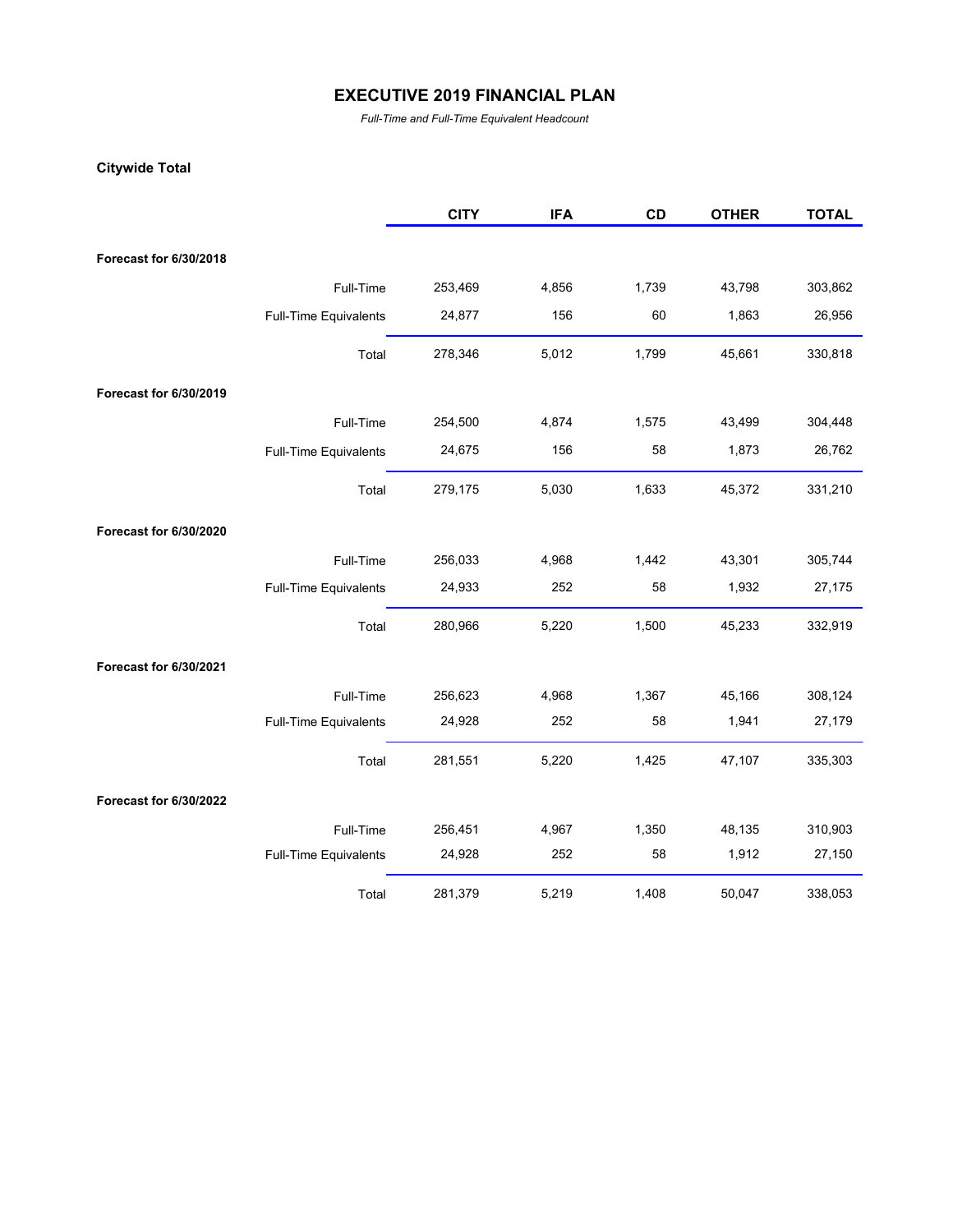*Full-Time and Full-Time Equivalent Headcount*

#### **Civilian Total**

|                               |                       | <b>CITY</b> | <b>IFA</b> | CD    | <b>OTHER</b> | <b>TOTAL</b> |
|-------------------------------|-----------------------|-------------|------------|-------|--------------|--------------|
|                               |                       |             |            |       |              |              |
| Forecast for 6/30/2018        |                       |             |            |       |              |              |
|                               | Full-Time             | 92,505      | 4,856      | 1,739 | 15,746       | 114,846      |
|                               | Full-Time Equivalents | 22,192      | 156        | 60    | 1,599        | 24,007       |
|                               | Total                 | 114,697     | 5,012      | 1,799 | 17,345       | 138,853      |
| Forecast for 6/30/2019        |                       |             |            |       |              |              |
|                               | Full-Time             | 92,804      | 4,874      | 1,575 | 15,100       | 114,353      |
|                               | Full-Time Equivalents | 21,990      | 156        | 58    | 1,609        | 23,813       |
|                               | Total                 | 114,794     | 5,030      | 1,633 | 16,709       | 138,166      |
| <b>Forecast for 6/30/2020</b> |                       |             |            |       |              |              |
|                               | Full-Time             | 93,934      | 4,968      | 1,442 | 15,023       | 115,367      |
|                               | Full-Time Equivalents | 22,248      | 252        | 58    | 1,668        | 24,226       |
|                               | Total                 | 116,182     | 5,220      | 1,500 | 16,691       | 139,593      |
| Forecast for 6/30/2021        |                       |             |            |       |              |              |
|                               | Full-Time             | 94,697      | 4,968      | 1,367 | 15,273       | 116,305      |
|                               | Full-Time Equivalents | 22,243      | 252        | 58    | 1,677        | 24,230       |
|                               | Total                 | 116,940     | 5,220      | 1,425 | 16,950       | 140,535      |
| Forecast for 6/30/2022        |                       |             |            |       |              |              |
|                               | Full-Time             | 94,692      | 4,967      | 1,350 | 15,549       | 116,558      |
|                               | Full-Time Equivalents | 22,243      | 252        | 58    | 1,648        | 24,201       |
|                               | Total                 | 116,935     | 5,219      | 1,408 | 17,197       | 140,759      |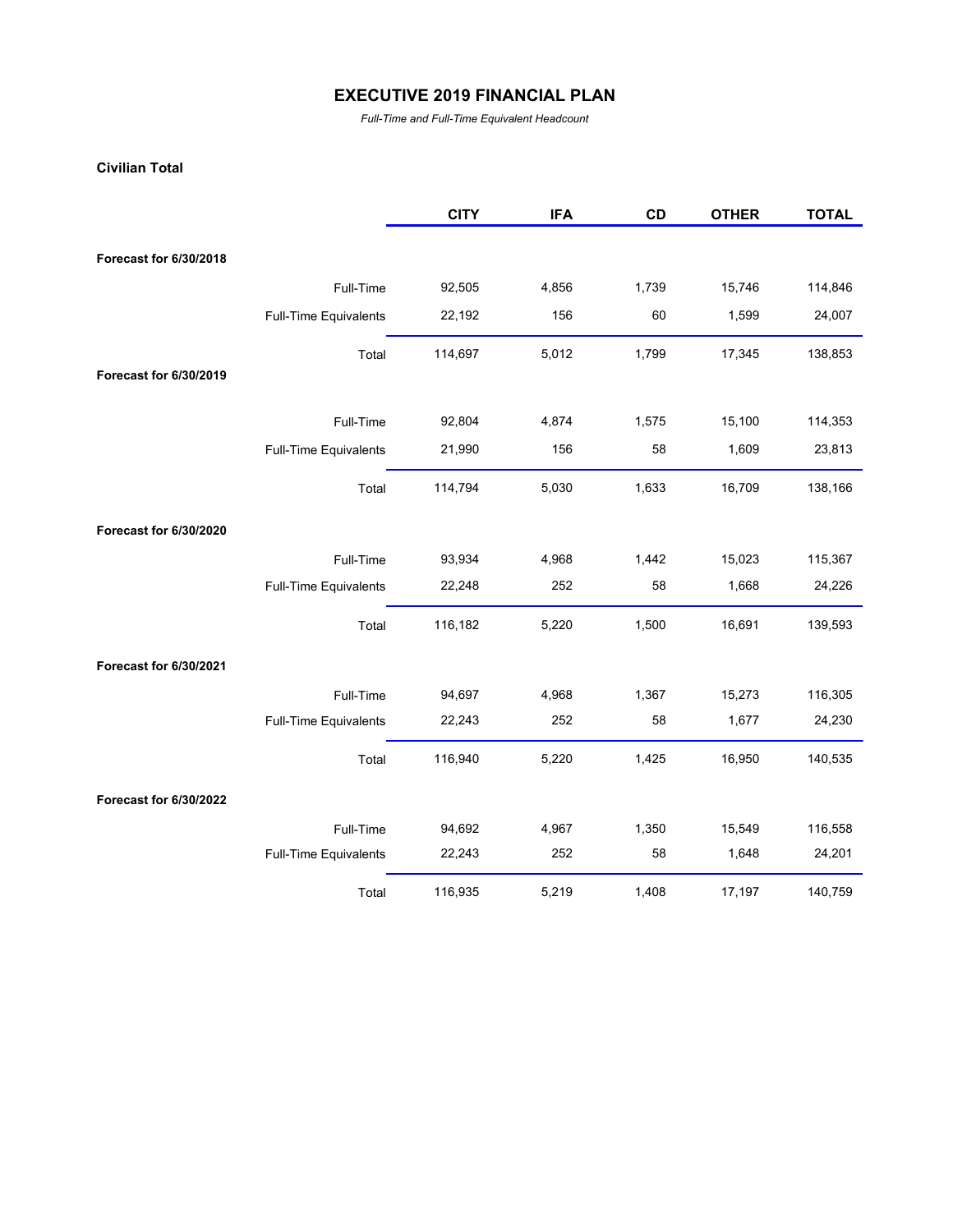*Full-Time and Full-Time Equivalent Headcount*

#### **Uniform Total**

|                        |                       | <b>CITY</b> | <b>IFA</b>  | CD          | <b>OTHER</b> | <b>TOTAL</b> |
|------------------------|-----------------------|-------------|-------------|-------------|--------------|--------------|
| Forecast for 6/30/2018 |                       |             |             |             |              |              |
|                        |                       |             |             |             |              |              |
|                        | Full-Time             | 64,954      | $\pmb{0}$   | $\pmb{0}$   | 8            | 64,962       |
|                        | Full-Time Equivalents | $\pmb{0}$   | $\pmb{0}$   | $\pmb{0}$   | 0            | 0            |
|                        | Total                 | 64,954      | $\mathbf 0$ | $\mathbf 0$ | 8            | 64,962       |
| Forecast for 6/30/2019 |                       |             |             |             |              |              |
|                        | Full-Time             | 64,926      | 0           | $\pmb{0}$   | 8            | 64,934       |
|                        | Full-Time Equivalents | 0           | 0           | 0           | 0            | 0            |
|                        | Total                 | 64,926      | 0           | $\pmb{0}$   | 8            | 64,934       |
| Forecast for 6/30/2020 |                       |             |             |             |              |              |
|                        | Full-Time             | 64,960      | 0           | 0           | 8            | 64,968       |
|                        | Full-Time Equivalents | $\pmb{0}$   | 0           | $\pmb{0}$   | 0            | $\pmb{0}$    |
|                        | Total                 | 64,960      | $\pmb{0}$   | $\pmb{0}$   | 8            | 64,968       |
| Forecast for 6/30/2021 |                       |             |             |             |              |              |
|                        | Full-Time             | 64,960      | 0           | $\pmb{0}$   | 8            | 64,968       |
|                        | Full-Time Equivalents | 0           | 0           | $\pmb{0}$   | 0            | $\pmb{0}$    |
|                        | Total                 | 64,960      | $\mathbf 0$ | $\pmb{0}$   | 8            | 64,968       |
| Forecast for 6/30/2022 |                       |             |             |             |              |              |
|                        | Full-Time             | 64,801      | $\mathbf 0$ | $\pmb{0}$   | 8            | 64,809       |
|                        | Full-Time Equivalents | 0           | 0           | $\pmb{0}$   | 0            | $\pmb{0}$    |
|                        | Total                 | 64,801      | 0           | $\pmb{0}$   | 8            | 64,809       |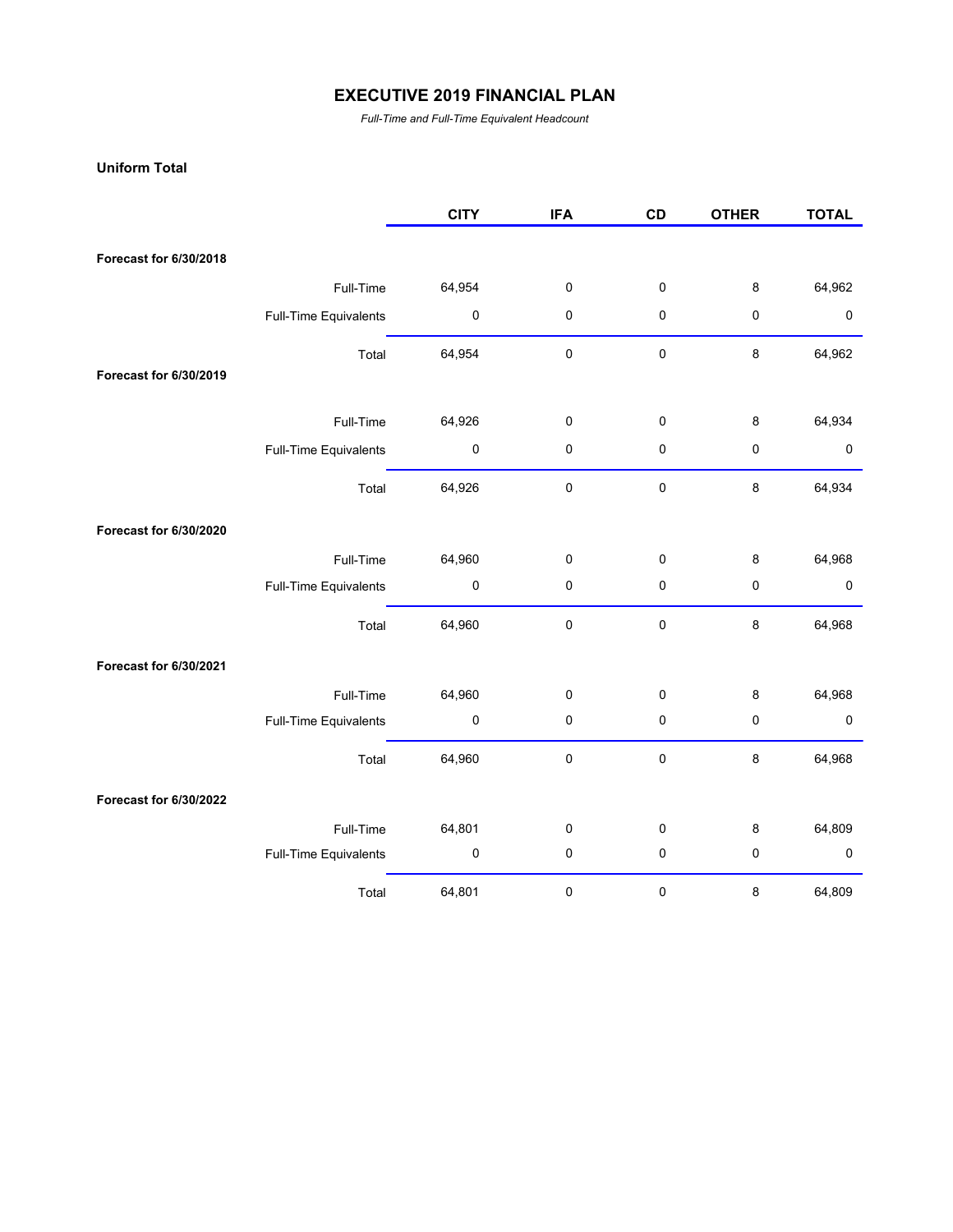*Full-Time and Full-Time Equivalent Headcount*

## **Pedagogical Total**

|                        |                       | <b>CITY</b> | <b>IFA</b>  | CD        | <b>OTHER</b> | <b>TOTAL</b> |
|------------------------|-----------------------|-------------|-------------|-----------|--------------|--------------|
|                        |                       |             |             |           |              |              |
| Forecast for 6/30/2018 |                       |             |             |           |              |              |
|                        | Full-Time             | 96,010      | 0           | $\pmb{0}$ | 28,044       | 124,054      |
|                        | Full-Time Equivalents | 2,685       | $\pmb{0}$   | $\pmb{0}$ | 264          | 2,949        |
|                        | Total                 | 98,695      | 0           | $\pmb{0}$ | 28,308       | 127,003      |
| Forecast for 6/30/2019 |                       |             |             |           |              |              |
|                        | Full-Time             | 96,770      | 0           | $\pmb{0}$ | 28,391       | 125,161      |
|                        | Full-Time Equivalents | 2,685       | $\pmb{0}$   | $\pmb{0}$ | 264          | 2,949        |
|                        | Total                 | 99,455      | 0           | $\pmb{0}$ | 28,655       | 128,110      |
| Forecast for 6/30/2020 |                       |             |             |           |              |              |
|                        | Full-Time             | 97,139      | 0           | $\pmb{0}$ | 28,270       | 125,409      |
|                        | Full-Time Equivalents | 2,685       | $\pmb{0}$   | $\pmb{0}$ | 264          | 2,949        |
|                        | Total                 | 99,824      | $\pmb{0}$   | $\pmb{0}$ | 28,534       | 128,358      |
| Forecast for 6/30/2021 |                       |             |             |           |              |              |
|                        | Full-Time             | 96,966      | 0           | $\pmb{0}$ | 29,885       | 126,851      |
|                        | Full-Time Equivalents | 2,685       | $\pmb{0}$   | $\pmb{0}$ | 264          | 2,949        |
|                        | Total                 | 99,651      | $\pmb{0}$   | $\pmb{0}$ | 30,149       | 129,800      |
| Forecast for 6/30/2022 |                       |             |             |           |              |              |
|                        | Full-Time             | 96,958      | $\mathbf 0$ | $\pmb{0}$ | 32,578       | 129,536      |
|                        | Full-Time Equivalents | 2,685       | $\pmb{0}$   | $\pmb{0}$ | 264          | 2,949        |
|                        | Total                 | 99,643      | 0           | $\pmb{0}$ | 32,842       | 132,485      |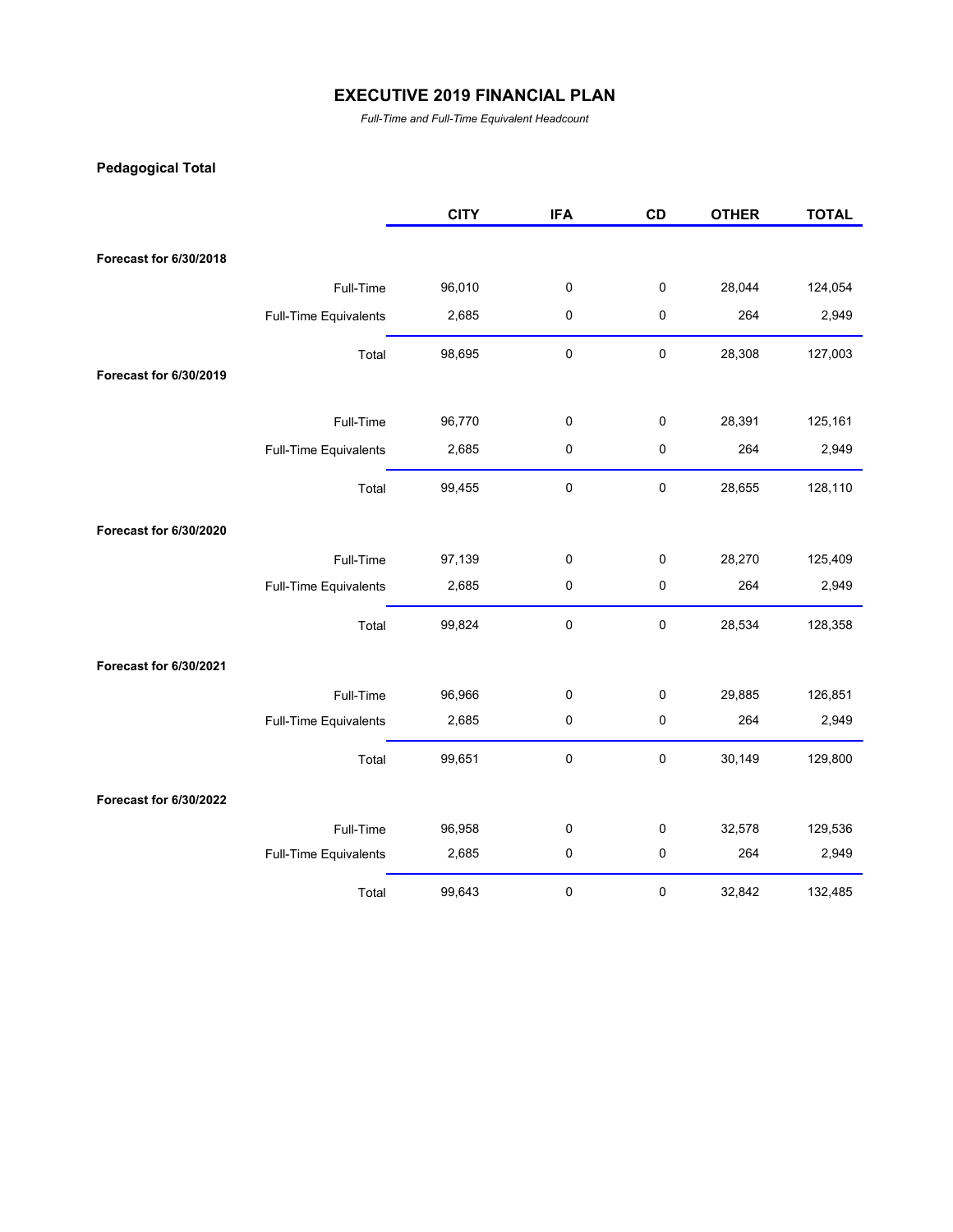*Full-Time and Full-Time Equivalent Headcount*

## **Agency: 002 -- Mayoralty**

|                        |                       | <b>CITY</b>      | <b>IFA</b>   | CD           | <b>OTHER</b> | <b>TOTAL</b> |
|------------------------|-----------------------|------------------|--------------|--------------|--------------|--------------|
|                        |                       |                  |              |              |              |              |
| Forecast for 6/30/2018 |                       |                  |              |              |              |              |
|                        | Full-Time             | 995              | 139          | 82           | 68           | 1,284        |
|                        | Full-Time Equivalents | $10$             | $\mathbf{1}$ | $\mathbf{1}$ | $\pmb{0}$    | 12           |
|                        | Total                 | 1,005            | 140          | 83           | 68           | 1,296        |
| Forecast for 6/30/2019 |                       |                  |              |              |              |              |
|                        | Full-Time             | 999              | 139          | 82           | 18           | 1,238        |
|                        | Full-Time Equivalents | $\boldsymbol{9}$ | $\mathbf{1}$ | $\mathbf{1}$ | $\pmb{0}$    | 11           |
|                        | Total                 | 1,008            | 140          | 83           | 18           | 1,249        |
| Forecast for 6/30/2020 |                       |                  |              |              |              |              |
|                        | Full-Time             | 982              | 139          | 82           | 18           | 1,221        |
|                        | Full-Time Equivalents | 9                | $\mathbf{1}$ | $\mathbf{1}$ | $\pmb{0}$    | 11           |
|                        | Total                 | 991              | 140          | 83           | 18           | 1,232        |
| Forecast for 6/30/2021 |                       |                  |              |              |              |              |
|                        | Full-Time             | 982              | 139          | 53           | 18           | 1,192        |
|                        | Full-Time Equivalents | 9                | $\mathbf{1}$ | $\mathbf{1}$ | $\pmb{0}$    | 11           |
|                        | Total                 | 991              | 140          | 54           | 18           | 1,203        |
| Forecast for 6/30/2022 |                       |                  |              |              |              |              |
|                        | Full-Time             | 982              | 139          | 53           | 18           | 1,192        |
|                        | Full-Time Equivalents | 9                | $\mathbf{1}$ | $\mathbf{1}$ | $\pmb{0}$    | 11           |
|                        | Total                 | 991              | 140          | 54           | 18           | 1,203        |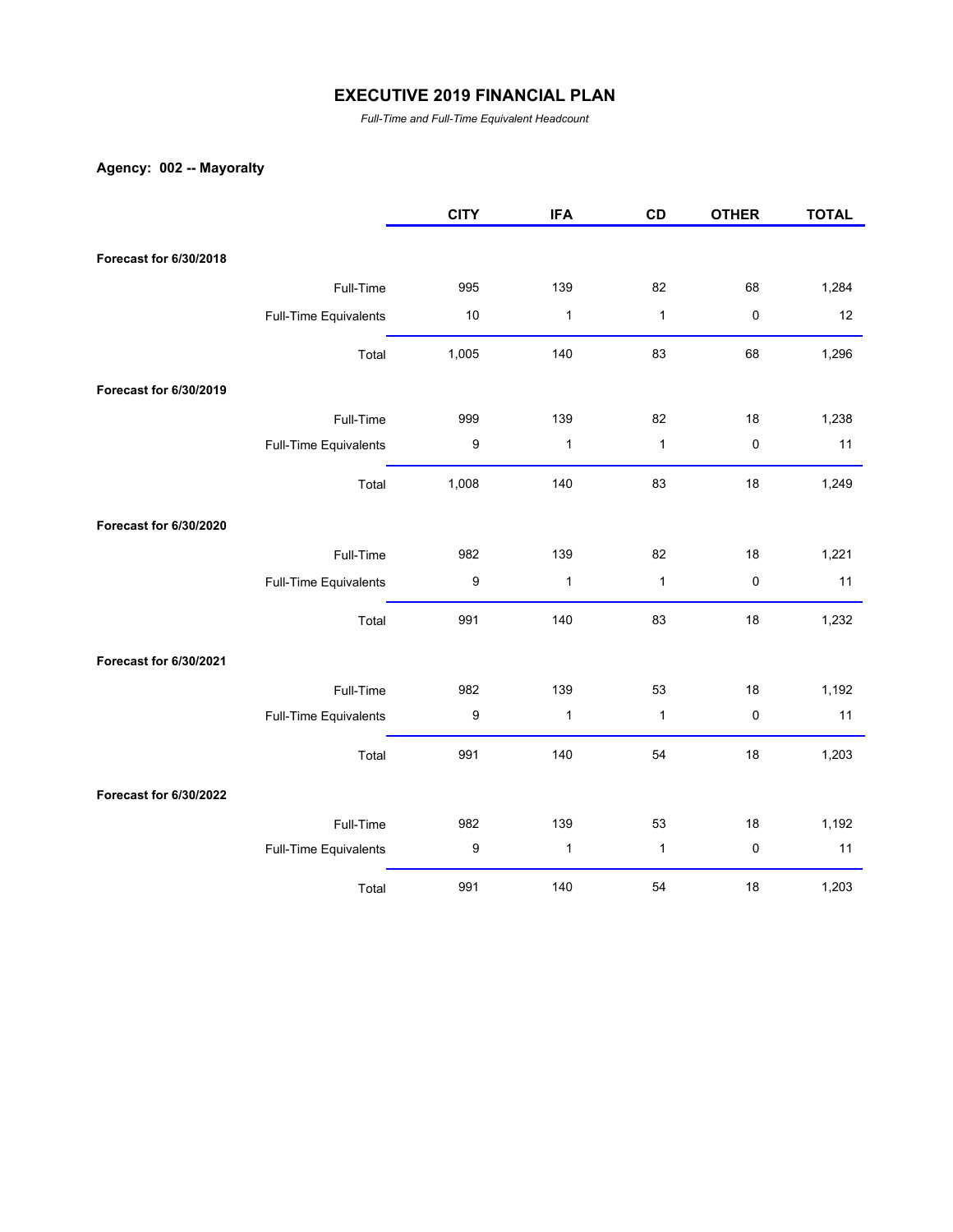*Full-Time and Full-Time Equivalent Headcount*

## **Agency: 003 -- Board of Elections**

|                        |                       | <b>CITY</b> | <b>IFA</b> | CD        | <b>OTHER</b> | <b>TOTAL</b> |
|------------------------|-----------------------|-------------|------------|-----------|--------------|--------------|
| Forecast for 6/30/2018 |                       |             |            |           |              |              |
|                        |                       |             |            |           |              |              |
|                        | Full-Time             | 505         | 0          | $\pmb{0}$ | $\pmb{0}$    | 505          |
|                        | Full-Time Equivalents | 562         | 0          | $\pmb{0}$ | $\pmb{0}$    | 562          |
|                        | Total                 | 1,067       | $\pmb{0}$  | $\pmb{0}$ | $\pmb{0}$    | 1,067        |
| Forecast for 6/30/2019 |                       |             |            |           |              |              |
|                        | Full-Time             | 517         | 0          | 0         | 0            | 517          |
|                        | Full-Time Equivalents | 562         | $\pmb{0}$  | 0         | $\pmb{0}$    | 562          |
|                        | Total                 | 1,079       | 0          | $\pmb{0}$ | $\pmb{0}$    | 1,079        |
| Forecast for 6/30/2020 |                       |             |            |           |              |              |
|                        | Full-Time             | 517         | 0          | $\pmb{0}$ | 0            | 517          |
|                        | Full-Time Equivalents | 562         | $\pmb{0}$  | 0         | $\pmb{0}$    | 562          |
|                        | Total                 | 1,079       | 0          | 0         | $\pmb{0}$    | 1,079        |
| Forecast for 6/30/2021 |                       |             |            |           |              |              |
|                        | Full-Time             | 517         | 0          | 0         | 0            | 517          |
|                        | Full-Time Equivalents | 562         | 0          | 0         | $\pmb{0}$    | 562          |
|                        | Total                 | 1,079       | 0          | 0         | $\pmb{0}$    | 1,079        |
| Forecast for 6/30/2022 |                       |             |            |           |              |              |
|                        | Full-Time             | 517         | 0          | 0         | 0            | 517          |
|                        | Full-Time Equivalents | 562         | $\pmb{0}$  | 0         | $\pmb{0}$    | 562          |
|                        | Total                 | 1,079       | 0          | 0         | 0            | 1,079        |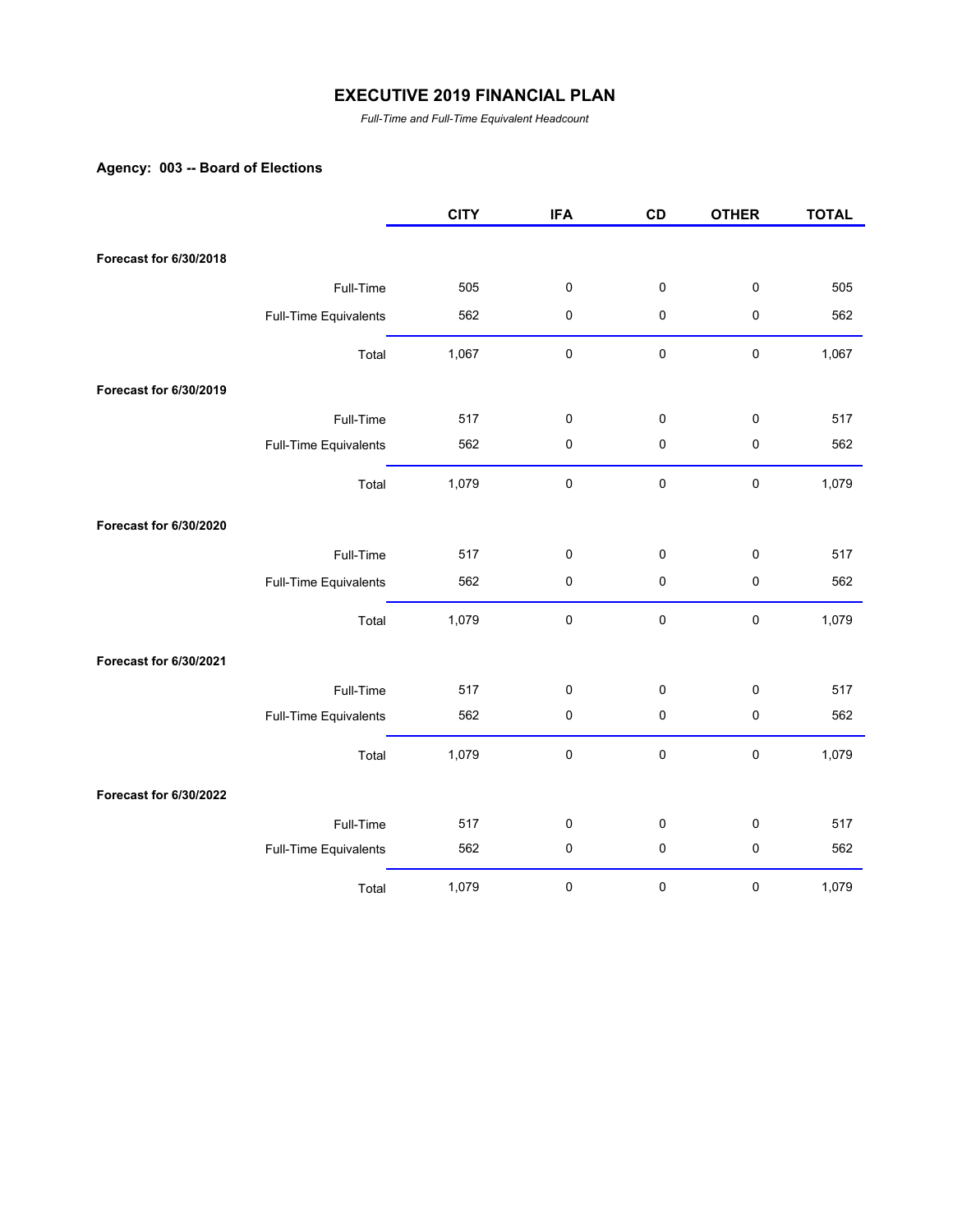*Full-Time and Full-Time Equivalent Headcount*

## **Agency: 004 -- Campaign Finance Board**

|                        |                       | <b>CITY</b> | <b>IFA</b>  | CD        | <b>OTHER</b> | <b>TOTAL</b> |
|------------------------|-----------------------|-------------|-------------|-----------|--------------|--------------|
| Forecast for 6/30/2018 |                       |             |             |           |              |              |
|                        |                       |             |             |           |              |              |
|                        | Full-Time             | 103         | 0           | $\pmb{0}$ | $\pmb{0}$    | 103          |
|                        | Full-Time Equivalents | 15          | 0           | $\pmb{0}$ | $\pmb{0}$    | 15           |
|                        | Total                 | 118         | $\mathsf 0$ | $\pmb{0}$ | $\pmb{0}$    | 118          |
| Forecast for 6/30/2019 |                       |             |             |           |              |              |
|                        | Full-Time             | 109         | 0           | 0         | $\pmb{0}$    | 109          |
|                        | Full-Time Equivalents | $\,6$       | $\pmb{0}$   | $\pmb{0}$ | $\pmb{0}$    | $\,6\,$      |
|                        | Total                 | 115         | 0           | $\pmb{0}$ | $\pmb{0}$    | 115          |
| Forecast for 6/30/2020 |                       |             |             |           |              |              |
|                        | Full-Time             | 103         | 0           | $\pmb{0}$ | $\pmb{0}$    | 103          |
|                        | Full-Time Equivalents | $\,6$       | $\pmb{0}$   | $\pmb{0}$ | $\pmb{0}$    | $\,6\,$      |
|                        | Total                 | 109         | 0           | 0         | $\pmb{0}$    | 109          |
| Forecast for 6/30/2021 |                       |             |             |           |              |              |
|                        | Full-Time             | 103         | 0           | 0         | $\pmb{0}$    | 103          |
|                        | Full-Time Equivalents | 6           | 0           | $\pmb{0}$ | $\pmb{0}$    | $\,6\,$      |
|                        | Total                 | 109         | 0           | $\pmb{0}$ | $\pmb{0}$    | 109          |
| Forecast for 6/30/2022 |                       |             |             |           |              |              |
|                        | Full-Time             | 103         | 0           | 0         | $\pmb{0}$    | 103          |
|                        | Full-Time Equivalents | $\,6$       | $\pmb{0}$   | $\pmb{0}$ | $\pmb{0}$    | $\,6\,$      |
|                        | Total                 | 109         | $\pmb{0}$   | 0         | 0            | 109          |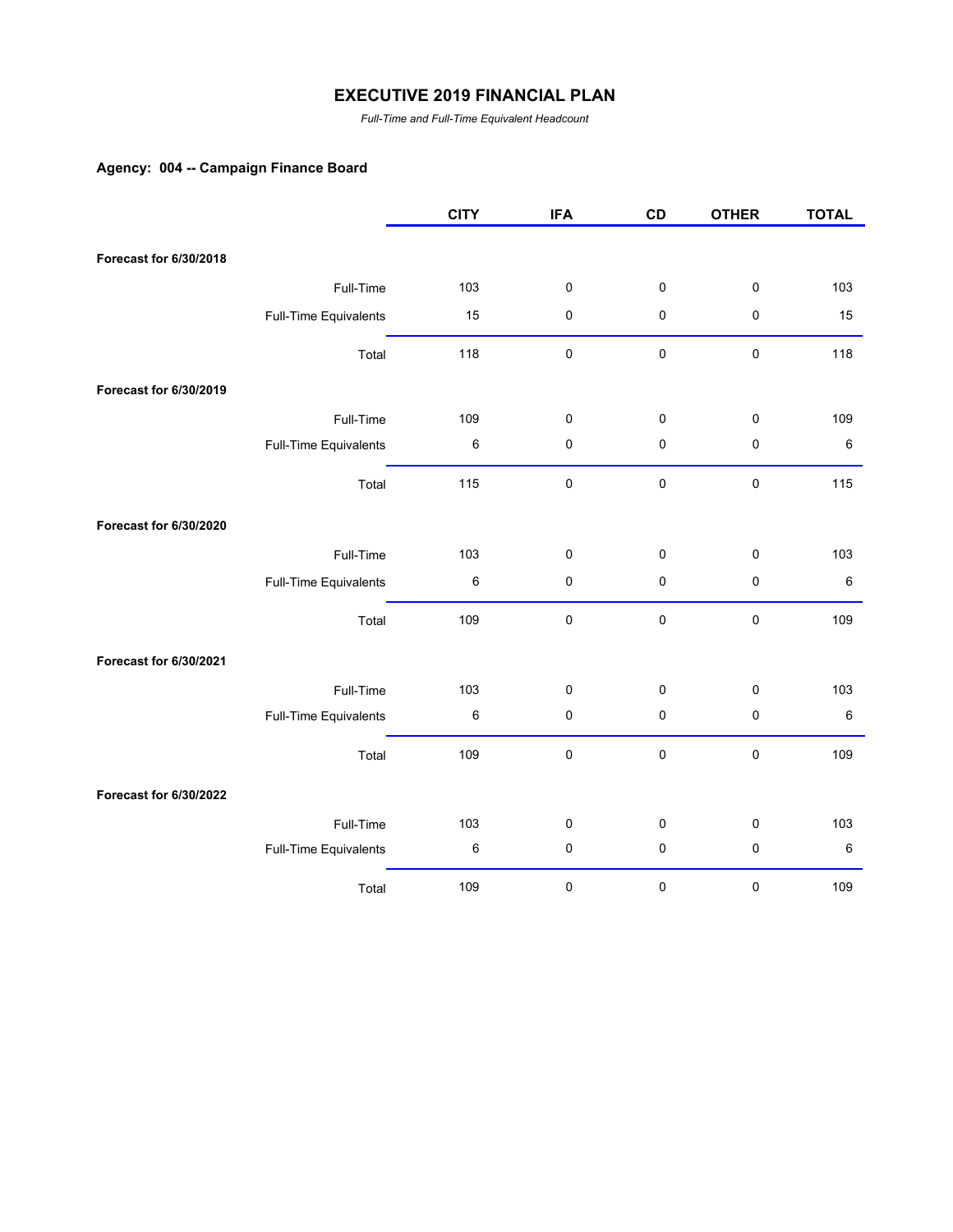*Full-Time and Full-Time Equivalent Headcount*

## **Agency: 008 -- Office of the Actuary**

|                        |                       | <b>CITY</b>  | <b>IFA</b> | CD        | <b>OTHER</b> | <b>TOTAL</b> |
|------------------------|-----------------------|--------------|------------|-----------|--------------|--------------|
|                        |                       |              |            |           |              |              |
| Forecast for 6/30/2018 |                       |              |            |           |              |              |
|                        | Full-Time             | 46           | $\pmb{0}$  | 0         | $\pmb{0}$    | 46           |
|                        | Full-Time Equivalents | $\mathbf{1}$ | $\pmb{0}$  | 0         | $\pmb{0}$    | $\mathbf{1}$ |
|                        | Total                 | 47           | $\pmb{0}$  | $\pmb{0}$ | $\pmb{0}$    | 47           |
| Forecast for 6/30/2019 |                       |              |            |           |              |              |
|                        | Full-Time             | 46           | $\pmb{0}$  | 0         | $\pmb{0}$    | 46           |
|                        | Full-Time Equivalents | $\mathbf{1}$ | $\pmb{0}$  | 0         | $\pmb{0}$    | $\mathbf{1}$ |
|                        | Total                 | 47           | $\pmb{0}$  | 0         | $\pmb{0}$    | 47           |
| Forecast for 6/30/2020 |                       |              |            |           |              |              |
|                        | Full-Time             | 46           | $\pmb{0}$  | 0         | $\pmb{0}$    | 46           |
|                        | Full-Time Equivalents | $\mathbf{1}$ | $\pmb{0}$  | 0         | $\pmb{0}$    | $\mathbf{1}$ |
|                        | Total                 | 47           | $\pmb{0}$  | $\pmb{0}$ | $\pmb{0}$    | 47           |
| Forecast for 6/30/2021 |                       |              |            |           |              |              |
|                        | Full-Time             | 46           | $\pmb{0}$  | 0         | $\pmb{0}$    | 46           |
|                        | Full-Time Equivalents | $\mathbf{1}$ | $\pmb{0}$  | $\pmb{0}$ | $\pmb{0}$    | $\mathbf{1}$ |
|                        | Total                 | 47           | $\pmb{0}$  | 0         | $\pmb{0}$    | 47           |
| Forecast for 6/30/2022 |                       |              |            |           |              |              |
|                        | Full-Time             | 46           | $\pmb{0}$  | 0         | $\pmb{0}$    | 46           |
|                        | Full-Time Equivalents | $\mathbf{1}$ | $\pmb{0}$  | 0         | $\pmb{0}$    | $\mathbf{1}$ |
|                        | Total                 | 47           | $\pmb{0}$  | 0         | $\pmb{0}$    | 47           |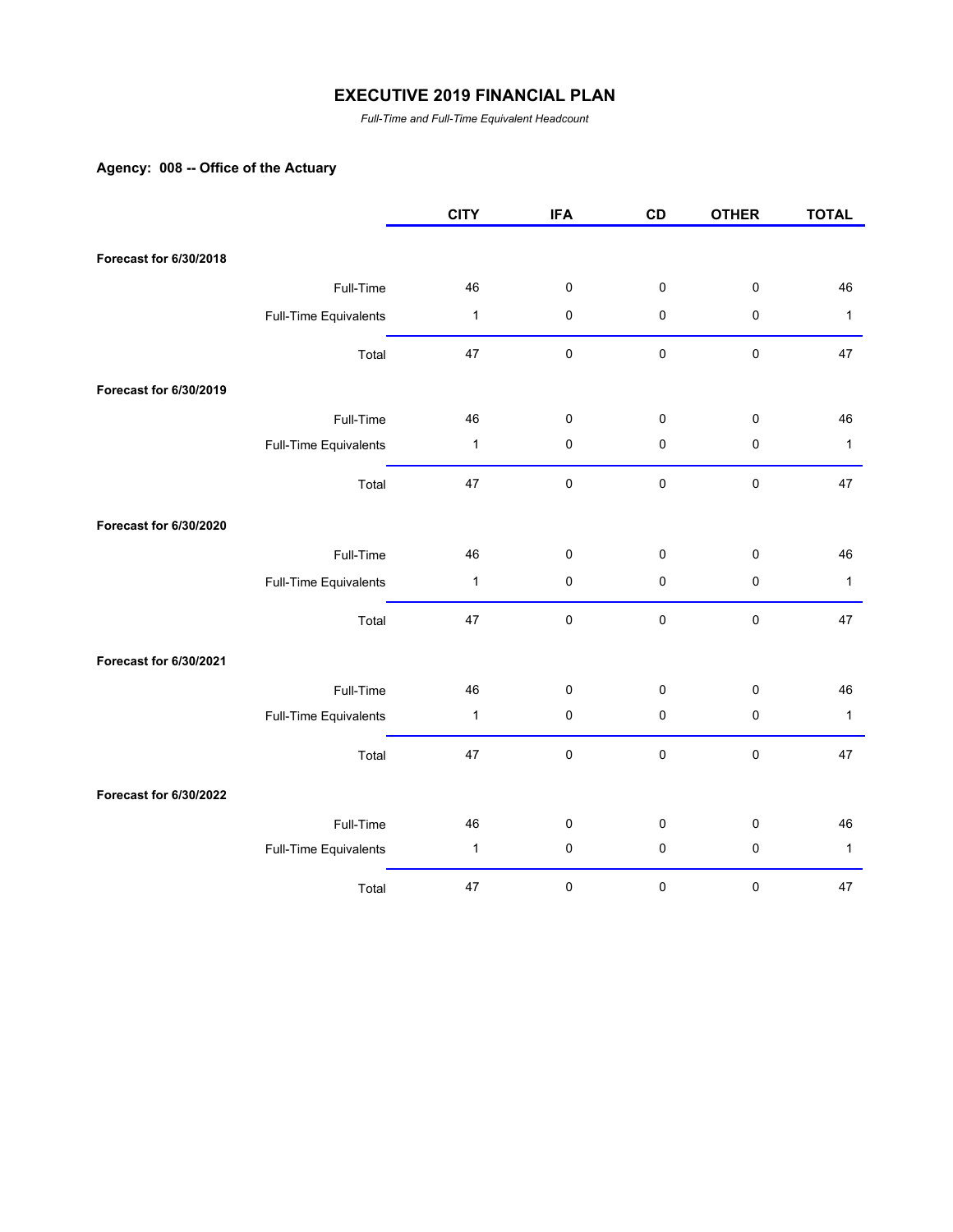*Full-Time and Full-Time Equivalent Headcount*

## **Agency: 010 -- Borough President - Manhattan**

|                        |                       | <b>CITY</b>               | <b>IFA</b> | CD          | <b>OTHER</b> | <b>TOTAL</b>              |
|------------------------|-----------------------|---------------------------|------------|-------------|--------------|---------------------------|
|                        |                       |                           |            |             |              |                           |
| Forecast for 6/30/2018 |                       |                           |            |             |              |                           |
|                        | Full-Time             | 56                        | $\pmb{0}$  | 0           | $\pmb{0}$    | 56                        |
|                        | Full-Time Equivalents | $\ensuremath{\mathsf{3}}$ | $\pmb{0}$  | 0           | $\pmb{0}$    | $\sqrt{3}$                |
|                        | Total                 | 59                        | $\pmb{0}$  | $\mathbf 0$ | $\pmb{0}$    | 59                        |
| Forecast for 6/30/2019 |                       |                           |            |             |              |                           |
|                        | Full-Time             | 56                        | $\pmb{0}$  | 0           | $\pmb{0}$    | 56                        |
|                        | Full-Time Equivalents | $\ensuremath{\mathsf{3}}$ | $\pmb{0}$  | 0           | $\pmb{0}$    | $\ensuremath{\mathsf{3}}$ |
|                        | Total                 | 59                        | $\pmb{0}$  | 0           | $\pmb{0}$    | 59                        |
| Forecast for 6/30/2020 |                       |                           |            |             |              |                           |
|                        | Full-Time             | 56                        | $\pmb{0}$  | $\pmb{0}$   | $\mathbf 0$  | 56                        |
|                        | Full-Time Equivalents | $\mathsf 3$               | $\pmb{0}$  | 0           | $\pmb{0}$    | $\mathbf{3}$              |
|                        | Total                 | 59                        | $\pmb{0}$  | $\pmb{0}$   | $\pmb{0}$    | 59                        |
| Forecast for 6/30/2021 |                       |                           |            |             |              |                           |
|                        | Full-Time             | 56                        | $\pmb{0}$  | 0           | $\pmb{0}$    | 56                        |
|                        | Full-Time Equivalents | $\ensuremath{\mathsf{3}}$ | $\pmb{0}$  | 0           | $\pmb{0}$    | $\sqrt{3}$                |
|                        | Total                 | 59                        | $\pmb{0}$  | $\mathbf 0$ | $\pmb{0}$    | 59                        |
| Forecast for 6/30/2022 |                       |                           |            |             |              |                           |
|                        | Full-Time             | 56                        | $\pmb{0}$  | 0           | $\pmb{0}$    | 56                        |
|                        | Full-Time Equivalents | $\ensuremath{\mathsf{3}}$ | $\pmb{0}$  | 0           | $\pmb{0}$    | $\ensuremath{\mathsf{3}}$ |
|                        | Total                 | 59                        | 0          | 0           | $\pmb{0}$    | 59                        |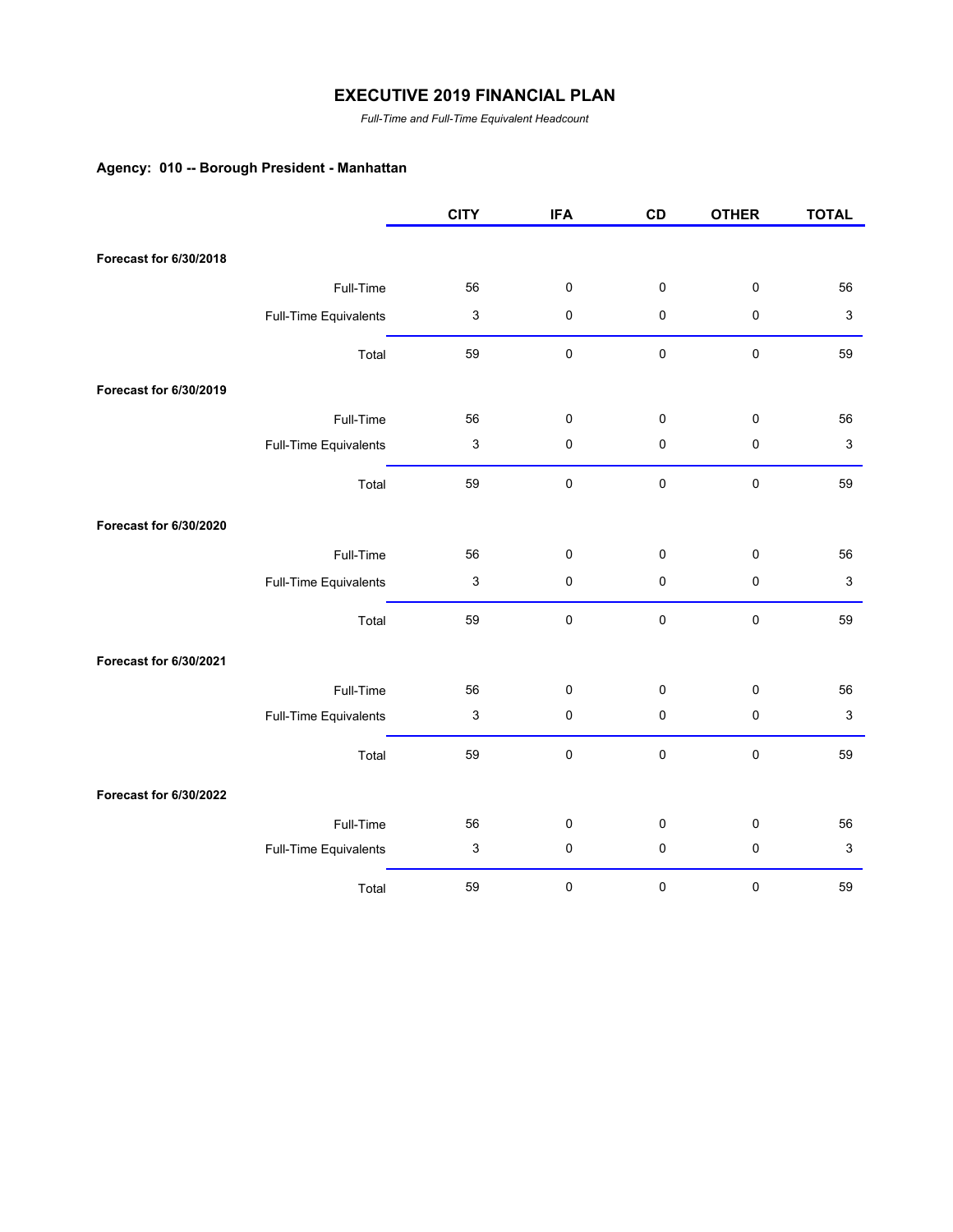*Full-Time and Full-Time Equivalent Headcount*

## **Agency: 011 -- Borough President - Bronx**

|                        |                       | <b>CITY</b>  | <b>IFA</b> | CD        | <b>OTHER</b> | <b>TOTAL</b> |
|------------------------|-----------------------|--------------|------------|-----------|--------------|--------------|
|                        |                       |              |            |           |              |              |
| Forecast for 6/30/2018 |                       |              |            |           |              |              |
|                        | Full-Time             | 69           | $\pmb{0}$  | $\pmb{0}$ | $\pmb{0}$    | 69           |
|                        | Full-Time Equivalents | $\mathbf{1}$ | $\pmb{0}$  | $\pmb{0}$ | $\pmb{0}$    | $\mathbf{1}$ |
|                        | Total                 | 70           | $\pmb{0}$  | $\pmb{0}$ | $\pmb{0}$    | 70           |
| Forecast for 6/30/2019 |                       |              |            |           |              |              |
|                        | Full-Time             | 69           | 0          | 0         | $\pmb{0}$    | 69           |
|                        | Full-Time Equivalents | $\mathbf{1}$ | $\pmb{0}$  | $\pmb{0}$ | $\pmb{0}$    | $\mathbf{1}$ |
|                        | Total                 | 70           | $\pmb{0}$  | $\pmb{0}$ | $\pmb{0}$    | 70           |
| Forecast for 6/30/2020 |                       |              |            |           |              |              |
|                        | Full-Time             | 69           | 0          | $\pmb{0}$ | $\mathbf 0$  | 69           |
|                        | Full-Time Equivalents | $\mathbf{1}$ | 0          | $\pmb{0}$ | $\pmb{0}$    | $\mathbf{1}$ |
|                        | Total                 | 70           | 0          | $\pmb{0}$ | $\pmb{0}$    | 70           |
| Forecast for 6/30/2021 |                       |              |            |           |              |              |
|                        | Full-Time             | 69           | 0          | 0         | 0            | 69           |
|                        | Full-Time Equivalents | 1            | 0          | $\pmb{0}$ | $\pmb{0}$    | $\mathbf{1}$ |
|                        | Total                 | 70           | $\pmb{0}$  | $\pmb{0}$ | $\pmb{0}$    | 70           |
| Forecast for 6/30/2022 |                       |              |            |           |              |              |
|                        | Full-Time             | 69           | 0          | 0         | $\pmb{0}$    | 69           |
|                        | Full-Time Equivalents | 1            | 0          | $\pmb{0}$ | $\pmb{0}$    | $\mathbf{1}$ |
|                        | Total                 | 70           | 0          | $\pmb{0}$ | $\pmb{0}$    | 70           |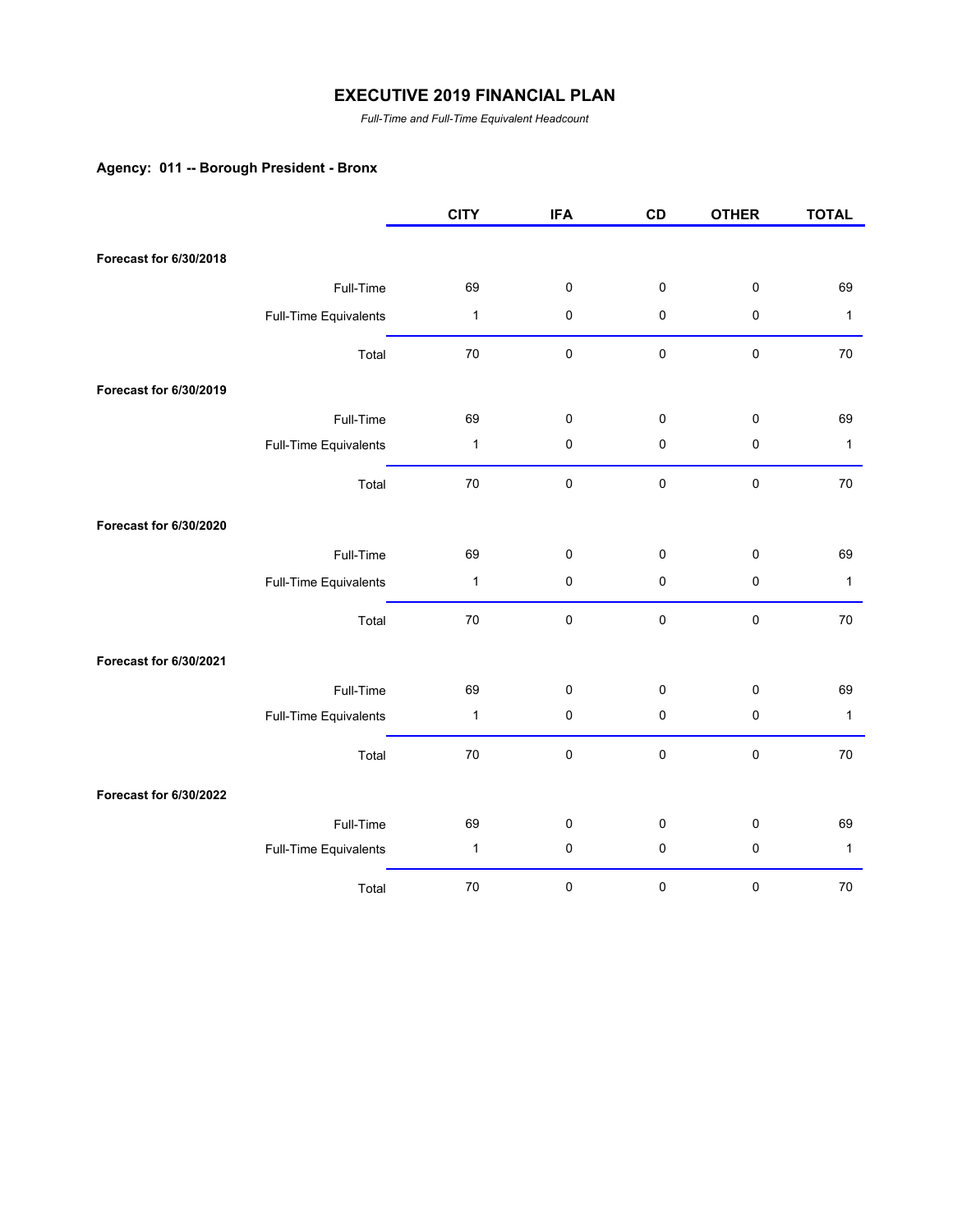*Full-Time and Full-Time Equivalent Headcount*

## **Agency: 012 -- Borough President - Brooklyn**

|                        |                       | <b>CITY</b>  | <b>IFA</b> | CD        | <b>OTHER</b> | <b>TOTAL</b> |
|------------------------|-----------------------|--------------|------------|-----------|--------------|--------------|
| Forecast for 6/30/2018 |                       |              |            |           |              |              |
|                        |                       |              |            |           |              |              |
|                        | Full-Time             | 62           | $\pmb{0}$  | $\pmb{0}$ | $\pmb{0}$    | 62           |
|                        | Full-Time Equivalents | $\mathbf{1}$ | $\pmb{0}$  | 0         | $\pmb{0}$    | $\mathbf{1}$ |
|                        | Total                 | 63           | $\pmb{0}$  | $\pmb{0}$ | $\pmb{0}$    | 63           |
| Forecast for 6/30/2019 |                       |              |            |           |              |              |
|                        | Full-Time             | 62           | $\pmb{0}$  | 0         | $\pmb{0}$    | 62           |
|                        | Full-Time Equivalents | 1            | $\pmb{0}$  | 0         | $\pmb{0}$    | $\mathbf{1}$ |
|                        | Total                 | 63           | $\pmb{0}$  | $\pmb{0}$ | $\pmb{0}$    | 63           |
| Forecast for 6/30/2020 |                       |              |            |           |              |              |
|                        | Full-Time             | 62           | $\pmb{0}$  | 0         | $\pmb{0}$    | 62           |
|                        | Full-Time Equivalents | $\mathbf{1}$ | $\pmb{0}$  | 0         | $\pmb{0}$    | $\mathbf{1}$ |
|                        | Total                 | 63           | $\pmb{0}$  | 0         | $\pmb{0}$    | 63           |
| Forecast for 6/30/2021 |                       |              |            |           |              |              |
|                        | Full-Time             | 62           | $\pmb{0}$  | 0         | $\pmb{0}$    | 62           |
|                        | Full-Time Equivalents | 1            | $\pmb{0}$  | 0         | $\pmb{0}$    | $\mathbf{1}$ |
|                        | Total                 | 63           | $\pmb{0}$  | 0         | $\pmb{0}$    | 63           |
| Forecast for 6/30/2022 |                       |              |            |           |              |              |
|                        | Full-Time             | 62           | $\pmb{0}$  | 0         | $\pmb{0}$    | 62           |
|                        | Full-Time Equivalents | $\mathbf{1}$ | $\pmb{0}$  | 0         | $\pmb{0}$    | $\mathbf{1}$ |
|                        | Total                 | 63           | 0          | 0         | $\pmb{0}$    | 63           |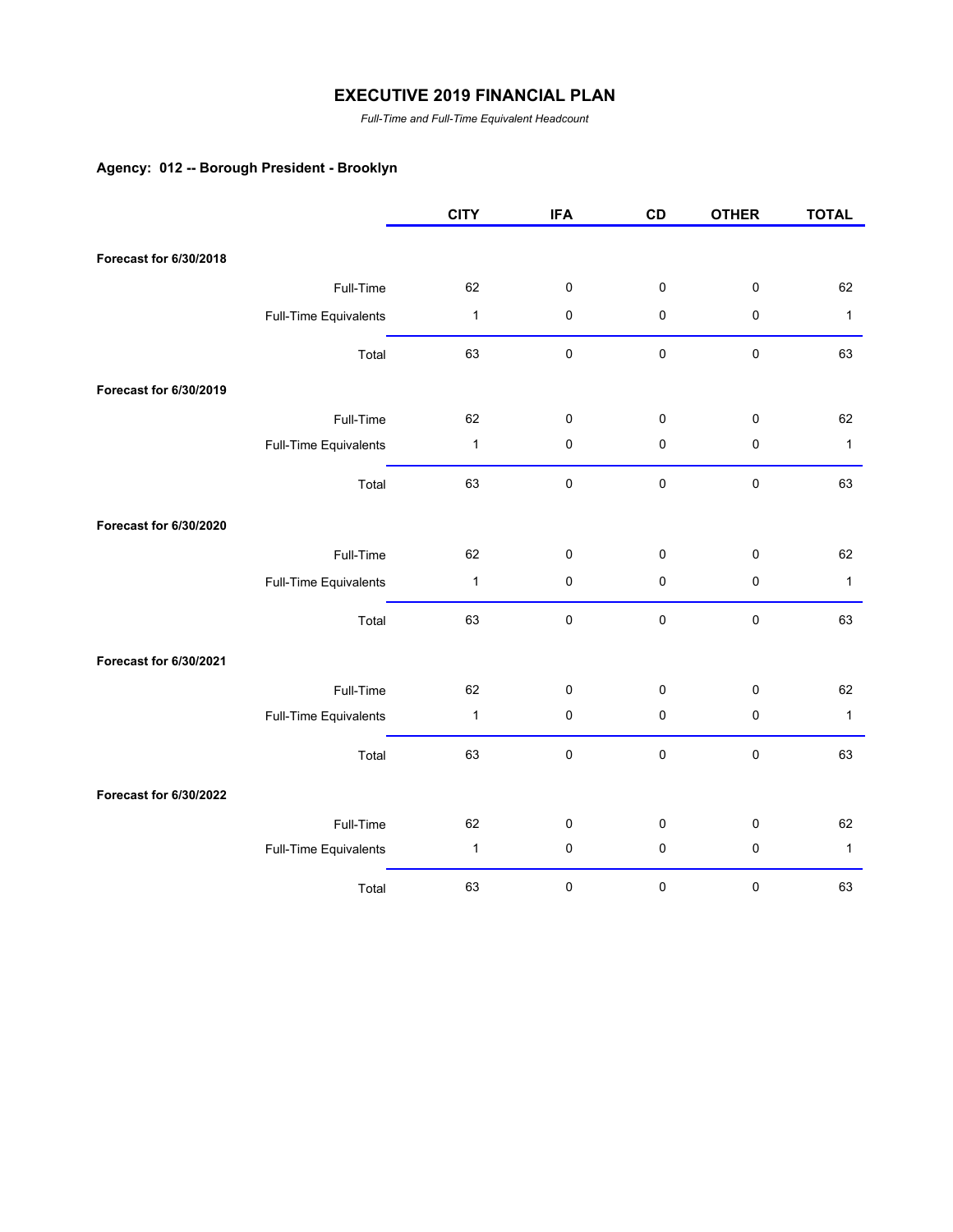*Full-Time and Full-Time Equivalent Headcount*

# **Agency: 013 -- Borough President - Queens**

|                        |                       | <b>CITY</b> | <b>IFA</b> | CD        | <b>OTHER</b> | <b>TOTAL</b> |
|------------------------|-----------------------|-------------|------------|-----------|--------------|--------------|
| Forecast for 6/30/2018 |                       |             |            |           |              |              |
|                        |                       |             |            |           |              |              |
|                        | Full-Time             | 54          | 0          | 0         | $\pmb{0}$    | 54           |
|                        | Full-Time Equivalents | 6           | 0          | 0         | $\pmb{0}$    | $\,6\,$      |
|                        | Total                 | 60          | 0          | $\pmb{0}$ | $\pmb{0}$    | 60           |
| Forecast for 6/30/2019 |                       |             |            |           |              |              |
|                        | Full-Time             | 54          | 0          | 0         | $\pmb{0}$    | 54           |
|                        | Full-Time Equivalents | 6           | 0          | 0         | $\pmb{0}$    | $\,6\,$      |
|                        | Total                 | 60          | $\pmb{0}$  | $\pmb{0}$ | $\pmb{0}$    | 60           |
| Forecast for 6/30/2020 |                       |             |            |           |              |              |
|                        | Full-Time             | 54          | 0          | 0         | $\pmb{0}$    | 54           |
|                        | Full-Time Equivalents | 6           | 0          | $\pmb{0}$ | $\pmb{0}$    | $\,6\,$      |
|                        | Total                 | 60          | $\pmb{0}$  | $\pmb{0}$ | $\pmb{0}$    | 60           |
| Forecast for 6/30/2021 |                       |             |            |           |              |              |
|                        | Full-Time             | 54          | 0          | 0         | $\pmb{0}$    | 54           |
|                        | Full-Time Equivalents | 6           | 0          | 0         | $\pmb{0}$    | $\,6\,$      |
|                        | Total                 | 60          | 0          | $\pmb{0}$ | $\pmb{0}$    | 60           |
| Forecast for 6/30/2022 |                       |             |            |           |              |              |
|                        | Full-Time             | 54          | 0          | 0         | 0            | 54           |
|                        | Full-Time Equivalents | 6           | $\pmb{0}$  | $\pmb{0}$ | $\pmb{0}$    | $\,6\,$      |
|                        | Total                 | 60          | $\pmb{0}$  | 0         | $\pmb{0}$    | 60           |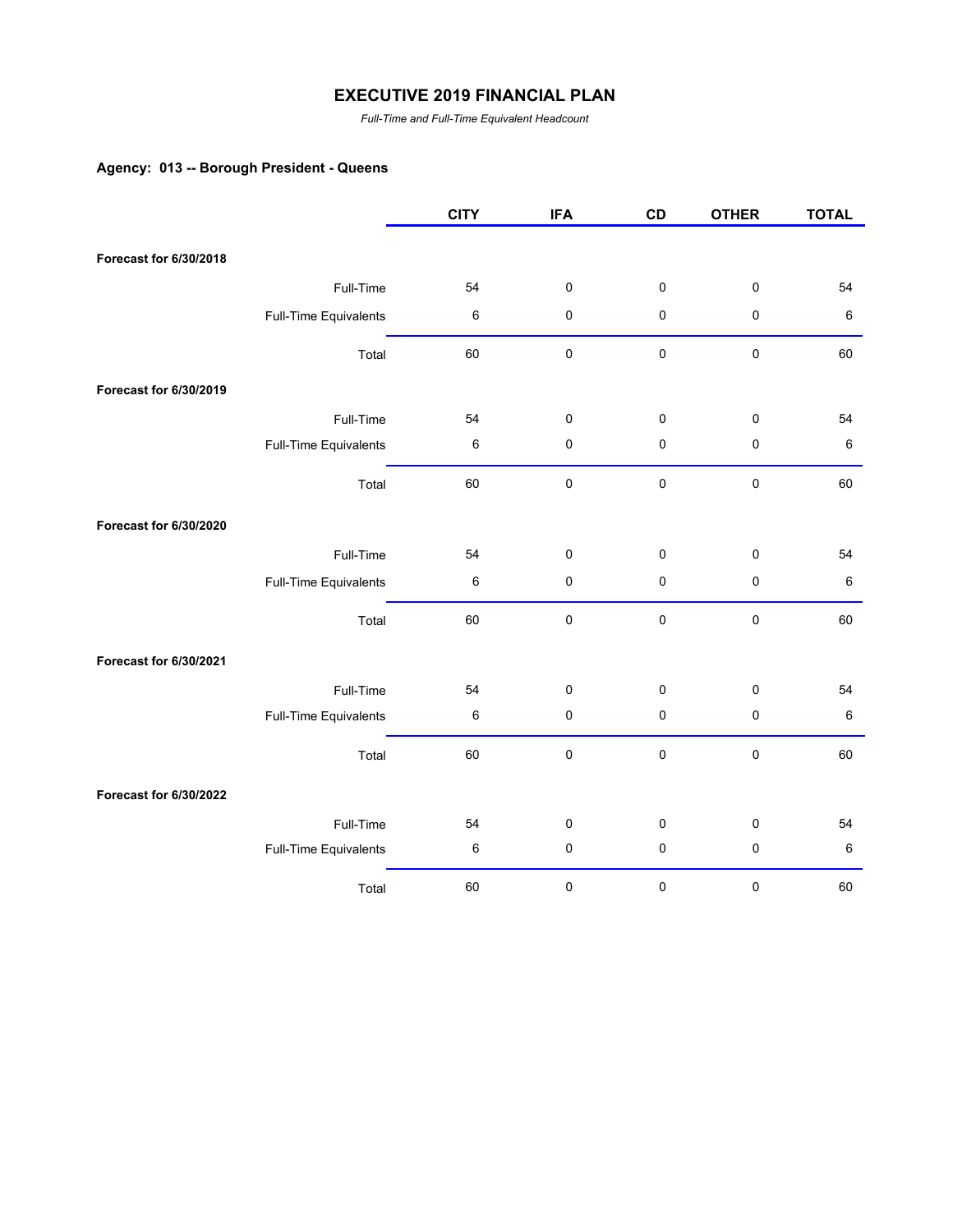*Full-Time and Full-Time Equivalent Headcount*

## **Agency: 014 -- Borough President - Staten Island**

|                        |                       | <b>CITY</b>               | <b>IFA</b> | CD        | <b>OTHER</b> | <b>TOTAL</b>              |
|------------------------|-----------------------|---------------------------|------------|-----------|--------------|---------------------------|
|                        |                       |                           |            |           |              |                           |
| Forecast for 6/30/2018 |                       |                           |            |           |              |                           |
|                        | Full-Time             | 45                        | 0          | 0         | $\pmb{0}$    | 45                        |
|                        | Full-Time Equivalents | $\ensuremath{\mathsf{3}}$ | 0          | 0         | $\pmb{0}$    | 3                         |
|                        | Total                 | 48                        | $\pmb{0}$  | $\pmb{0}$ | $\pmb{0}$    | 48                        |
| Forecast for 6/30/2019 |                       |                           |            |           |              |                           |
|                        | Full-Time             | 45                        | 0          | 0         | $\pmb{0}$    | 45                        |
|                        | Full-Time Equivalents | 3                         | $\pmb{0}$  | 0         | $\pmb{0}$    | $\ensuremath{\mathsf{3}}$ |
|                        | Total                 | 48                        | $\pmb{0}$  | $\pmb{0}$ | $\mathbf 0$  | 48                        |
| Forecast for 6/30/2020 |                       |                           |            |           |              |                           |
|                        | Full-Time             | 45                        | 0          | 0         | $\pmb{0}$    | 45                        |
|                        | Full-Time Equivalents | 3                         | 0          | $\pmb{0}$ | $\pmb{0}$    | 3                         |
|                        | Total                 | 48                        | 0          | $\pmb{0}$ | $\pmb{0}$    | 48                        |
| Forecast for 6/30/2021 |                       |                           |            |           |              |                           |
|                        | Full-Time             | 45                        | 0          | 0         | $\mathbf 0$  | 45                        |
|                        | Full-Time Equivalents | $\ensuremath{\mathsf{3}}$ | 0          | $\pmb{0}$ | $\pmb{0}$    | $\ensuremath{\mathsf{3}}$ |
|                        | Total                 | 48                        | 0          | $\pmb{0}$ | $\pmb{0}$    | 48                        |
| Forecast for 6/30/2022 |                       |                           |            |           |              |                           |
|                        | Full-Time             | 45                        | 0          | 0         | 0            | 45                        |
|                        | Full-Time Equivalents | 3                         | 0          | 0         | $\pmb{0}$    | 3                         |
|                        | Total                 | 48                        | $\pmb{0}$  | $\pmb{0}$ | $\pmb{0}$    | 48                        |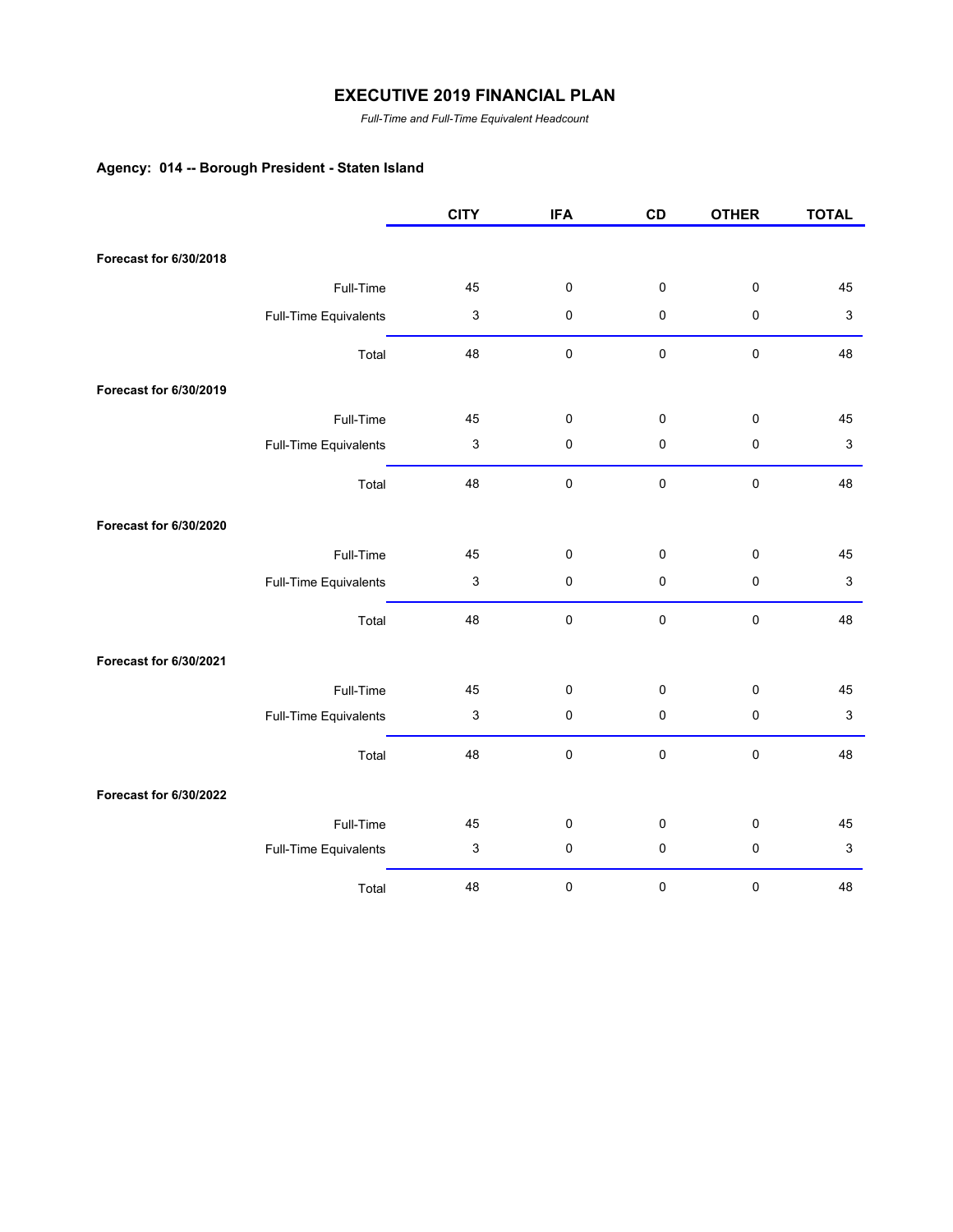*Full-Time and Full-Time Equivalent Headcount*

## **Agency: 015 -- Office of the Comptroller**

|                        |                       | <b>CITY</b> | <b>IFA</b> | CD | <b>OTHER</b> | <b>TOTAL</b> |
|------------------------|-----------------------|-------------|------------|----|--------------|--------------|
| Forecast for 6/30/2018 |                       |             |            |    |              |              |
|                        | Full-Time             | 636         | 144        | 0  | $\pmb{0}$    | 780          |
|                        | Full-Time Equivalents | 11          | $\pmb{0}$  | 0  | $\pmb{0}$    | 11           |
|                        |                       |             |            |    |              |              |
|                        | Total                 | 647         | 144        | 0  | $\pmb{0}$    | 791          |
| Forecast for 6/30/2019 |                       |             |            |    |              |              |
|                        | Full-Time             | 636         | 144        | 0  | $\pmb{0}$    | 780          |
|                        | Full-Time Equivalents | 11          | $\pmb{0}$  | 0  | $\pmb{0}$    | 11           |
|                        | Total                 | 647         | 144        | 0  | $\pmb{0}$    | 791          |
| Forecast for 6/30/2020 |                       |             |            |    |              |              |
|                        | Full-Time             | 636         | 144        | 0  | $\pmb{0}$    | 780          |
|                        | Full-Time Equivalents | 11          | $\pmb{0}$  | 0  | $\pmb{0}$    | 11           |
|                        | Total                 | 647         | 144        | 0  | $\pmb{0}$    | 791          |
| Forecast for 6/30/2021 |                       |             |            |    |              |              |
|                        | Full-Time             | 636         | 144        | 0  | $\pmb{0}$    | 780          |
|                        | Full-Time Equivalents | 11          | $\pmb{0}$  | 0  | $\pmb{0}$    | 11           |
|                        | Total                 | 647         | 144        | 0  | $\pmb{0}$    | 791          |
| Forecast for 6/30/2022 |                       |             |            |    |              |              |
|                        | Full-Time             | 636         | 144        | 0  | $\pmb{0}$    | 780          |
|                        | Full-Time Equivalents | 11          | $\pmb{0}$  | 0  | $\pmb{0}$    | 11           |
|                        | Total                 | 647         | 144        | 0  | $\pmb{0}$    | 791          |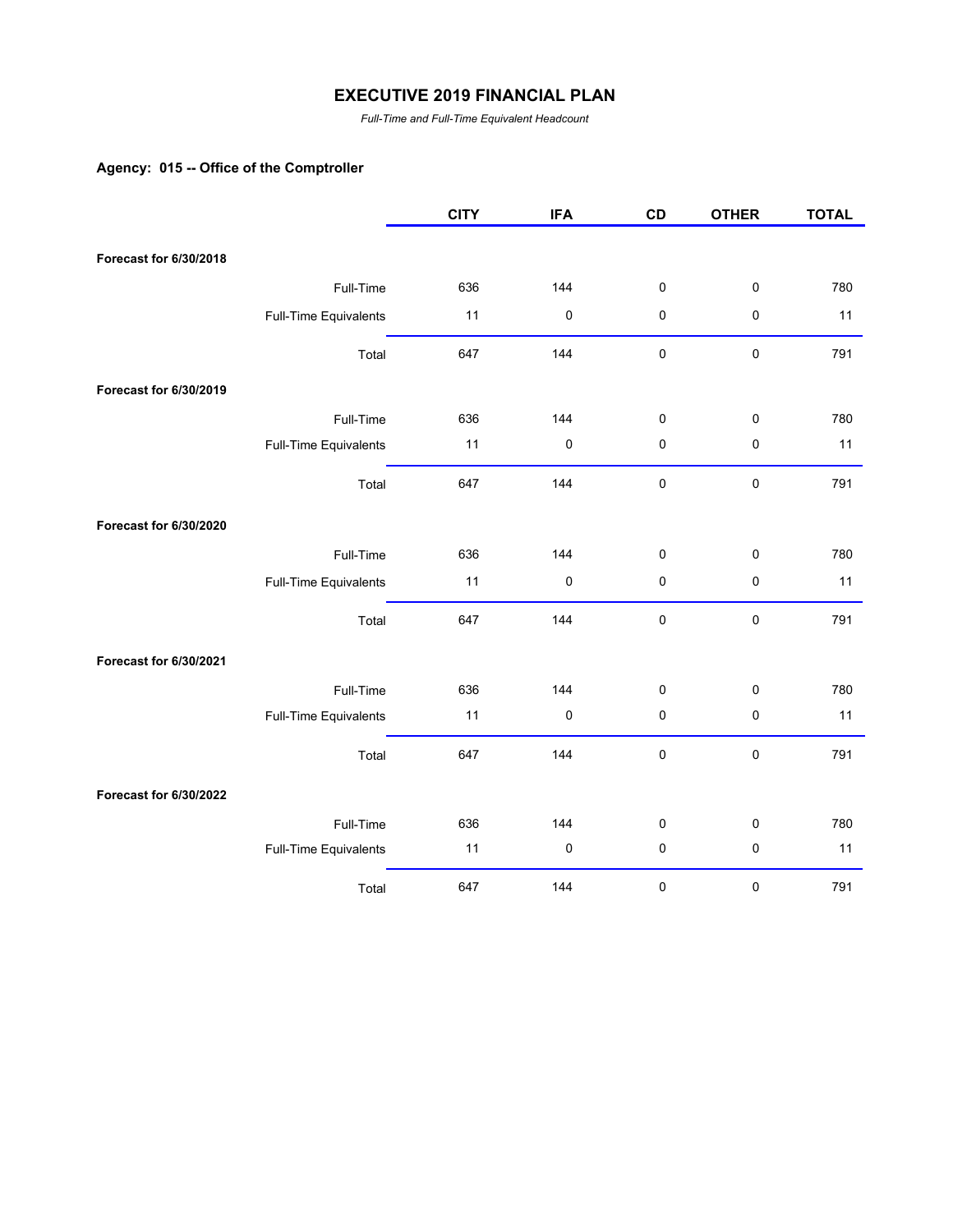*Full-Time and Full-Time Equivalent Headcount*

## **Agency: 017 -- Department of Emergency Management**

|                        |                       | <b>CITY</b>      | <b>IFA</b> | CD | <b>OTHER</b>     | <b>TOTAL</b>            |
|------------------------|-----------------------|------------------|------------|----|------------------|-------------------------|
|                        |                       |                  |            |    |                  |                         |
| Forecast for 6/30/2018 |                       |                  |            |    |                  |                         |
|                        | Full-Time             | 67               | $\pmb{0}$  | 0  | 146              | 213                     |
|                        | Full-Time Equivalents | $\boldsymbol{2}$ | $\pmb{0}$  | 0  | $\boldsymbol{2}$ | $\overline{\mathbf{4}}$ |
|                        | Total                 | 69               | $\pmb{0}$  | 0  | 148              | 217                     |
| Forecast for 6/30/2019 |                       |                  |            |    |                  |                         |
|                        | Full-Time             | 66               | $\pmb{0}$  | 0  | 121              | 187                     |
|                        | Full-Time Equivalents | $\boldsymbol{2}$ | $\pmb{0}$  | 0  | $\pmb{0}$        | $\boldsymbol{2}$        |
|                        | Total                 | 68               | $\pmb{0}$  | 0  | 121              | 189                     |
| Forecast for 6/30/2020 |                       |                  |            |    |                  |                         |
|                        | Full-Time             | 67               | $\pmb{0}$  | 0  | $\mathbf{1}$     | 68                      |
|                        | Full-Time Equivalents | $\mathbf 2$      | $\pmb{0}$  | 0  | $\pmb{0}$        | $\overline{2}$          |
|                        | Total                 | 69               | $\pmb{0}$  | 0  | $\mathbf{1}$     | 70                      |
| Forecast for 6/30/2021 |                       |                  |            |    |                  |                         |
|                        | Full-Time             | 67               | $\pmb{0}$  | 0  | $\mathbf{1}$     | 68                      |
|                        | Full-Time Equivalents | $\boldsymbol{2}$ | $\pmb{0}$  | 0  | $\pmb{0}$        | $\boldsymbol{2}$        |
|                        | Total                 | 69               | $\pmb{0}$  | 0  | $\mathbf{1}$     | 70                      |
| Forecast for 6/30/2022 |                       |                  |            |    |                  |                         |
|                        | Full-Time             | 67               | $\pmb{0}$  | 0  | $\mathbf{1}$     | 68                      |
|                        | Full-Time Equivalents | $\boldsymbol{2}$ | $\pmb{0}$  | 0  | $\pmb{0}$        | $\boldsymbol{2}$        |
|                        | Total                 | 69               | $\pmb{0}$  | 0  | $\mathbf{1}$     | $70\,$                  |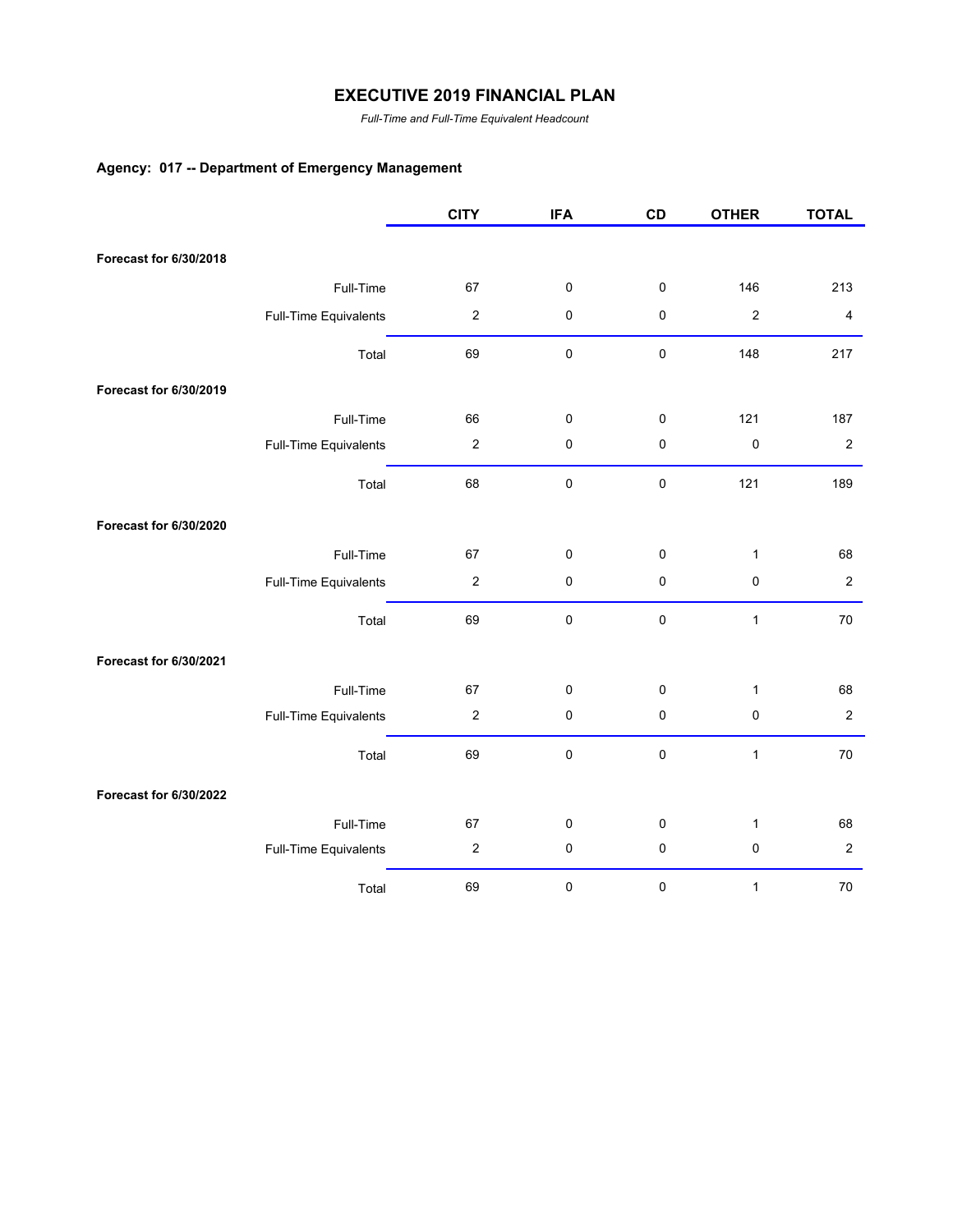*Full-Time and Full-Time Equivalent Headcount*

## **Agency: 021 -- Tax Commission**

|                        |                       | <b>CITY</b> | <b>IFA</b> | CD          | <b>OTHER</b> | <b>TOTAL</b> |
|------------------------|-----------------------|-------------|------------|-------------|--------------|--------------|
|                        |                       |             |            |             |              |              |
| Forecast for 6/30/2018 |                       |             |            |             |              |              |
|                        | Full-Time             | 48          | $\pmb{0}$  | $\pmb{0}$   | $\pmb{0}$    | 48           |
|                        | Full-Time Equivalents | 12          | $\pmb{0}$  | 0           | $\pmb{0}$    | 12           |
|                        | Total                 | 60          | $\pmb{0}$  | $\mathbf 0$ | $\pmb{0}$    | 60           |
| Forecast for 6/30/2019 |                       |             |            |             |              |              |
|                        | Full-Time             | 46          | $\pmb{0}$  | 0           | $\pmb{0}$    | 46           |
|                        | Full-Time Equivalents | 12          | $\pmb{0}$  | 0           | $\pmb{0}$    | 12           |
|                        | Total                 | 58          | $\pmb{0}$  | $\mathbf 0$ | $\pmb{0}$    | 58           |
| Forecast for 6/30/2020 |                       |             |            |             |              |              |
|                        | Full-Time             | 48          | $\pmb{0}$  | 0           | $\pmb{0}$    | 48           |
|                        | Full-Time Equivalents | 11          | $\pmb{0}$  | 0           | $\pmb{0}$    | 11           |
|                        | Total                 | 59          | $\pmb{0}$  | $\pmb{0}$   | $\pmb{0}$    | 59           |
| Forecast for 6/30/2021 |                       |             |            |             |              |              |
|                        | Full-Time             | 48          | $\pmb{0}$  | 0           | $\pmb{0}$    | 48           |
|                        | Full-Time Equivalents | 11          | $\pmb{0}$  | 0           | $\pmb{0}$    | 11           |
|                        | Total                 | 59          | $\pmb{0}$  | $\pmb{0}$   | $\pmb{0}$    | 59           |
| Forecast for 6/30/2022 |                       |             |            |             |              |              |
|                        | Full-Time             | 48          | $\pmb{0}$  | $\pmb{0}$   | $\pmb{0}$    | 48           |
|                        | Full-Time Equivalents | 11          | $\pmb{0}$  | 0           | $\pmb{0}$    | 11           |
|                        | Total                 | 59          | 0          | $\pmb{0}$   | $\pmb{0}$    | 59           |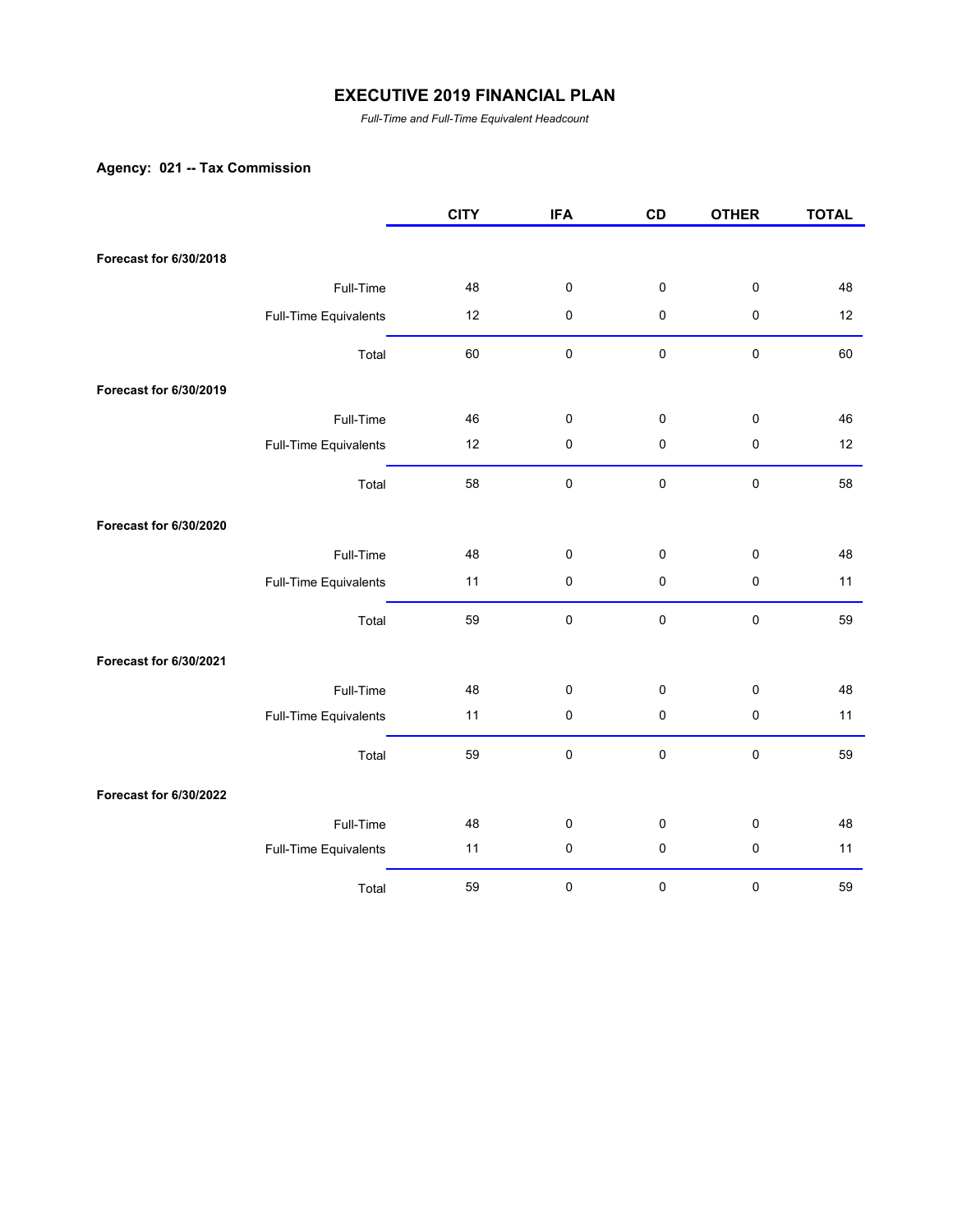*Full-Time and Full-Time Equivalent Headcount*

## **Agency: 025 -- Law Department**

|                        |                       | <b>CITY</b> | <b>IFA</b> | CD             | <b>OTHER</b> | <b>TOTAL</b> |
|------------------------|-----------------------|-------------|------------|----------------|--------------|--------------|
| Forecast for 6/30/2018 |                       |             |            |                |              |              |
|                        |                       |             |            |                |              |              |
|                        | Full-Time             | 1,654       | 52         | 3              | 0            | 1,709        |
|                        | Full-Time Equivalents | 61          | 0          | 0              | $\pmb{0}$    | 61           |
|                        | Total                 | 1,715       | 52         | 3              | $\pmb{0}$    | 1,770        |
| Forecast for 6/30/2019 |                       |             |            |                |              |              |
|                        | Full-Time             | 1,911       | 52         | 3              | 0            | 1,966        |
|                        | Full-Time Equivalents | 61          | $\pmb{0}$  | 0              | $\pmb{0}$    | 61           |
|                        | Total                 | 1,972       | 52         | $\mathfrak{S}$ | $\pmb{0}$    | 2,027        |
| Forecast for 6/30/2020 |                       |             |            |                |              |              |
|                        | Full-Time             | 1,905       | 52         | $\mathbf{1}$   | 0            | 1,958        |
|                        | Full-Time Equivalents | 61          | $\pmb{0}$  | 0              | 0            | 61           |
|                        | Total                 | 1,966       | 52         | $\mathbf{1}$   | $\pmb{0}$    | 2,019        |
| Forecast for 6/30/2021 |                       |             |            |                |              |              |
|                        | Full-Time             | 1,905       | 52         | $\mathbf{1}$   | 0            | 1,958        |
|                        | Full-Time Equivalents | 61          | 0          | 0              | $\pmb{0}$    | 61           |
|                        | Total                 | 1,966       | 52         | $\mathbf{1}$   | $\pmb{0}$    | 2,019        |
| Forecast for 6/30/2022 |                       |             |            |                |              |              |
|                        | Full-Time             | 1,905       | 52         | $\mathbf{1}$   | 0            | 1,958        |
|                        | Full-Time Equivalents | 61          | $\pmb{0}$  | $\pmb{0}$      | $\pmb{0}$    | 61           |
|                        | Total                 | 1,966       | 52         | $\mathbf{1}$   | 0            | 2,019        |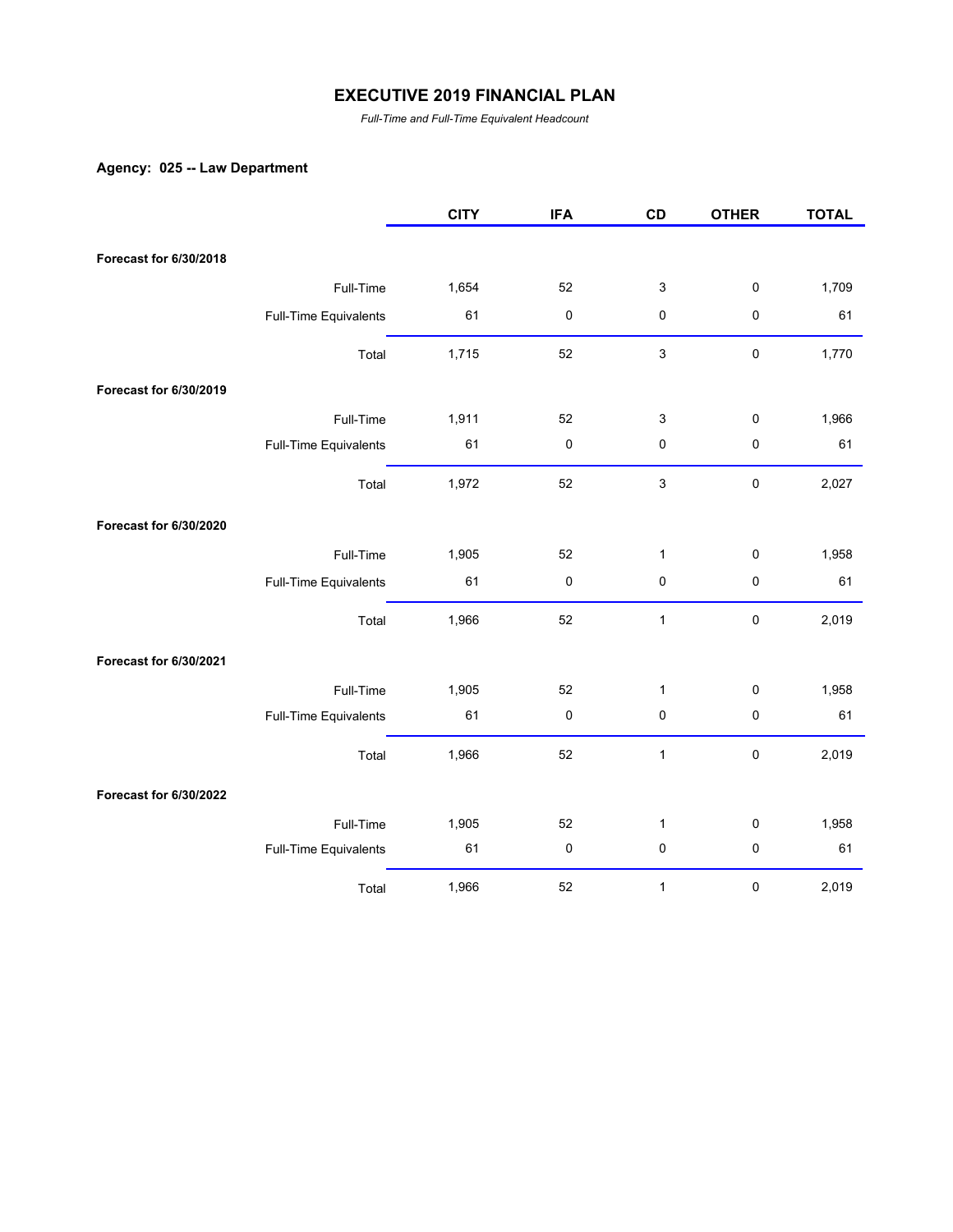*Full-Time and Full-Time Equivalent Headcount*

## **Agency: 030 -- Department of City Planning**

|                        |                       | <b>CITY</b> | <b>IFA</b> | CD               | <b>OTHER</b> | <b>TOTAL</b> |
|------------------------|-----------------------|-------------|------------|------------------|--------------|--------------|
|                        |                       |             |            |                  |              |              |
| Forecast for 6/30/2018 |                       |             |            |                  |              |              |
|                        | Full-Time             | 166         | 0          | 171              | 22           | 359          |
|                        | Full-Time Equivalents | 19          | 0          | 10               | $\mathbf{1}$ | 30           |
|                        | Total                 | 185         | $\pmb{0}$  | 181              | 23           | 389          |
| Forecast for 6/30/2019 |                       |             |            |                  |              |              |
|                        | Full-Time             | 164         | 0          | 170              | 21           | 355          |
|                        | Full-Time Equivalents | 21          | $\pmb{0}$  | $\boldsymbol{9}$ | $\mathbf{1}$ | 31           |
|                        | Total                 | 185         | $\pmb{0}$  | 179              | 22           | 386          |
| Forecast for 6/30/2020 |                       |             |            |                  |              |              |
|                        | Full-Time             | 166         | 0          | 170              | 21           | 357          |
|                        | Full-Time Equivalents | 20          | 0          | 9                | $\mathbf{1}$ | 30           |
|                        | Total                 | 186         | 0          | 179              | 22           | 387          |
| Forecast for 6/30/2021 |                       |             |            |                  |              |              |
|                        | Full-Time             | 164         | 0          | 170              | 21           | 355          |
|                        | Full-Time Equivalents | 20          | 0          | 9                | $\mathbf{1}$ | 30           |
|                        | Total                 | 184         | $\pmb{0}$  | 179              | 22           | 385          |
| Forecast for 6/30/2022 |                       |             |            |                  |              |              |
|                        | Full-Time             | 162         | 0          | 153              | 21           | 336          |
|                        | Full-Time Equivalents | 20          | 0          | 9                | $\mathbf{1}$ | 30           |
|                        | Total                 | 182         | 0          | 162              | 22           | 366          |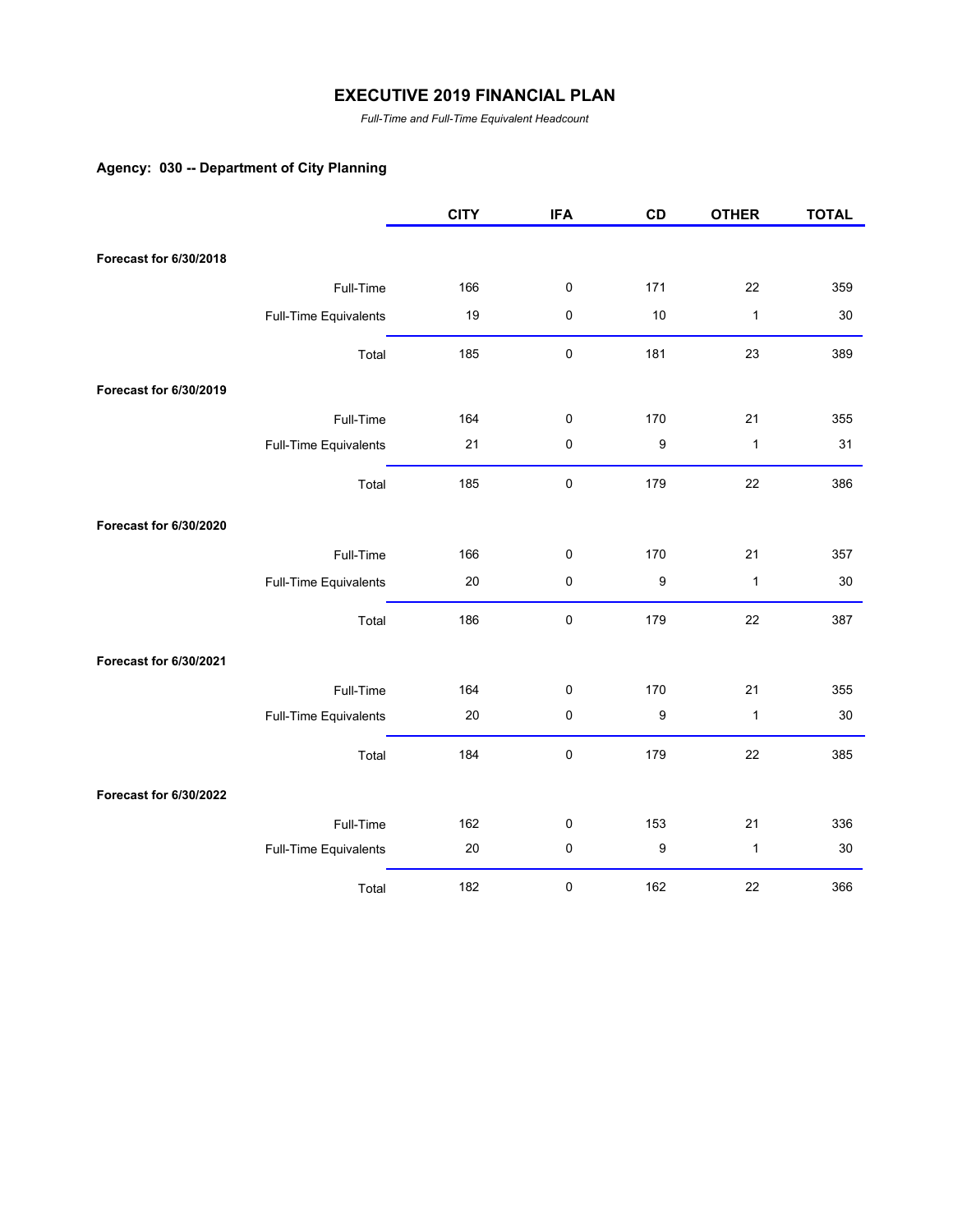*Full-Time and Full-Time Equivalent Headcount*

## **Agency: 032 -- Department of Investigation**

|                        |                       | <b>CITY</b>      | <b>IFA</b> | CD          | <b>OTHER</b> | <b>TOTAL</b>     |
|------------------------|-----------------------|------------------|------------|-------------|--------------|------------------|
|                        |                       |                  |            |             |              |                  |
| Forecast for 6/30/2018 |                       |                  |            |             |              |                  |
|                        | Full-Time             | 395              | 0          | $\mathsf 3$ | $\mathbf{2}$ | 400              |
|                        | Full-Time Equivalents | $\boldsymbol{2}$ | 0          | 0           | $\pmb{0}$    | $\sqrt{2}$       |
|                        | Total                 | 397              | 0          | $\mathsf 3$ | $\mathbf 2$  | 402              |
| Forecast for 6/30/2019 |                       |                  |            |             |              |                  |
|                        | Full-Time             | 372              | 0          | 0           | $\mathbf{1}$ | 373              |
|                        | Full-Time Equivalents | $\mathbf 2$      | 0          | $\pmb{0}$   | $\pmb{0}$    | $\boldsymbol{2}$ |
|                        | Total                 | 374              | $\pmb{0}$  | $\pmb{0}$   | $\mathbf{1}$ | 375              |
| Forecast for 6/30/2020 |                       |                  |            |             |              |                  |
|                        | Full-Time             | 379              | 0          | $\pmb{0}$   | $\pmb{0}$    | 379              |
|                        | Full-Time Equivalents | $\mathbf 2$      | $\pmb{0}$  | $\pmb{0}$   | $\pmb{0}$    | $\sqrt{2}$       |
|                        | Total                 | 381              | 0          | 0           | $\pmb{0}$    | 381              |
| Forecast for 6/30/2021 |                       |                  |            |             |              |                  |
|                        | Full-Time             | 379              | 0          | 0           | $\pmb{0}$    | 379              |
|                        | Full-Time Equivalents | $\boldsymbol{2}$ | 0          | $\pmb{0}$   | $\pmb{0}$    | $\overline{2}$   |
|                        | Total                 | 381              | 0          | $\pmb{0}$   | $\pmb{0}$    | 381              |
| Forecast for 6/30/2022 |                       |                  |            |             |              |                  |
|                        | Full-Time             | 379              | 0          | 0           | $\pmb{0}$    | 379              |
|                        | Full-Time Equivalents | $\boldsymbol{2}$ | 0          | $\pmb{0}$   | $\pmb{0}$    | $\sqrt{2}$       |
|                        | Total                 | 381              | 0          | $\pmb{0}$   | 0            | 381              |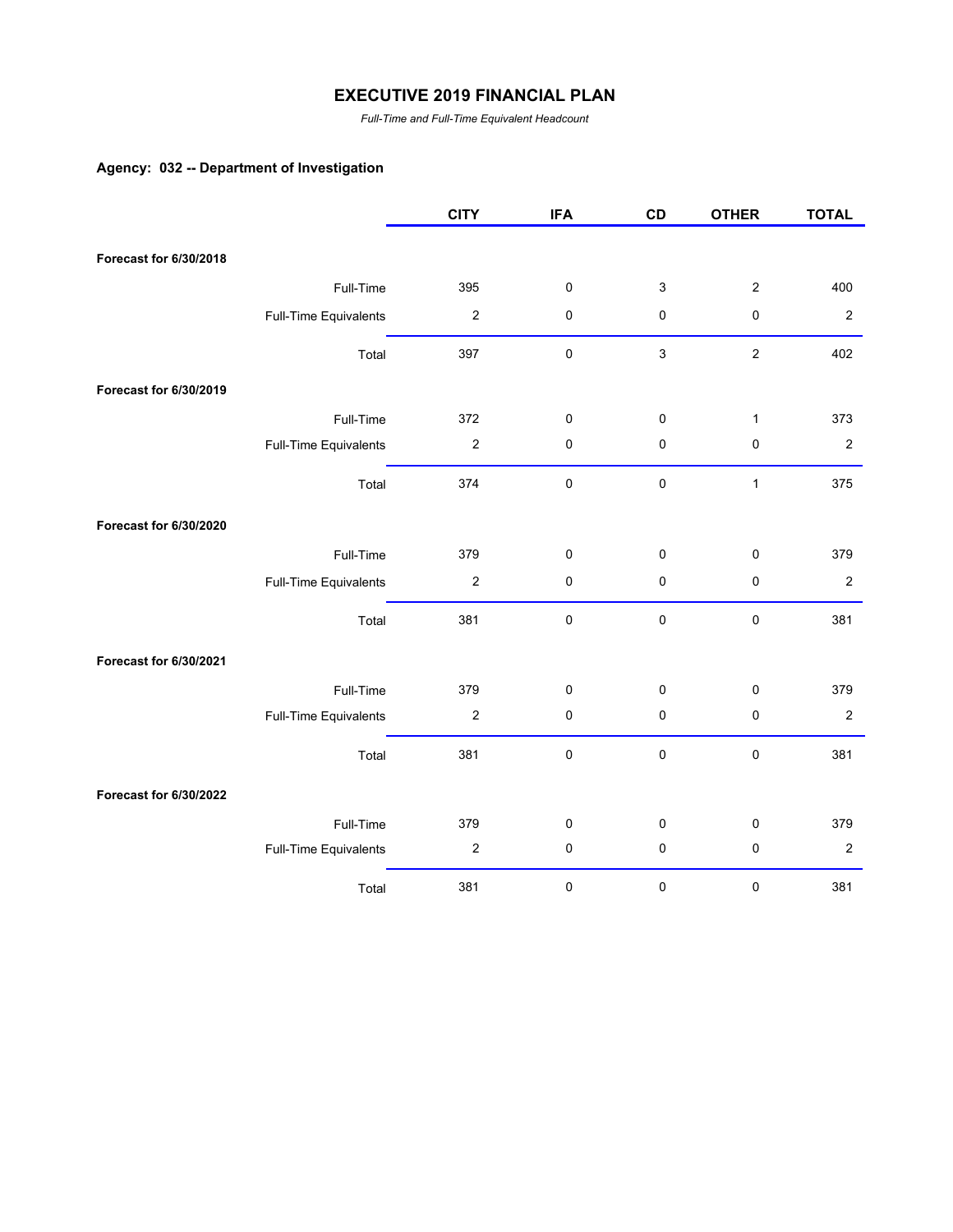*Full-Time and Full-Time Equivalent Headcount*

## **Agency: 040 -- Department of Education**

| Civilian               |                       |             |            |             |              |              |
|------------------------|-----------------------|-------------|------------|-------------|--------------|--------------|
|                        |                       | <b>CITY</b> | <b>IFA</b> | CD          | <b>OTHER</b> | <b>TOTAL</b> |
| Forecast for 6/30/2018 |                       |             |            |             |              |              |
|                        | Full-Time             | 10,566      | 0          | 0           | 1,705        | 12,271       |
|                        |                       |             |            |             |              |              |
|                        | Full-Time Equivalents | 11,796      | 0          | 0           | 934          | 12,730       |
|                        | Total                 | 22,362      | 0          | $\pmb{0}$   | 2,639        | 25,001       |
| Forecast for 6/30/2019 |                       |             |            |             |              |              |
|                        | Full-Time             | 10,649      | 0          | 0           | 1,709        | 12,358       |
|                        | Full-Time Equivalents | 11,828      | 0          | $\pmb{0}$   | 985          | 12,813       |
|                        | Total                 | 22,477      | 0          | $\pmb{0}$   | 2,694        | 25,171       |
| Forecast for 6/30/2020 |                       |             |            |             |              |              |
|                        | Full-Time             | 10,731      | 0          | $\pmb{0}$   | 1,713        | 12,444       |
|                        | Full-Time Equivalents | 11,828      | 0          | $\pmb{0}$   | 1,036        | 12,864       |
|                        | Total                 | 22,559      | $\pmb{0}$  | $\mathbf 0$ | 2,749        | 25,308       |
| Forecast for 6/30/2021 |                       |             |            |             |              |              |
|                        | Full-Time             | 11,217      | 0          | $\pmb{0}$   | 1,894        | 13,111       |
|                        | Full-Time Equivalents | 11,828      | 0          | $\pmb{0}$   | 1,036        | 12,864       |
|                        | Total                 | 23,045      | 0          | $\mathbf 0$ | 2,930        | 25,975       |
| Forecast for 6/30/2022 |                       |             |            |             |              |              |
|                        | Full-Time             | 11,217      | 0          | 0           | 2,170        | 13,387       |
|                        | Full-Time Equivalents | 11,828      | 0          | $\pmb{0}$   | 1,036        | 12,864       |
|                        | Total                 | 23,045      | 0          | $\pmb{0}$   | 3,206        | 26,251       |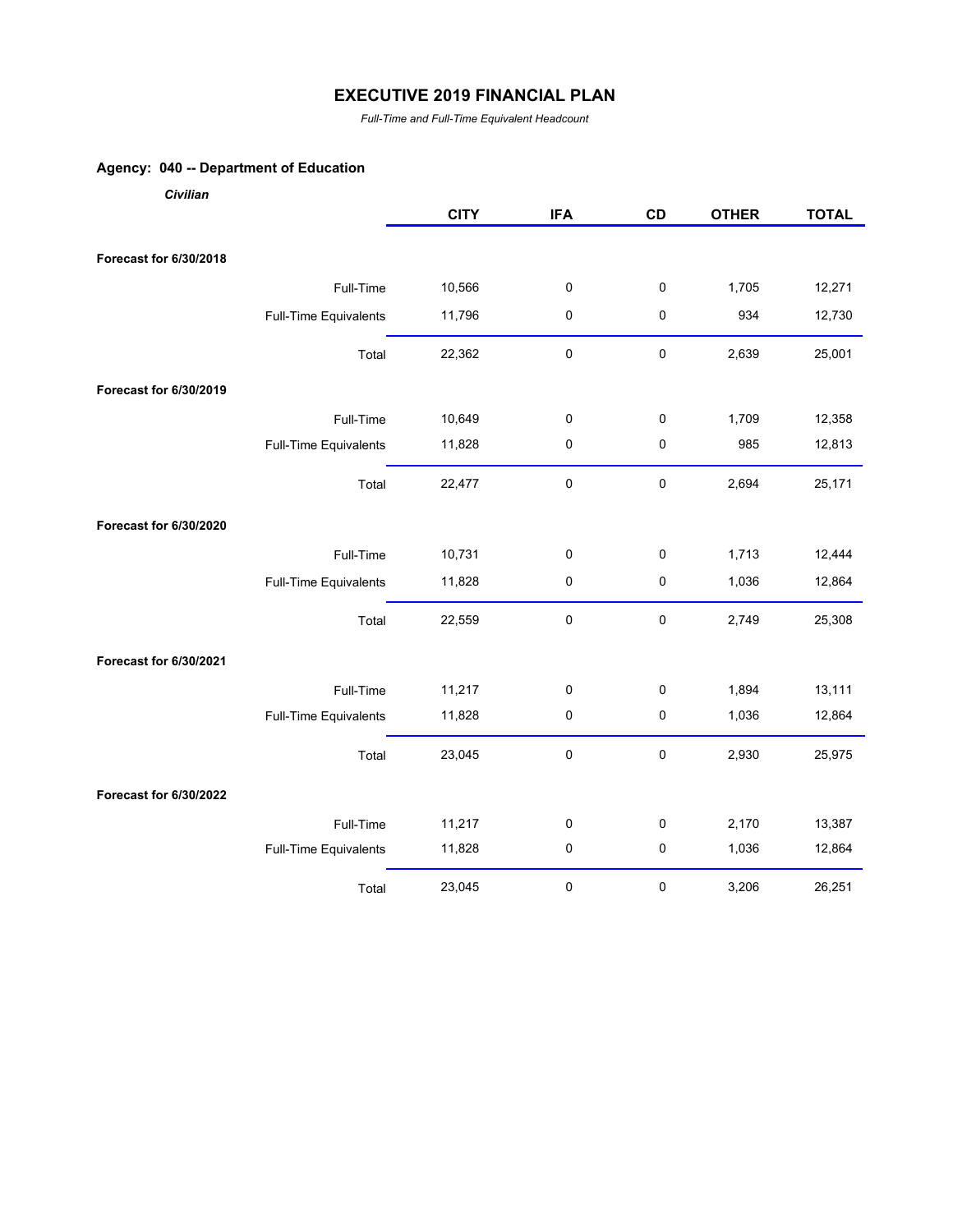*Full-Time and Full-Time Equivalent Headcount*

## **Agency: 040 -- Department of Education**

| Pedagogical            |                       |             |            |           |              |              |
|------------------------|-----------------------|-------------|------------|-----------|--------------|--------------|
|                        |                       | <b>CITY</b> | <b>IFA</b> | CD        | <b>OTHER</b> | <b>TOTAL</b> |
|                        |                       |             |            |           |              |              |
| Forecast for 6/30/2018 |                       |             |            |           |              |              |
|                        | Full-Time             | 91,569      | 0          | 0         | 28,044       | 119,613      |
|                        | Full-Time Equivalents | 593         | 0          | 0         | 264          | 857          |
|                        | Total                 | 92,162      | 0          | $\pmb{0}$ | 28,308       | 120,470      |
| Forecast for 6/30/2019 |                       |             |            |           |              |              |
|                        | Full-Time             | 92,329      | 0          | 0         | 28,391       | 120,720      |
|                        | Full-Time Equivalents | 593         | 0          | $\pmb{0}$ | 264          | 857          |
|                        | Total                 | 92,922      | 0          | $\pmb{0}$ | 28,655       | 121,577      |
| Forecast for 6/30/2020 |                       |             |            |           |              |              |
|                        | Full-Time             | 92,698      | 0          | 0         | 28,270       | 120,968      |
|                        | Full-Time Equivalents | 593         | $\pmb{0}$  | 0         | 264          | 857          |
|                        | Total                 | 93,291      | 0          | $\pmb{0}$ | 28,534       | 121,825      |
| Forecast for 6/30/2021 |                       |             |            |           |              |              |
|                        | Full-Time             | 92,525      | 0          | 0         | 29,885       | 122,410      |
|                        | Full-Time Equivalents | 593         | 0          | 0         | 264          | 857          |
|                        | Total                 | 93,118      | 0          | $\pmb{0}$ | 30,149       | 123,267      |
| Forecast for 6/30/2022 |                       |             |            |           |              |              |
|                        | Full-Time             | 92,517      | 0          | 0         | 32,578       | 125,095      |
|                        | Full-Time Equivalents | 593         | $\pmb{0}$  | 0         | 264          | 857          |
|                        | Total                 | 93,110      | 0          | 0         | 32,842       | 125,952      |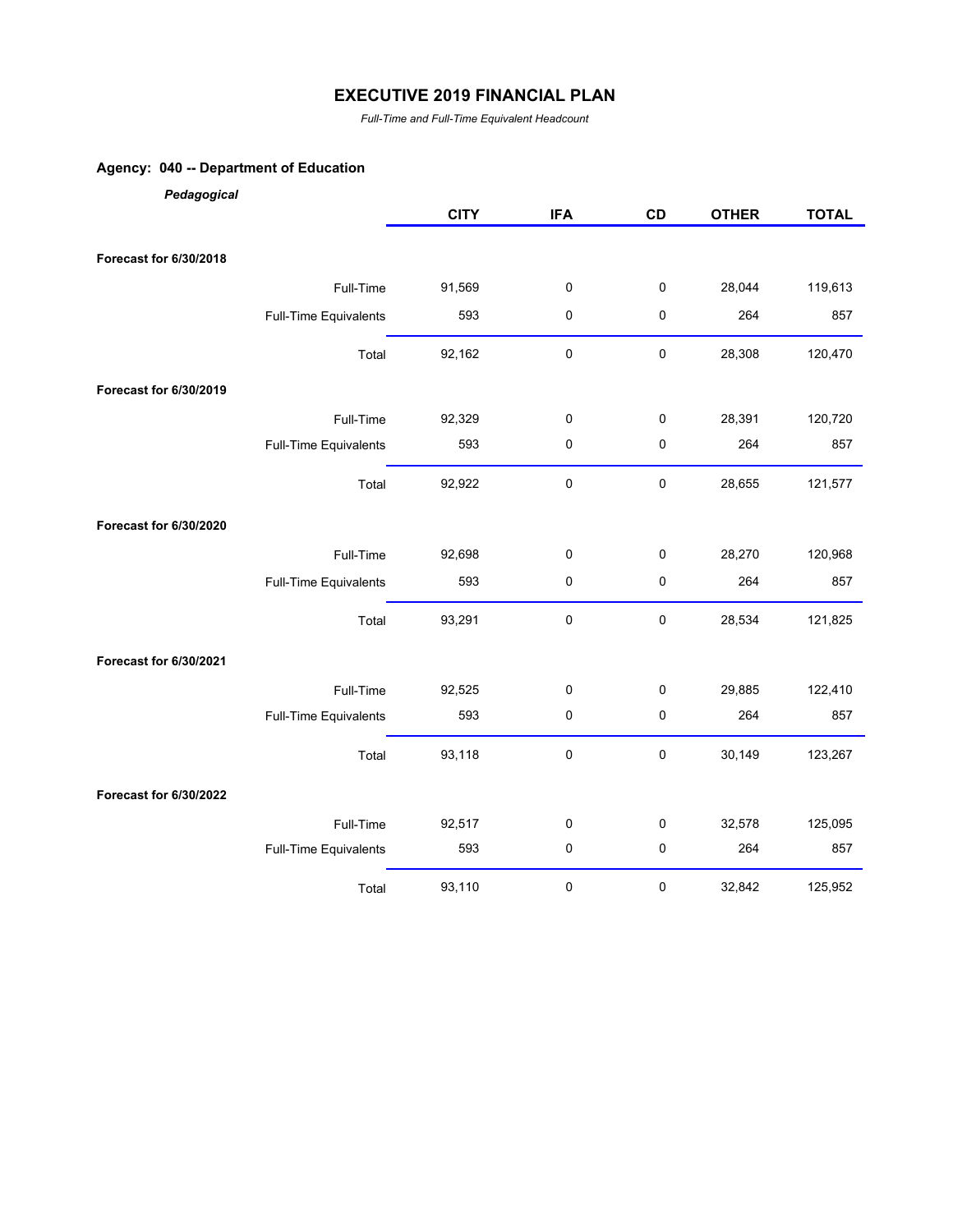*Full-Time and Full-Time Equivalent Headcount*

## **Agency: 042 -- City University**

| Civilian |  |
|----------|--|
|          |  |

|                        |                       | <b>CITY</b> | <b>IFA</b> | CD        | <b>OTHER</b> | <b>TOTAL</b> |
|------------------------|-----------------------|-------------|------------|-----------|--------------|--------------|
|                        |                       |             |            |           |              |              |
| Forecast for 6/30/2018 |                       |             |            |           |              |              |
|                        | Full-Time             | 1,927       | 0          | 0         | 0            | 1,927        |
|                        | Full-Time Equivalents | 1,439       | $\pmb{0}$  | 0         | 0            | 1,439        |
|                        | Total                 | 3,366       | $\pmb{0}$  | 0         | $\pmb{0}$    | 3,366        |
| Forecast for 6/30/2019 |                       |             |            |           |              |              |
|                        | Full-Time             | 1,942       | 0          | 0         | 0            | 1,942        |
|                        | Full-Time Equivalents | 1,627       | $\pmb{0}$  | 0         | 0            | 1,627        |
|                        | Total                 | 3,569       | 0          | $\pmb{0}$ | $\pmb{0}$    | 3,569        |
| Forecast for 6/30/2020 |                       |             |            |           |              |              |
|                        | Full-Time             | 1,946       | $\pmb{0}$  | 0         | 0            | 1,946        |
|                        | Full-Time Equivalents | 1,807       | 0          | 0         | $\pmb{0}$    | 1,807        |
|                        | Total                 | 3,753       | 0          | 0         | $\pmb{0}$    | 3,753        |
| Forecast for 6/30/2021 |                       |             |            |           |              |              |
|                        | Full-Time             | 1,946       | $\pmb{0}$  | 0         | 0            | 1,946        |
|                        | Full-Time Equivalents | 1,807       | $\pmb{0}$  | 0         | 0            | 1,807        |
|                        | Total                 | 3,753       | $\pmb{0}$  | 0         | 0            | 3,753        |
| Forecast for 6/30/2022 |                       |             |            |           |              |              |
|                        | Full-Time             | 1,946       | $\pmb{0}$  | 0         | 0            | 1,946        |
|                        | Full-Time Equivalents | 1,807       | $\pmb{0}$  | 0         | 0            | 1,807        |
|                        | Total                 | 3,753       | $\pmb{0}$  | 0         | $\pmb{0}$    | 3,753        |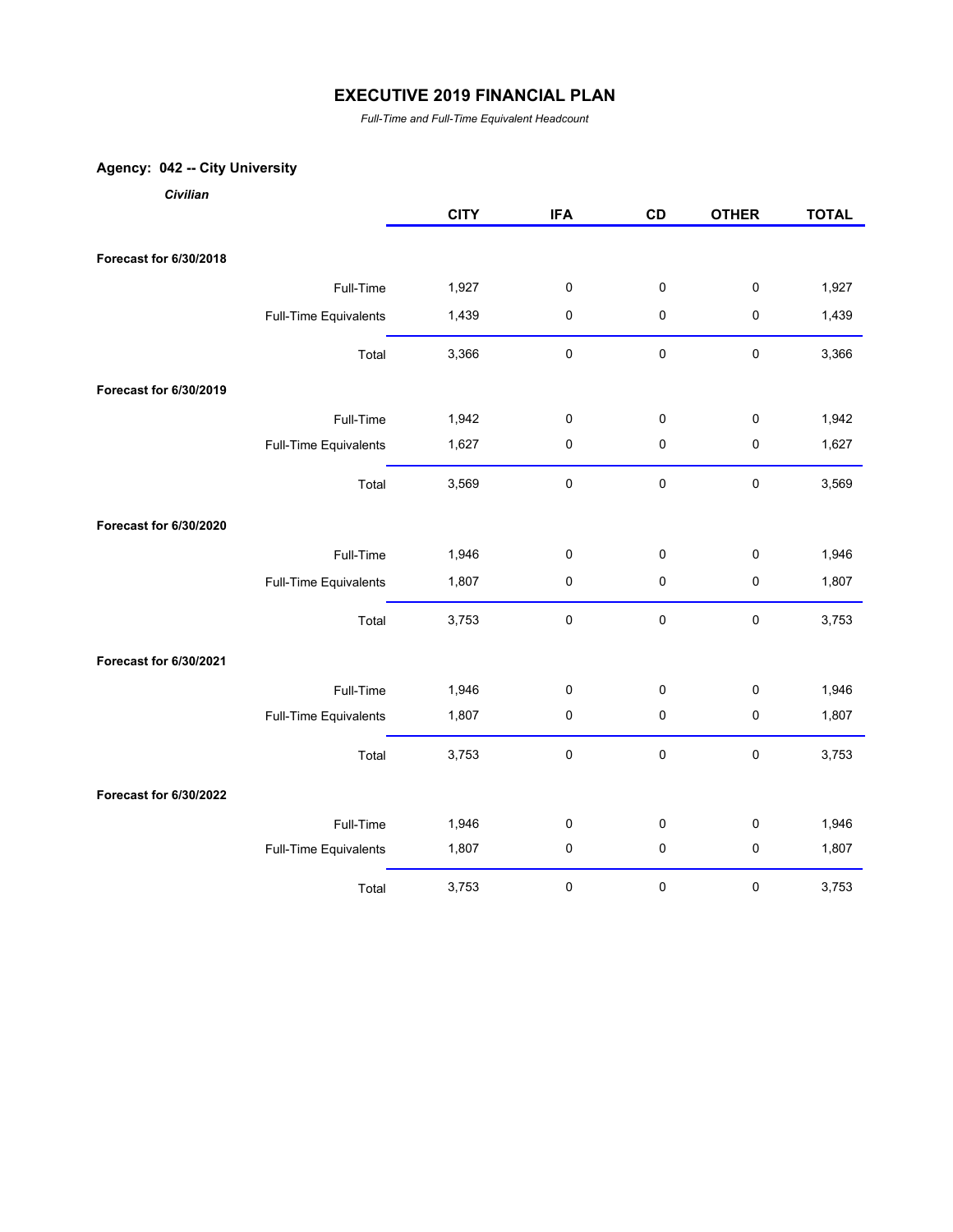*Full-Time and Full-Time Equivalent Headcount*

## **Agency: 042 -- City University**

*Pedagogical*

|                        |                       | <b>CITY</b> | <b>IFA</b>  | CD        | <b>OTHER</b> | <b>TOTAL</b> |
|------------------------|-----------------------|-------------|-------------|-----------|--------------|--------------|
| Forecast for 6/30/2018 |                       |             |             |           |              |              |
|                        | Full-Time             | 4,441       | $\mathbf 0$ | 0         | $\pmb{0}$    | 4,441        |
|                        | Full-Time Equivalents | 2,092       | $\pmb{0}$   | 0         | $\pmb{0}$    | 2,092        |
|                        | Total                 | 6,533       | $\pmb{0}$   | $\pmb{0}$ | $\pmb{0}$    | 6,533        |
|                        |                       |             |             |           |              |              |
| Forecast for 6/30/2019 |                       |             |             |           |              |              |
|                        | Full-Time             | 4,441       | $\pmb{0}$   | 0         | 0            | 4,441        |
|                        | Full-Time Equivalents | 2,092       | $\pmb{0}$   | 0         | $\pmb{0}$    | 2,092        |
|                        | Total                 | 6,533       | $\pmb{0}$   | $\pmb{0}$ | $\pmb{0}$    | 6,533        |
| Forecast for 6/30/2020 |                       |             |             |           |              |              |
|                        | Full-Time             | 4,441       | $\pmb{0}$   | 0         | $\mathbf 0$  | 4,441        |
|                        | Full-Time Equivalents | 2,092       | $\pmb{0}$   | 0         | $\pmb{0}$    | 2,092        |
|                        | Total                 | 6,533       | $\pmb{0}$   | $\pmb{0}$ | $\pmb{0}$    | 6,533        |
| Forecast for 6/30/2021 |                       |             |             |           |              |              |
|                        | Full-Time             | 4,441       | $\pmb{0}$   | 0         | $\pmb{0}$    | 4,441        |
|                        | Full-Time Equivalents | 2,092       | $\pmb{0}$   | 0         | $\pmb{0}$    | 2,092        |
|                        | Total                 | 6,533       | $\pmb{0}$   | $\pmb{0}$ | $\pmb{0}$    | 6,533        |
| Forecast for 6/30/2022 |                       |             |             |           |              |              |
|                        | Full-Time             | 4,441       | $\pmb{0}$   | 0         | $\pmb{0}$    | 4,441        |
|                        | Full-Time Equivalents | 2,092       | $\pmb{0}$   | 0         | $\pmb{0}$    | 2,092        |
|                        | Total                 | 6,533       | $\pmb{0}$   | 0         | 0            | 6,533        |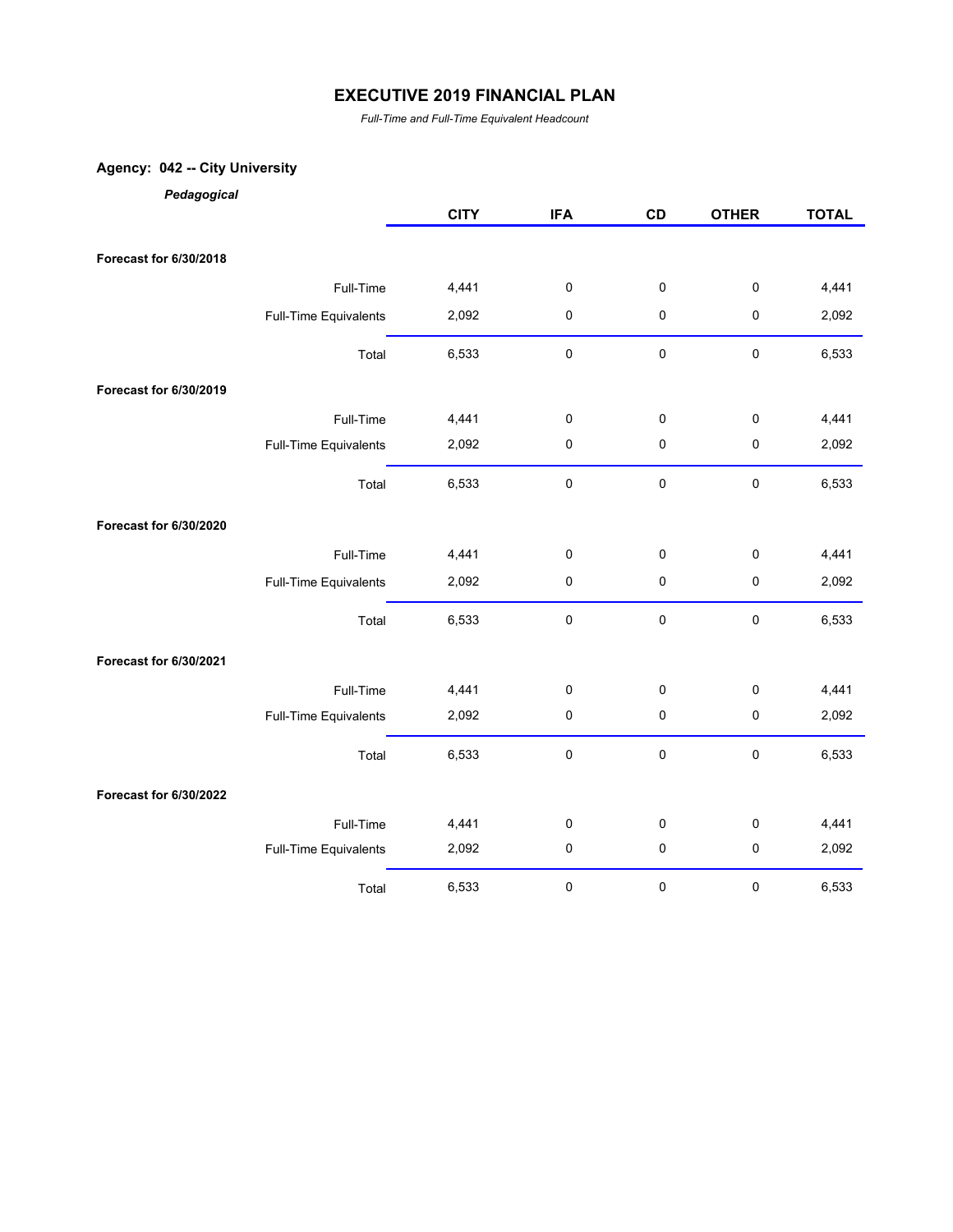*Full-Time and Full-Time Equivalent Headcount*

# **Agency: 054 -- Civilian Complaint Review Board**

|                        |                       | <b>CITY</b>      | <b>IFA</b> | CD        | <b>OTHER</b> | <b>TOTAL</b>     |
|------------------------|-----------------------|------------------|------------|-----------|--------------|------------------|
| Forecast for 6/30/2018 |                       |                  |            |           |              |                  |
|                        |                       |                  |            |           |              |                  |
|                        | Full-Time             | 187              | $\pmb{0}$  | 0         | $\pmb{0}$    | 187              |
|                        | Full-Time Equivalents | $\boldsymbol{7}$ | 0          | 0         | $\pmb{0}$    | $\boldsymbol{7}$ |
|                        | Total                 | 194              | $\pmb{0}$  | $\pmb{0}$ | $\pmb{0}$    | 194              |
| Forecast for 6/30/2019 |                       |                  |            |           |              |                  |
|                        | Full-Time             | 183              | 0          | 0         | 0            | 183              |
|                        | Full-Time Equivalents | $\boldsymbol{7}$ | 0          | 0         | $\pmb{0}$    | $\boldsymbol{7}$ |
|                        | Total                 | 190              | 0          | $\pmb{0}$ | $\pmb{0}$    | 190              |
| Forecast for 6/30/2020 |                       |                  |            |           |              |                  |
|                        | Full-Time             | 187              | 0          | $\pmb{0}$ | $\pmb{0}$    | 187              |
|                        | Full-Time Equivalents | $\boldsymbol{7}$ | 0          | $\pmb{0}$ | $\pmb{0}$    | $\overline{7}$   |
|                        | Total                 | 194              | 0          | $\pmb{0}$ | $\pmb{0}$    | 194              |
| Forecast for 6/30/2021 |                       |                  |            |           |              |                  |
|                        | Full-Time             | 187              | 0          | $\pmb{0}$ | $\pmb{0}$    | 187              |
|                        | Full-Time Equivalents | $\boldsymbol{7}$ | 0          | $\pmb{0}$ | $\pmb{0}$    | $\boldsymbol{7}$ |
|                        | Total                 | 194              | 0          | $\pmb{0}$ | $\pmb{0}$    | 194              |
| Forecast for 6/30/2022 |                       |                  |            |           |              |                  |
|                        | Full-Time             | 187              | 0          | 0         | $\pmb{0}$    | 187              |
|                        | Full-Time Equivalents | $\boldsymbol{7}$ | $\pmb{0}$  | $\pmb{0}$ | $\pmb{0}$    | $\boldsymbol{7}$ |
|                        | Total                 | 194              | $\pmb{0}$  | 0         | $\pmb{0}$    | 194              |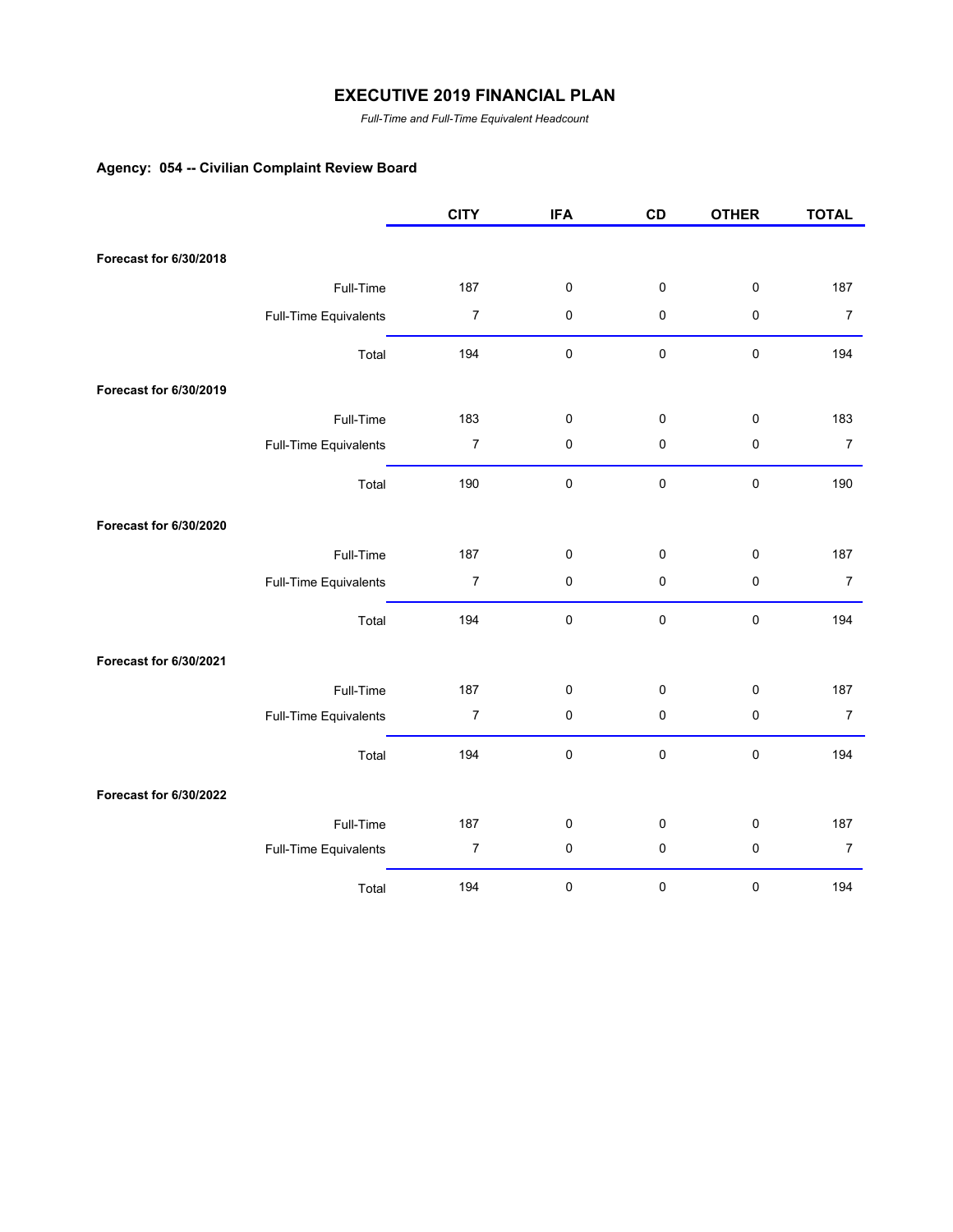*Full-Time and Full-Time Equivalent Headcount*

#### **Agency: 056 -- Police Department**

| Civilian               |                       |             |             |             |              |              |
|------------------------|-----------------------|-------------|-------------|-------------|--------------|--------------|
|                        |                       | <b>CITY</b> | <b>IFA</b>  | CD          | <b>OTHER</b> | <b>TOTAL</b> |
| Forecast for 6/30/2018 |                       |             |             |             |              |              |
|                        | Full-Time             | 15,748      | $\pmb{0}$   | $\pmb{0}$   | 110          | 15,858       |
|                        | Full-Time Equivalents | 1,956       | $\pmb{0}$   | $\pmb{0}$   | $\pmb{0}$    | 1,956        |
|                        | Total                 | 17,704      | $\pmb{0}$   | 0           | 110          | 17,814       |
| Forecast for 6/30/2019 |                       |             |             |             |              |              |
|                        | Full-Time             | 15,387      | 0           | 0           | 20           | 15,407       |
|                        | Full-Time Equivalents | 1,965       | 0           | 0           | 0            | 1,965        |
|                        | Total                 | 17,352      | $\pmb{0}$   | $\pmb{0}$   | $20\,$       | 17,372       |
| Forecast for 6/30/2020 |                       |             |             |             |              |              |
|                        | Full-Time             | 15,587      | $\pmb{0}$   | $\pmb{0}$   | 20           | 15,607       |
|                        | Full-Time Equivalents | 1,978       | 0           | 0           | $\pmb{0}$    | 1,978        |
|                        | Total                 | 17,565      | $\pmb{0}$   | $\pmb{0}$   | 20           | 17,585       |
| Forecast for 6/30/2021 |                       |             |             |             |              |              |
|                        | Full-Time             | 15,586      | $\mathbf 0$ | $\pmb{0}$   | 20           | 15,606       |
|                        | Full-Time Equivalents | 1,978       | 0           | 0           | $\pmb{0}$    | 1,978        |
|                        | Total                 | 17,564      | 0           | 0           | 20           | 17,584       |
| Forecast for 6/30/2022 |                       |             |             |             |              |              |
|                        | Full-Time             | 15,586      | $\mathbf 0$ | $\mathbf 0$ | 20           | 15,606       |
|                        | Full-Time Equivalents | 1,978       | 0           | 0           | 0            | 1,978        |

Total 17,564 0 0 20 17,584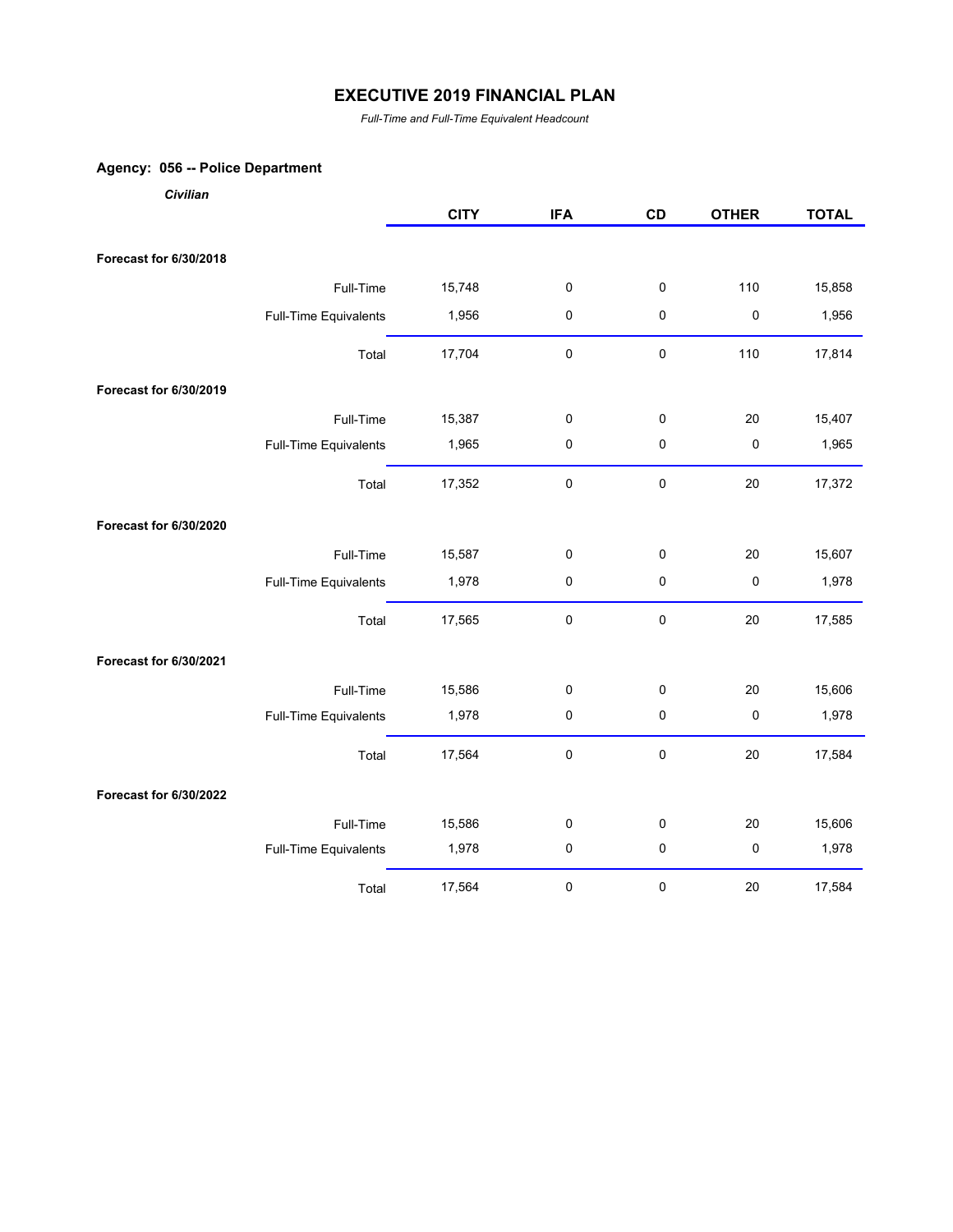*Full-Time and Full-Time Equivalent Headcount*

# **Agency: 056 -- Police Department**

| <b>Uniform</b>         |                       |             |             |             |              |              |
|------------------------|-----------------------|-------------|-------------|-------------|--------------|--------------|
|                        |                       | <b>CITY</b> | <b>IFA</b>  | CD          | <b>OTHER</b> | <b>TOTAL</b> |
| Forecast for 6/30/2018 |                       |             |             |             |              |              |
|                        | Full-Time             | 36,078      | $\pmb{0}$   | $\pmb{0}$   | $\pmb{0}$    | 36,078       |
|                        | Full-Time Equivalents | 0           | $\pmb{0}$   | 0           | $\pmb{0}$    | 0            |
|                        | Total                 | 36,078      | $\pmb{0}$   | $\pmb{0}$   | $\pmb{0}$    | 36,078       |
| Forecast for 6/30/2019 |                       |             |             |             |              |              |
|                        | Full-Time             | 36,105      | $\pmb{0}$   | $\pmb{0}$   | $\pmb{0}$    | 36,105       |
|                        | Full-Time Equivalents | 0           | $\mathbf 0$ | $\mathbf 0$ | $\mathbf 0$  | 0            |
|                        | Total                 | 36,105      | $\pmb{0}$   | $\pmb{0}$   | $\pmb{0}$    | 36,105       |
| Forecast for 6/30/2020 |                       |             |             |             |              |              |
|                        | Full-Time             | 36,110      | $\pmb{0}$   | $\pmb{0}$   | $\pmb{0}$    | 36,110       |
|                        | Full-Time Equivalents | 0           | $\mathbf 0$ | 0           | $\mathbf 0$  | $\pmb{0}$    |
|                        | Total                 | 36,110      | $\pmb{0}$   | $\pmb{0}$   | $\pmb{0}$    | 36,110       |
| Forecast for 6/30/2021 |                       |             |             |             |              |              |
|                        | Full-Time             | 36,110      | $\pmb{0}$   | $\pmb{0}$   | $\pmb{0}$    | 36,110       |
|                        | Full-Time Equivalents | $\pmb{0}$   | $\pmb{0}$   | $\pmb{0}$   | $\pmb{0}$    | $\pmb{0}$    |
|                        | Total                 | 36,110      | $\pmb{0}$   | $\pmb{0}$   | $\pmb{0}$    | 36,110       |
| Forecast for 6/30/2022 |                       |             |             |             |              |              |
|                        | Full-Time             | 36,110      | $\pmb{0}$   | $\mathbf 0$ | $\mathsf 0$  | 36,110       |
|                        | Full-Time Equivalents | $\pmb{0}$   | $\pmb{0}$   | $\pmb{0}$   | $\mathsf 0$  | $\pmb{0}$    |
|                        | Total                 | 36,110      | $\pmb{0}$   | $\pmb{0}$   | $\mathbf 0$  | 36,110       |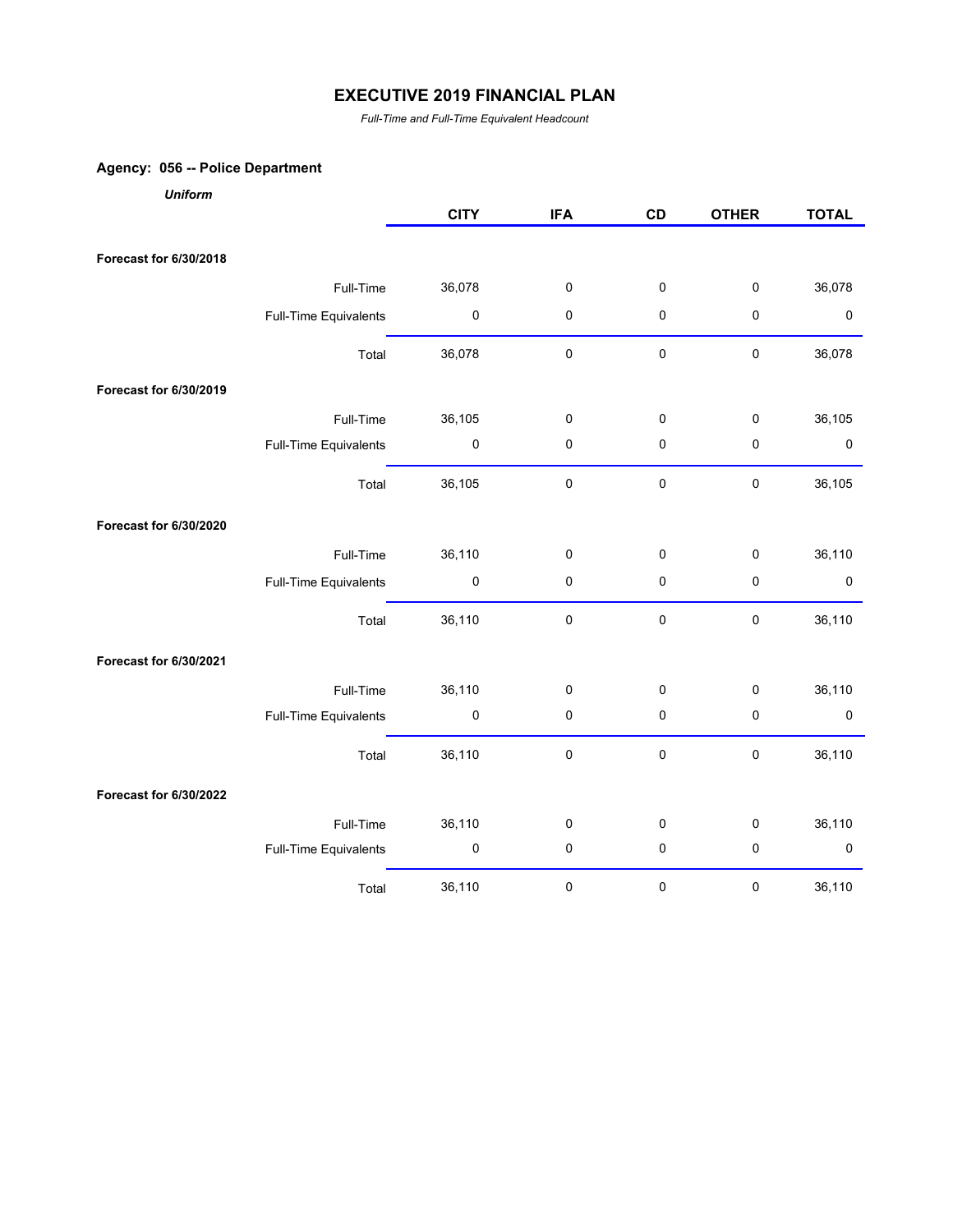*Full-Time and Full-Time Equivalent Headcount*

## **Agency: 057 -- Fire Department**

*Civilian*

|                        |                       | <b>CITY</b> | <b>IFA</b>       | CD          | <b>OTHER</b>     | <b>TOTAL</b> |
|------------------------|-----------------------|-------------|------------------|-------------|------------------|--------------|
| Forecast for 6/30/2018 |                       |             |                  |             |                  |              |
|                        |                       |             |                  |             |                  |              |
|                        | Full-Time             | 6,212       | $\overline{7}$   | $\pmb{0}$   | 9                | 6,228        |
|                        | Full-Time Equivalents | 46          | 0                | $\pmb{0}$   | 6                | 52           |
|                        | Total                 | 6,258       | $\boldsymbol{7}$ | $\pmb{0}$   | 15               | 6,280        |
| Forecast for 6/30/2019 |                       |             |                  |             |                  |              |
|                        | Full-Time             | 6,275       | 7                | $\pmb{0}$   | 9                | 6,291        |
|                        | Full-Time Equivalents | 56          | 0                | $\pmb{0}$   | $\pmb{0}$        | 56           |
|                        | Total                 | 6,331       | $\boldsymbol{7}$ | $\mathbf 0$ | $\boldsymbol{9}$ | 6,347        |
| Forecast for 6/30/2020 |                       |             |                  |             |                  |              |
|                        | Full-Time             | 6,300       | $\boldsymbol{7}$ | $\pmb{0}$   | $\boldsymbol{9}$ | 6,316        |
|                        | Full-Time Equivalents | 56          | 0                | $\pmb{0}$   | $\pmb{0}$        | 56           |
|                        | Total                 | 6,356       | $\overline{7}$   | $\pmb{0}$   | $\boldsymbol{9}$ | 6,372        |
| Forecast for 6/30/2021 |                       |             |                  |             |                  |              |
|                        | Full-Time             | 6,300       | 7                | $\pmb{0}$   | 8                | 6,315        |
|                        | Full-Time Equivalents | 56          | 0                | $\pmb{0}$   | 0                | 56           |
|                        | Total                 | 6,356       | $\boldsymbol{7}$ | $\pmb{0}$   | 8                | 6,371        |
| Forecast for 6/30/2022 |                       |             |                  |             |                  |              |
|                        | Full-Time             | 6,300       | $\overline{7}$   | $\pmb{0}$   | 8                | 6,315        |
|                        | Full-Time Equivalents | 56          | $\pmb{0}$        | $\pmb{0}$   | $\pmb{0}$        | 56           |
|                        | Total                 | 6,356       | $\boldsymbol{7}$ | $\pmb{0}$   | 8                | 6,371        |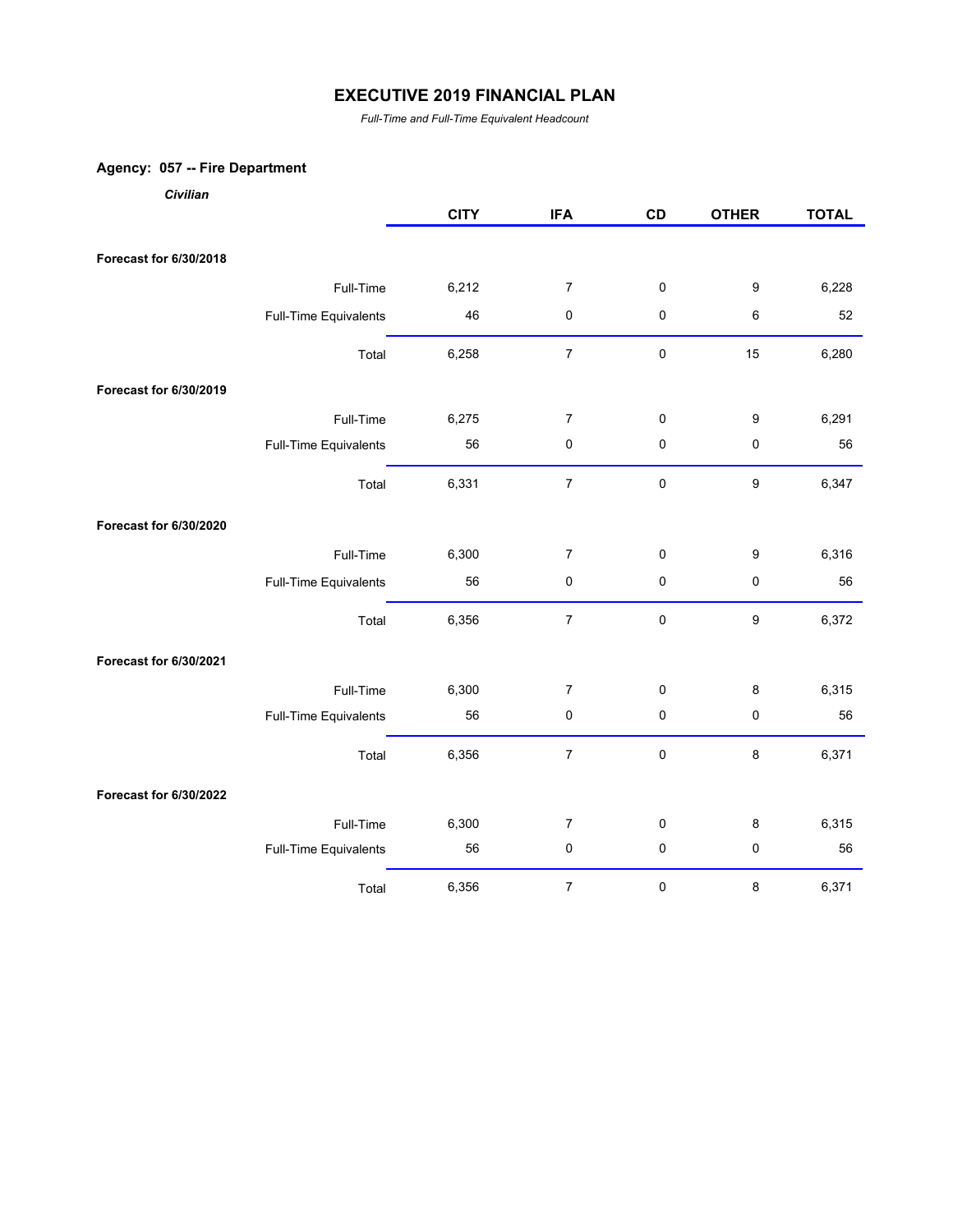*Full-Time and Full-Time Equivalent Headcount*

## **Agency: 057 -- Fire Department**

| <b>Uniform</b>                |                       |             |            |             |              |              |
|-------------------------------|-----------------------|-------------|------------|-------------|--------------|--------------|
|                               |                       | <b>CITY</b> | <b>IFA</b> | CD          | <b>OTHER</b> | <b>TOTAL</b> |
| Forecast for 6/30/2018        |                       |             |            |             |              |              |
|                               | Full-Time             | 10,906      | 0          | $\pmb{0}$   | 8            | 10,914       |
|                               | Full-Time Equivalents | $\pmb{0}$   | 0          | 0           | $\pmb{0}$    | 0            |
|                               | Total                 | 10,906      | $\pmb{0}$  | $\pmb{0}$   | 8            | 10,914       |
| <b>Forecast for 6/30/2019</b> |                       |             |            |             |              |              |
|                               | Full-Time             | 10,938      | 0          | $\pmb{0}$   | 8            | 10,946       |
|                               | Full-Time Equivalents | 0           | 0          | $\mathbf 0$ | $\mathbf 0$  | $\pmb{0}$    |
|                               | Total                 | 10,938      | 0          | $\pmb{0}$   | $\bf 8$      | 10,946       |
| Forecast for 6/30/2020        |                       |             |            |             |              |              |
|                               | Full-Time             | 10,938      | 0          | $\pmb{0}$   | $\bf 8$      | 10,946       |
|                               | Full-Time Equivalents | $\pmb{0}$   | 0          | $\mathbf 0$ | $\pmb{0}$    | $\pmb{0}$    |
|                               | Total                 | 10,938      | $\pmb{0}$  | $\pmb{0}$   | $\bf 8$      | 10,946       |
| Forecast for 6/30/2021        |                       |             |            |             |              |              |
|                               | Full-Time             | 10,938      | 0          | $\mathbf 0$ | $\bf 8$      | 10,946       |
|                               | Full-Time Equivalents | $\pmb{0}$   | 0          | $\mathbf 0$ | $\mathbf 0$  | $\pmb{0}$    |
|                               | Total                 | 10,938      | 0          | $\pmb{0}$   | $\bf 8$      | 10,946       |
| Forecast for 6/30/2022        |                       |             |            |             |              |              |
|                               | Full-Time             | 10,938      | 0          | $\pmb{0}$   | $\bf 8$      | 10,946       |
|                               | Full-Time Equivalents | $\pmb{0}$   | $\pmb{0}$  | $\pmb{0}$   | $\pmb{0}$    | $\pmb{0}$    |
|                               | Total                 | 10,938      | 0          | $\pmb{0}$   | 8            | 10,946       |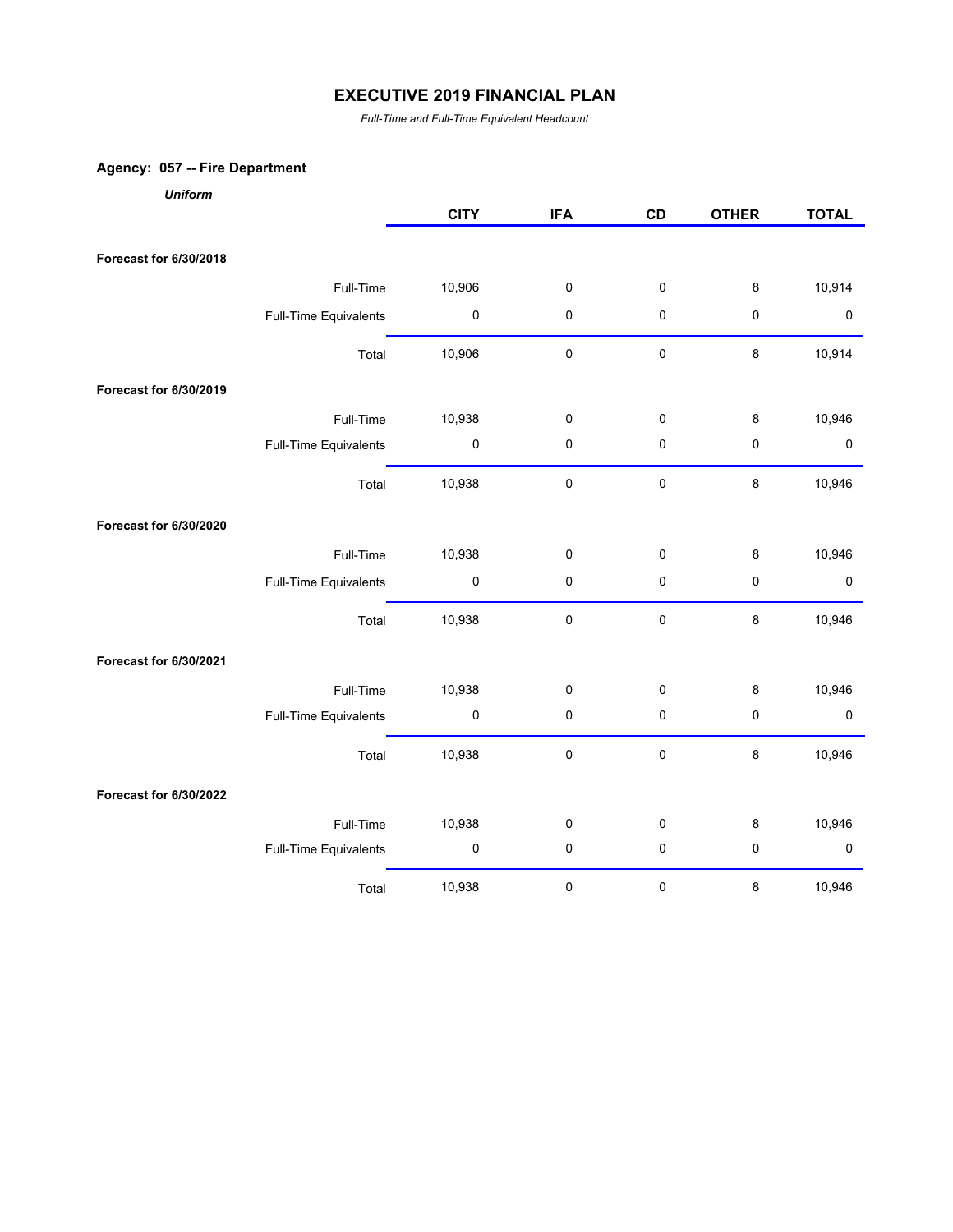*Full-Time and Full-Time Equivalent Headcount*

## **Agency: 063 -- Department of Veterans' Services**

|                        |                       | <b>CITY</b> | <b>IFA</b> | CD          | <b>OTHER</b>     | <b>TOTAL</b> |
|------------------------|-----------------------|-------------|------------|-------------|------------------|--------------|
|                        |                       |             |            |             |                  |              |
| Forecast for 6/30/2018 |                       |             |            |             |                  |              |
|                        | Full-Time             | 39          | $\pmb{0}$  | $\pmb{0}$   | $\overline{2}$   | 41           |
|                        | Full-Time Equivalents | $\pmb{0}$   | $\pmb{0}$  | 0           | $\pmb{0}$        | $\pmb{0}$    |
|                        | Total                 | 39          | $\pmb{0}$  | $\mathbf 0$ | $\boldsymbol{2}$ | 41           |
| Forecast for 6/30/2019 |                       |             |            |             |                  |              |
|                        | Full-Time             | 42          | $\pmb{0}$  | 0           | $\overline{c}$   | 44           |
|                        | Full-Time Equivalents | $\pmb{0}$   | $\pmb{0}$  | 0           | $\pmb{0}$        | $\pmb{0}$    |
|                        | Total                 | 42          | $\pmb{0}$  | $\mathbf 0$ | $\sqrt{2}$       | 44           |
| Forecast for 6/30/2020 |                       |             |            |             |                  |              |
|                        | Full-Time             | 42          | $\pmb{0}$  | 0           | $\overline{c}$   | 44           |
|                        | Full-Time Equivalents | $\pmb{0}$   | $\pmb{0}$  | 0           | $\pmb{0}$        | $\pmb{0}$    |
|                        | Total                 | 42          | $\pmb{0}$  | $\pmb{0}$   | $\overline{2}$   | 44           |
| Forecast for 6/30/2021 |                       |             |            |             |                  |              |
|                        | Full-Time             | 42          | $\pmb{0}$  | 0           | $\boldsymbol{2}$ | 44           |
|                        | Full-Time Equivalents | $\pmb{0}$   | $\pmb{0}$  | $\pmb{0}$   | $\pmb{0}$        | $\pmb{0}$    |
|                        | Total                 | 42          | $\pmb{0}$  | 0           | $\sqrt{2}$       | 44           |
| Forecast for 6/30/2022 |                       |             |            |             |                  |              |
|                        | Full-Time             | 42          | $\pmb{0}$  | 0           | $\boldsymbol{2}$ | 44           |
|                        | Full-Time Equivalents | $\pmb{0}$   | $\pmb{0}$  | 0           | $\pmb{0}$        | $\pmb{0}$    |
|                        | Total                 | 42          | 0          | 0           | $\boldsymbol{2}$ | 44           |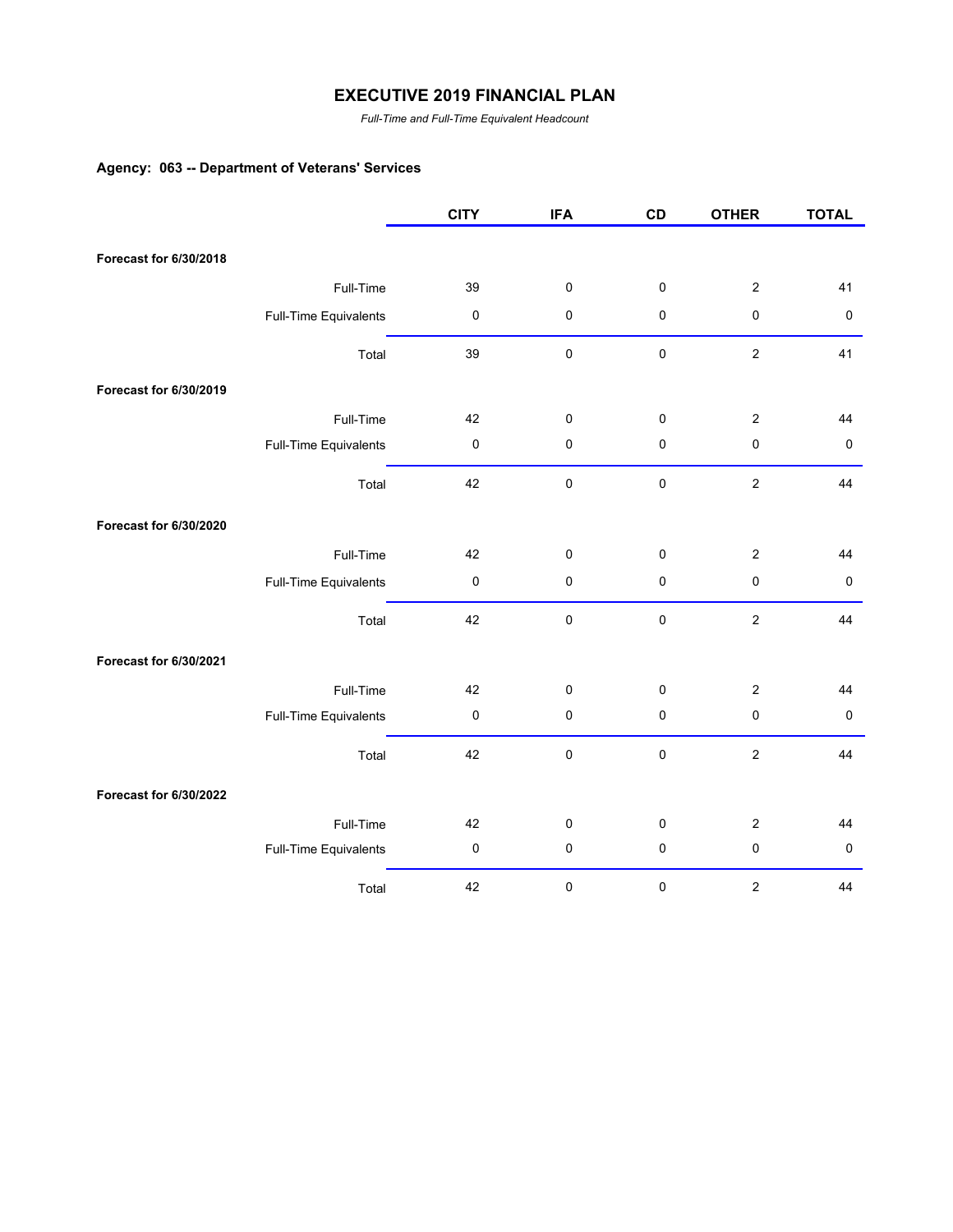*Full-Time and Full-Time Equivalent Headcount*

# **Agency: 068 -- Administration for Children's Services**

|                        |                       | <b>CITY</b> | <b>IFA</b> | CD        | <b>OTHER</b> | <b>TOTAL</b> |
|------------------------|-----------------------|-------------|------------|-----------|--------------|--------------|
| Forecast for 6/30/2018 |                       |             |            |           |              |              |
|                        |                       |             |            |           |              |              |
|                        | Full-Time             | 6,991       | 0          | 0         | 166          | 7,157        |
|                        | Full-Time Equivalents | 58          | 0          | 0         | $\mathbf{1}$ | 59           |
|                        | Total                 | 7,049       | $\pmb{0}$  | $\pmb{0}$ | 167          | 7,216        |
| Forecast for 6/30/2019 |                       |             |            |           |              |              |
|                        | Full-Time             | 6,850       | 0          | 0         | 166          | 7,016        |
|                        | Full-Time Equivalents | 58          | 0          | 0         | $\mathbf{1}$ | 59           |
|                        | Total                 | 6,908       | $\pmb{0}$  | $\pmb{0}$ | 167          | 7,075        |
| Forecast for 6/30/2020 |                       |             |            |           |              |              |
|                        | Full-Time             | 7,285       | 0          | 0         | 165          | 7,450        |
|                        | Full-Time Equivalents | 58          | 0          | $\pmb{0}$ | $\mathbf{1}$ | 59           |
|                        | Total                 | 7,343       | 0          | $\pmb{0}$ | 166          | 7,509        |
| Forecast for 6/30/2021 |                       |             |            |           |              |              |
|                        | Full-Time             | 7,499       | 0          | 0         | 165          | 7,664        |
|                        | Full-Time Equivalents | 58          | 0          | 0         | $\mathbf{1}$ | 59           |
|                        | Total                 | 7,557       | $\pmb{0}$  | 0         | 166          | 7,723        |
| Forecast for 6/30/2022 |                       |             |            |           |              |              |
|                        | Full-Time             | 7,499       | 0          | 0         | 165          | 7,664        |
|                        | Full-Time Equivalents | 58          | $\pmb{0}$  | $\pmb{0}$ | $\mathbf{1}$ | 59           |
|                        | Total                 | 7,557       | 0          | 0         | 166          | 7,723        |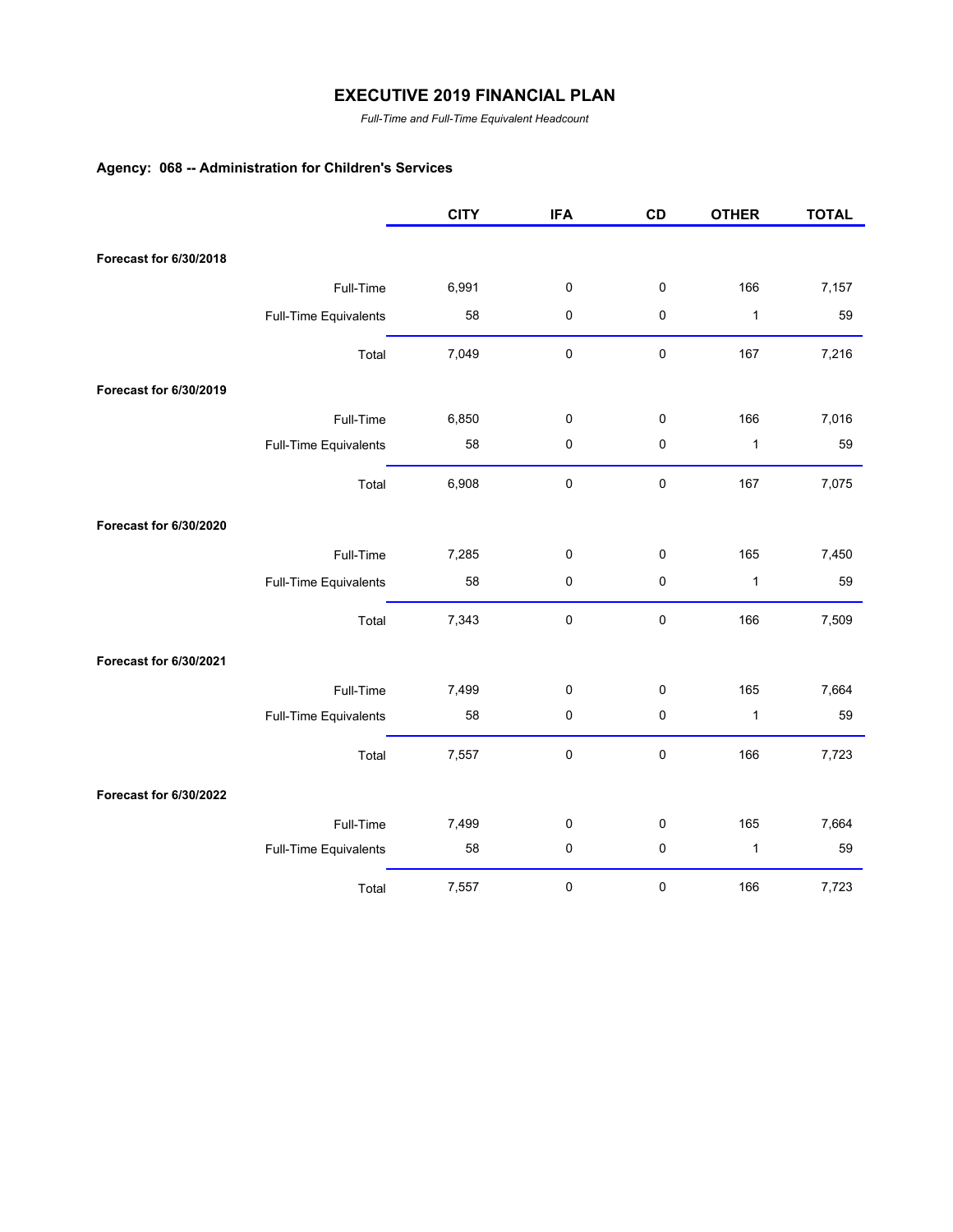*Full-Time and Full-Time Equivalent Headcount*

## **Agency: 069 -- Department of Social Services**

|                        |                       | <b>CITY</b>               | <b>IFA</b> | CD        | <b>OTHER</b> | <b>TOTAL</b> |
|------------------------|-----------------------|---------------------------|------------|-----------|--------------|--------------|
|                        |                       |                           |            |           |              |              |
| Forecast for 6/30/2018 |                       |                           |            |           |              |              |
|                        | Full-Time             | 11,310                    | 0          | 0         | 3,403        | 14,713       |
|                        | Full-Time Equivalents | $\ensuremath{\mathsf{3}}$ | 0          | 0         | 5            | 8            |
|                        | Total                 | 11,313                    | $\pmb{0}$  | $\pmb{0}$ | 3,408        | 14,721       |
| Forecast for 6/30/2019 |                       |                           |            |           |              |              |
|                        | Full-Time             | 11,267                    | 0          | 0         | 3,403        | 14,670       |
|                        | Full-Time Equivalents | $\ensuremath{\mathsf{3}}$ | 0          | 0         | 5            | 8            |
|                        | Total                 | 11,270                    | 0          | $\pmb{0}$ | 3,408        | 14,678       |
| Forecast for 6/30/2020 |                       |                           |            |           |              |              |
|                        | Full-Time             | 11,322                    | 0          | 0         | 3,403        | 14,725       |
|                        | Full-Time Equivalents | $\mathfrak{S}$            | 0          | $\pmb{0}$ | $\sqrt{5}$   | 8            |
|                        | Total                 | 11,325                    | 0          | $\pmb{0}$ | 3,408        | 14,733       |
| Forecast for 6/30/2021 |                       |                           |            |           |              |              |
|                        | Full-Time             | 11,322                    | 0          | 0         | 3,403        | 14,725       |
|                        | Full-Time Equivalents | $\ensuremath{\mathsf{3}}$ | 0          | $\pmb{0}$ | 5            | 8            |
|                        | Total                 | 11,325                    | 0          | $\pmb{0}$ | 3,408        | 14,733       |
| Forecast for 6/30/2022 |                       |                           |            |           |              |              |
|                        | Full-Time             | 11,322                    | 0          | 0         | 3,403        | 14,725       |
|                        | Full-Time Equivalents | $\ensuremath{\mathsf{3}}$ | 0          | 0         | 5            | 8            |
|                        | Total                 | 11,325                    | 0          | $\pmb{0}$ | 3,408        | 14,733       |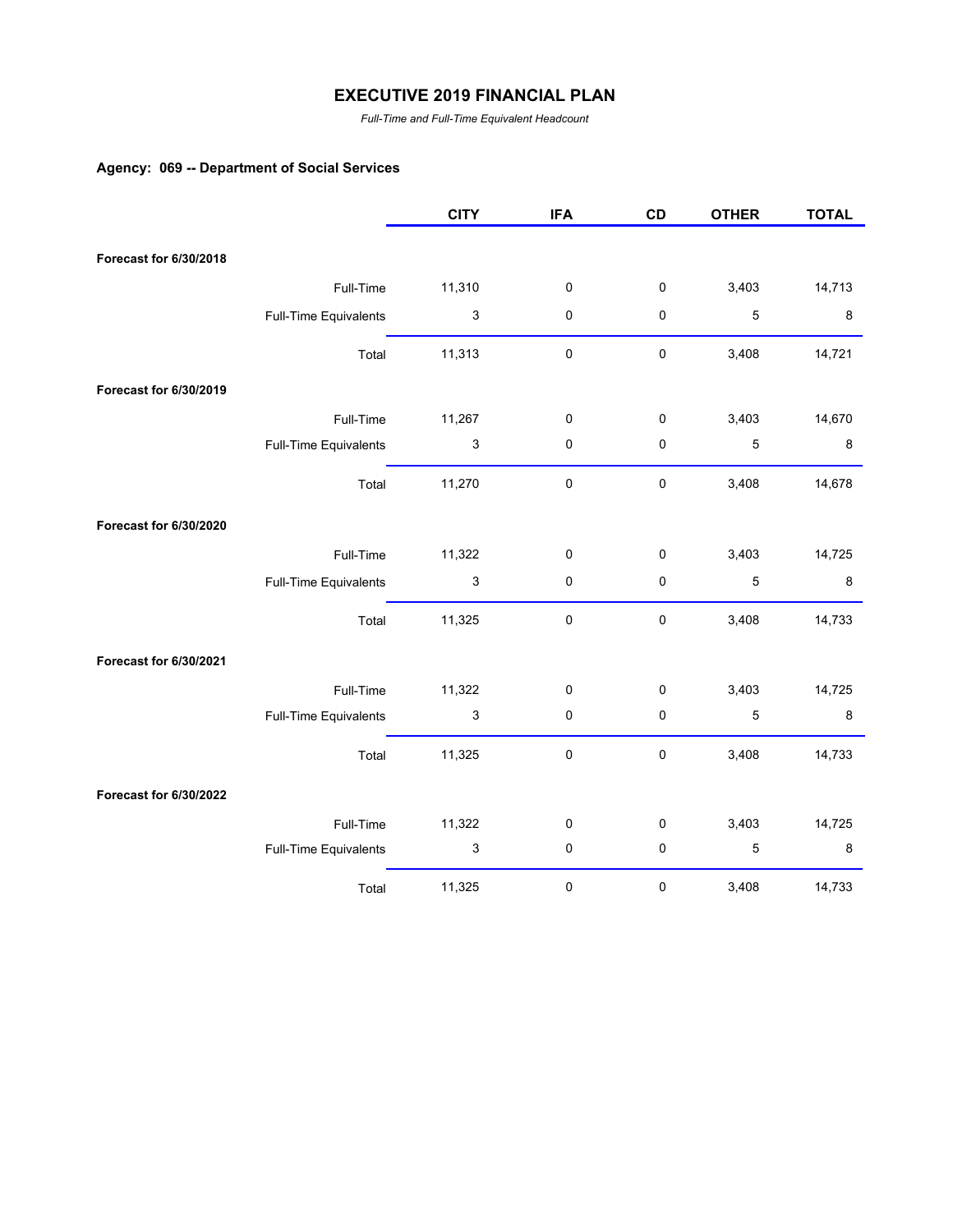*Full-Time and Full-Time Equivalent Headcount*

# **Agency: 071 -- Department of Homeless Services**

|                        |                       | <b>CITY</b>      | <b>IFA</b> | CD        | <b>OTHER</b> | <b>TOTAL</b> |
|------------------------|-----------------------|------------------|------------|-----------|--------------|--------------|
|                        |                       |                  |            |           |              |              |
| Forecast for 6/30/2018 |                       |                  |            |           |              |              |
|                        | Full-Time             | 2,567            | $\pmb{0}$  | 10        | 36           | 2,613        |
|                        | Full-Time Equivalents | $\boldsymbol{2}$ | $\pmb{0}$  | $\pmb{0}$ | $\pmb{0}$    | $\sqrt{2}$   |
|                        | Total                 | 2,569            | $\pmb{0}$  | 10        | 36           | 2,615        |
| Forecast for 6/30/2019 |                       |                  |            |           |              |              |
|                        | Full-Time             | 2,567            | 0          | 10        | $\pmb{0}$    | 2,577        |
|                        | Full-Time Equivalents | $\mathbf{1}$     | $\pmb{0}$  | 0         | $\pmb{0}$    | $\mathbf{1}$ |
|                        | Total                 | 2,568            | $\pmb{0}$  | 10        | $\pmb{0}$    | 2,578        |
| Forecast for 6/30/2020 |                       |                  |            |           |              |              |
|                        | Full-Time             | 2,567            | 0          | 10        | $\pmb{0}$    | 2,577        |
|                        | Full-Time Equivalents | $\mathbf{1}$     | $\pmb{0}$  | 0         | $\pmb{0}$    | $\mathbf{1}$ |
|                        | Total                 | 2,568            | $\pmb{0}$  | 10        | $\pmb{0}$    | 2,578        |
| Forecast for 6/30/2021 |                       |                  |            |           |              |              |
|                        | Full-Time             | 2,567            | $\pmb{0}$  | 10        | $\pmb{0}$    | 2,577        |
|                        | Full-Time Equivalents | $\mathbf{1}$     | $\pmb{0}$  | 0         | $\pmb{0}$    | $\mathbf{1}$ |
|                        | Total                 | 2,568            | $\pmb{0}$  | 10        | $\pmb{0}$    | 2,578        |
| Forecast for 6/30/2022 |                       |                  |            |           |              |              |
|                        | Full-Time             | 2,567            | $\pmb{0}$  | 10        | $\pmb{0}$    | 2,577        |
|                        | Full-Time Equivalents | $\mathbf{1}$     | 0          | 0         | $\pmb{0}$    | 1            |
|                        | Total                 | 2,568            | 0          | $10$      | $\pmb{0}$    | 2,578        |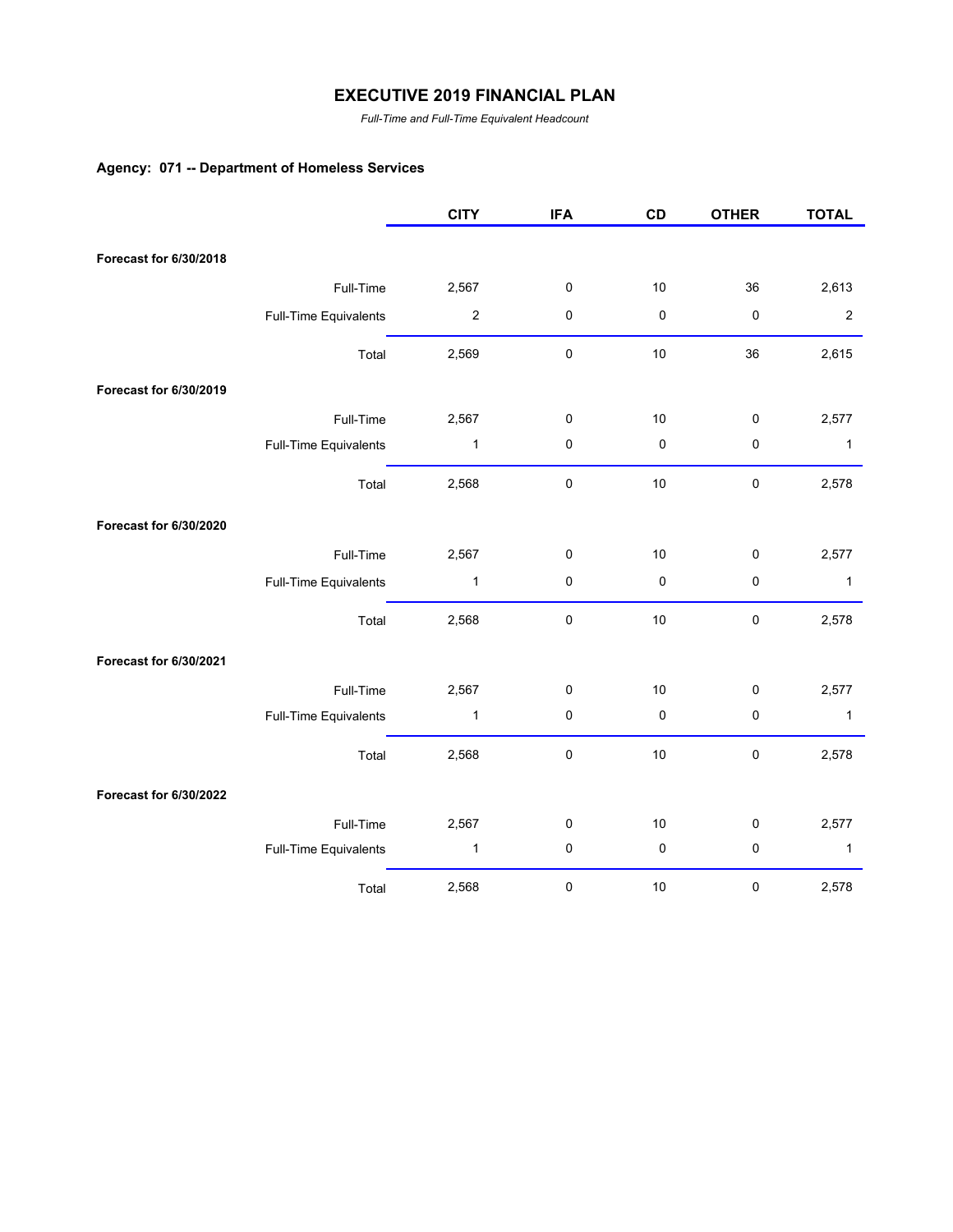*Full-Time and Full-Time Equivalent Headcount*

## **Agency: 072 -- Department of Correction**

| Civilian               |                       |             |            |             |              |              |
|------------------------|-----------------------|-------------|------------|-------------|--------------|--------------|
|                        |                       | <b>CITY</b> | <b>IFA</b> | CD          | <b>OTHER</b> | <b>TOTAL</b> |
|                        |                       |             |            |             |              |              |
| Forecast for 6/30/2018 |                       |             |            |             |              |              |
|                        | Full-Time             | 2,187       | $\bf 8$    | 0           | $\pmb{0}$    | 2,195        |
|                        | Full-Time Equivalents | 74          | $\pmb{0}$  | $\pmb{0}$   | $\pmb{0}$    | 74           |
|                        | Total                 | 2,261       | $\bf 8$    | $\pmb{0}$   | $\pmb{0}$    | 2,269        |
| Forecast for 6/30/2019 |                       |             |            |             |              |              |
|                        | Full-Time             | 2,265       | 8          | $\pmb{0}$   | $\pmb{0}$    | 2,273        |
|                        | Full-Time Equivalents | 84          | $\pmb{0}$  | 0           | $\pmb{0}$    | 84           |
|                        | Total                 | 2,349       | $\bf 8$    | $\pmb{0}$   | $\pmb{0}$    | 2,357        |
| Forecast for 6/30/2020 |                       |             |            |             |              |              |
|                        | Full-Time             | 2,265       | 8          | 0           | $\pmb{0}$    | 2,273        |
|                        | Full-Time Equivalents | 84          | 0          | 0           | $\pmb{0}$    | 84           |
|                        | Total                 | 2,349       | $\bf 8$    | $\mathbf 0$ | $\pmb{0}$    | 2,357        |
| Forecast for 6/30/2021 |                       |             |            |             |              |              |
|                        | Full-Time             | 2,265       | 8          | 0           | $\mathbf 0$  | 2,273        |
|                        | Full-Time Equivalents | 84          | $\pmb{0}$  | $\pmb{0}$   | $\pmb{0}$    | 84           |
|                        | Total                 | 2,349       | $\bf 8$    | $\mathbf 0$ | $\pmb{0}$    | 2,357        |
| Forecast for 6/30/2022 |                       |             |            |             |              |              |
|                        | Full-Time             | 2,265       | 8          | $\pmb{0}$   | 0            | 2,273        |
|                        | Full-Time Equivalents | 84          | $\pmb{0}$  | $\pmb{0}$   | $\mathbf 0$  | 84           |
|                        | Total                 | 2,349       | $\bf 8$    | $\pmb{0}$   | $\pmb{0}$    | 2,357        |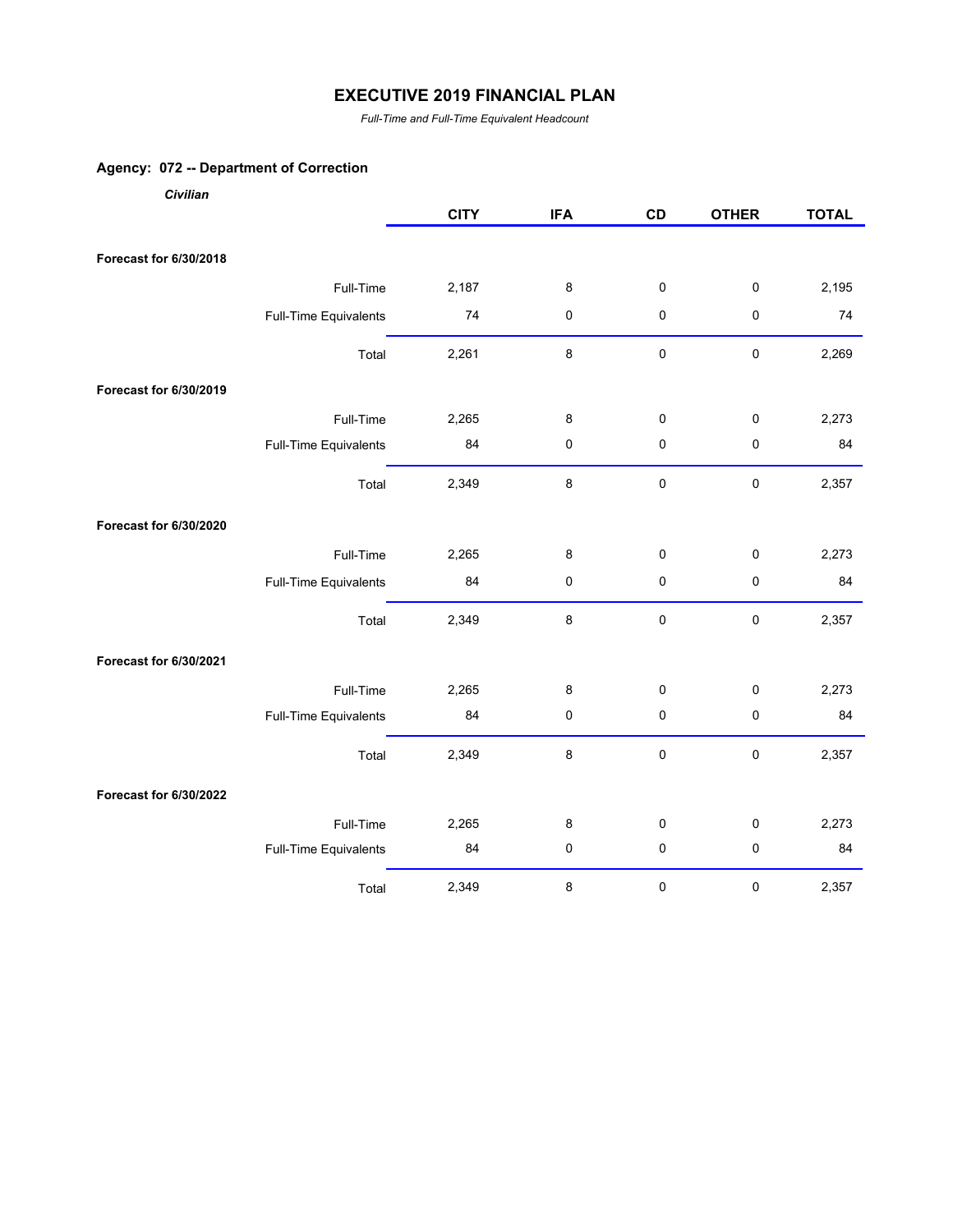*Full-Time and Full-Time Equivalent Headcount*

## **Agency: 072 -- Department of Correction**

| <b>Uniform</b>         |                       |             |            |             |              |              |
|------------------------|-----------------------|-------------|------------|-------------|--------------|--------------|
|                        |                       | <b>CITY</b> | <b>IFA</b> | CD          | <b>OTHER</b> | <b>TOTAL</b> |
|                        |                       |             |            |             |              |              |
| Forecast for 6/30/2018 |                       |             |            |             |              |              |
|                        | Full-Time             | 10,427      | 0          | 0           | $\pmb{0}$    | 10,427       |
|                        | Full-Time Equivalents | $\pmb{0}$   | 0          | $\pmb{0}$   | 0            | $\pmb{0}$    |
|                        | Total                 | 10,427      | 0          | $\pmb{0}$   | $\pmb{0}$    | 10,427       |
| Forecast for 6/30/2019 |                       |             |            |             |              |              |
|                        | Full-Time             | 10,226      | 0          | $\pmb{0}$   | 0            | 10,226       |
|                        | Full-Time Equivalents | $\pmb{0}$   | 0          | $\pmb{0}$   | $\pmb{0}$    | $\pmb{0}$    |
|                        | Total                 | 10,226      | $\pmb{0}$  | $\pmb{0}$   | $\pmb{0}$    | 10,226       |
| Forecast for 6/30/2020 |                       |             |            |             |              |              |
|                        | Full-Time             | 10,242      | 0          | $\pmb{0}$   | $\mathbf 0$  | 10,242       |
|                        | Full-Time Equivalents | $\pmb{0}$   | 0          | 0           | $\mathbf 0$  | $\mathbf 0$  |
|                        | Total                 | 10,242      | 0          | $\pmb{0}$   | $\pmb{0}$    | 10,242       |
| Forecast for 6/30/2021 |                       |             |            |             |              |              |
|                        | Full-Time             | 10,242      | 0          | $\mathbf 0$ | $\pmb{0}$    | 10,242       |
|                        | Full-Time Equivalents | $\pmb{0}$   | 0          | $\pmb{0}$   | $\pmb{0}$    | $\pmb{0}$    |
|                        | Total                 | 10,242      | 0          | $\pmb{0}$   | $\pmb{0}$    | 10,242       |
| Forecast for 6/30/2022 |                       |             |            |             |              |              |
|                        | Full-Time             | 10,083      | 0          | $\pmb{0}$   | $\mathbf 0$  | 10,083       |
|                        | Full-Time Equivalents | $\pmb{0}$   | 0          | $\mathsf 0$ | $\mathbf 0$  | $\pmb{0}$    |
|                        | Total                 | 10,083      | 0          | $\pmb{0}$   | $\pmb{0}$    | 10,083       |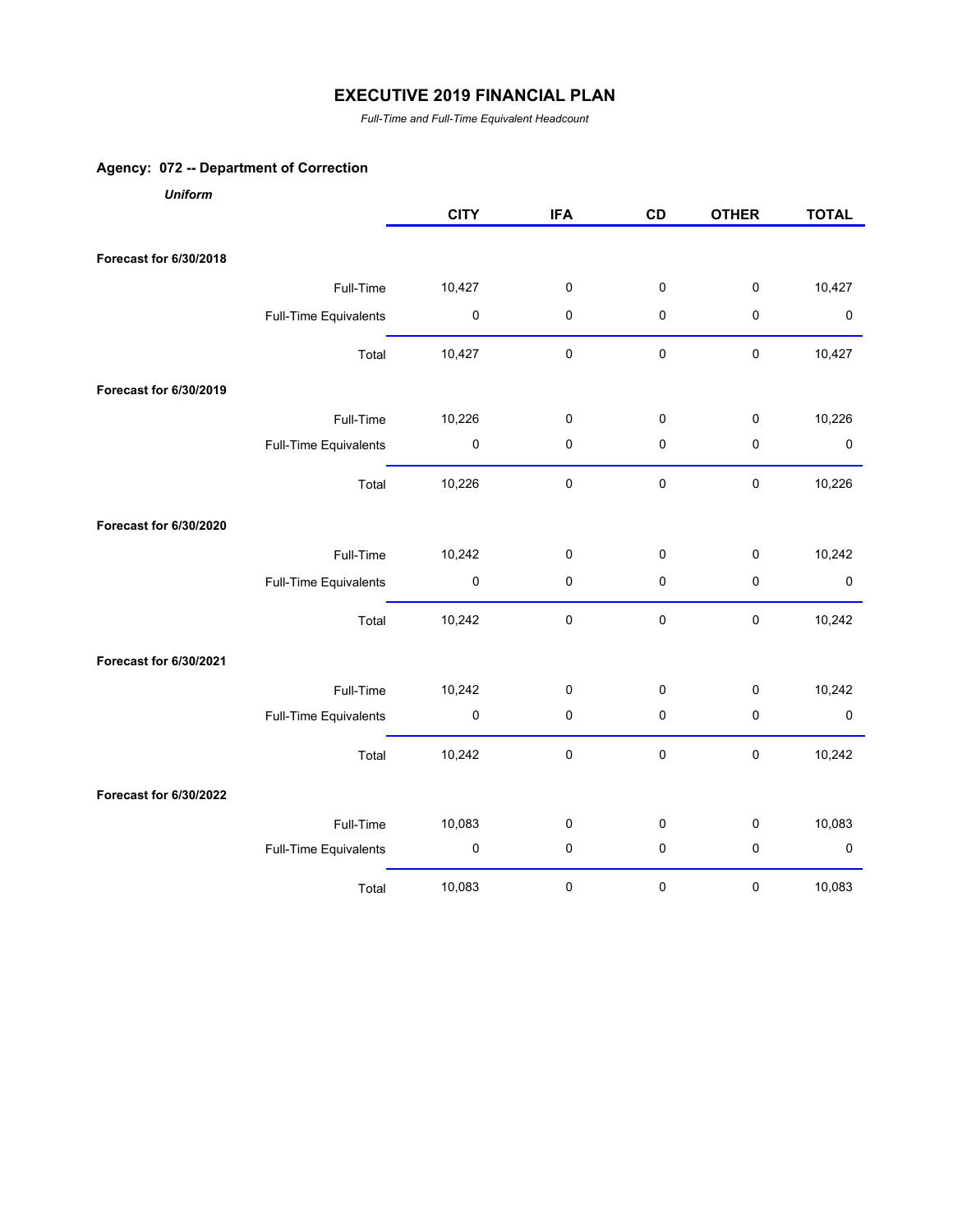*Full-Time and Full-Time Equivalent Headcount*

## **Agency: 073 -- Board of Correction**

|                        |                       | <b>CITY</b>      | <b>IFA</b>  | CD        | <b>OTHER</b> | <b>TOTAL</b>     |
|------------------------|-----------------------|------------------|-------------|-----------|--------------|------------------|
| Forecast for 6/30/2018 |                       |                  |             |           |              |                  |
|                        | Full-Time             | 39               | 0           | 0         | $\pmb{0}$    | 39               |
|                        |                       | $\boldsymbol{2}$ |             | $\pmb{0}$ | $\pmb{0}$    | $\overline{2}$   |
|                        | Full-Time Equivalents |                  | 0           |           |              |                  |
|                        | Total                 | 41               | $\mathsf 0$ | $\pmb{0}$ | $\pmb{0}$    | 41               |
| Forecast for 6/30/2019 |                       |                  |             |           |              |                  |
|                        | Full-Time             | 37               | 0           | 0         | $\pmb{0}$    | 37               |
|                        | Full-Time Equivalents | $\boldsymbol{2}$ | $\pmb{0}$   | $\pmb{0}$ | $\pmb{0}$    | $\overline{2}$   |
|                        | Total                 | 39               | 0           | $\pmb{0}$ | $\pmb{0}$    | 39               |
| Forecast for 6/30/2020 |                       |                  |             |           |              |                  |
|                        | Full-Time             | 39               | 0           | $\pmb{0}$ | $\pmb{0}$    | 39               |
|                        | Full-Time Equivalents | $\boldsymbol{2}$ | $\pmb{0}$   | $\pmb{0}$ | $\pmb{0}$    | $\boldsymbol{2}$ |
|                        | Total                 | 41               | 0           | 0         | $\pmb{0}$    | 41               |
| Forecast for 6/30/2021 |                       |                  |             |           |              |                  |
|                        | Full-Time             | 39               | 0           | 0         | $\pmb{0}$    | 39               |
|                        | Full-Time Equivalents | $\boldsymbol{2}$ | 0           | $\pmb{0}$ | $\pmb{0}$    | $\boldsymbol{2}$ |
|                        | Total                 | 41               | 0           | $\pmb{0}$ | $\pmb{0}$    | 41               |
| Forecast for 6/30/2022 |                       |                  |             |           |              |                  |
|                        | Full-Time             | 39               | 0           | 0         | $\pmb{0}$    | 39               |
|                        | Full-Time Equivalents | $\boldsymbol{2}$ | $\pmb{0}$   | $\pmb{0}$ | $\pmb{0}$    | $\overline{2}$   |
|                        | Total                 | 41               | $\pmb{0}$   | 0         | 0            | 41               |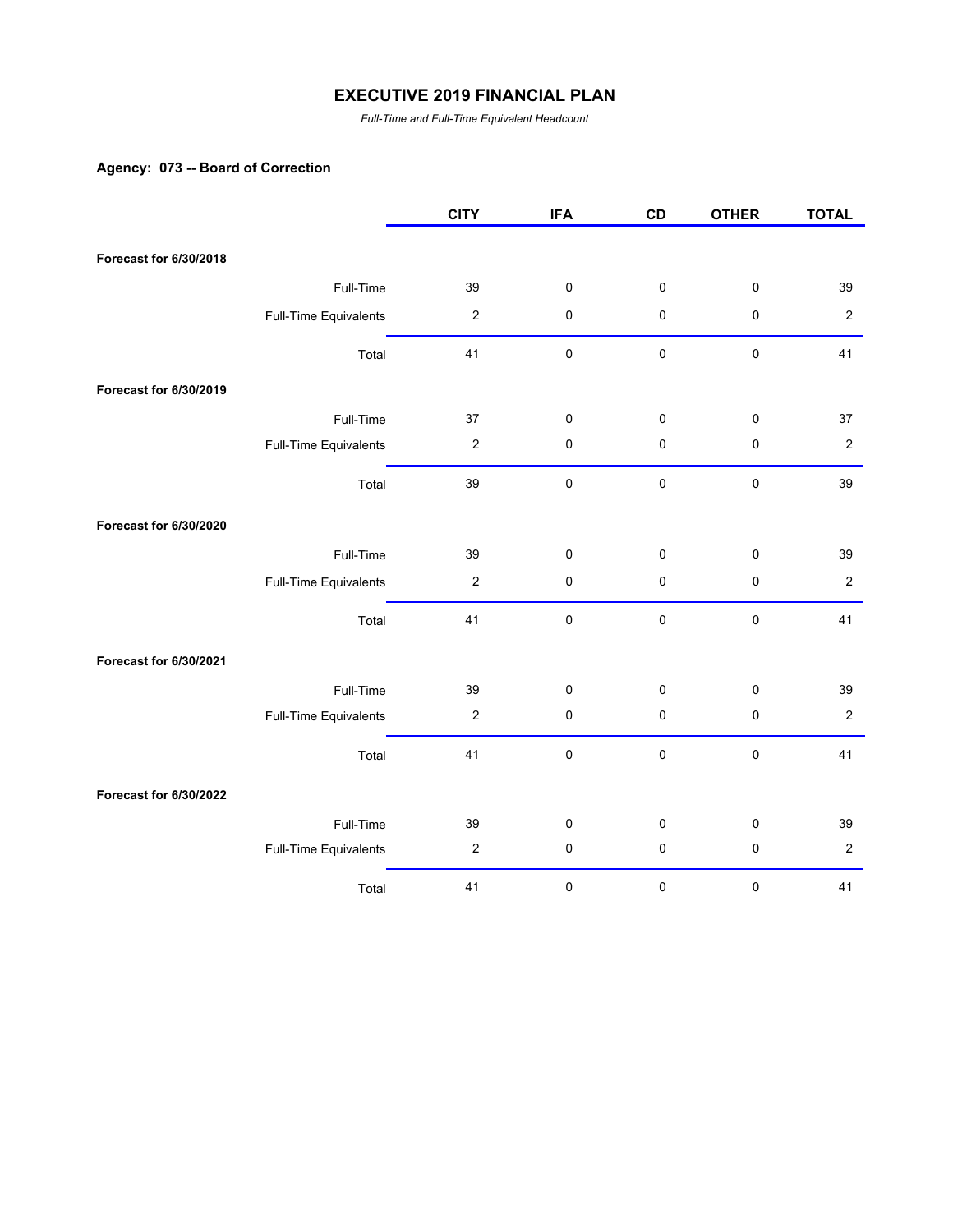*Full-Time and Full-Time Equivalent Headcount*

## **Agency: 101 -- Public Advocate**

|                        |                       | <b>CITY</b>  | <b>IFA</b> | CD          | <b>OTHER</b> | <b>TOTAL</b> |
|------------------------|-----------------------|--------------|------------|-------------|--------------|--------------|
|                        |                       |              |            |             |              |              |
| Forecast for 6/30/2018 |                       |              |            |             |              |              |
|                        | Full-Time             | 45           | $\pmb{0}$  | 0           | $\pmb{0}$    | 45           |
|                        | Full-Time Equivalents | $\mathbf{1}$ | $\pmb{0}$  | 0           | $\pmb{0}$    | $\mathbf{1}$ |
|                        | Total                 | 46           | $\pmb{0}$  | $\mathbf 0$ | $\pmb{0}$    | 46           |
| Forecast for 6/30/2019 |                       |              |            |             |              |              |
|                        | Full-Time             | 45           | $\pmb{0}$  | 0           | $\pmb{0}$    | 45           |
|                        | Full-Time Equivalents | $\mathbf{1}$ | $\pmb{0}$  | 0           | $\pmb{0}$    | $\mathbf{1}$ |
|                        | Total                 | 46           | $\pmb{0}$  | 0           | $\pmb{0}$    | 46           |
| Forecast for 6/30/2020 |                       |              |            |             |              |              |
|                        | Full-Time             | 45           | $\pmb{0}$  | $\pmb{0}$   | $\mathbf 0$  | 45           |
|                        | Full-Time Equivalents | $\mathbf{1}$ | $\pmb{0}$  | 0           | $\pmb{0}$    | $\mathbf{1}$ |
|                        | Total                 | 46           | $\pmb{0}$  | $\pmb{0}$   | $\pmb{0}$    | 46           |
| Forecast for 6/30/2021 |                       |              |            |             |              |              |
|                        | Full-Time             | 45           | $\pmb{0}$  | 0           | $\pmb{0}$    | 45           |
|                        | Full-Time Equivalents | $\mathbf{1}$ | $\pmb{0}$  | 0           | $\pmb{0}$    | $\mathbf{1}$ |
|                        | Total                 | 46           | $\pmb{0}$  | $\pmb{0}$   | $\pmb{0}$    | 46           |
| Forecast for 6/30/2022 |                       |              |            |             |              |              |
|                        | Full-Time             | 45           | $\pmb{0}$  | 0           | $\pmb{0}$    | 45           |
|                        | Full-Time Equivalents | $\mathbf{1}$ | $\pmb{0}$  | 0           | $\pmb{0}$    | $\mathbf{1}$ |
|                        | Total                 | 46           | 0          | 0           | $\pmb{0}$    | 46           |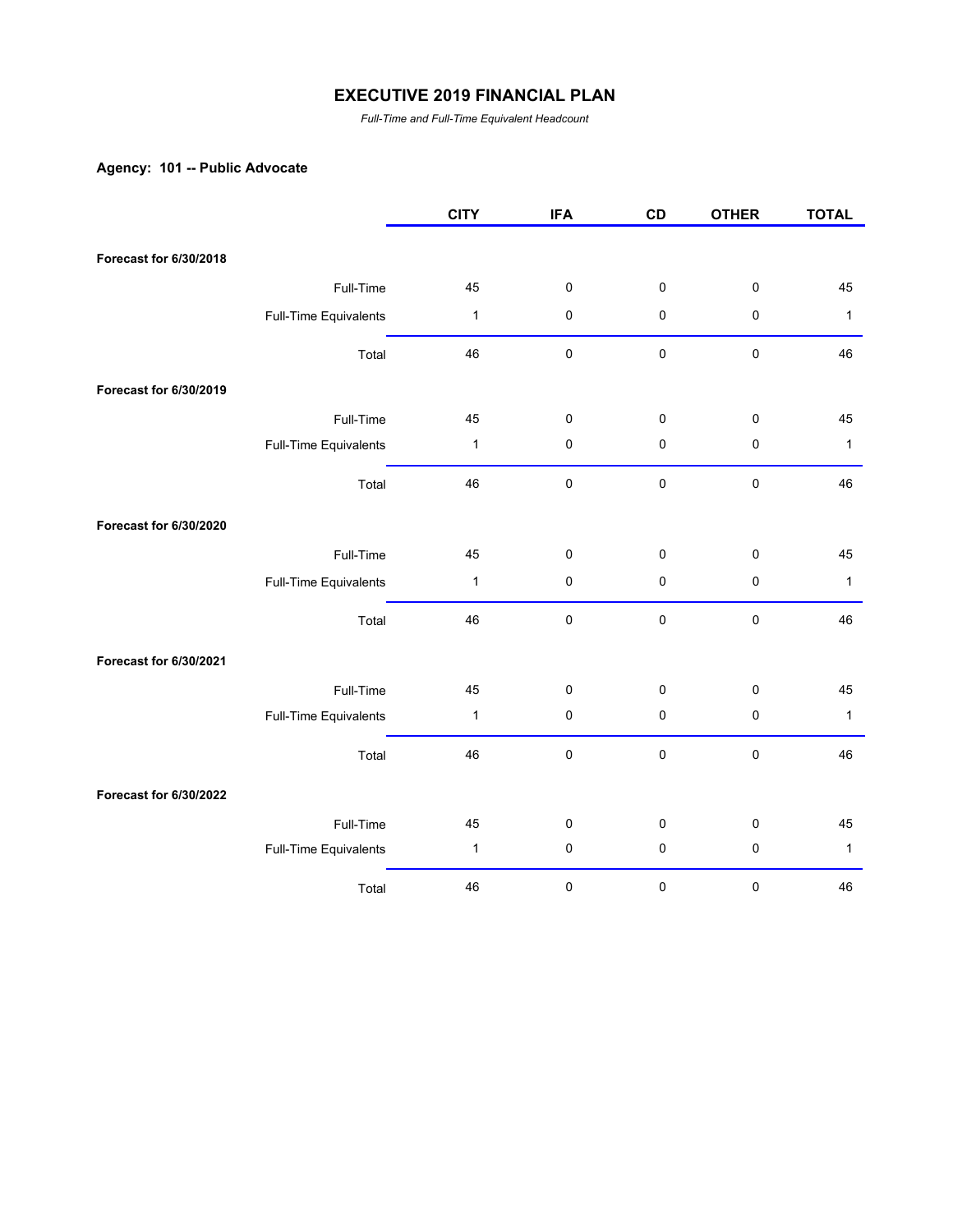*Full-Time and Full-Time Equivalent Headcount*

# **Agency: 102 -- City Council**

|                        |                       | <b>CITY</b> | <b>IFA</b> | CD          | <b>OTHER</b> | <b>TOTAL</b> |
|------------------------|-----------------------|-------------|------------|-------------|--------------|--------------|
|                        |                       |             |            |             |              |              |
| Forecast for 6/30/2018 |                       |             |            |             |              |              |
|                        | Full-Time             | 338         | $\pmb{0}$  | $\mathbf 0$ | $\pmb{0}$    | 338          |
|                        | Full-Time Equivalents | 367         | $\pmb{0}$  | 0           | $\pmb{0}$    | 367          |
|                        | Total                 | 705         | $\pmb{0}$  | $\pmb{0}$   | $\pmb{0}$    | 705          |
| Forecast for 6/30/2019 |                       |             |            |             |              |              |
|                        | Full-Time             | 463         | $\pmb{0}$  | 0           | $\pmb{0}$    | 463          |
|                        | Full-Time Equivalents | 305         | $\pmb{0}$  | 0           | $\pmb{0}$    | 305          |
|                        | Total                 | 768         | $\pmb{0}$  | $\pmb{0}$   | $\pmb{0}$    | 768          |
| Forecast for 6/30/2020 |                       |             |            |             |              |              |
|                        | Full-Time             | 329         | $\pmb{0}$  | $\mathbf 0$ | $\pmb{0}$    | 329          |
|                        | Full-Time Equivalents | 297         | $\pmb{0}$  | 0           | $\pmb{0}$    | 297          |
|                        | Total                 | 626         | $\pmb{0}$  | $\pmb{0}$   | $\pmb{0}$    | 626          |
| Forecast for 6/30/2021 |                       |             |            |             |              |              |
|                        | Full-Time             | 329         | $\pmb{0}$  | 0           | $\pmb{0}$    | 329          |
|                        | Full-Time Equivalents | 297         | $\pmb{0}$  | 0           | $\pmb{0}$    | 297          |
|                        | Total                 | 626         | $\pmb{0}$  | $\pmb{0}$   | $\pmb{0}$    | 626          |
| Forecast for 6/30/2022 |                       |             |            |             |              |              |
|                        | Full-Time             | 329         | $\pmb{0}$  | $\mathbf 0$ | $\pmb{0}$    | 329          |
|                        | Full-Time Equivalents | 297         | $\pmb{0}$  | 0           | $\pmb{0}$    | 297          |
|                        | Total                 | 626         | 0          | 0           | $\pmb{0}$    | 626          |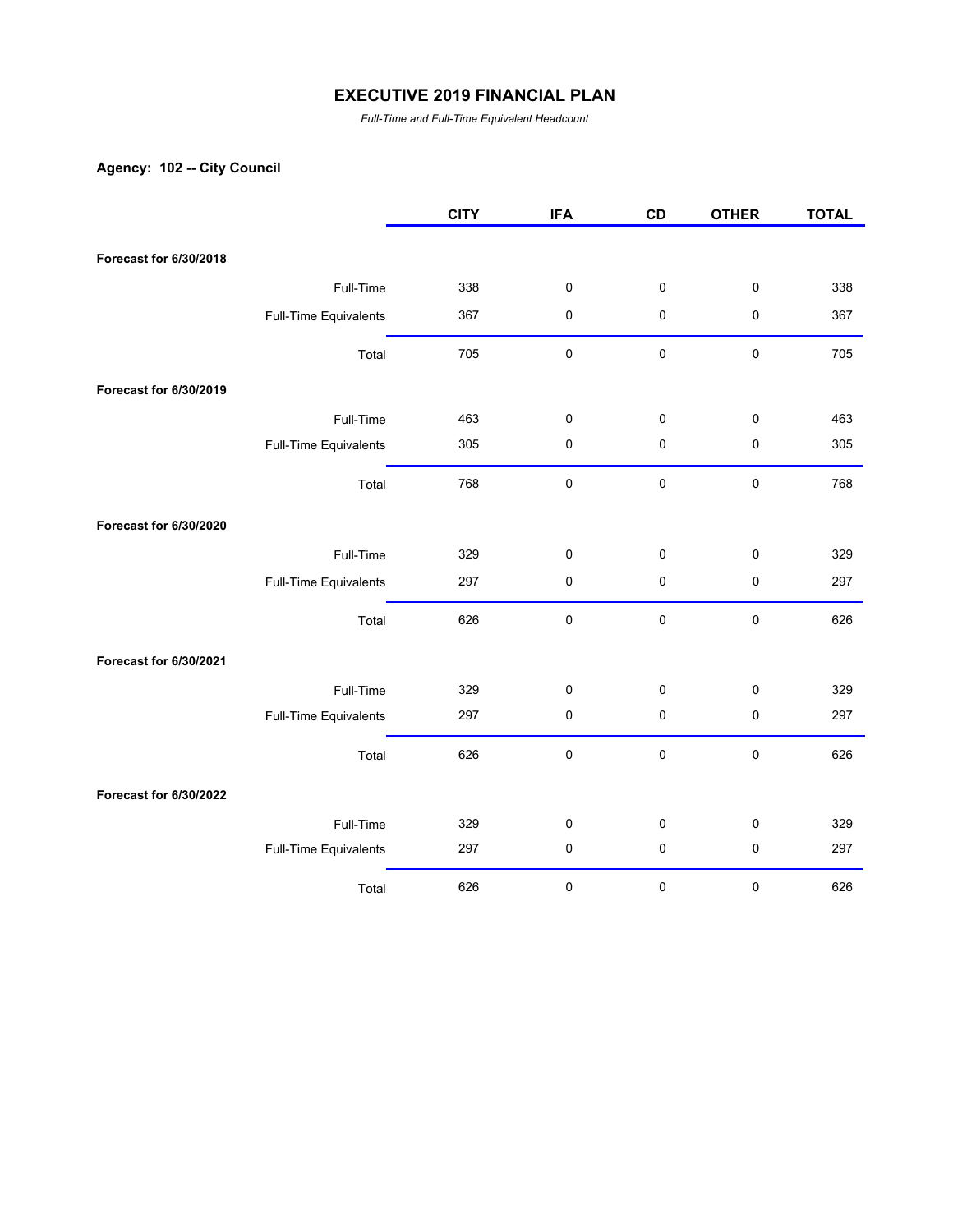*Full-Time and Full-Time Equivalent Headcount*

# **Agency: 103 -- City Clerk**

|                        |                       | <b>CITY</b>              | <b>IFA</b> | CD          | <b>OTHER</b> | <b>TOTAL</b>     |
|------------------------|-----------------------|--------------------------|------------|-------------|--------------|------------------|
|                        |                       |                          |            |             |              |                  |
| Forecast for 6/30/2018 |                       |                          |            |             |              |                  |
|                        | Full-Time             | $70\,$                   | $\pmb{0}$  | $\pmb{0}$   | $\pmb{0}$    | 70               |
|                        | Full-Time Equivalents | $\overline{\mathcal{I}}$ | $\pmb{0}$  | $\pmb{0}$   | $\pmb{0}$    | $\boldsymbol{7}$ |
|                        | Total                 | $77 \,$                  | $\pmb{0}$  | 0           | $\pmb{0}$    | 77               |
| Forecast for 6/30/2019 |                       |                          |            |             |              |                  |
|                        | Full-Time             | 70                       | $\pmb{0}$  | $\pmb{0}$   | $\pmb{0}$    | 70               |
|                        | Full-Time Equivalents | $\mathbf 2$              | $\pmb{0}$  | $\pmb{0}$   | $\pmb{0}$    | $\overline{2}$   |
|                        | Total                 | $72\,$                   | $\pmb{0}$  | $\mathbf 0$ | $\pmb{0}$    | 72               |
| Forecast for 6/30/2020 |                       |                          |            |             |              |                  |
|                        | Full-Time             | 70                       | $\pmb{0}$  | 0           | $\pmb{0}$    | 70               |
|                        | Full-Time Equivalents | $\boldsymbol{2}$         | $\pmb{0}$  | 0           | $\pmb{0}$    | $\boldsymbol{2}$ |
|                        | Total                 | 72                       | $\pmb{0}$  | $\pmb{0}$   | $\pmb{0}$    | 72               |
| Forecast for 6/30/2021 |                       |                          |            |             |              |                  |
|                        | Full-Time             | 70                       | $\pmb{0}$  | 0           | $\pmb{0}$    | 70               |
|                        | Full-Time Equivalents | $\boldsymbol{2}$         | $\pmb{0}$  | $\pmb{0}$   | $\pmb{0}$    | $\overline{c}$   |
|                        | Total                 | $72\,$                   | $\pmb{0}$  | 0           | $\pmb{0}$    | 72               |
| Forecast for 6/30/2022 |                       |                          |            |             |              |                  |
|                        | Full-Time             | 70                       | $\pmb{0}$  | $\pmb{0}$   | $\pmb{0}$    | 70               |
|                        | Full-Time Equivalents | $\boldsymbol{2}$         | $\pmb{0}$  | 0           | $\pmb{0}$    | $\overline{c}$   |
|                        | Total                 | $72\,$                   | $\pmb{0}$  | 0           | $\pmb{0}$    | $72\,$           |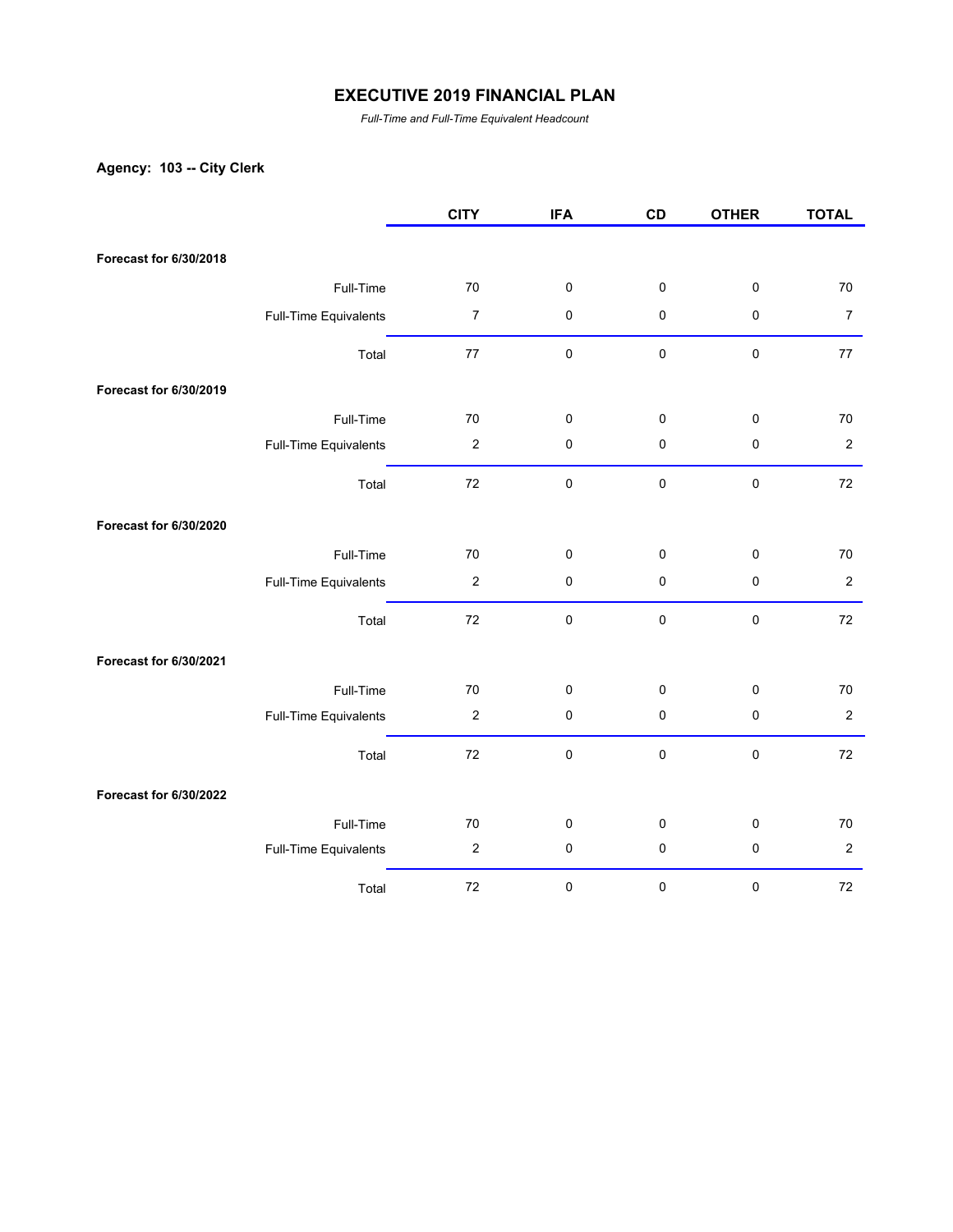*Full-Time and Full-Time Equivalent Headcount*

## **Agency: 125 -- Department for the Aging**

|                        |                       | <b>CITY</b>      | <b>IFA</b> | CD             | <b>OTHER</b> | <b>TOTAL</b> |
|------------------------|-----------------------|------------------|------------|----------------|--------------|--------------|
|                        |                       |                  |            |                |              |              |
| Forecast for 6/30/2018 |                       |                  |            |                |              |              |
|                        | Full-Time             | 227              | 0          | $\mathbf{2}$   | 108          | 337          |
|                        | Full-Time Equivalents | $\boldsymbol{7}$ | $\pmb{0}$  | 0              | 323          | 330          |
|                        | Total                 | 234              | $\pmb{0}$  | $\overline{2}$ | 431          | 667          |
| Forecast for 6/30/2019 |                       |                  |            |                |              |              |
|                        | Full-Time             | 220              | $\pmb{0}$  | $\overline{2}$ | 108          | 330          |
|                        | Full-Time Equivalents | $\boldsymbol{9}$ | $\pmb{0}$  | 0              | 322          | 331          |
|                        | Total                 | 229              | $\pmb{0}$  | $\overline{c}$ | 430          | 661          |
| Forecast for 6/30/2020 |                       |                  |            |                |              |              |
|                        | Full-Time             | 227              | $\pmb{0}$  | $\overline{2}$ | 108          | 337          |
|                        | Full-Time Equivalents | 9                | 0          | 0              | 322          | 331          |
|                        | Total                 | 236              | $\pmb{0}$  | $\overline{2}$ | 430          | 668          |
| Forecast for 6/30/2021 |                       |                  |            |                |              |              |
|                        | Full-Time             | 227              | $\pmb{0}$  | $\mathbf{2}$   | 108          | 337          |
|                        | Full-Time Equivalents | $\boldsymbol{9}$ | $\pmb{0}$  | 0              | 322          | 331          |
|                        | Total                 | 236              | $\pmb{0}$  | $\overline{2}$ | 430          | 668          |
| Forecast for 6/30/2022 |                       |                  |            |                |              |              |
|                        | Full-Time             | 227              | $\pmb{0}$  | $\overline{c}$ | 108          | 337          |
|                        | Full-Time Equivalents | $\boldsymbol{9}$ | $\pmb{0}$  | 0              | 322          | 331          |
|                        | Total                 | 236              | 0          | $\overline{c}$ | 430          | 668          |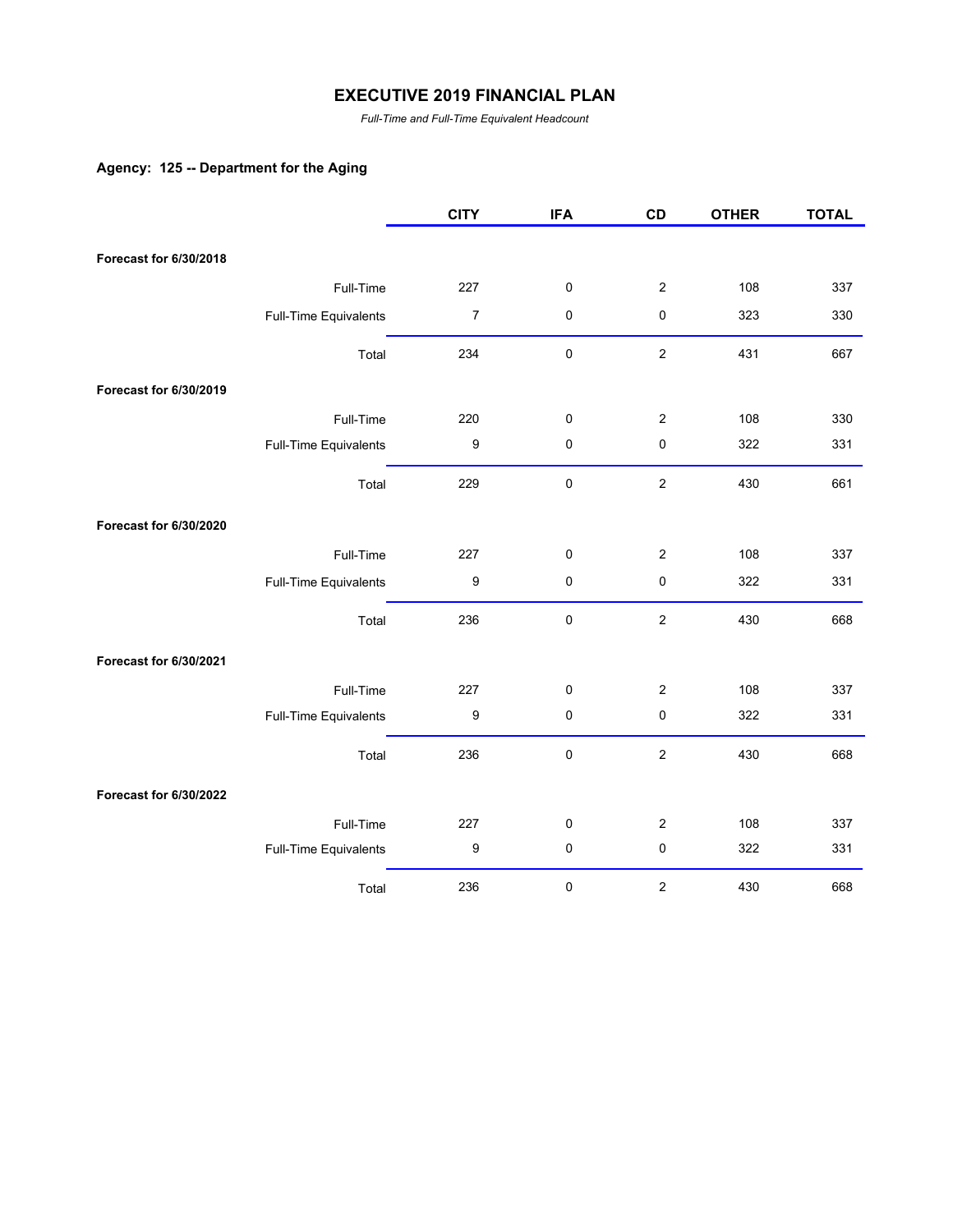*Full-Time and Full-Time Equivalent Headcount*

## **Agency: 126 -- Department of Cultural Affairs**

|                        |                       | <b>CITY</b> | <b>IFA</b>                | CD               | <b>OTHER</b> | <b>TOTAL</b> |
|------------------------|-----------------------|-------------|---------------------------|------------------|--------------|--------------|
|                        |                       |             |                           |                  |              |              |
| Forecast for 6/30/2018 |                       |             |                           |                  |              |              |
|                        | Full-Time             | 54          | $\ensuremath{\mathsf{3}}$ | $\overline{2}$   | $\pmb{0}$    | 59           |
|                        | Full-Time Equivalents | 15          | $\pmb{0}$                 | 0                | $\pmb{0}$    | 15           |
|                        | Total                 | 69          | $\mathbf{3}$              | $\overline{2}$   | $\pmb{0}$    | 74           |
| Forecast for 6/30/2019 |                       |             |                           |                  |              |              |
|                        | Full-Time             | 55          | 3                         | $\overline{c}$   | $\pmb{0}$    | 60           |
|                        | Full-Time Equivalents | 11          | $\pmb{0}$                 | 0                | $\pmb{0}$    | 11           |
|                        | Total                 | 66          | $\mathsf 3$               | $\overline{c}$   | $\pmb{0}$    | 71           |
| Forecast for 6/30/2020 |                       |             |                           |                  |              |              |
|                        | Full-Time             | 55          | $\ensuremath{\mathsf{3}}$ | $\overline{2}$   | $\pmb{0}$    | 60           |
|                        | Full-Time Equivalents | 11          | $\pmb{0}$                 | 0                | $\pmb{0}$    | 11           |
|                        | Total                 | 66          | 3                         | $\overline{2}$   | $\pmb{0}$    | 71           |
| Forecast for 6/30/2021 |                       |             |                           |                  |              |              |
|                        | Full-Time             | 55          | 3                         | $\boldsymbol{2}$ | $\pmb{0}$    | 60           |
|                        | Full-Time Equivalents | 11          | $\pmb{0}$                 | $\pmb{0}$        | $\pmb{0}$    | 11           |
|                        | Total                 | 66          | $\ensuremath{\mathsf{3}}$ | $\overline{2}$   | $\pmb{0}$    | 71           |
| Forecast for 6/30/2022 |                       |             |                           |                  |              |              |
|                        | Full-Time             | 55          | 3                         | $\overline{2}$   | $\pmb{0}$    | 60           |
|                        | Full-Time Equivalents | 11          | $\pmb{0}$                 | 0                | $\pmb{0}$    | 11           |
|                        | Total                 | 66          | 3                         | 2                | $\pmb{0}$    | 71           |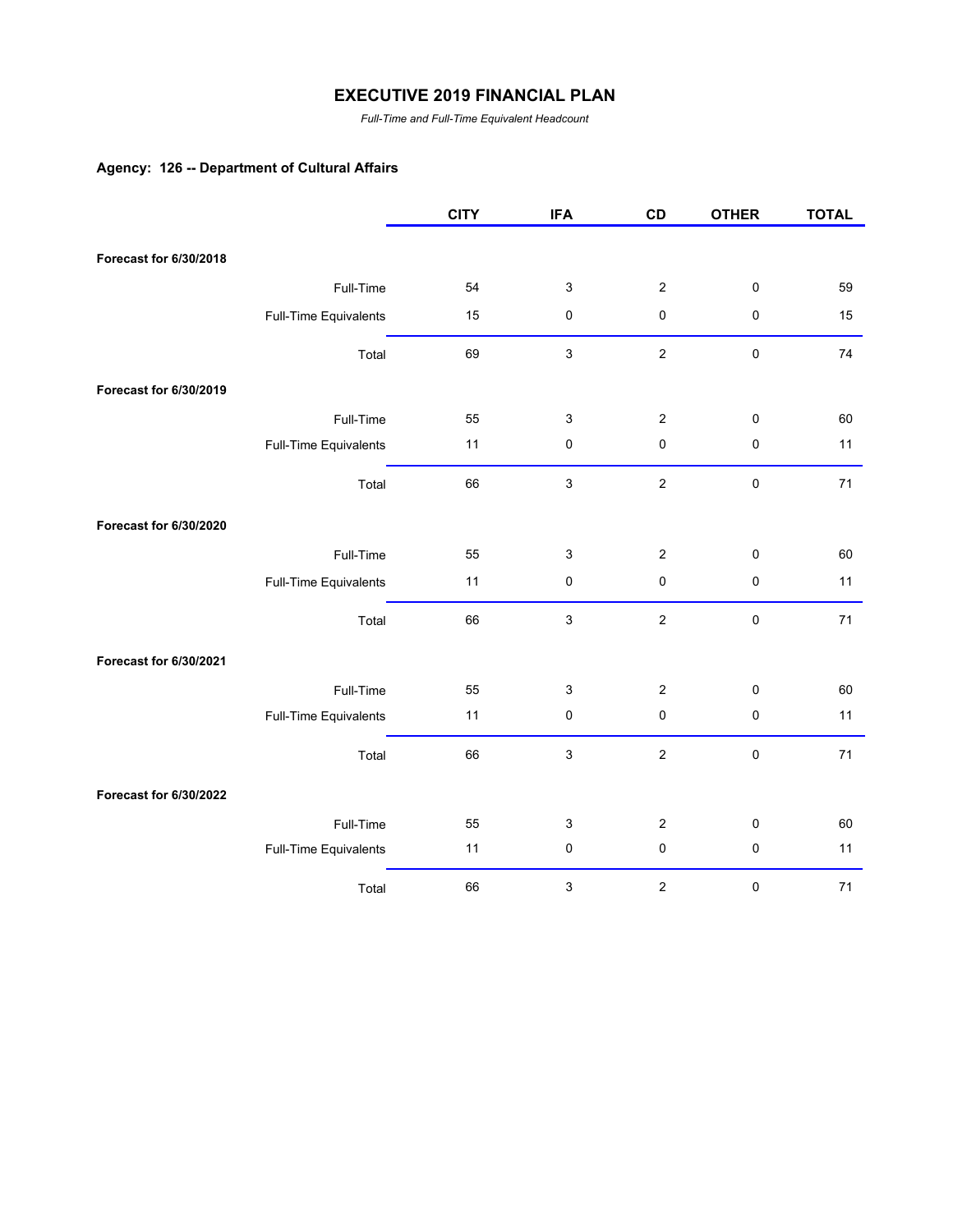*Full-Time and Full-Time Equivalent Headcount*

# **Agency: 127 -- Financial Information Services Agency**

|                        |                       | <b>CITY</b> | <b>IFA</b> | CD | <b>OTHER</b> | <b>TOTAL</b> |
|------------------------|-----------------------|-------------|------------|----|--------------|--------------|
|                        |                       |             |            |    |              |              |
| Forecast for 6/30/2018 |                       |             |            |    |              |              |
|                        | Full-Time             | 458         | $\pmb{0}$  | 0  | $\pmb{0}$    | 458          |
|                        | Full-Time Equivalents | $\,6$       | 0          | 0  | $\pmb{0}$    | $\,6\,$      |
|                        | Total                 | 464         | 0          | 0  | $\pmb{0}$    | 464          |
| Forecast for 6/30/2019 |                       |             |            |    |              |              |
|                        | Full-Time             | 457         | 0          | 0  | $\pmb{0}$    | 457          |
|                        | Full-Time Equivalents | $\,6$       | 0          | 0  | $\pmb{0}$    | 6            |
|                        | Total                 | 463         | $\pmb{0}$  | 0  | $\pmb{0}$    | 463          |
| Forecast for 6/30/2020 |                       |             |            |    |              |              |
|                        | Full-Time             | 464         | 0          | 0  | $\mathbf 0$  | 464          |
|                        | Full-Time Equivalents | $\,6$       | 0          | 0  | $\pmb{0}$    | $\,6\,$      |
|                        | Total                 | 470         | $\pmb{0}$  | 0  | $\pmb{0}$    | 470          |
| Forecast for 6/30/2021 |                       |             |            |    |              |              |
|                        | Full-Time             | 464         | $\pmb{0}$  | 0  | $\pmb{0}$    | 464          |
|                        | Full-Time Equivalents | 6           | 0          | 0  | $\pmb{0}$    | $\,6\,$      |
|                        | Total                 | 470         | $\pmb{0}$  | 0  | $\pmb{0}$    | 470          |
| Forecast for 6/30/2022 |                       |             |            |    |              |              |
|                        | Full-Time             | 464         | 0          | 0  | $\pmb{0}$    | 464          |
|                        | Full-Time Equivalents | 6           | $\pmb{0}$  | 0  | $\pmb{0}$    | $\,6\,$      |
|                        | Total                 | 470         | $\pmb{0}$  | 0  | $\pmb{0}$    | 470          |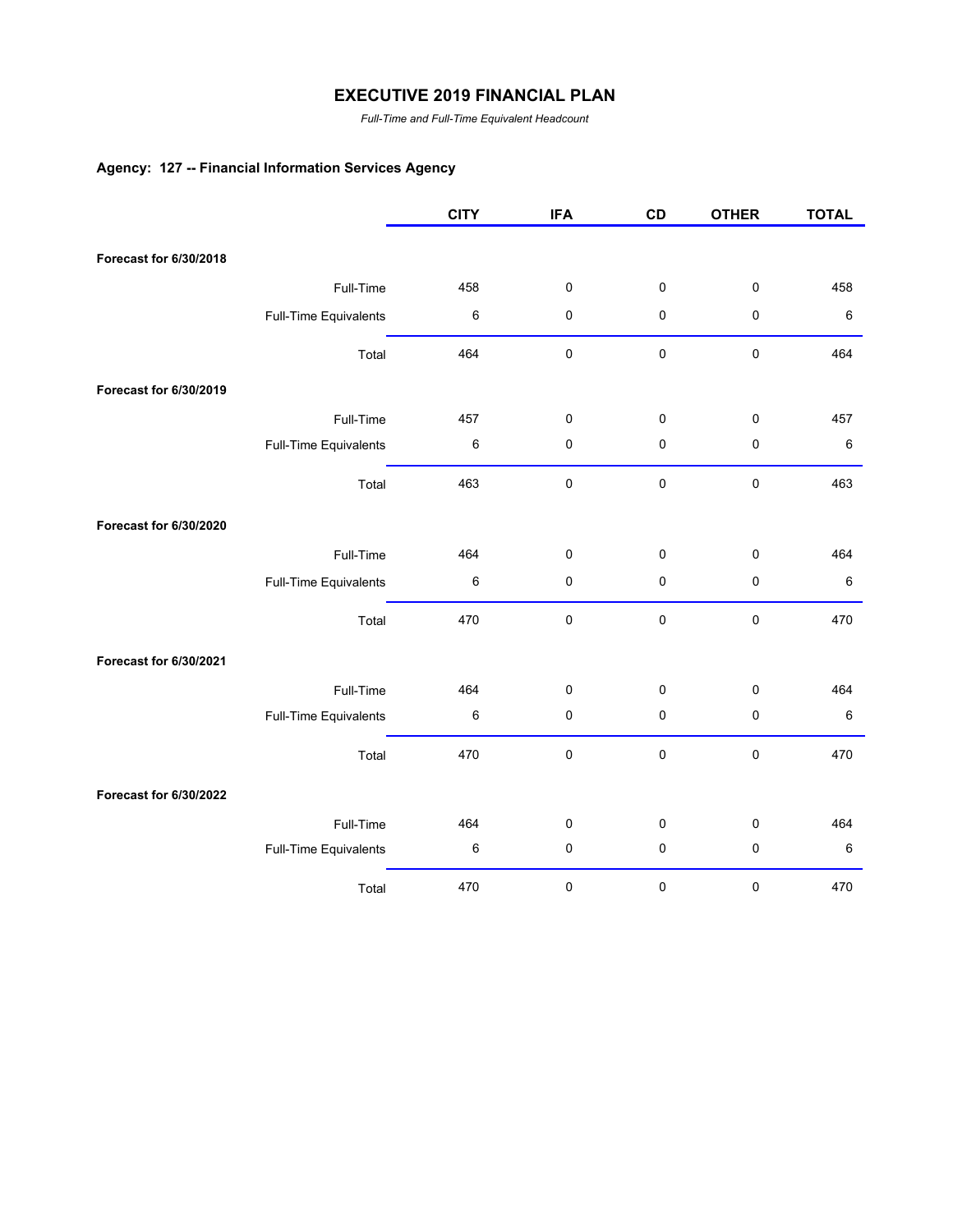*Full-Time and Full-Time Equivalent Headcount*

# **Agency: 131 -- Office of Payroll Administration**

|                        |                       | <b>CITY</b>               | <b>IFA</b> | CD          | <b>OTHER</b> | <b>TOTAL</b> |
|------------------------|-----------------------|---------------------------|------------|-------------|--------------|--------------|
|                        |                       |                           |            |             |              |              |
| Forecast for 6/30/2018 |                       |                           |            |             |              |              |
|                        | Full-Time             | 179                       | $\pmb{0}$  | $\pmb{0}$   | $\pmb{0}$    | 179          |
|                        | Full-Time Equivalents | $\ensuremath{\mathsf{3}}$ | 0          | $\pmb{0}$   | $\mathbf 0$  | $\sqrt{3}$   |
|                        | Total                 | 182                       | $\pmb{0}$  | $\mathsf 0$ | $\pmb{0}$    | 182          |
| Forecast for 6/30/2019 |                       |                           |            |             |              |              |
|                        | Full-Time             | 180                       | 0          | 0           | 0            | 180          |
|                        | Full-Time Equivalents | $\ensuremath{\mathsf{3}}$ | $\pmb{0}$  | $\pmb{0}$   | $\pmb{0}$    | $\sqrt{3}$   |
|                        | Total                 | 183                       | $\pmb{0}$  | $\pmb{0}$   | $\pmb{0}$    | 183          |
| Forecast for 6/30/2020 |                       |                           |            |             |              |              |
|                        | Full-Time             | 186                       | 0          | $\pmb{0}$   | $\pmb{0}$    | 186          |
|                        | Full-Time Equivalents | $\mathsf 3$               | 0          | $\pmb{0}$   | $\pmb{0}$    | 3            |
|                        | Total                 | 189                       | 0          | $\pmb{0}$   | $\pmb{0}$    | 189          |
| Forecast for 6/30/2021 |                       |                           |            |             |              |              |
|                        | Full-Time             | 186                       | 0          | 0           | $\pmb{0}$    | 186          |
|                        | Full-Time Equivalents | $\ensuremath{\mathsf{3}}$ | 0          | $\pmb{0}$   | $\pmb{0}$    | 3            |
|                        | Total                 | 189                       | 0          | $\pmb{0}$   | $\pmb{0}$    | 189          |
| Forecast for 6/30/2022 |                       |                           |            |             |              |              |
|                        | Full-Time             | 186                       | 0          | 0           | $\pmb{0}$    | 186          |
|                        | Full-Time Equivalents | 3                         | $\pmb{0}$  | $\pmb{0}$   | $\pmb{0}$    | 3            |
|                        | Total                 | 189                       | 0          | 0           | 0            | 189          |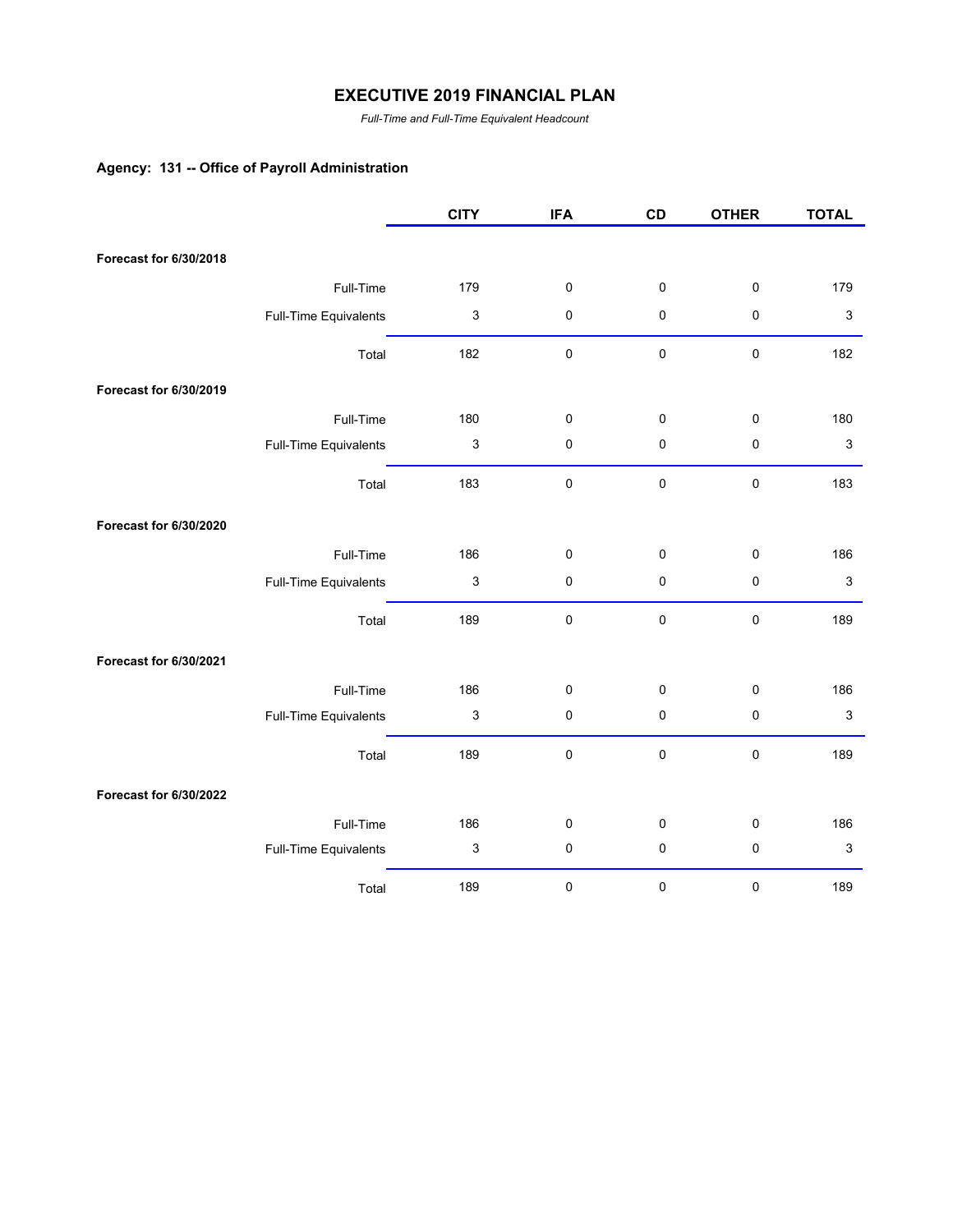*Full-Time and Full-Time Equivalent Headcount*

# **Agency: 132 -- Independent Budget Office**

|                        |                       | <b>CITY</b>  | <b>IFA</b> | CD          | <b>OTHER</b> | <b>TOTAL</b> |
|------------------------|-----------------------|--------------|------------|-------------|--------------|--------------|
|                        |                       |              |            |             |              |              |
| Forecast for 6/30/2018 |                       |              |            |             |              |              |
|                        | Full-Time             | 38           | $\pmb{0}$  | $\mathbf 0$ | $\pmb{0}$    | 38           |
|                        | Full-Time Equivalents | $\mathbf{1}$ | $\pmb{0}$  | 0           | $\pmb{0}$    | $\mathbf{1}$ |
|                        | Total                 | 39           | $\pmb{0}$  | 0           | $\pmb{0}$    | 39           |
| Forecast for 6/30/2019 |                       |              |            |             |              |              |
|                        | Full-Time             | 38           | $\pmb{0}$  | 0           | $\pmb{0}$    | 38           |
|                        | Full-Time Equivalents | $\mathbf{1}$ | $\pmb{0}$  | 0           | $\pmb{0}$    | $\mathbf{1}$ |
|                        | Total                 | 39           | $\pmb{0}$  | 0           | $\pmb{0}$    | 39           |
| Forecast for 6/30/2020 |                       |              |            |             |              |              |
|                        | Full-Time             | 38           | $\pmb{0}$  | 0           | $\pmb{0}$    | 38           |
|                        | Full-Time Equivalents | $\mathbf{1}$ | $\pmb{0}$  | 0           | $\pmb{0}$    | $\mathbf{1}$ |
|                        | Total                 | 39           | $\pmb{0}$  | $\mathbf 0$ | $\pmb{0}$    | 39           |
| Forecast for 6/30/2021 |                       |              |            |             |              |              |
|                        | Full-Time             | 38           | $\pmb{0}$  | $\pmb{0}$   | $\pmb{0}$    | 38           |
|                        | Full-Time Equivalents | $\mathbf{1}$ | $\pmb{0}$  | $\pmb{0}$   | $\pmb{0}$    | $\mathbf{1}$ |
|                        | Total                 | 39           | $\pmb{0}$  | 0           | $\pmb{0}$    | 39           |
| Forecast for 6/30/2022 |                       |              |            |             |              |              |
|                        | Full-Time             | 38           | $\pmb{0}$  | 0           | $\pmb{0}$    | 38           |
|                        | Full-Time Equivalents | $\mathbf{1}$ | $\pmb{0}$  | 0           | $\pmb{0}$    | $\mathbf{1}$ |
|                        | Total                 | 39           | $\pmb{0}$  | 0           | $\pmb{0}$    | 39           |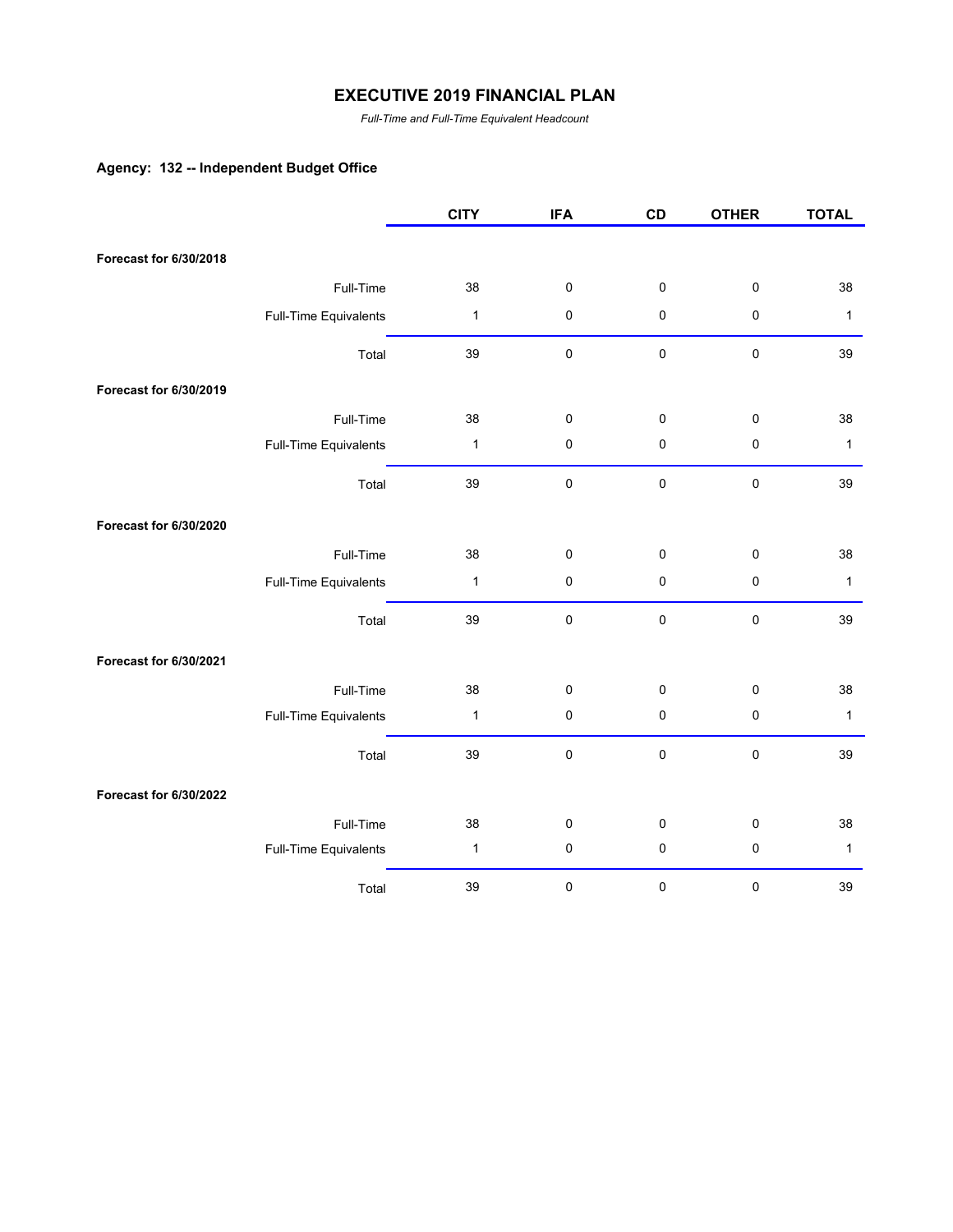*Full-Time and Full-Time Equivalent Headcount*

# **Agency: 133 -- Equal Employment Practices Commission**

|                        |                       | <b>CITY</b>  | <b>IFA</b> | CD          | <b>OTHER</b> | <b>TOTAL</b> |
|------------------------|-----------------------|--------------|------------|-------------|--------------|--------------|
| Forecast for 6/30/2018 |                       |              |            |             |              |              |
|                        |                       |              |            |             |              |              |
|                        | Full-Time             | 14           | $\pmb{0}$  | $\pmb{0}$   | $\pmb{0}$    | 14           |
|                        | Full-Time Equivalents | $\mathbf{1}$ | $\pmb{0}$  | $\pmb{0}$   | $\pmb{0}$    | $\mathbf{1}$ |
|                        | Total                 | 15           | $\pmb{0}$  | $\pmb{0}$   | $\pmb{0}$    | 15           |
| Forecast for 6/30/2019 |                       |              |            |             |              |              |
|                        | Full-Time             | 13           | $\pmb{0}$  | 0           | $\pmb{0}$    | 13           |
|                        | Full-Time Equivalents | $\mathbf{1}$ | $\pmb{0}$  | 0           | $\pmb{0}$    | $\mathbf{1}$ |
|                        | Total                 | 14           | $\pmb{0}$  | $\mathbf 0$ | $\pmb{0}$    | 14           |
| Forecast for 6/30/2020 |                       |              |            |             |              |              |
|                        | Full-Time             | 14           | $\pmb{0}$  | 0           | $\pmb{0}$    | 14           |
|                        | Full-Time Equivalents | 1            | $\pmb{0}$  | 0           | $\pmb{0}$    | $\mathbf{1}$ |
|                        | Total                 | 15           | $\pmb{0}$  | $\pmb{0}$   | $\pmb{0}$    | 15           |
| Forecast for 6/30/2021 |                       |              |            |             |              |              |
|                        | Full-Time             | 14           | $\pmb{0}$  | 0           | $\pmb{0}$    | 14           |
|                        | Full-Time Equivalents | 1            | $\pmb{0}$  | 0           | $\pmb{0}$    | $\mathbf{1}$ |
|                        | Total                 | 15           | $\pmb{0}$  | $\pmb{0}$   | $\pmb{0}$    | 15           |
| Forecast for 6/30/2022 |                       |              |            |             |              |              |
|                        | Full-Time             | 14           | $\pmb{0}$  | 0           | $\pmb{0}$    | 14           |
|                        | Full-Time Equivalents | $\mathbf{1}$ | $\pmb{0}$  | 0           | $\pmb{0}$    | $\mathbf{1}$ |
|                        | Total                 | 15           | 0          | $\pmb{0}$   | $\pmb{0}$    | 15           |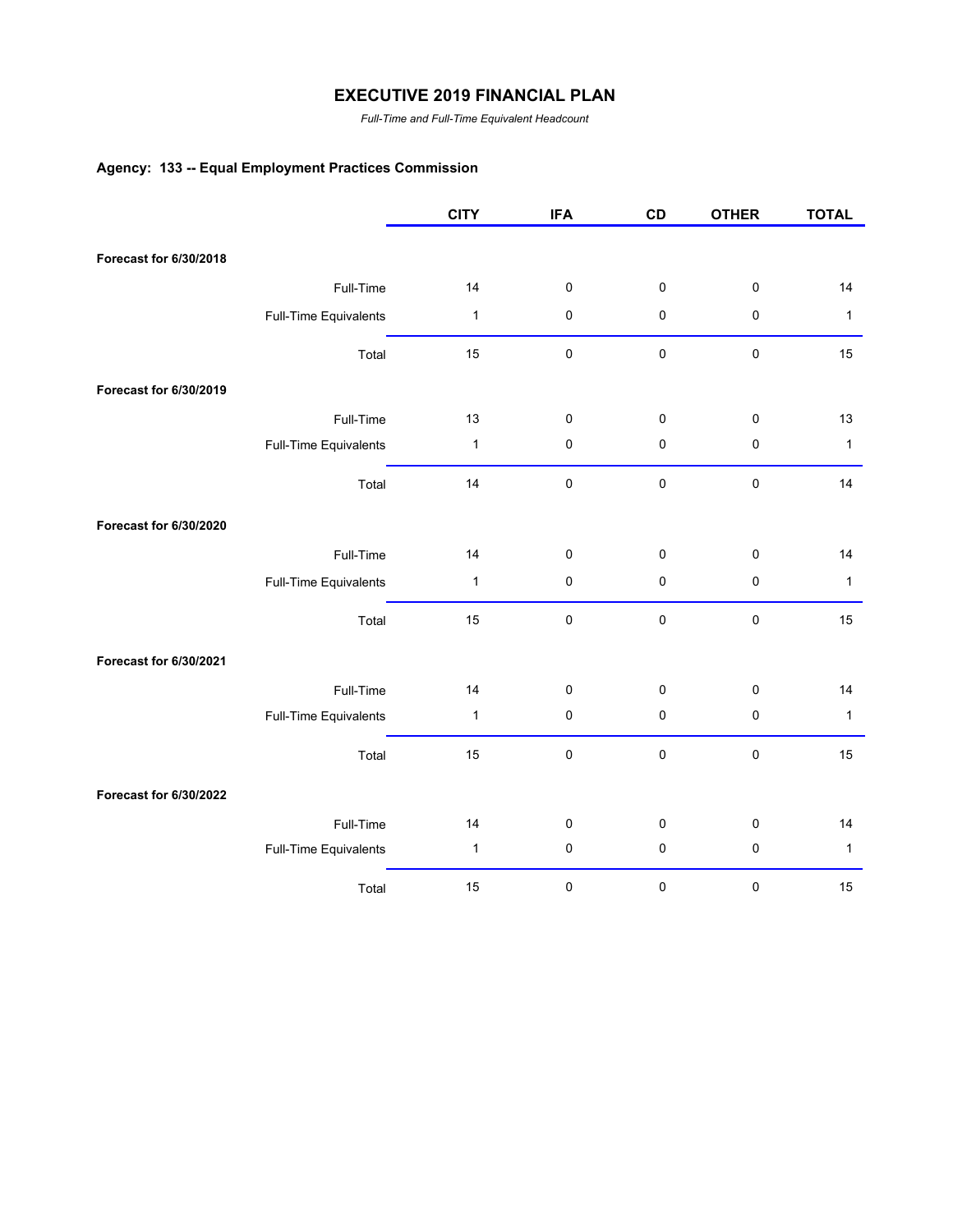*Full-Time and Full-Time Equivalent Headcount*

## **Agency: 134 -- Civil Service Commission**

|                        |                       | <b>CITY</b>    | <b>IFA</b> | CD          | <b>OTHER</b> | <b>TOTAL</b> |
|------------------------|-----------------------|----------------|------------|-------------|--------------|--------------|
| Forecast for 6/30/2018 |                       |                |            |             |              |              |
|                        |                       |                |            |             |              |              |
|                        | Full-Time             | $\bf 8$        | 0          | $\pmb{0}$   | $\pmb{0}$    | $\bf 8$      |
|                        | Full-Time Equivalents | 4              | 0          | $\pmb{0}$   | $\pmb{0}$    | 4            |
|                        | Total                 | 12             | 0          | $\pmb{0}$   | $\pmb{0}$    | 12           |
| Forecast for 6/30/2019 |                       |                |            |             |              |              |
|                        | Full-Time             | $\bf 8$        | 0          | $\pmb{0}$   | $\pmb{0}$    | 8            |
|                        | Full-Time Equivalents | $\mathbf 5$    | 0          | $\pmb{0}$   | $\pmb{0}$    | $\,$ 5 $\,$  |
|                        | Total                 | 13             | $\pmb{0}$  | $\mathbf 0$ | $\pmb{0}$    | 13           |
| Forecast for 6/30/2020 |                       |                |            |             |              |              |
|                        | Full-Time             | 8              | 0          | $\mathsf 0$ | $\pmb{0}$    | 8            |
|                        | Full-Time Equivalents | $\overline{5}$ | 0          | $\pmb{0}$   | $\pmb{0}$    | 5            |
|                        | Total                 | 13             | $\pmb{0}$  | $\pmb{0}$   | $\pmb{0}$    | 13           |
| Forecast for 6/30/2021 |                       |                |            |             |              |              |
|                        | Full-Time             | 8              | 0          | $\pmb{0}$   | $\pmb{0}$    | 8            |
|                        | Full-Time Equivalents | $\mathbf 5$    | 0          | $\pmb{0}$   | $\pmb{0}$    | $\mathbf 5$  |
|                        | Total                 | 13             | $\pmb{0}$  | $\pmb{0}$   | $\pmb{0}$    | 13           |
| Forecast for 6/30/2022 |                       |                |            |             |              |              |
|                        | Full-Time             | 8              | 0          | $\pmb{0}$   | $\pmb{0}$    | 8            |
|                        | Full-Time Equivalents | 5              | $\pmb{0}$  | $\pmb{0}$   | $\pmb{0}$    | $\mathbf 5$  |
|                        | Total                 | 13             | $\pmb{0}$  | 0           | $\pmb{0}$    | 13           |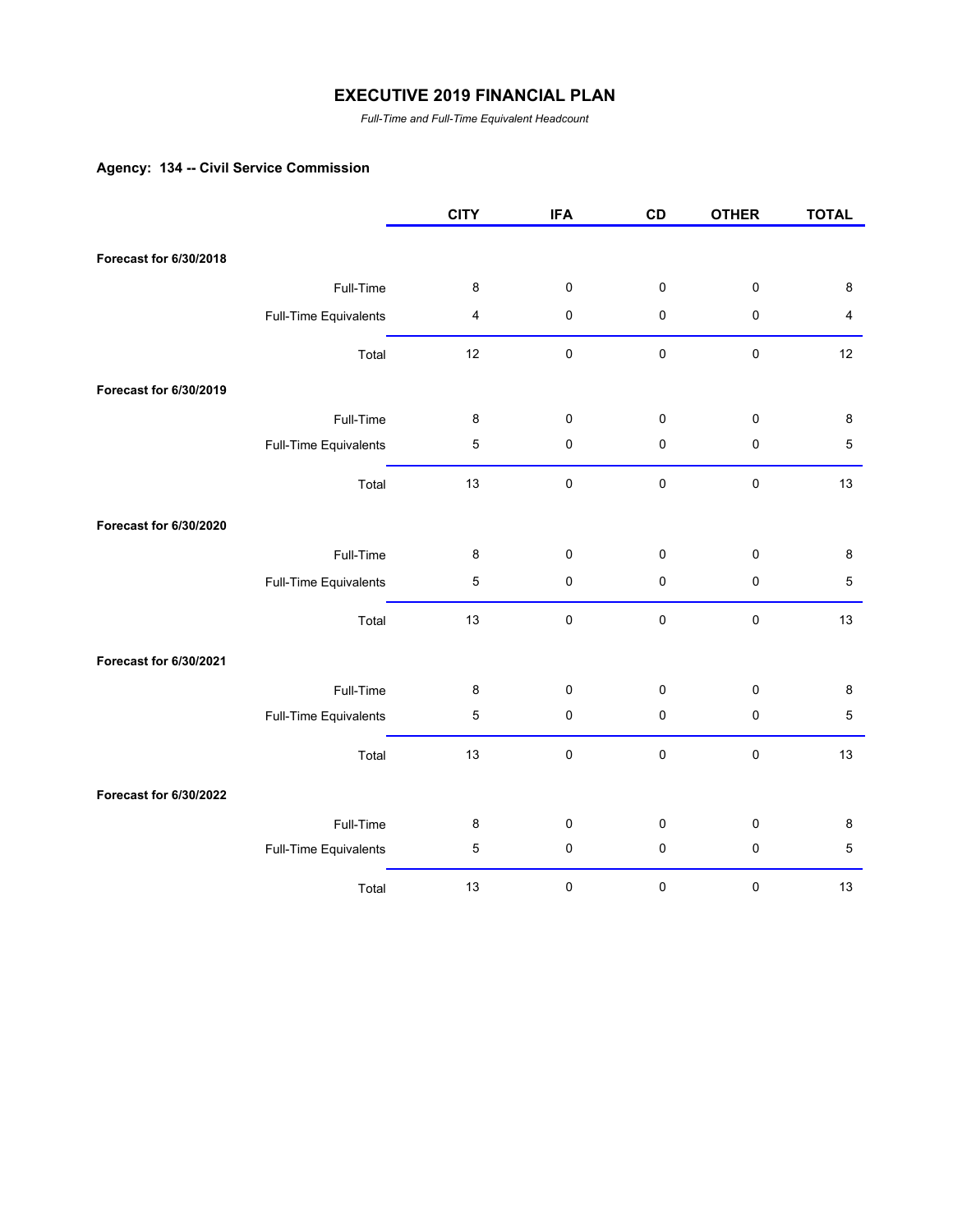*Full-Time and Full-Time Equivalent Headcount*

# **Agency: 136 -- Landmarks Preservation Commission**

|                        |                       | <b>CITY</b>               | <b>IFA</b> | CD               | <b>OTHER</b> | <b>TOTAL</b>   |
|------------------------|-----------------------|---------------------------|------------|------------------|--------------|----------------|
|                        |                       |                           |            |                  |              |                |
| Forecast for 6/30/2018 |                       |                           |            |                  |              |                |
|                        | Full-Time             | 68                        | $\pmb{0}$  | $\,$ 5 $\,$      | $\pmb{0}$    | 73             |
|                        | Full-Time Equivalents | $\ensuremath{\mathsf{3}}$ | $\pmb{0}$  | $\overline{c}$   | $\pmb{0}$    | $\,$ 5 $\,$    |
|                        | Total                 | 71                        | $\pmb{0}$  | $\overline{7}$   | $\pmb{0}$    | 78             |
| Forecast for 6/30/2019 |                       |                           |            |                  |              |                |
|                        | Full-Time             | 71                        | $\pmb{0}$  | 5                | $\pmb{0}$    | 76             |
|                        | Full-Time Equivalents | $\ensuremath{\mathsf{3}}$ | $\pmb{0}$  | $\boldsymbol{2}$ | $\pmb{0}$    | $\mathbf 5$    |
|                        | Total                 | 74                        | $\pmb{0}$  | $\overline{7}$   | $\pmb{0}$    | 81             |
| Forecast for 6/30/2020 |                       |                           |            |                  |              |                |
|                        | Full-Time             | 72                        | $\pmb{0}$  | 5                | $\mathbf 0$  | 77             |
|                        | Full-Time Equivalents | $\mathfrak{S}$            | $\pmb{0}$  | $\overline{c}$   | $\pmb{0}$    | $\overline{5}$ |
|                        | Total                 | 75                        | $\pmb{0}$  | $\overline{7}$   | $\pmb{0}$    | 82             |
| Forecast for 6/30/2021 |                       |                           |            |                  |              |                |
|                        | Full-Time             | 72                        | $\pmb{0}$  | $\mathbf 5$      | $\pmb{0}$    | 77             |
|                        | Full-Time Equivalents | $\ensuremath{\mathsf{3}}$ | $\pmb{0}$  | $\overline{c}$   | $\pmb{0}$    | $\,$ 5 $\,$    |
|                        | Total                 | 75                        | $\pmb{0}$  | $\overline{7}$   | $\pmb{0}$    | 82             |
| Forecast for 6/30/2022 |                       |                           |            |                  |              |                |
|                        | Full-Time             | 72                        | $\pmb{0}$  | $\mathbf 5$      | $\pmb{0}$    | 77             |
|                        | Full-Time Equivalents | 3                         | $\pmb{0}$  | $\boldsymbol{2}$ | $\pmb{0}$    | $\,$ 5 $\,$    |
|                        | Total                 | 75                        | 0          | $\boldsymbol{7}$ | $\pmb{0}$    | 82             |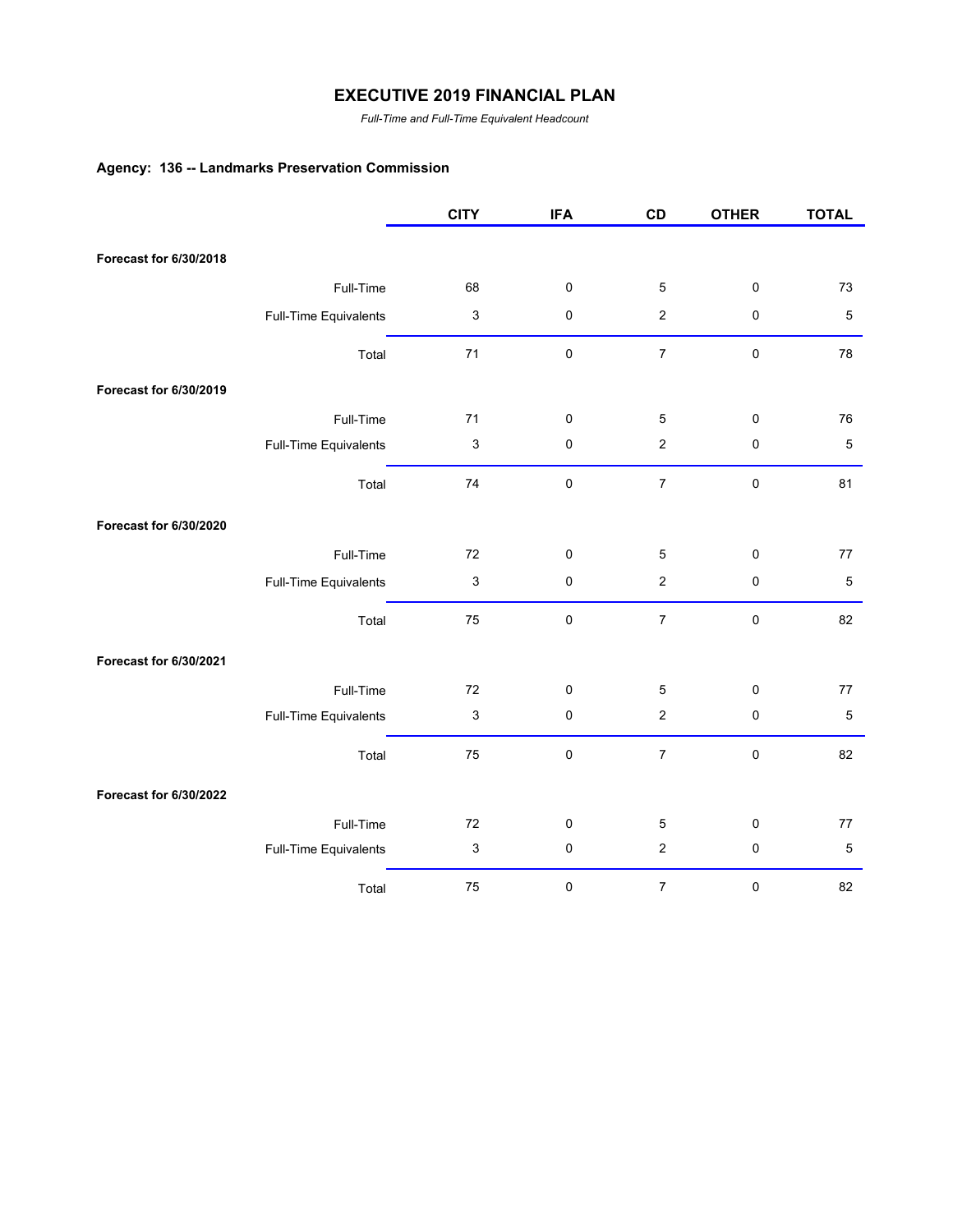*Full-Time and Full-Time Equivalent Headcount*

# **Agency: 156 -- NYC Taxi and Limousine Commission**

|                        |                       | <b>CITY</b> | <b>IFA</b> | CD          | <b>OTHER</b> | <b>TOTAL</b> |
|------------------------|-----------------------|-------------|------------|-------------|--------------|--------------|
|                        |                       |             |            |             |              |              |
| Forecast for 6/30/2018 |                       |             |            |             |              |              |
|                        | Full-Time             | 690         | $\pmb{0}$  | $\pmb{0}$   | $\pmb{0}$    | 690          |
|                        | Full-Time Equivalents | 61          | $\pmb{0}$  | 0           | $\pmb{0}$    | 61           |
|                        | Total                 | 751         | $\pmb{0}$  | $\mathbf 0$ | $\pmb{0}$    | 751          |
| Forecast for 6/30/2019 |                       |             |            |             |              |              |
|                        | Full-Time             | 618         | $\pmb{0}$  | $\pmb{0}$   | $\pmb{0}$    | 618          |
|                        | Full-Time Equivalents | 61          | $\pmb{0}$  | 0           | $\pmb{0}$    | 61           |
|                        | Total                 | 679         | $\pmb{0}$  | $\mathbf 0$ | $\pmb{0}$    | 679          |
| Forecast for 6/30/2020 |                       |             |            |             |              |              |
|                        | Full-Time             | 690         | $\pmb{0}$  | 0           | $\mathbf 0$  | 690          |
|                        | Full-Time Equivalents | 61          | 0          | $\pmb{0}$   | $\pmb{0}$    | 61           |
|                        | Total                 | 751         | $\pmb{0}$  | $\pmb{0}$   | $\pmb{0}$    | 751          |
| Forecast for 6/30/2021 |                       |             |            |             |              |              |
|                        | Full-Time             | 690         | $\pmb{0}$  | 0           | $\pmb{0}$    | 690          |
|                        | Full-Time Equivalents | 61          | $\pmb{0}$  | 0           | $\pmb{0}$    | 61           |
|                        | Total                 | 751         | $\pmb{0}$  | $\pmb{0}$   | $\pmb{0}$    | 751          |
| Forecast for 6/30/2022 |                       |             |            |             |              |              |
|                        | Full-Time             | 690         | $\pmb{0}$  | 0           | $\pmb{0}$    | 690          |
|                        | Full-Time Equivalents | 61          | $\pmb{0}$  | $\pmb{0}$   | $\pmb{0}$    | 61           |
|                        | Total                 | 751         | 0          | 0           | $\pmb{0}$    | 751          |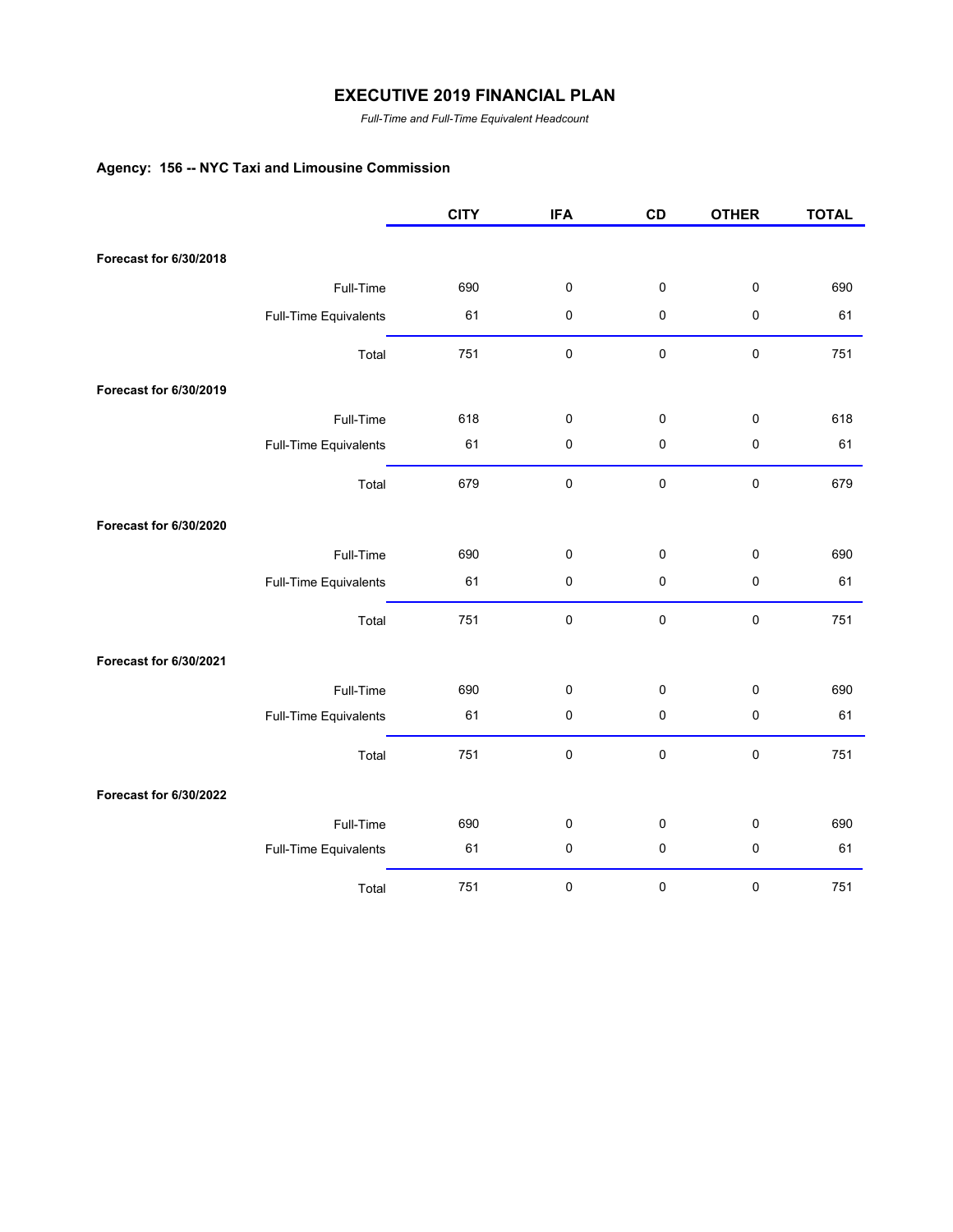*Full-Time and Full-Time Equivalent Headcount*

## **Agency: 226 -- Commission on Human Rights**

|                        |                       | <b>CITY</b>             | <b>IFA</b> | CD        | <b>OTHER</b> | <b>TOTAL</b>            |
|------------------------|-----------------------|-------------------------|------------|-----------|--------------|-------------------------|
| Forecast for 6/30/2018 |                       |                         |            |           |              |                         |
|                        |                       |                         |            |           |              |                         |
|                        | Full-Time             | 157                     | 0          | 0         | $\pmb{0}$    | 157                     |
|                        | Full-Time Equivalents | $\overline{\mathbf{4}}$ | 0          | 0         | $\pmb{0}$    | $\overline{\mathbf{4}}$ |
|                        | Total                 | 161                     | 0          | $\pmb{0}$ | $\pmb{0}$    | 161                     |
| Forecast for 6/30/2019 |                       |                         |            |           |              |                         |
|                        | Full-Time             | 153                     | 0          | 0         | $\pmb{0}$    | 153                     |
|                        | Full-Time Equivalents | $\mathbf 5$             | 0          | 0         | $\pmb{0}$    | $\mathbf 5$             |
|                        | Total                 | 158                     | $\pmb{0}$  | $\pmb{0}$ | $\pmb{0}$    | 158                     |
| Forecast for 6/30/2020 |                       |                         |            |           |              |                         |
|                        | Full-Time             | 156                     | 0          | $\pmb{0}$ | $\pmb{0}$    | 156                     |
|                        | Full-Time Equivalents | $\mathbf 5$             | 0          | $\pmb{0}$ | $\pmb{0}$    | 5                       |
|                        | Total                 | 161                     | $\pmb{0}$  | $\pmb{0}$ | $\pmb{0}$    | 161                     |
| Forecast for 6/30/2021 |                       |                         |            |           |              |                         |
|                        | Full-Time             | 156                     | 0          | 0         | $\pmb{0}$    | 156                     |
|                        | Full-Time Equivalents | $\mathbf 5$             | 0          | 0         | $\pmb{0}$    | $\mathbf 5$             |
|                        | Total                 | 161                     | 0          | $\pmb{0}$ | $\pmb{0}$    | 161                     |
| Forecast for 6/30/2022 |                       |                         |            |           |              |                         |
|                        | Full-Time             | 156                     | 0          | 0         | $\pmb{0}$    | 156                     |
|                        | Full-Time Equivalents | $\mathbf 5$             | $\pmb{0}$  | $\pmb{0}$ | $\pmb{0}$    | $\mathbf 5$             |
|                        | Total                 | 161                     | $\pmb{0}$  | 0         | $\pmb{0}$    | 161                     |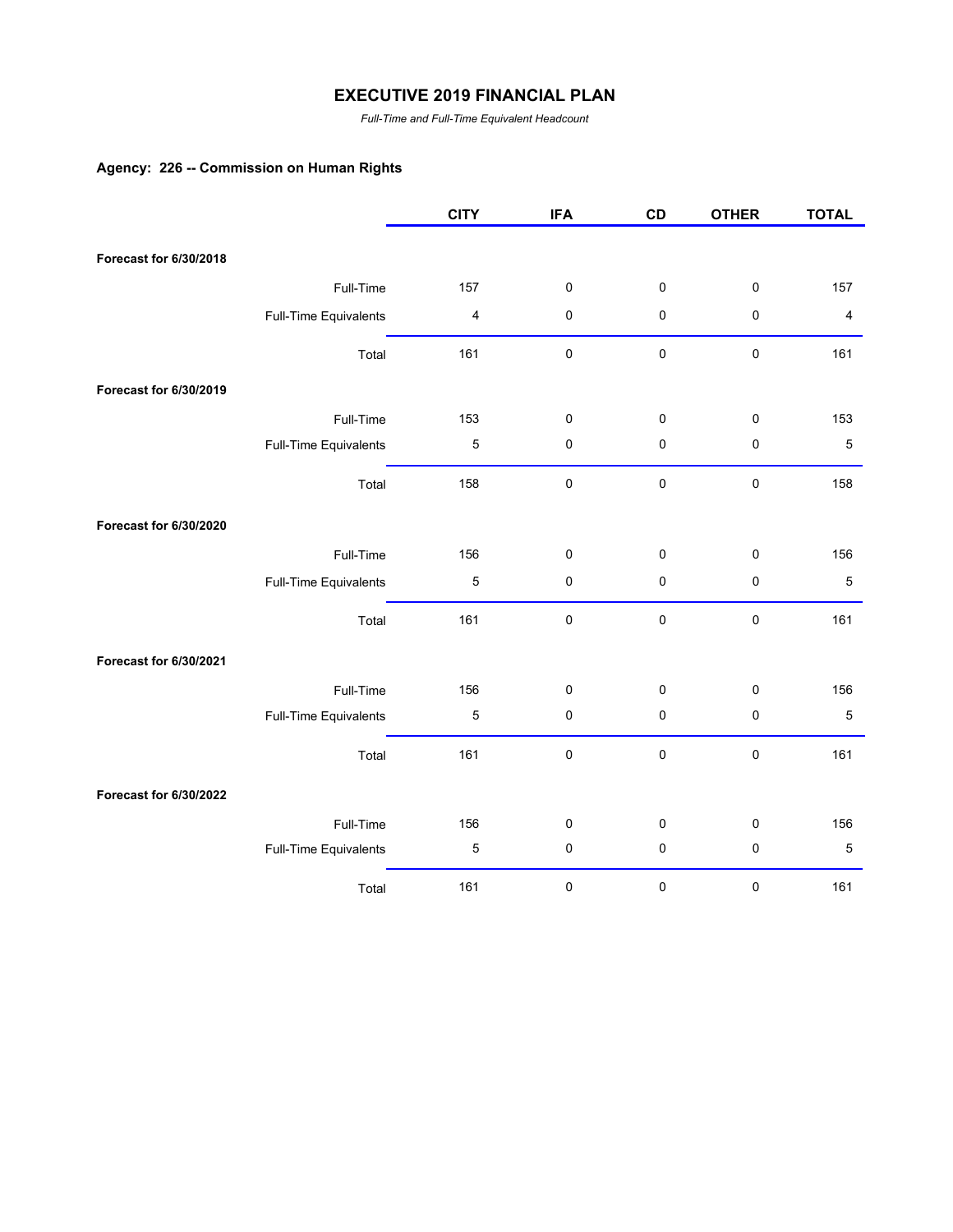*Full-Time and Full-Time Equivalent Headcount*

# **Agency: 260 -- Department of Youth and Community Development**

|                        |                       | <b>CITY</b>      | <b>IFA</b> | CD           | <b>OTHER</b> | <b>TOTAL</b>     |
|------------------------|-----------------------|------------------|------------|--------------|--------------|------------------|
| Forecast for 6/30/2018 |                       |                  |            |              |              |                  |
|                        |                       |                  |            |              |              |                  |
|                        | Full-Time             | 449              | 0          | $\mathbf{1}$ | 78           | 528              |
|                        | Full-Time Equivalents | 34               | $\pmb{0}$  | $\pmb{0}$    | $\pmb{0}$    | 34               |
|                        | Total                 | 483              | $\pmb{0}$  | $\mathbf{1}$ | 78           | 562              |
| Forecast for 6/30/2019 |                       |                  |            |              |              |                  |
|                        | Full-Time             | 441              | $\pmb{0}$  | $\mathbf{1}$ | 73           | 515              |
|                        | Full-Time Equivalents | $\boldsymbol{2}$ | $\pmb{0}$  | 0            | $\pmb{0}$    | $\sqrt{2}$       |
|                        | Total                 | 443              | $\pmb{0}$  | $\mathbf{1}$ | 73           | 517              |
| Forecast for 6/30/2020 |                       |                  |            |              |              |                  |
|                        | Full-Time             | 444              | $\pmb{0}$  | $\mathbf{1}$ | 73           | 518              |
|                        | Full-Time Equivalents | $\boldsymbol{2}$ | $\pmb{0}$  | 0            | $\pmb{0}$    | $\boldsymbol{2}$ |
|                        | Total                 | 446              | $\pmb{0}$  | $\mathbf{1}$ | 73           | 520              |
| Forecast for 6/30/2021 |                       |                  |            |              |              |                  |
|                        | Full-Time             | 444              | $\pmb{0}$  | $\mathbf{1}$ | 73           | 518              |
|                        | Full-Time Equivalents | $\mathbf 2$      | $\pmb{0}$  | 0            | $\pmb{0}$    | $\overline{2}$   |
|                        | Total                 | 446              | $\pmb{0}$  | $\mathbf{1}$ | 73           | 520              |
| Forecast for 6/30/2022 |                       |                  |            |              |              |                  |
|                        | Full-Time             | 444              | $\pmb{0}$  | $\mathbf{1}$ | 73           | 518              |
|                        | Full-Time Equivalents | $\boldsymbol{2}$ | $\pmb{0}$  | 0            | $\pmb{0}$    | $\boldsymbol{2}$ |
|                        | Total                 | 446              | $\pmb{0}$  | $\mathbf{1}$ | 73           | 520              |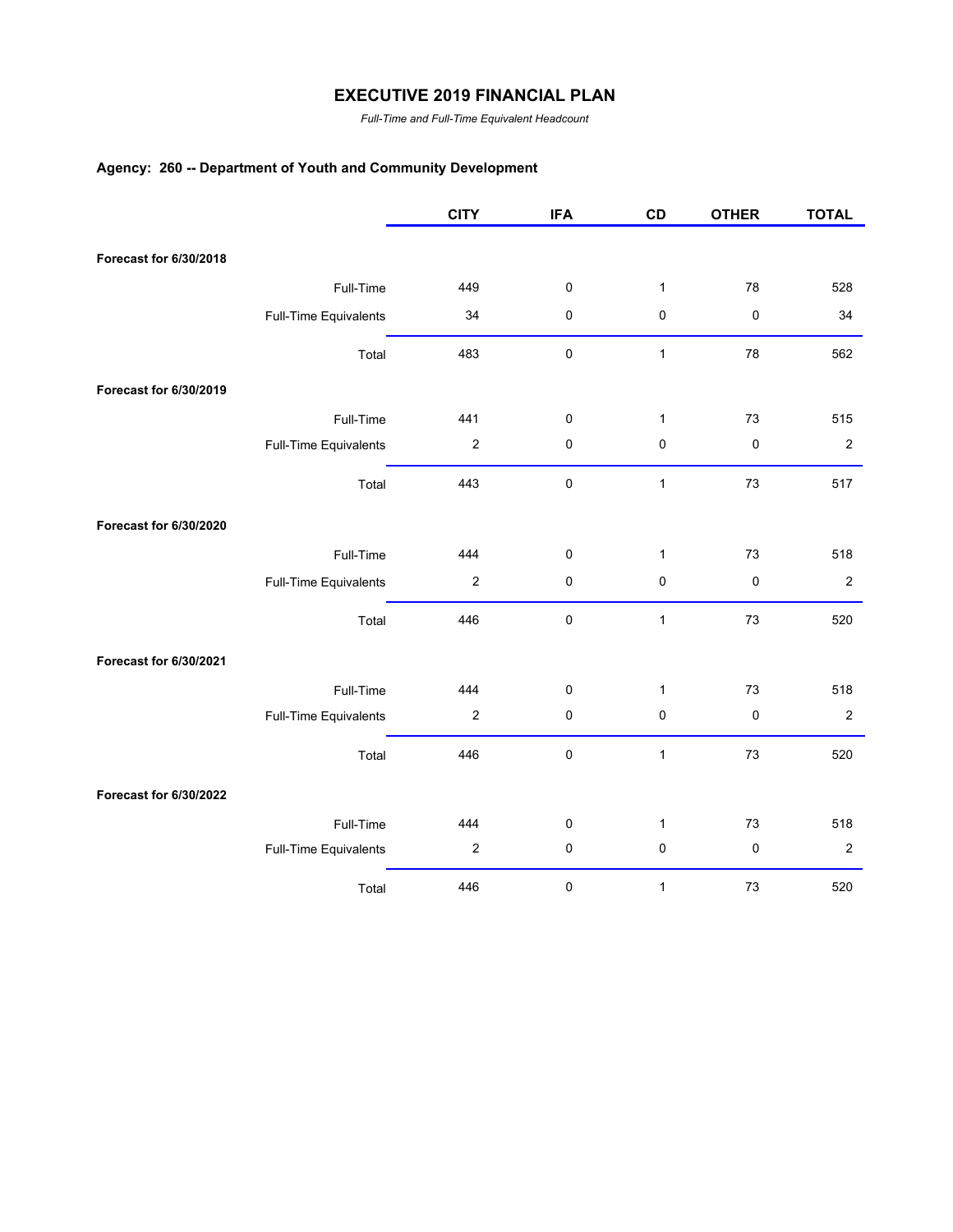*Full-Time and Full-Time Equivalent Headcount*

# **Agency: 312 -- Conflicts of Interest Board**

|                        |                       | <b>CITY</b> | <b>IFA</b> | CD          | <b>OTHER</b> | <b>TOTAL</b> |
|------------------------|-----------------------|-------------|------------|-------------|--------------|--------------|
|                        |                       |             |            |             |              |              |
| Forecast for 6/30/2018 |                       |             |            |             |              |              |
|                        | Full-Time             | 26          | $\pmb{0}$  | $\mathbf 0$ | $\pmb{0}$    | 26           |
|                        | Full-Time Equivalents | $\pmb{0}$   | $\pmb{0}$  | 0           | $\pmb{0}$    | $\pmb{0}$    |
|                        | Total                 | 26          | $\pmb{0}$  | 0           | $\pmb{0}$    | 26           |
| Forecast for 6/30/2019 |                       |             |            |             |              |              |
|                        | Full-Time             | 26          | $\pmb{0}$  | 0           | $\pmb{0}$    | 26           |
|                        | Full-Time Equivalents | $\pmb{0}$   | $\pmb{0}$  | 0           | $\pmb{0}$    | $\pmb{0}$    |
|                        | Total                 | 26          | $\pmb{0}$  | 0           | $\pmb{0}$    | 26           |
| Forecast for 6/30/2020 |                       |             |            |             |              |              |
|                        | Full-Time             | 26          | $\pmb{0}$  | 0           | $\pmb{0}$    | 26           |
|                        | Full-Time Equivalents | $\pmb{0}$   | $\pmb{0}$  | 0           | $\pmb{0}$    | $\pmb{0}$    |
|                        | Total                 | 26          | $\pmb{0}$  | $\mathbf 0$ | $\pmb{0}$    | 26           |
| Forecast for 6/30/2021 |                       |             |            |             |              |              |
|                        | Full-Time             | 26          | $\pmb{0}$  | $\pmb{0}$   | $\pmb{0}$    | 26           |
|                        | Full-Time Equivalents | $\pmb{0}$   | $\pmb{0}$  | $\pmb{0}$   | $\pmb{0}$    | $\pmb{0}$    |
|                        | Total                 | 26          | $\pmb{0}$  | 0           | $\pmb{0}$    | 26           |
| Forecast for 6/30/2022 |                       |             |            |             |              |              |
|                        | Full-Time             | 26          | $\pmb{0}$  | 0           | $\pmb{0}$    | 26           |
|                        | Full-Time Equivalents | 0           | $\pmb{0}$  | 0           | $\pmb{0}$    | $\pmb{0}$    |
|                        | Total                 | 26          | $\pmb{0}$  | 0           | $\pmb{0}$    | 26           |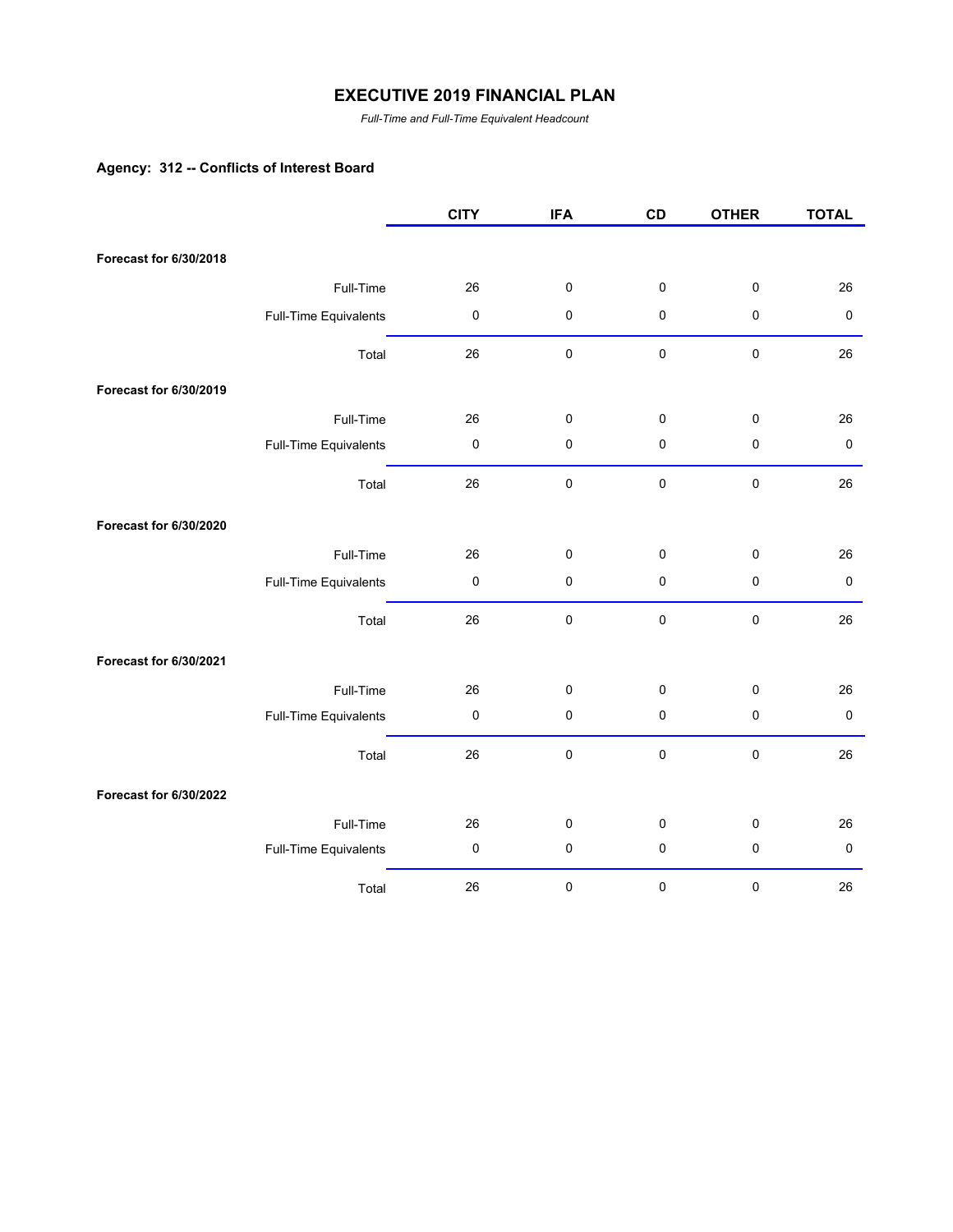*Full-Time and Full-Time Equivalent Headcount*

## **Agency: 313 -- Office of Collective Bargaining**

|                        |                       | <b>CITY</b>  | <b>IFA</b> | CD        | <b>OTHER</b> | <b>TOTAL</b> |
|------------------------|-----------------------|--------------|------------|-----------|--------------|--------------|
|                        |                       |              |            |           |              |              |
| Forecast for 6/30/2018 |                       |              |            |           |              |              |
|                        | Full-Time             | 17           | $\pmb{0}$  | 0         | $\pmb{0}$    | 17           |
|                        | Full-Time Equivalents | $\mathbf{1}$ | $\pmb{0}$  | 0         | $\pmb{0}$    | $\mathbf{1}$ |
|                        | Total                 | 18           | $\pmb{0}$  | 0         | $\pmb{0}$    | 18           |
| Forecast for 6/30/2019 |                       |              |            |           |              |              |
|                        | Full-Time             | 17           | $\pmb{0}$  | 0         | $\pmb{0}$    | 17           |
|                        | Full-Time Equivalents | $\mathbf{1}$ | $\pmb{0}$  | $\pmb{0}$ | $\pmb{0}$    | $\mathbf{1}$ |
|                        | Total                 | 18           | $\pmb{0}$  | 0         | $\pmb{0}$    | 18           |
| Forecast for 6/30/2020 |                       |              |            |           |              |              |
|                        | Full-Time             | 17           | $\pmb{0}$  | 0         | $\pmb{0}$    | 17           |
|                        | Full-Time Equivalents | $\mathbf{1}$ | $\pmb{0}$  | 0         | $\pmb{0}$    | $\mathbf{1}$ |
|                        | Total                 | 18           | $\pmb{0}$  | 0         | $\pmb{0}$    | 18           |
| Forecast for 6/30/2021 |                       |              |            |           |              |              |
|                        | Full-Time             | 17           | $\pmb{0}$  | $\pmb{0}$ | $\pmb{0}$    | 17           |
|                        | Full-Time Equivalents | $\mathbf{1}$ | $\pmb{0}$  | $\pmb{0}$ | $\pmb{0}$    | $\mathbf{1}$ |
|                        | Total                 | 18           | $\pmb{0}$  | 0         | $\pmb{0}$    | 18           |
| Forecast for 6/30/2022 |                       |              |            |           |              |              |
|                        | Full-Time             | 17           | $\pmb{0}$  | 0         | $\pmb{0}$    | 17           |
|                        | Full-Time Equivalents | $\mathbf{1}$ | $\pmb{0}$  | 0         | $\pmb{0}$    | $\mathbf{1}$ |
|                        | Total                 | $18\,$       | 0          | 0         | $\pmb{0}$    | 18           |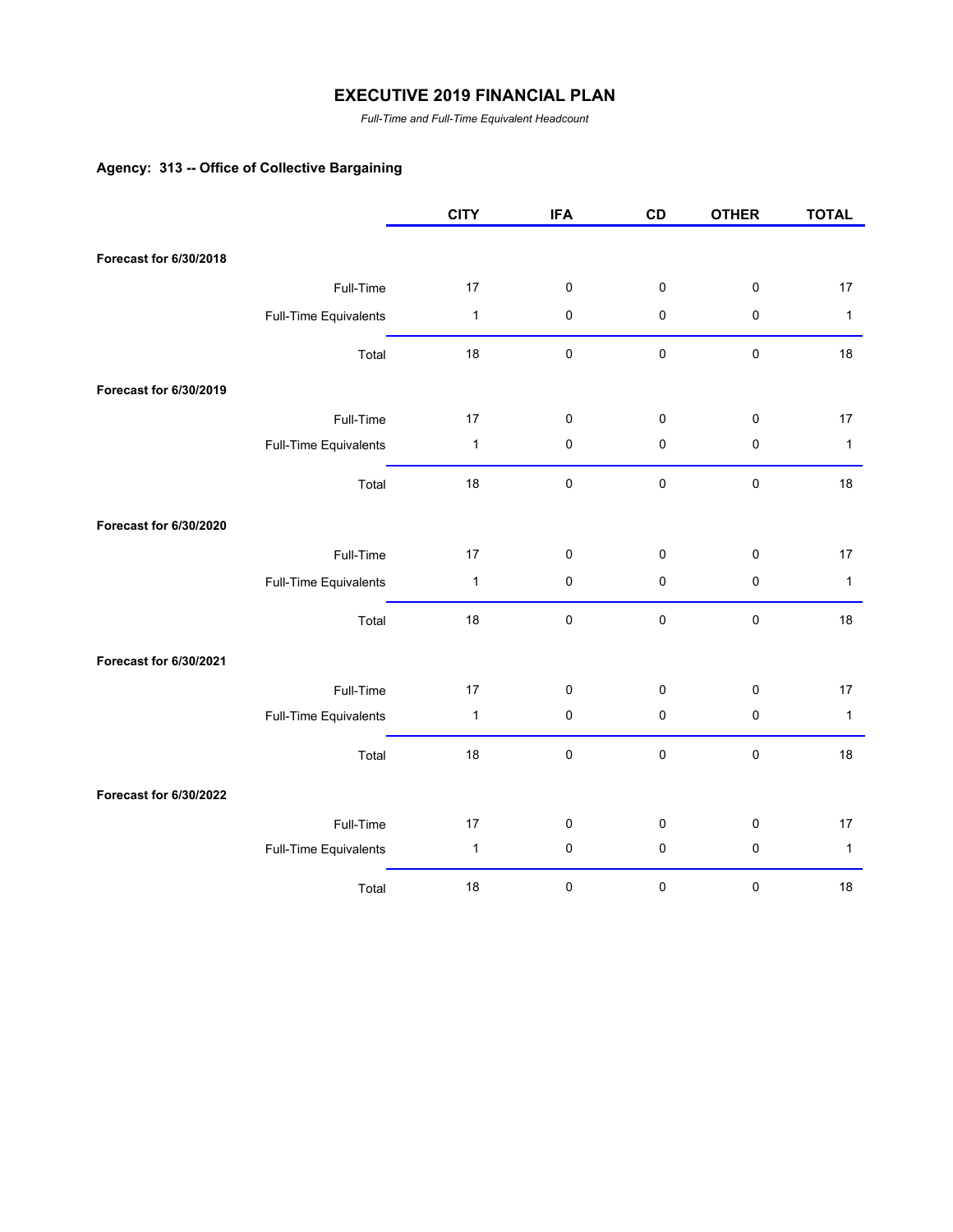*Full-Time and Full-Time Equivalent Headcount*

# **Agency: 499 -- Community Boards (Total of 59)**

|                        |                       | <b>CITY</b> | <b>IFA</b> | CD        | <b>OTHER</b> | <b>TOTAL</b> |
|------------------------|-----------------------|-------------|------------|-----------|--------------|--------------|
|                        |                       |             |            |           |              |              |
| Forecast for 6/30/2018 |                       |             |            |           |              |              |
|                        | Full-Time             | 155         | $\pmb{0}$  | 0         | $\pmb{0}$    | 155          |
|                        | Full-Time Equivalents | 22          | $\pmb{0}$  | 0         | $\pmb{0}$    | 22           |
|                        | Total                 | 177         | $\pmb{0}$  | $\pmb{0}$ | $\pmb{0}$    | 177          |
| Forecast for 6/30/2019 |                       |             |            |           |              |              |
|                        | Full-Time             | 155         | $\pmb{0}$  | 0         | $\pmb{0}$    | 155          |
|                        | Full-Time Equivalents | 24          | $\pmb{0}$  | 0         | $\pmb{0}$    | 24           |
|                        | Total                 | 179         | $\pmb{0}$  | 0         | $\pmb{0}$    | 179          |
| Forecast for 6/30/2020 |                       |             |            |           |              |              |
|                        | Full-Time             | 155         | $\pmb{0}$  | 0         | $\pmb{0}$    | 155          |
|                        | Full-Time Equivalents | 22          | $\pmb{0}$  | 0         | $\pmb{0}$    | 22           |
|                        | Total                 | 177         | $\pmb{0}$  | $\pmb{0}$ | $\pmb{0}$    | 177          |
| Forecast for 6/30/2021 |                       |             |            |           |              |              |
|                        | Full-Time             | 155         | $\pmb{0}$  | 0         | $\pmb{0}$    | 155          |
|                        | Full-Time Equivalents | 22          | $\pmb{0}$  | $\pmb{0}$ | $\pmb{0}$    | 22           |
|                        | Total                 | 177         | $\pmb{0}$  | 0         | $\pmb{0}$    | 177          |
| Forecast for 6/30/2022 |                       |             |            |           |              |              |
|                        | Full-Time             | 155         | $\pmb{0}$  | 0         | $\pmb{0}$    | 155          |
|                        | Full-Time Equivalents | 22          | $\pmb{0}$  | 0         | $\pmb{0}$    | 22           |
|                        | Total                 | 177         | $\pmb{0}$  | 0         | $\pmb{0}$    | 177          |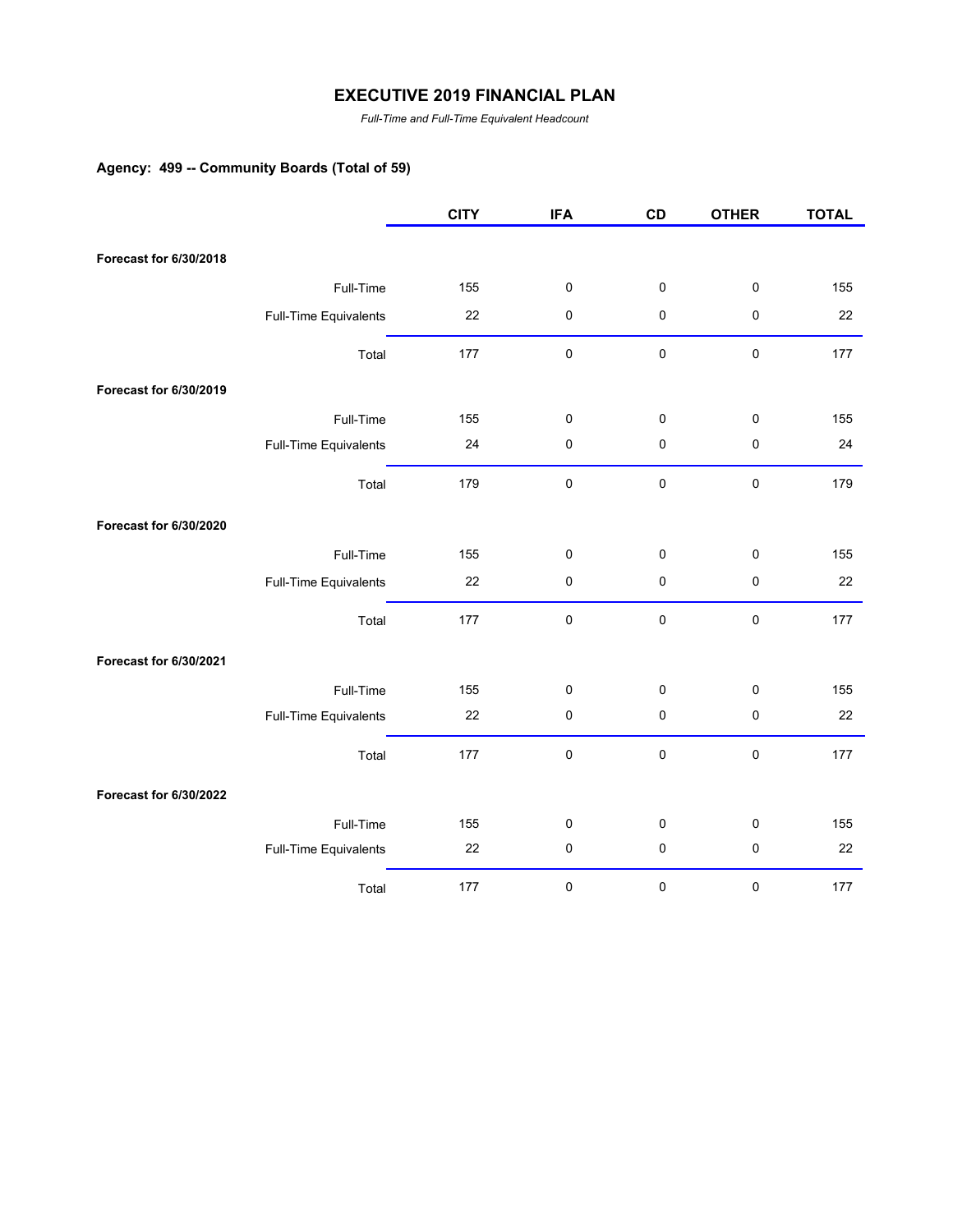*Full-Time and Full-Time Equivalent Headcount*

## **Agency: 781 -- Department of Probation**

|                        |                       | <b>CITY</b> | <b>IFA</b> | CD          | <b>OTHER</b> | <b>TOTAL</b> |
|------------------------|-----------------------|-------------|------------|-------------|--------------|--------------|
|                        |                       |             |            |             |              |              |
| Forecast for 6/30/2018 |                       |             |            |             |              |              |
|                        | Full-Time             | 829         | 0          | $\pmb{0}$   | 291          | 1,120        |
|                        | Full-Time Equivalents | $\pmb{0}$   | $\pmb{0}$  | $\pmb{0}$   | $\pmb{0}$    | $\pmb{0}$    |
|                        | Total                 | 829         | $\pmb{0}$  | $\mathbf 0$ | 291          | 1,120        |
| Forecast for 6/30/2019 |                       |             |            |             |              |              |
|                        | Full-Time             | 938         | 0          | $\pmb{0}$   | 289          | 1,227        |
|                        | Full-Time Equivalents | $\pmb{0}$   | $\pmb{0}$  | $\pmb{0}$   | $\mathbf 0$  | $\pmb{0}$    |
|                        | Total                 | 938         | 0          | $\mathbf 0$ | 289          | 1,227        |
| Forecast for 6/30/2020 |                       |             |            |             |              |              |
|                        | Full-Time             | 941         | 0          | $\pmb{0}$   | 289          | 1,230        |
|                        | Full-Time Equivalents | 0           | 0          | $\pmb{0}$   | 0            | $\pmb{0}$    |
|                        | Total                 | 941         | 0          | $\pmb{0}$   | 289          | 1,230        |
| Forecast for 6/30/2021 |                       |             |            |             |              |              |
|                        | Full-Time             | 941         | 0          | 0           | 289          | 1,230        |
|                        | Full-Time Equivalents | $\pmb{0}$   | 0          | $\pmb{0}$   | $\pmb{0}$    | $\pmb{0}$    |
|                        | Total                 | 941         | $\pmb{0}$  | $\pmb{0}$   | 289          | 1,230        |
| Forecast for 6/30/2022 |                       |             |            |             |              |              |
|                        | Full-Time             | 941         | 0          | 0           | 289          | 1,230        |
|                        | Full-Time Equivalents | 0           | 0          | $\pmb{0}$   | 0            | $\pmb{0}$    |
|                        | Total                 | 941         | 0          | $\pmb{0}$   | 289          | 1,230        |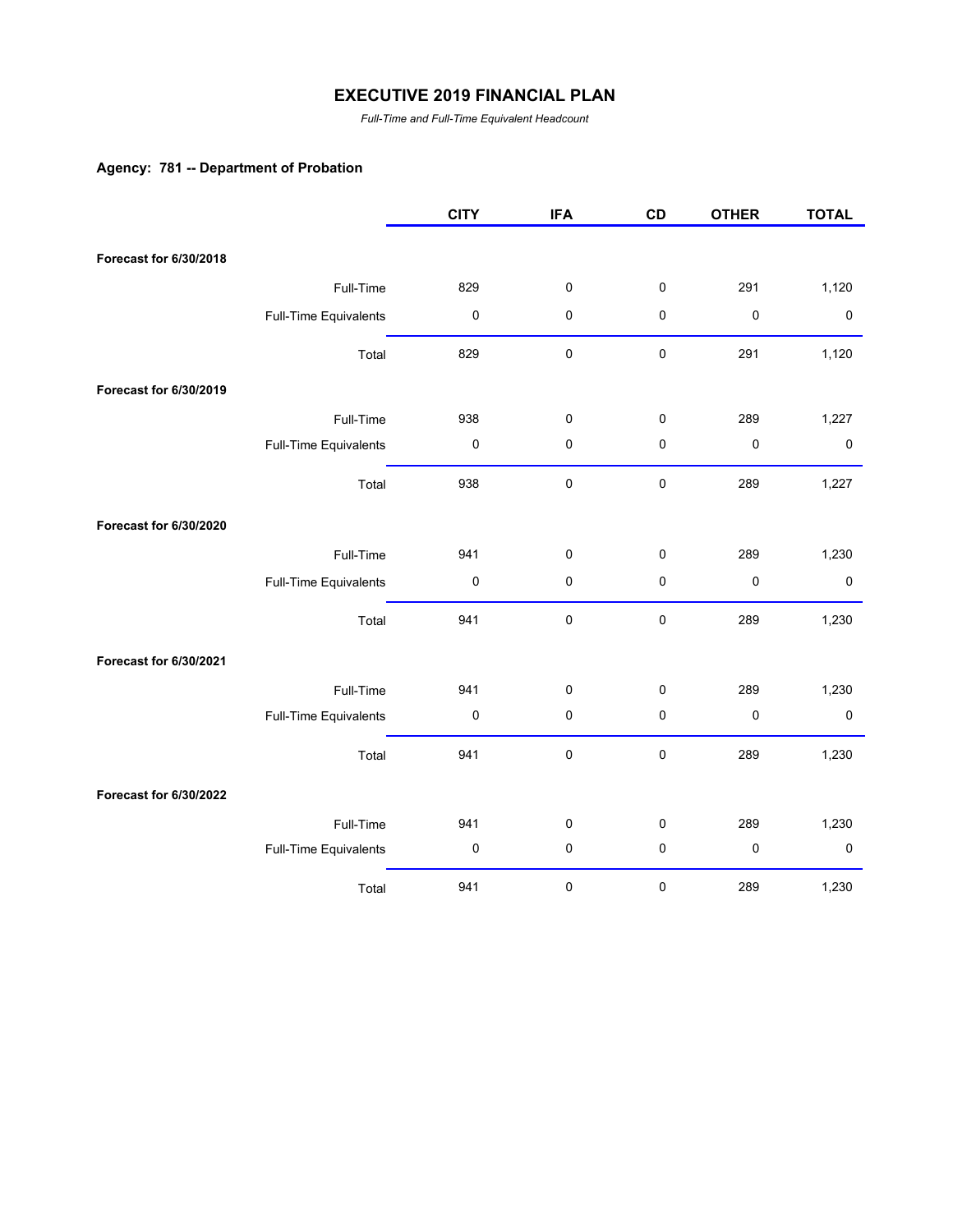*Full-Time and Full-Time Equivalent Headcount*

# **Agency: 801 -- Department of Small Business Services**

|                        |                       | <b>CITY</b> | <b>IFA</b> | CD           | <b>OTHER</b> | <b>TOTAL</b> |
|------------------------|-----------------------|-------------|------------|--------------|--------------|--------------|
|                        |                       |             |            |              |              |              |
| Forecast for 6/30/2018 |                       |             |            |              |              |              |
|                        | Full-Time             | 263         | $\pmb{0}$  | 10           | 90           | 363          |
|                        | Full-Time Equivalents | 41          | $\pmb{0}$  | $\mathbf{1}$ | 11           | 53           |
|                        | Total                 | 304         | 0          | 11           | 101          | 416          |
| Forecast for 6/30/2019 |                       |             |            |              |              |              |
|                        | Full-Time             | 275         | 0          | 11           | 90           | 376          |
|                        | Full-Time Equivalents | 31          | 0          | $\mathbf{1}$ | 10           | 42           |
|                        | Total                 | 306         | $\pmb{0}$  | 12           | 100          | 418          |
| Forecast for 6/30/2020 |                       |             |            |              |              |              |
|                        | Full-Time             | 258         | 0          | 8            | 86           | 352          |
|                        | Full-Time Equivalents | 31          | 0          | $\mathbf{1}$ | 10           | 42           |
|                        | Total                 | 289         | $\pmb{0}$  | 9            | 96           | 394          |
| Forecast for 6/30/2021 |                       |             |            |              |              |              |
|                        | Full-Time             | 252         | $\pmb{0}$  | 8            | 86           | 346          |
|                        | Full-Time Equivalents | 28          | 0          | $\mathbf{1}$ | 10           | 39           |
|                        | Total                 | 280         | $\pmb{0}$  | 9            | 96           | 385          |
| Forecast for 6/30/2022 |                       |             |            |              |              |              |
|                        | Full-Time             | 252         | 0          | 8            | 86           | 346          |
|                        | Full-Time Equivalents | 28          | $\pmb{0}$  | $\mathbf{1}$ | 10           | 39           |
|                        | Total                 | 280         | $\pmb{0}$  | 9            | 96           | 385          |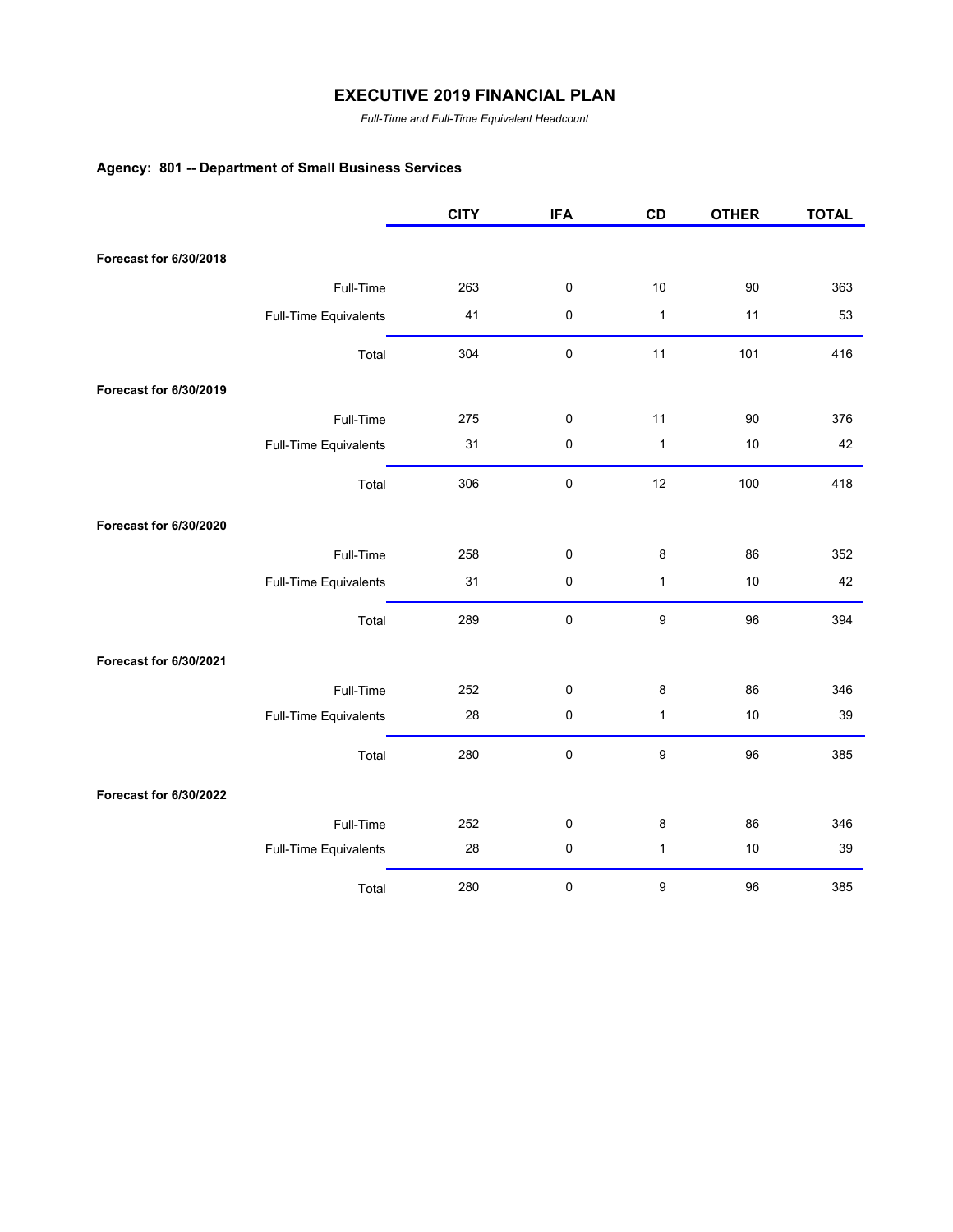*Full-Time and Full-Time Equivalent Headcount*

# **Agency: 806 -- Housing Preservation and Development**

|                        |                       | <b>CITY</b>      | <b>IFA</b>   | CD    | <b>OTHER</b> | <b>TOTAL</b> |
|------------------------|-----------------------|------------------|--------------|-------|--------------|--------------|
|                        |                       |                  |              |       |              |              |
| Forecast for 6/30/2018 |                       |                  |              |       |              |              |
|                        | Full-Time             | 798              | 287          | 1,075 | 385          | 2,545        |
|                        | Full-Time Equivalents | $\boldsymbol{7}$ | $\mathbf{1}$ | 23    | 3            | 34           |
|                        | Total                 | 805              | 288          | 1,098 | 388          | 2,579        |
| Forecast for 6/30/2019 |                       |                  |              |       |              |              |
|                        | Full-Time             | 804              | 287          | 1,075 | 382          | 2,548        |
|                        | Full-Time Equivalents | $\overline{7}$   | $\mathbf{1}$ | 23    | 3            | 34           |
|                        | Total                 | 811              | 288          | 1,098 | 385          | 2,582        |
| Forecast for 6/30/2020 |                       |                  |              |       |              |              |
|                        | Full-Time             | 801              | 287          | 1,075 | 381          | 2,544        |
|                        | Full-Time Equivalents | $\overline{7}$   | $\mathbf{1}$ | 23    | 3            | 34           |
|                        | Total                 | 808              | 288          | 1,098 | 384          | 2,578        |
| Forecast for 6/30/2021 |                       |                  |              |       |              |              |
|                        | Full-Time             | 801              | 287          | 1,029 | 380          | 2,497        |
|                        | Full-Time Equivalents | 7                | 1            | 23    | 3            | 34           |
|                        | Total                 | 808              | 288          | 1,052 | 383          | 2,531        |
| Forecast for 6/30/2022 |                       |                  |              |       |              |              |
|                        | Full-Time             | 800              | 287          | 1,029 | 380          | 2,496        |
|                        | Full-Time Equivalents | $\boldsymbol{7}$ | 1            | 23    | 3            | 34           |
|                        | Total                 | 807              | 288          | 1,052 | 383          | 2,530        |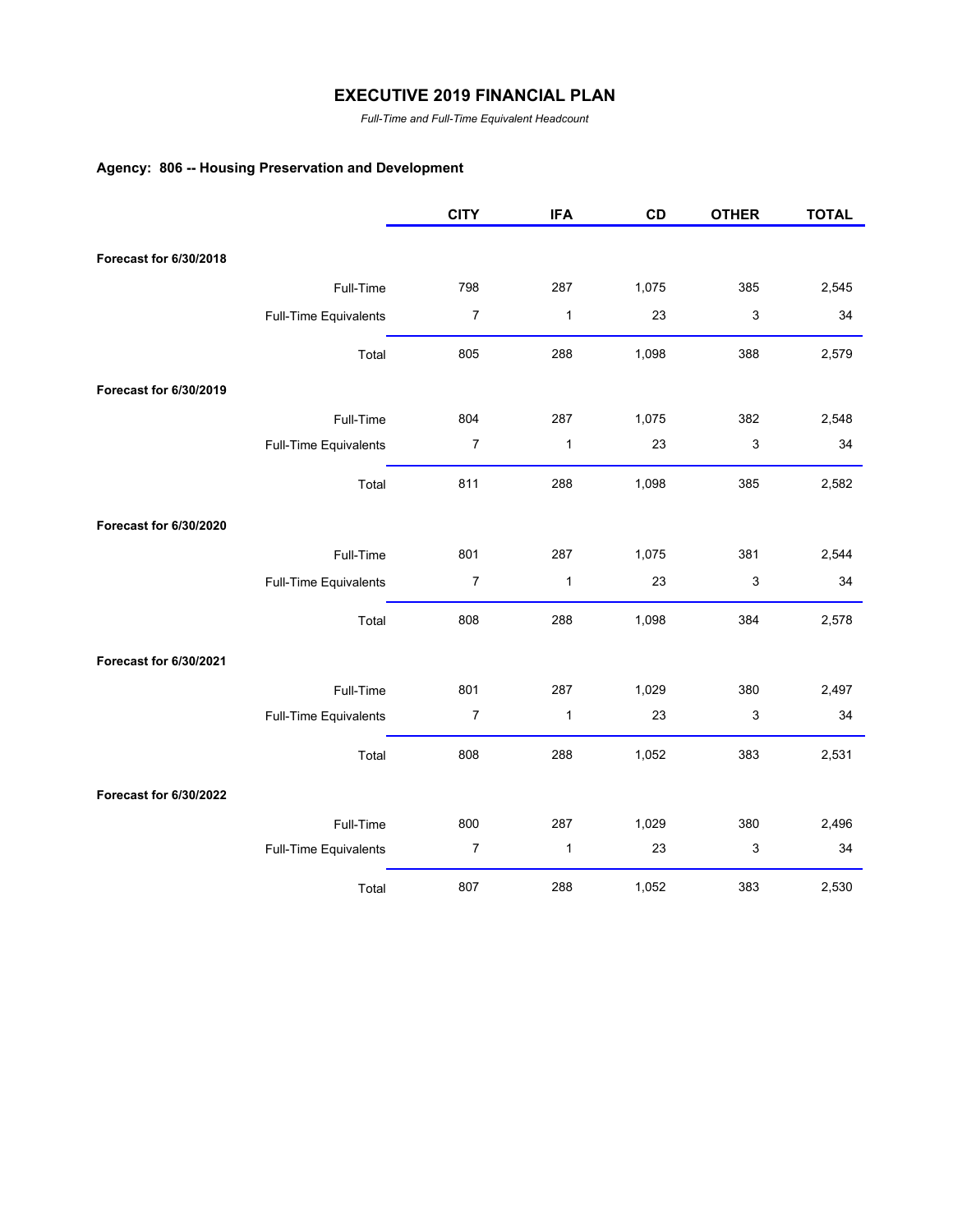*Full-Time and Full-Time Equivalent Headcount*

## **Agency: 810 -- Department of Buildings**

|                        |                       | <b>CITY</b> | <b>IFA</b> | CD        | <b>OTHER</b> | <b>TOTAL</b> |
|------------------------|-----------------------|-------------|------------|-----------|--------------|--------------|
|                        |                       |             |            |           |              |              |
| Forecast for 6/30/2018 |                       |             |            |           |              |              |
|                        | Full-Time             | 1,795       | $\pmb{0}$  | 0         | $\pmb{0}$    | 1,795        |
|                        | Full-Time Equivalents | 23          | 0          | $\pmb{0}$ | $\pmb{0}$    | 23           |
|                        | Total                 | 1,818       | $\pmb{0}$  | $\pmb{0}$ | $\pmb{0}$    | 1,818        |
| Forecast for 6/30/2019 |                       |             |            |           |              |              |
|                        | Full-Time             | 1,854       | 0          | 0         | $\pmb{0}$    | 1,854        |
|                        | Full-Time Equivalents | 23          | $\pmb{0}$  | 0         | $\pmb{0}$    | 23           |
|                        | Total                 | 1,877       | $\pmb{0}$  | $\pmb{0}$ | $\pmb{0}$    | 1,877        |
| Forecast for 6/30/2020 |                       |             |            |           |              |              |
|                        | Full-Time             | 1,914       | $\pmb{0}$  | $\pmb{0}$ | 0            | 1,914        |
|                        | Full-Time Equivalents | 23          | 0          | 0         | $\pmb{0}$    | 23           |
|                        | Total                 | 1,937       | 0          | $\pmb{0}$ | $\pmb{0}$    | 1,937        |
| Forecast for 6/30/2021 |                       |             |            |           |              |              |
|                        | Full-Time             | 1,914       | 0          | 0         | 0            | 1,914        |
|                        | Full-Time Equivalents | 23          | 0          | $\pmb{0}$ | $\pmb{0}$    | 23           |
|                        | Total                 | 1,937       | 0          | $\pmb{0}$ | 0            | 1,937        |
| Forecast for 6/30/2022 |                       |             |            |           |              |              |
|                        | Full-Time             | 1,913       | 0          | $\pmb{0}$ | $\pmb{0}$    | 1,913        |
|                        | Full-Time Equivalents | 23          | $\pmb{0}$  | 0         | $\pmb{0}$    | 23           |
|                        | Total                 | 1,936       | 0          | 0         | 0            | 1,936        |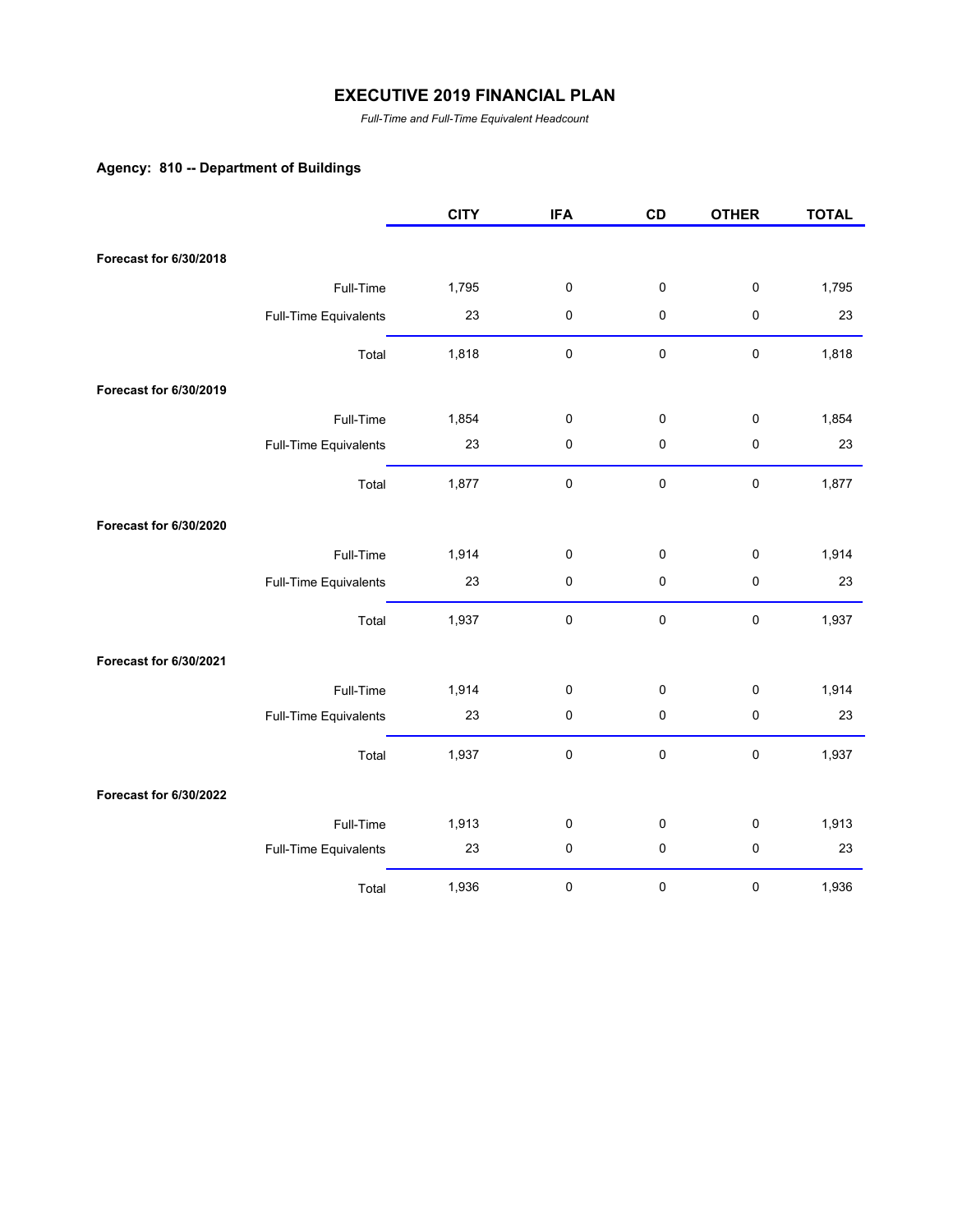*Full-Time and Full-Time Equivalent Headcount*

# **Agency: 816 -- Department of Health and Mental Hygiene**

|                        |                       | <b>CITY</b> | <b>IFA</b> | CD          | <b>OTHER</b> | <b>TOTAL</b> |
|------------------------|-----------------------|-------------|------------|-------------|--------------|--------------|
|                        |                       |             |            |             |              |              |
| Forecast for 6/30/2018 |                       |             |            |             |              |              |
|                        | Full-Time             | 4,252       | $\pmb{0}$  | 0           | 1,474        | 5,726        |
|                        | Full-Time Equivalents | 1,197       | $\pmb{0}$  | 0           | 48           | 1,245        |
|                        | Total                 | 5,449       | $\pmb{0}$  | 0           | 1,522        | 6,971        |
| Forecast for 6/30/2019 |                       |             |            |             |              |              |
|                        | Full-Time             | 4,241       | 0          | 0           | 1,225        | 5,466        |
|                        | Full-Time Equivalents | 1,112       | $\pmb{0}$  | 0           | 28           | 1,140        |
|                        | Total                 | 5,353       | 0          | 0           | 1,253        | 6,606        |
| Forecast for 6/30/2020 |                       |             |            |             |              |              |
|                        | Full-Time             | 4,305       | 0          | 0           | 1,215        | 5,520        |
|                        | Full-Time Equivalents | 1,112       | 0          | 0           | 28           | 1,140        |
|                        | Total                 | 5,417       | 0          | $\mathbf 0$ | 1,243        | 6,660        |
| Forecast for 6/30/2021 |                       |             |            |             |              |              |
|                        | Full-Time             | 4,305       | 0          | 0           | 1,215        | 5,520        |
|                        | Full-Time Equivalents | 1,112       | 0          | 0           | 28           | 1,140        |
|                        | Total                 | 5,417       | 0          | 0           | 1,243        | 6,660        |
| Forecast for 6/30/2022 |                       |             |            |             |              |              |
|                        | Full-Time             | 4,305       | 0          | 0           | 1,215        | 5,520        |
|                        | Full-Time Equivalents | 1,112       | 0          | 0           | 28           | 1,140        |
|                        | Total                 | 5,417       | 0          | 0           | 1,243        | 6,660        |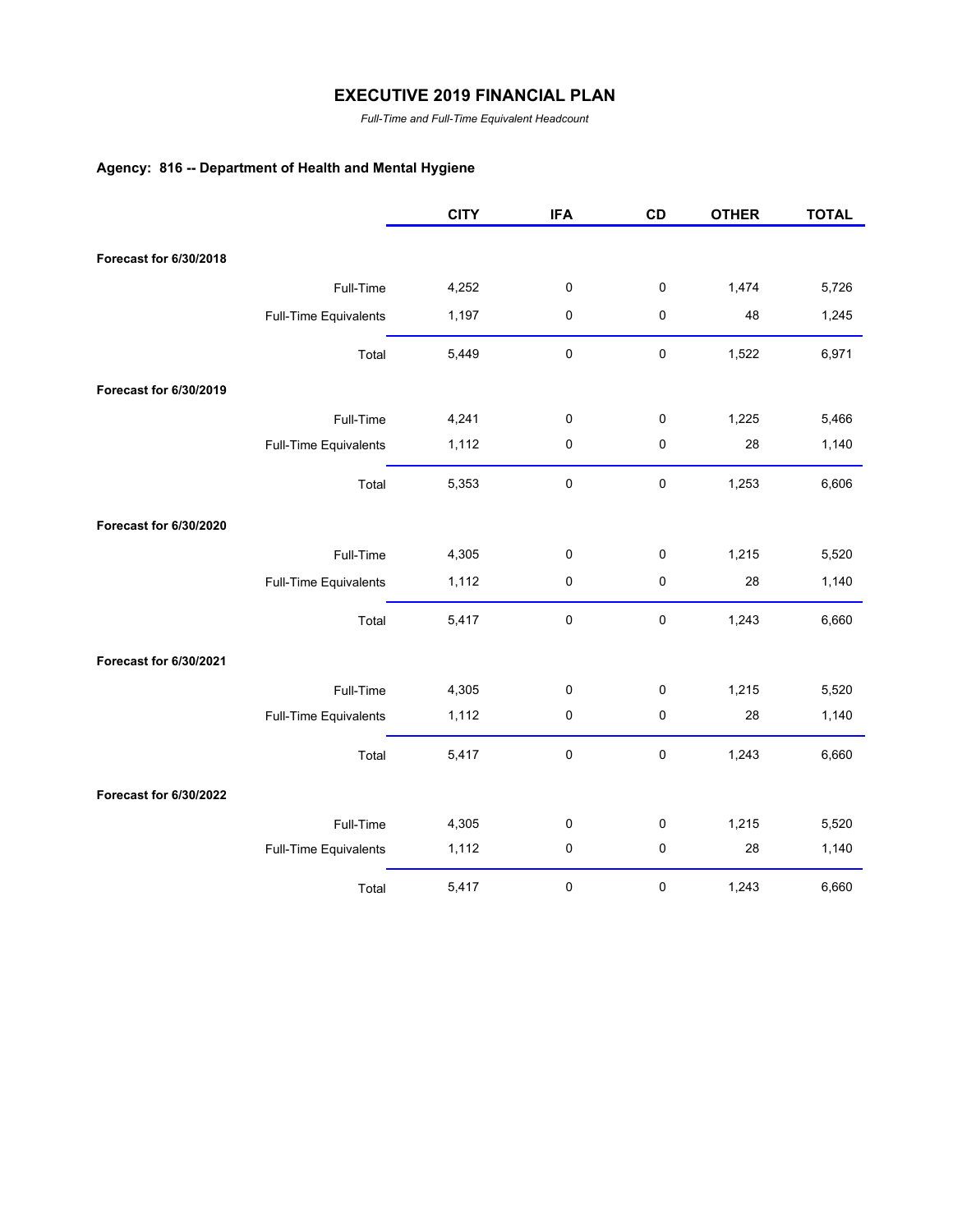*Full-Time and Full-Time Equivalent Headcount*

# **Agency: 820 -- Office of Administrative Trials & Hearings**

|                        |                       | <b>CITY</b> | <b>IFA</b> | CD        | <b>OTHER</b> | <b>TOTAL</b> |
|------------------------|-----------------------|-------------|------------|-----------|--------------|--------------|
|                        |                       |             |            |           |              |              |
| Forecast for 6/30/2018 |                       |             |            |           |              |              |
|                        | Full-Time             | 315         | $\pmb{0}$  | 0         | $\pmb{0}$    | 315          |
|                        | Full-Time Equivalents | 177         | $\pmb{0}$  | 0         | $\pmb{0}$    | 177          |
|                        | Total                 | 492         | $\pmb{0}$  | $\pmb{0}$ | $\pmb{0}$    | 492          |
| Forecast for 6/30/2019 |                       |             |            |           |              |              |
|                        | Full-Time             | 308         | $\pmb{0}$  | 0         | $\pmb{0}$    | 308          |
|                        | Full-Time Equivalents | 190         | $\pmb{0}$  | 0         | $\pmb{0}$    | 190          |
|                        | Total                 | 498         | 0          | $\pmb{0}$ | $\pmb{0}$    | 498          |
| Forecast for 6/30/2020 |                       |             |            |           |              |              |
|                        | Full-Time             | 315         | $\pmb{0}$  | $\pmb{0}$ | $\pmb{0}$    | 315          |
|                        | Full-Time Equivalents | 190         | 0          | 0         | $\pmb{0}$    | 190          |
|                        | Total                 | 505         | $\pmb{0}$  | $\pmb{0}$ | $\pmb{0}$    | 505          |
| Forecast for 6/30/2021 |                       |             |            |           |              |              |
|                        | Full-Time             | 315         | $\pmb{0}$  | $\pmb{0}$ | $\pmb{0}$    | 315          |
|                        | Full-Time Equivalents | 188         | 0          | $\pmb{0}$ | $\pmb{0}$    | 188          |
|                        | Total                 | 503         | 0          | $\pmb{0}$ | $\pmb{0}$    | 503          |
| Forecast for 6/30/2022 |                       |             |            |           |              |              |
|                        | Full-Time             | 315         | $\pmb{0}$  | $\pmb{0}$ | $\pmb{0}$    | 315          |
|                        | Full-Time Equivalents | 188         | $\pmb{0}$  | 0         | $\pmb{0}$    | 188          |
|                        | Total                 | 503         | $\pmb{0}$  | $\pmb{0}$ | $\pmb{0}$    | 503          |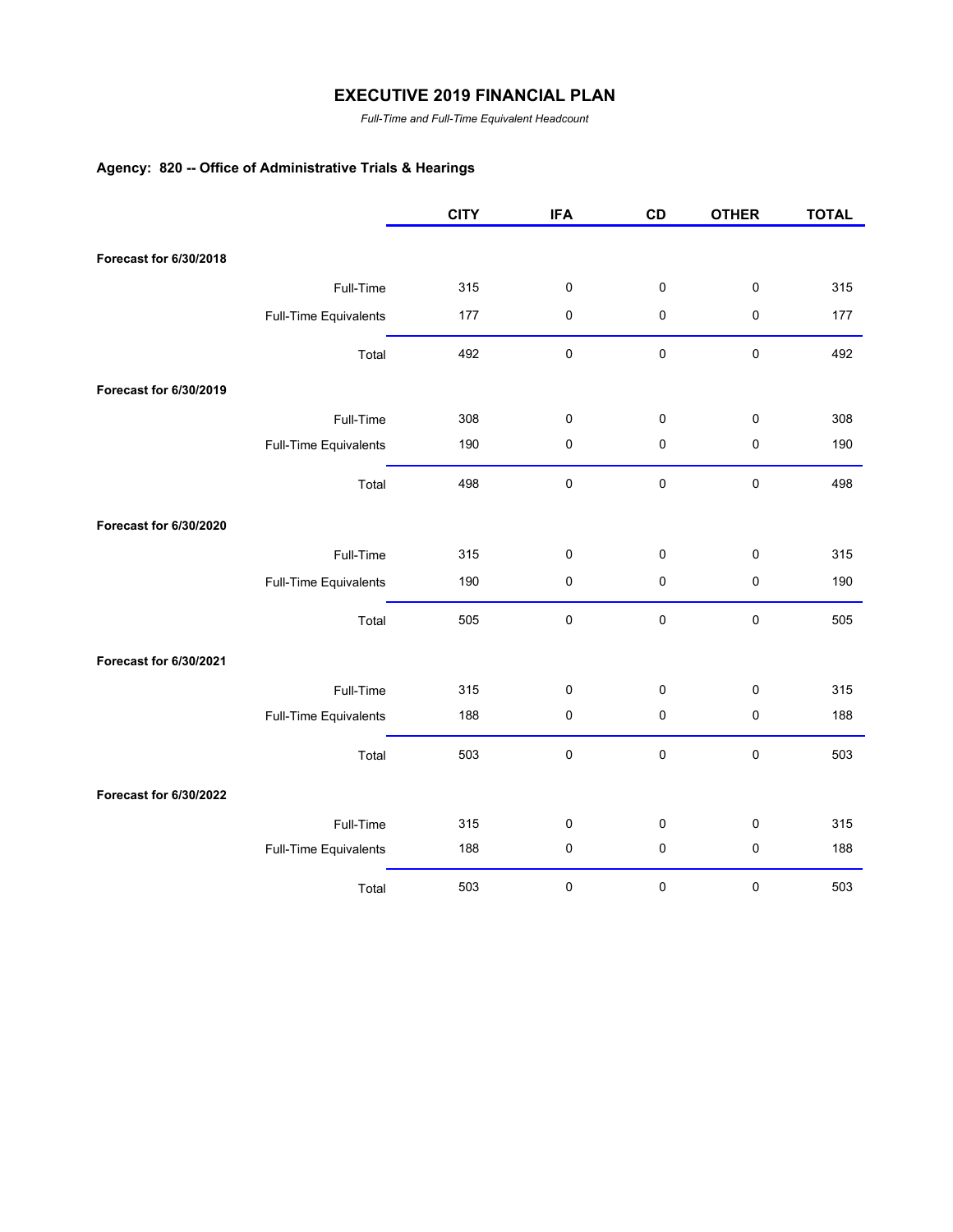*Full-Time and Full-Time Equivalent Headcount*

## **Agency: 826 -- Department of Environmental Protection**

|                        |                       | <b>CITY</b> | <b>IFA</b>   | CD  | <b>OTHER</b> | <b>TOTAL</b> |
|------------------------|-----------------------|-------------|--------------|-----|--------------|--------------|
|                        |                       |             |              |     |              |              |
| Forecast for 6/30/2018 |                       |             |              |     |              |              |
|                        | Full-Time             | 264         | 767          | 173 | 5,188        | 6,392        |
|                        | Full-Time Equivalents | 4           | $\mathbf{1}$ | 0   | 156          | 161          |
|                        | Total                 | 268         | 768          | 173 | 5,344        | 6,553        |
| Forecast for 6/30/2019 |                       |             |              |     |              |              |
|                        | Full-Time             | 286         | 767          | 144 | 5,135        | 6,332        |
|                        | Full-Time Equivalents | 4           | $\mathbf{1}$ | 0   | 168          | 173          |
|                        | Total                 | 290         | 768          | 144 | 5,303        | 6,505        |
| Forecast for 6/30/2020 |                       |             |              |     |              |              |
|                        | Full-Time             | 297         | 767          | 16  | 5,191        | 6,271        |
|                        | Full-Time Equivalents | 4           | $\mathbf{1}$ | 0   | 176          | 181          |
|                        | Total                 | 301         | 768          | 16  | 5,367        | 6,452        |
| Forecast for 6/30/2021 |                       |             |              |     |              |              |
|                        | Full-Time             | 297         | 767          | 16  | 5,262        | 6,342        |
|                        | Full-Time Equivalents | 4           | $\mathbf{1}$ | 0   | 185          | 190          |
|                        | Total                 | 301         | 768          | 16  | 5,447        | 6,532        |
| Forecast for 6/30/2022 |                       |             |              |     |              |              |
|                        | Full-Time             | 296         | 767          | 16  | 5,262        | 6,341        |
|                        | Full-Time Equivalents | 4           | $\mathbf{1}$ | 0   | 156          | 161          |
|                        | Total                 | 300         | 768          | 16  | 5,418        | 6,502        |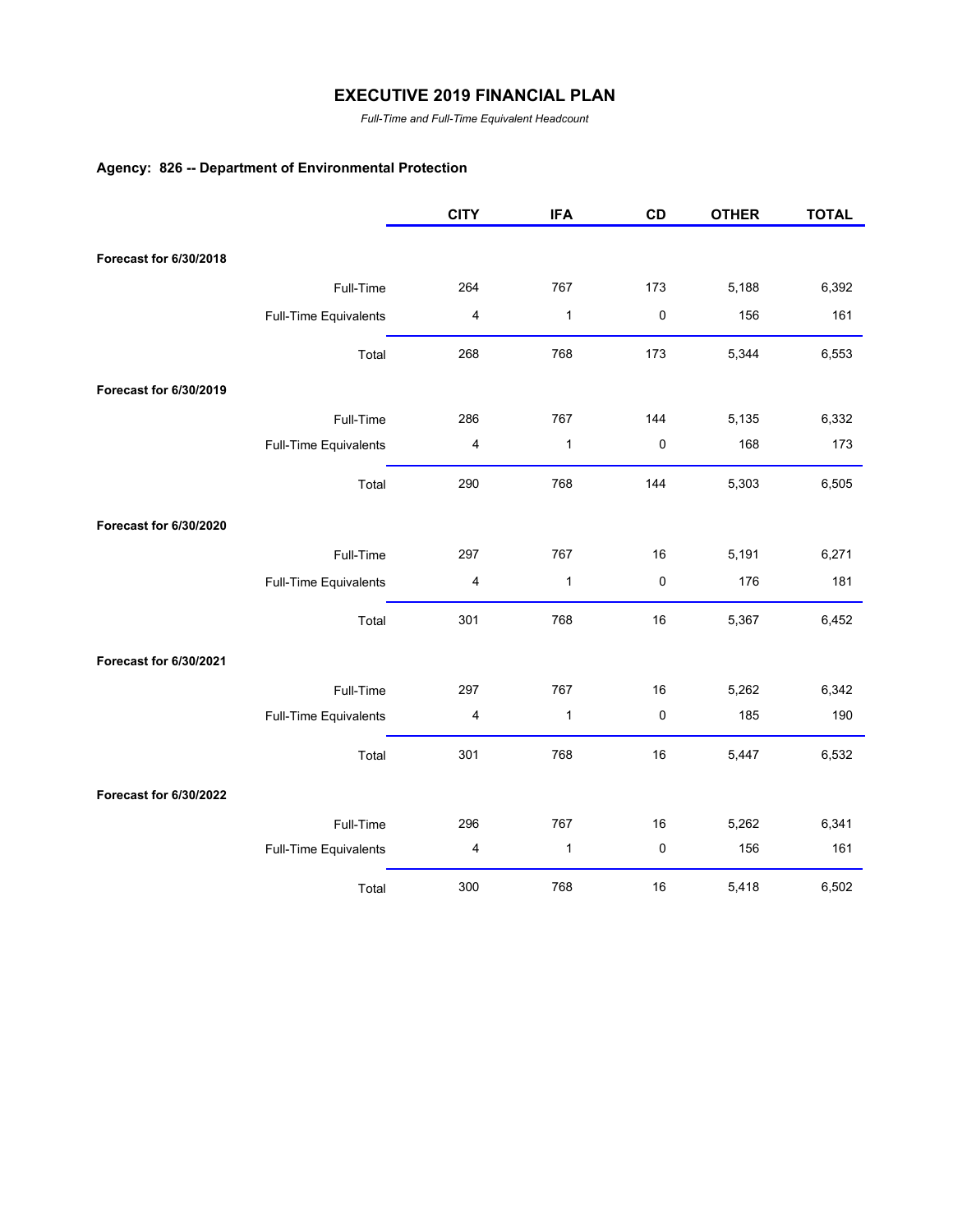*Full-Time and Full-Time Equivalent Headcount*

## **Agency: 827 -- Department of Sanitation**

| Civilian               |                       |             |            |             |              |              |
|------------------------|-----------------------|-------------|------------|-------------|--------------|--------------|
|                        |                       | <b>CITY</b> | <b>IFA</b> | CD          | <b>OTHER</b> | <b>TOTAL</b> |
|                        |                       |             |            |             |              |              |
| Forecast for 6/30/2018 |                       |             |            |             |              |              |
|                        | Full-Time             | 2,210       | 58         | $\pmb{0}$   | $\pmb{0}$    | 2,268        |
|                        | Full-Time Equivalents | 260         | 0          | $\pmb{0}$   | $\pmb{0}$    | 260          |
|                        | Total                 | 2,470       | 58         | $\pmb{0}$   | $\pmb{0}$    | 2,528        |
| Forecast for 6/30/2019 |                       |             |            |             |              |              |
|                        | Full-Time             | 2,244       | 58         | 0           | $\pmb{0}$    | 2,302        |
|                        | Full-Time Equivalents | 347         | 0          | $\pmb{0}$   | 0            | 347          |
|                        | Total                 | 2,591       | 58         | $\pmb{0}$   | $\pmb{0}$    | 2,649        |
| Forecast for 6/30/2020 |                       |             |            |             |              |              |
|                        | Full-Time             | 2,244       | 58         | 0           | $\pmb{0}$    | 2,302        |
|                        | Full-Time Equivalents | 380         | $\pmb{0}$  | $\pmb{0}$   | $\pmb{0}$    | 380          |
|                        | Total                 | 2,624       | 58         | $\mathbf 0$ | $\pmb{0}$    | 2,682        |
| Forecast for 6/30/2021 |                       |             |            |             |              |              |
|                        | Full-Time             | 2,244       | 58         | $\pmb{0}$   | 0            | 2,302        |
|                        | Full-Time Equivalents | 380         | $\pmb{0}$  | $\pmb{0}$   | $\pmb{0}$    | 380          |
|                        | Total                 | 2,624       | 58         | $\mathbf 0$ | $\pmb{0}$    | 2,682        |
| Forecast for 6/30/2022 |                       |             |            |             |              |              |
|                        | Full-Time             | 2,244       | 58         | 0           | 0            | 2,302        |
|                        | Full-Time Equivalents | 380         | $\pmb{0}$  | $\pmb{0}$   | $\pmb{0}$    | 380          |
|                        | Total                 | 2,624       | 58         | $\pmb{0}$   | $\pmb{0}$    | 2,682        |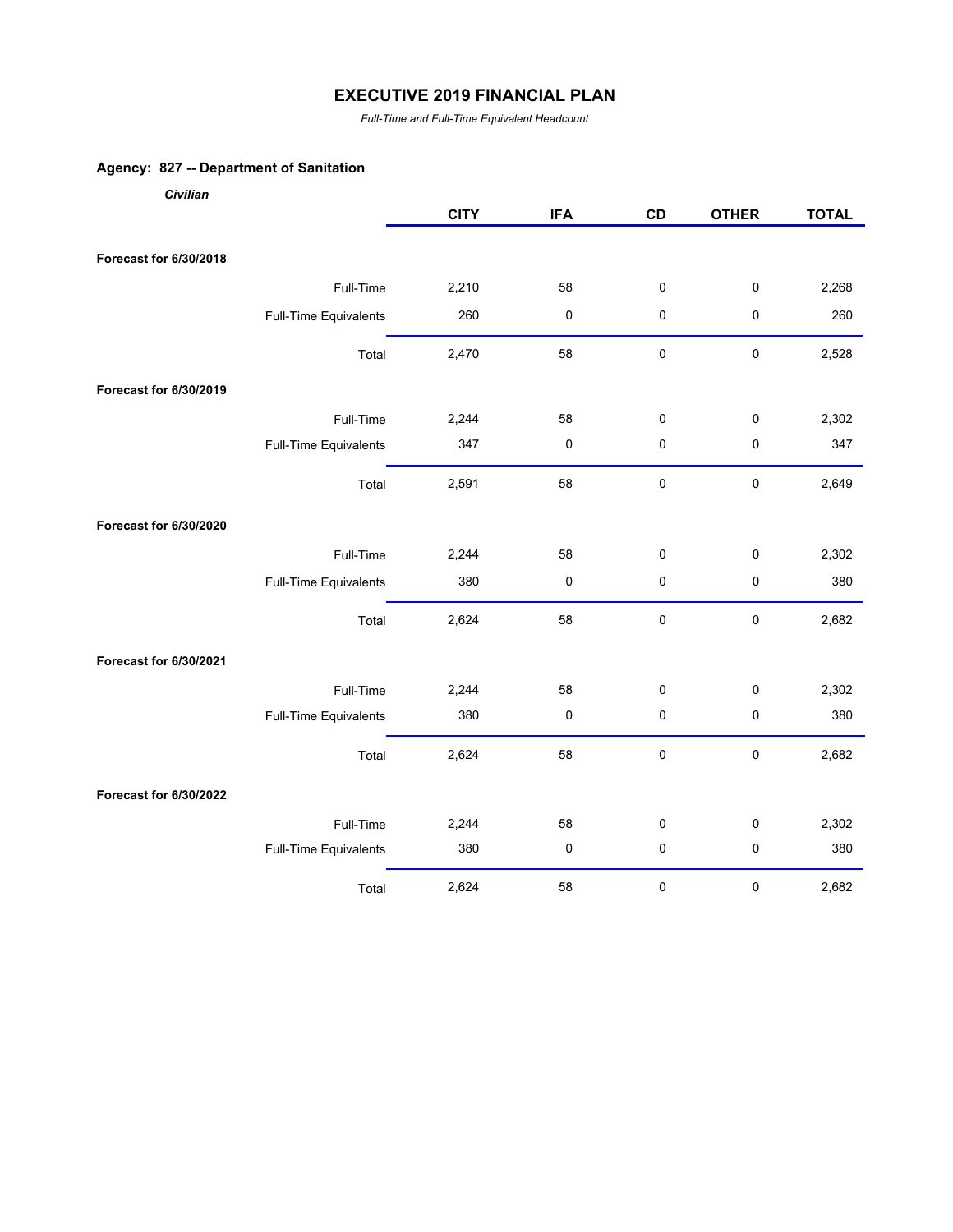*Full-Time and Full-Time Equivalent Headcount*

## **Agency: 827 -- Department of Sanitation**

| <b>Uniform</b>         |                       |             |             |             |              |              |
|------------------------|-----------------------|-------------|-------------|-------------|--------------|--------------|
|                        |                       | <b>CITY</b> | <b>IFA</b>  | CD          | <b>OTHER</b> | <b>TOTAL</b> |
|                        |                       |             |             |             |              |              |
| Forecast for 6/30/2018 |                       |             |             |             |              |              |
|                        | Full-Time             | 7,543       | $\pmb{0}$   | $\pmb{0}$   | $\pmb{0}$    | 7,543        |
|                        | Full-Time Equivalents | $\pmb{0}$   | $\mathbf 0$ | 0           | $\pmb{0}$    | 0            |
|                        | Total                 | 7,543       | $\pmb{0}$   | $\mathsf 0$ | $\pmb{0}$    | 7,543        |
| Forecast for 6/30/2019 |                       |             |             |             |              |              |
|                        | Full-Time             | 7,657       | $\pmb{0}$   | $\pmb{0}$   | $\mathbf 0$  | 7,657        |
|                        | Full-Time Equivalents | $\pmb{0}$   | $\pmb{0}$   | $\mathbf 0$ | $\pmb{0}$    | $\pmb{0}$    |
|                        | Total                 | 7,657       | $\pmb{0}$   | $\pmb{0}$   | $\pmb{0}$    | 7,657        |
| Forecast for 6/30/2020 |                       |             |             |             |              |              |
|                        | Full-Time             | 7,670       | $\mathbf 0$ | $\mathsf 0$ | $\mathbf 0$  | 7,670        |
|                        | Full-Time Equivalents | $\pmb{0}$   | $\mathbf 0$ | 0           | $\pmb{0}$    | 0            |
|                        | Total                 | 7,670       | $\pmb{0}$   | $\pmb{0}$   | $\pmb{0}$    | 7,670        |
| Forecast for 6/30/2021 |                       |             |             |             |              |              |
|                        | Full-Time             | 7,670       | $\mathbf 0$ | $\mathbf 0$ | $\mathbf 0$  | 7,670        |
|                        | Full-Time Equivalents | $\pmb{0}$   | $\pmb{0}$   | $\mathsf 0$ | $\pmb{0}$    | $\pmb{0}$    |
|                        | Total                 | 7,670       | $\pmb{0}$   | $\pmb{0}$   | 0            | 7,670        |
| Forecast for 6/30/2022 |                       |             |             |             |              |              |
|                        | Full-Time             | 7,670       | $\mathbf 0$ | $\mathbf 0$ | $\mathbf 0$  | 7,670        |
|                        | Full-Time Equivalents | $\pmb{0}$   | $\pmb{0}$   | $\pmb{0}$   | $\pmb{0}$    | $\pmb{0}$    |
|                        | Total                 | 7,670       | $\pmb{0}$   | $\pmb{0}$   | $\pmb{0}$    | 7,670        |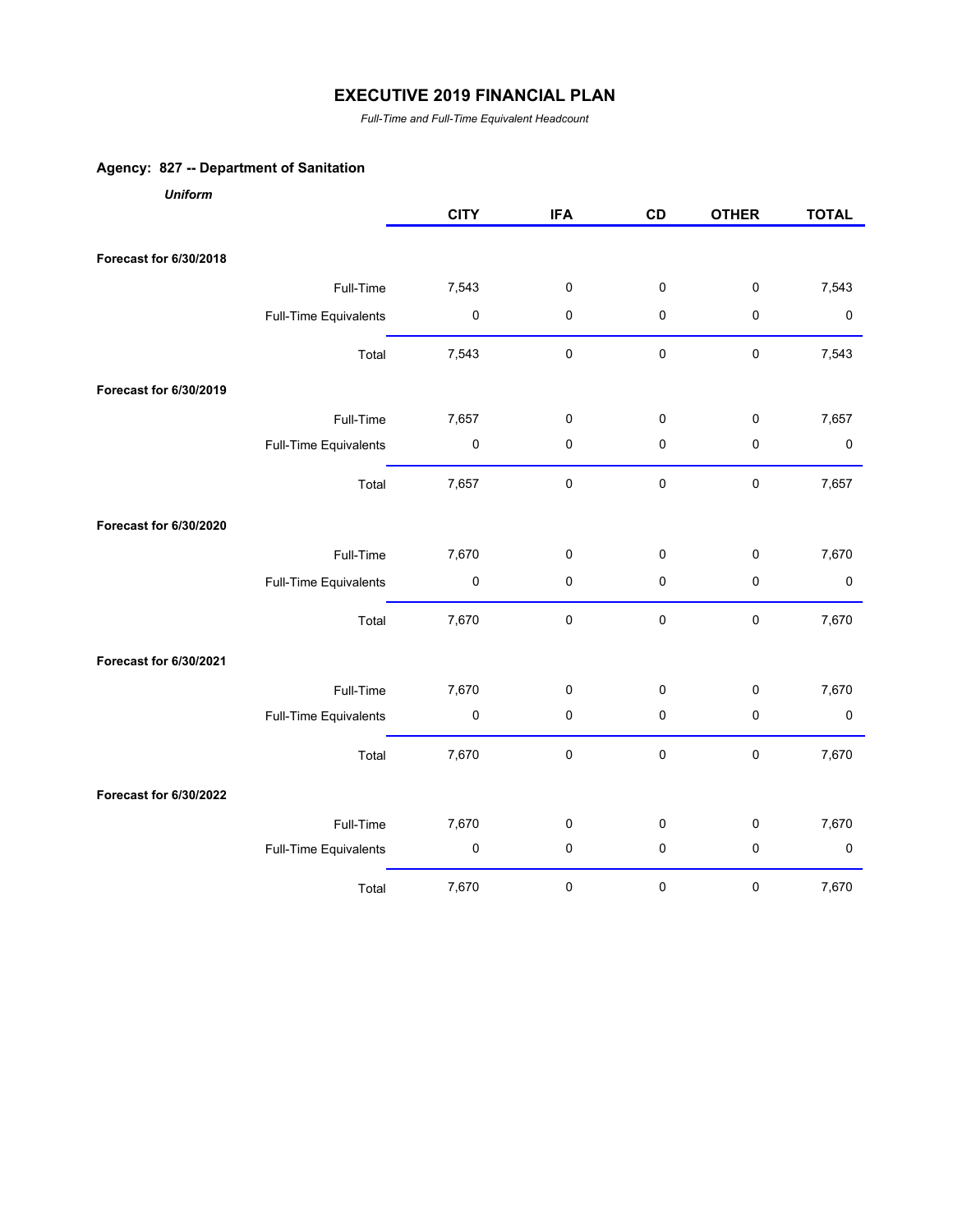*Full-Time and Full-Time Equivalent Headcount*

## **Agency: 829 -- Business Integrity Commission**

|                        |                       | <b>CITY</b>  | <b>IFA</b> | CD        | <b>OTHER</b> | <b>TOTAL</b> |
|------------------------|-----------------------|--------------|------------|-----------|--------------|--------------|
|                        |                       |              |            |           |              |              |
| Forecast for 6/30/2018 |                       |              |            |           |              |              |
|                        | Full-Time             | 88           | $\pmb{0}$  | 0         | $\mathbf{1}$ | 89           |
|                        | Full-Time Equivalents | $\pmb{0}$    | $\pmb{0}$  | 0         | 0            | $\pmb{0}$    |
|                        | Total                 | 88           | $\pmb{0}$  | $\pmb{0}$ | $\mathbf{1}$ | 89           |
| Forecast for 6/30/2019 |                       |              |            |           |              |              |
|                        | Full-Time             | 88           | $\pmb{0}$  | 0         | 0            | 88           |
|                        | Full-Time Equivalents | $\mathbf{1}$ | $\pmb{0}$  | 0         | $\pmb{0}$    | $\mathbf{1}$ |
|                        | Total                 | 89           | $\pmb{0}$  | $\pmb{0}$ | $\mathbf 0$  | 89           |
| Forecast for 6/30/2020 |                       |              |            |           |              |              |
|                        | Full-Time             | 88           | $\pmb{0}$  | 0         | $\pmb{0}$    | 88           |
|                        | Full-Time Equivalents | $\mathbf{1}$ | $\pmb{0}$  | 0         | 0            | $\mathbf{1}$ |
|                        | Total                 | 89           | $\pmb{0}$  | $\pmb{0}$ | $\pmb{0}$    | 89           |
| Forecast for 6/30/2021 |                       |              |            |           |              |              |
|                        | Full-Time             | 88           | $\pmb{0}$  | 0         | 0            | 88           |
|                        | Full-Time Equivalents | $\mathbf{1}$ | $\pmb{0}$  | 0         | 0            | $\mathbf{1}$ |
|                        | Total                 | 89           | $\pmb{0}$  | $\pmb{0}$ | $\pmb{0}$    | 89           |
| Forecast for 6/30/2022 |                       |              |            |           |              |              |
|                        | Full-Time             | 88           | $\pmb{0}$  | 0         | 0            | 88           |
|                        | Full-Time Equivalents | $\mathbf{1}$ | $\pmb{0}$  | 0         | 0            | $\mathbf{1}$ |
|                        | Total                 | 89           | $\pmb{0}$  | $\pmb{0}$ | $\pmb{0}$    | 89           |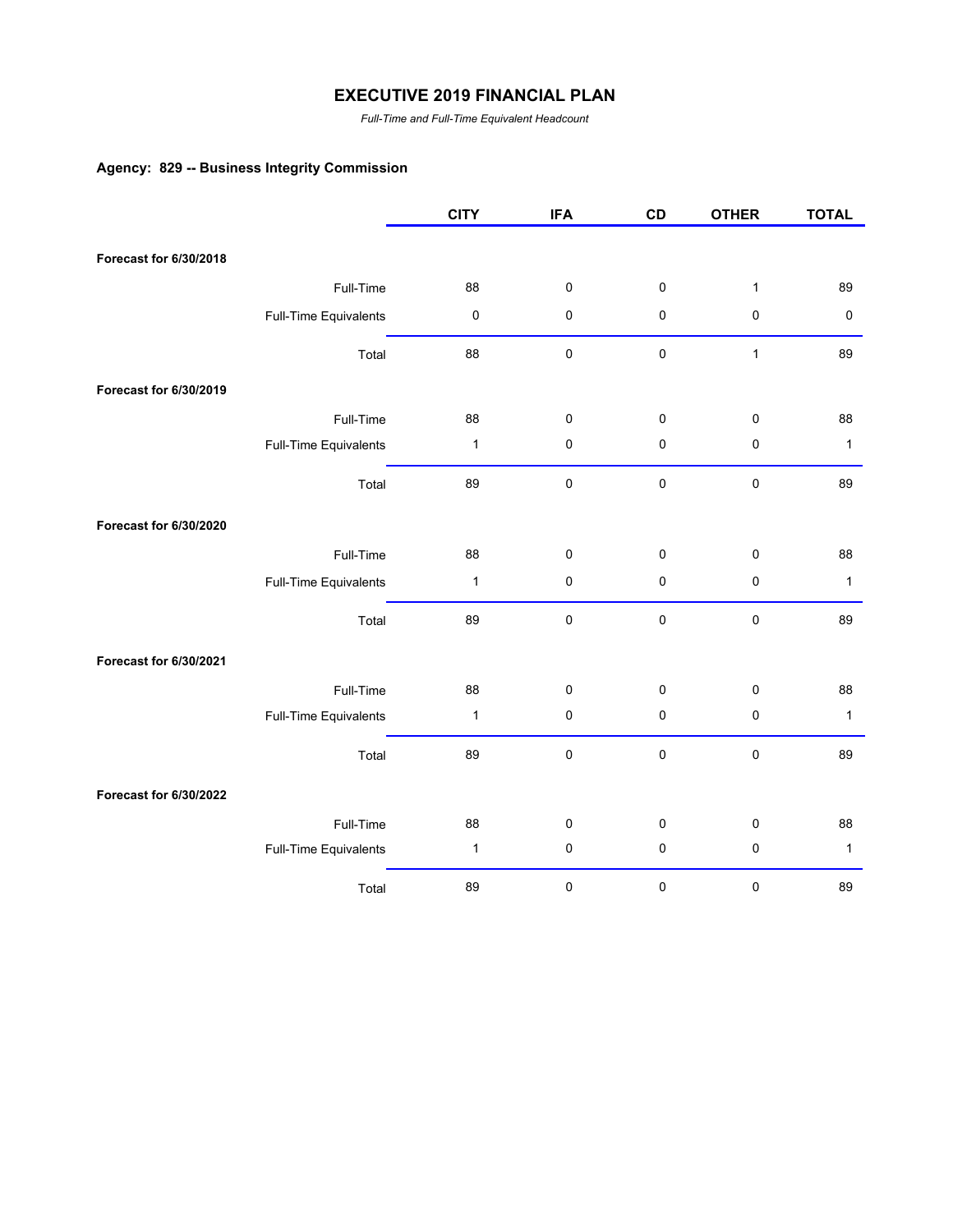*Full-Time and Full-Time Equivalent Headcount*

## **Agency: 836 -- Department of Finance**

|                        |                       | <b>CITY</b> | <b>IFA</b> | CD        | <b>OTHER</b> | <b>TOTAL</b> |
|------------------------|-----------------------|-------------|------------|-----------|--------------|--------------|
| Forecast for 6/30/2018 |                       |             |            |           |              |              |
|                        |                       |             |            |           |              |              |
|                        | Full-Time             | 2,218       | 0          | 0         | 12           | 2,230        |
|                        | Full-Time Equivalents | 67          | 0          | 0         | 0            | 67           |
|                        | Total                 | 2,285       | $\pmb{0}$  | $\pmb{0}$ | 12           | 2,297        |
| Forecast for 6/30/2019 |                       |             |            |           |              |              |
|                        | Full-Time             | 2,186       | 0          | 0         | 12           | 2,198        |
|                        | Full-Time Equivalents | 68          | $\pmb{0}$  | 0         | 0            | 68           |
|                        | Total                 | 2,254       | 0          | $\pmb{0}$ | 12           | 2,266        |
| Forecast for 6/30/2020 |                       |             |            |           |              |              |
|                        | Full-Time             | 2,251       | 0          | 0         | 12           | 2,263        |
|                        | Full-Time Equivalents | 68          | 0          | 0         | 0            | 68           |
|                        | Total                 | 2,319       | 0          | 0         | 12           | 2,331        |
| Forecast for 6/30/2021 |                       |             |            |           |              |              |
|                        | Full-Time             | 2,251       | 0          | 0         | 12           | 2,263        |
|                        | Full-Time Equivalents | 68          | 0          | 0         | 0            | 68           |
|                        | Total                 | 2,319       | 0          | 0         | 12           | 2,331        |
| Forecast for 6/30/2022 |                       |             |            |           |              |              |
|                        | Full-Time             | 2,251       | 0          | 0         | 12           | 2,263        |
|                        | Full-Time Equivalents | 68          | $\pmb{0}$  | 0         | $\pmb{0}$    | 68           |
|                        | Total                 | 2,319       | 0          | 0         | 12           | 2,331        |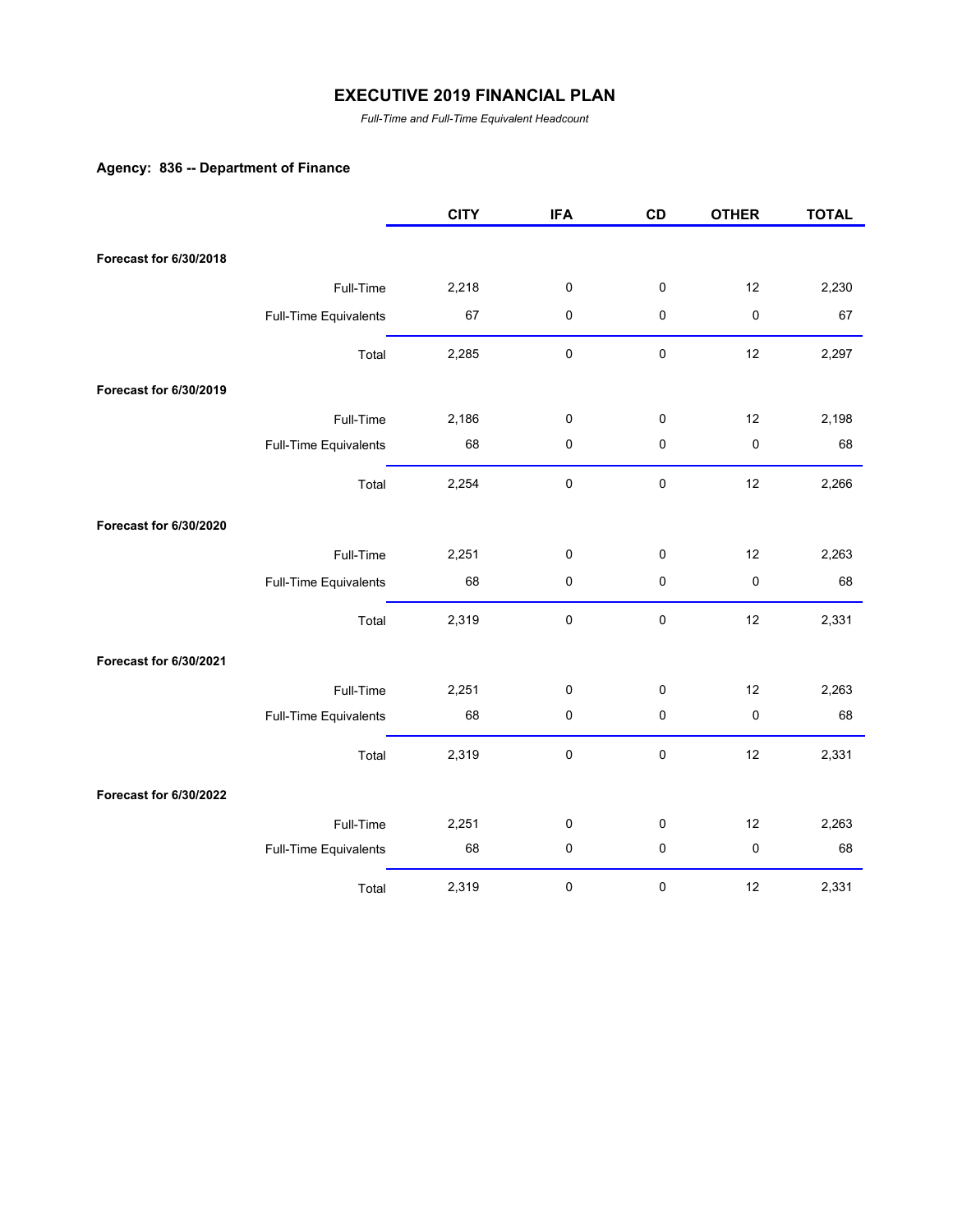*Full-Time and Full-Time Equivalent Headcount*

## **Agency: 841 -- Department of Transportation**

|                        |                       | <b>CITY</b> | <b>IFA</b> | CD          | <b>OTHER</b> | <b>TOTAL</b> |
|------------------------|-----------------------|-------------|------------|-------------|--------------|--------------|
|                        |                       |             |            |             |              |              |
| Forecast for 6/30/2018 |                       |             |            |             |              |              |
|                        | Full-Time             | 2,531       | 1,323      | 0           | 1,541        | 5,395        |
|                        | Full-Time Equivalents | 73          | 132        | 0           | 44           | 249          |
|                        | Total                 | 2,604       | 1,455      | $\mathbf 0$ | 1,585        | 5,644        |
| Forecast for 6/30/2019 |                       |             |            |             |              |              |
|                        | Full-Time             | 2,637       | 1,339      | $\pmb{0}$   | 1,408        | 5,384        |
|                        | Full-Time Equivalents | 80          | 132        | 0           | 44           | 256          |
|                        | Total                 | 2,717       | 1,471      | $\pmb{0}$   | 1,452        | 5,640        |
| Forecast for 6/30/2020 |                       |             |            |             |              |              |
|                        | Full-Time             | 2,647       | 1,450      | 0           | 1,408        | 5,505        |
|                        | Full-Time Equivalents | 73          | 228        | 0           | 44           | 345          |
|                        | Total                 | 2,720       | 1,678      | 0           | 1,452        | 5,850        |
| Forecast for 6/30/2021 |                       |             |            |             |              |              |
|                        | Full-Time             | 2,644       | 1,450      | 0           | 1,408        | 5,502        |
|                        | Full-Time Equivalents | 73          | 228        | 0           | 44           | 345          |
|                        | Total                 | 2,717       | 1,678      | $\pmb{0}$   | 1,452        | 5,847        |
| Forecast for 6/30/2022 |                       |             |            |             |              |              |
|                        | Full-Time             | 2,644       | 1,449      | $\pmb{0}$   | 1,408        | 5,501        |
|                        | Full-Time Equivalents | 73          | 228        | 0           | 44           | 345          |
|                        | Total                 | 2,717       | 1,677      | 0           | 1,452        | 5,846        |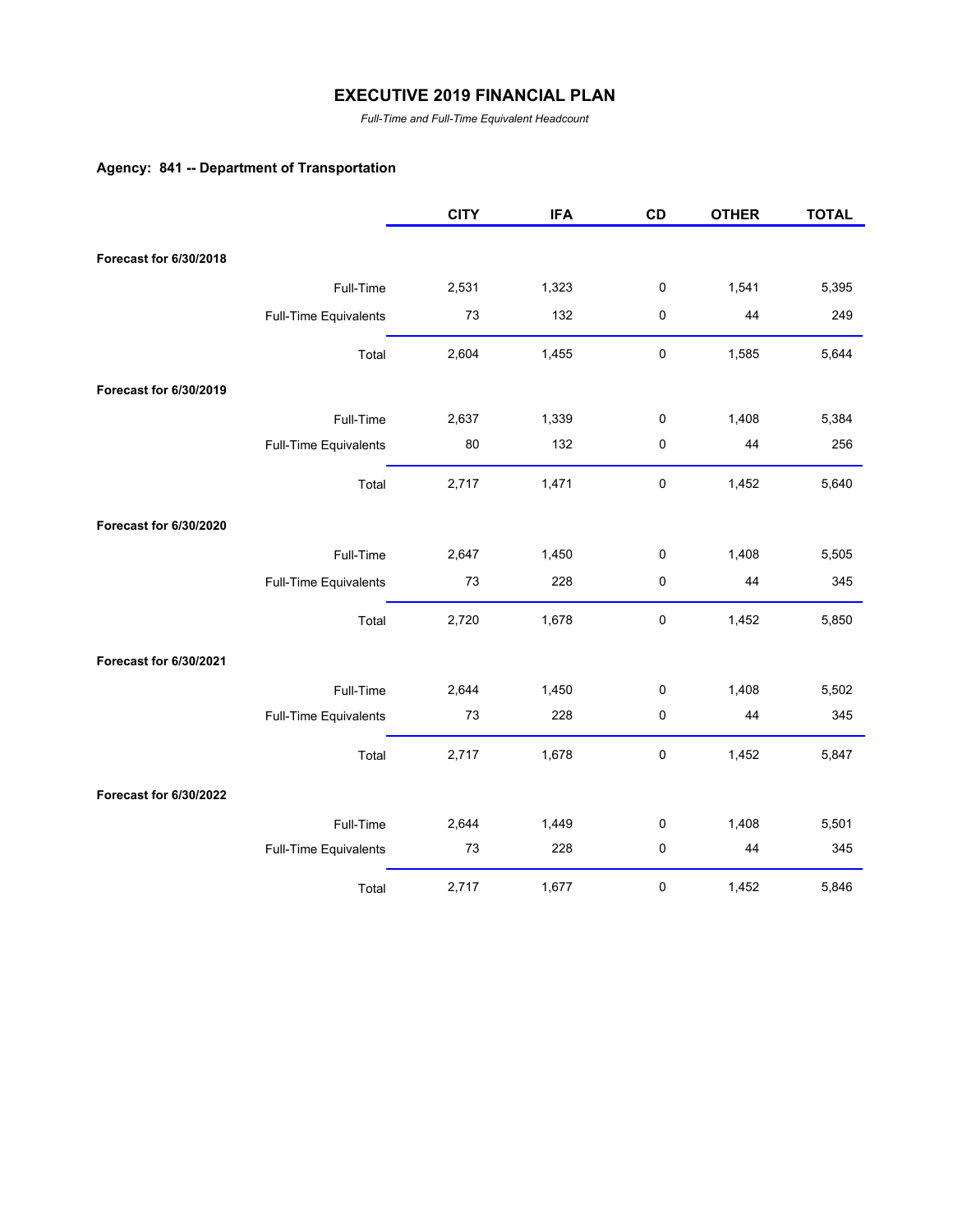*Full-Time and Full-Time Equivalent Headcount*

## **Agency: 846 -- Department of Parks and Recreation**

|                        |                       | <b>CITY</b> | <b>IFA</b> | CD | <b>OTHER</b> | <b>TOTAL</b> |
|------------------------|-----------------------|-------------|------------|----|--------------|--------------|
| Forecast for 6/30/2018 |                       |             |            |    |              |              |
|                        |                       |             |            |    |              |              |
|                        | Full-Time             | 3,724       | 635        | 36 | 6            | 4,401        |
|                        | Full-Time Equivalents | 3,416       | 6          | 22 | 21           | 3,465        |
|                        | Total                 | 7,140       | 641        | 58 | 27           | 7,866        |
| Forecast for 6/30/2019 |                       |             |            |    |              |              |
|                        | Full-Time             | 3,616       | 635        | 36 | 5            | 4,292        |
|                        | Full-Time Equivalents | 3,104       | 6          | 22 | 0            | 3,132        |
|                        | Total                 | 6,720       | 641        | 58 | $\mathbf 5$  | 7,424        |
| Forecast for 6/30/2020 |                       |             |            |    |              |              |
|                        | Full-Time             | 3,659       | 635        | 36 | $\mathbf 5$  | 4,335        |
|                        | Full-Time Equivalents | 3,153       | $\,6\,$    | 22 | 0            | 3,181        |
|                        | Total                 | 6,812       | 641        | 58 | 5            | 7,516        |
| Forecast for 6/30/2021 |                       |             |            |    |              |              |
|                        | Full-Time             | 3,656       | 635        | 36 | 5            | 4,332        |
|                        | Full-Time Equivalents | 3,153       | 6          | 22 | 0            | 3,181        |
|                        | Total                 | 6,809       | 641        | 58 | 5            | 7,513        |
| Forecast for 6/30/2022 |                       |             |            |    |              |              |
|                        | Full-Time             | 3,656       | 635        | 36 | $\mathbf 5$  | 4,332        |
|                        | Full-Time Equivalents | 3,153       | 6          | 22 | 0            | 3,181        |
|                        | Total                 | 6,809       | 641        | 58 | $\mathbf 5$  | 7,513        |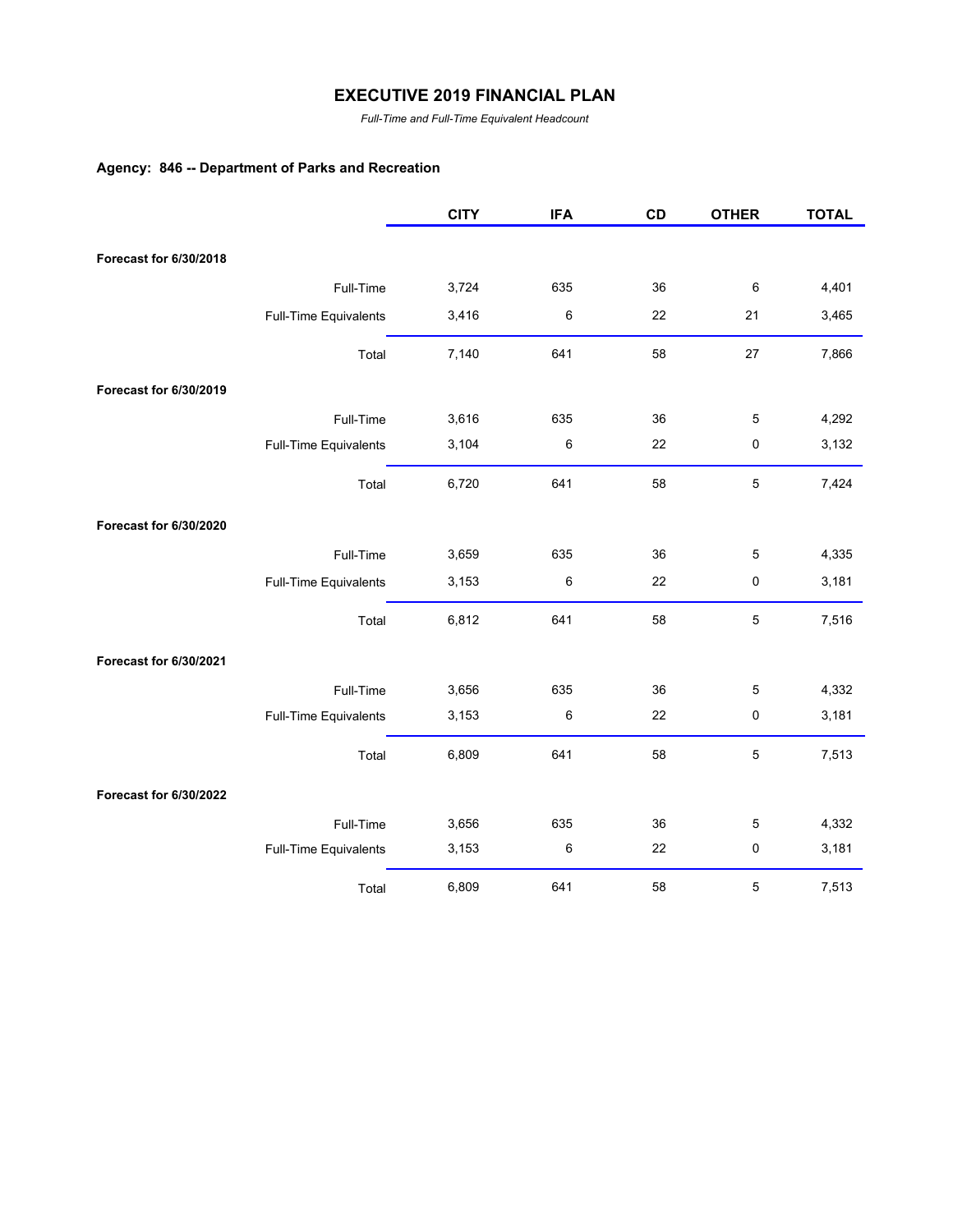*Full-Time and Full-Time Equivalent Headcount*

## **Agency: 850 -- Department of Design and Construction**

|                        |                       | <b>CITY</b> | <b>IFA</b> | CD          | <b>OTHER</b> | <b>TOTAL</b> |
|------------------------|-----------------------|-------------|------------|-------------|--------------|--------------|
|                        |                       |             |            |             |              |              |
| Forecast for 6/30/2018 |                       |             |            |             |              |              |
|                        | Full-Time             | 83          | 1,394      | 117         | $\pmb{0}$    | 1,594        |
|                        | Full-Time Equivalents | $\pmb{0}$   | 15         | 0           | $\pmb{0}$    | 15           |
|                        | Total                 | 83          | 1,409      | 117         | $\pmb{0}$    | 1,609        |
| Forecast for 6/30/2019 |                       |             |            |             |              |              |
|                        | Full-Time             | 86          | 1,404      | 0           | $\pmb{0}$    | 1,490        |
|                        | Full-Time Equivalents | $\pmb{0}$   | 15         | 0           | $\pmb{0}$    | 15           |
|                        | Total                 | 86          | 1,419      | $\mathbf 0$ | $\pmb{0}$    | 1,505        |
| Forecast for 6/30/2020 |                       |             |            |             |              |              |
|                        | Full-Time             | 87          | 1,404      | 0           | $\pmb{0}$    | 1,491        |
|                        | Full-Time Equivalents | $\pmb{0}$   | 15         | 0           | $\pmb{0}$    | 15           |
|                        | Total                 | 87          | 1,419      | $\mathbf 0$ | $\pmb{0}$    | 1,506        |
| Forecast for 6/30/2021 |                       |             |            |             |              |              |
|                        | Full-Time             | 87          | 1,404      | 0           | $\pmb{0}$    | 1,491        |
|                        | Full-Time Equivalents | $\pmb{0}$   | 15         | 0           | $\pmb{0}$    | 15           |
|                        | Total                 | 87          | 1,419      | 0           | $\pmb{0}$    | 1,506        |
| Forecast for 6/30/2022 |                       |             |            |             |              |              |
|                        | Full-Time             | 87          | 1,404      | 0           | $\pmb{0}$    | 1,491        |
|                        | Full-Time Equivalents | $\pmb{0}$   | 15         | 0           | $\pmb{0}$    | 15           |
|                        | Total                 | 87          | 1,419      | 0           | $\pmb{0}$    | 1,506        |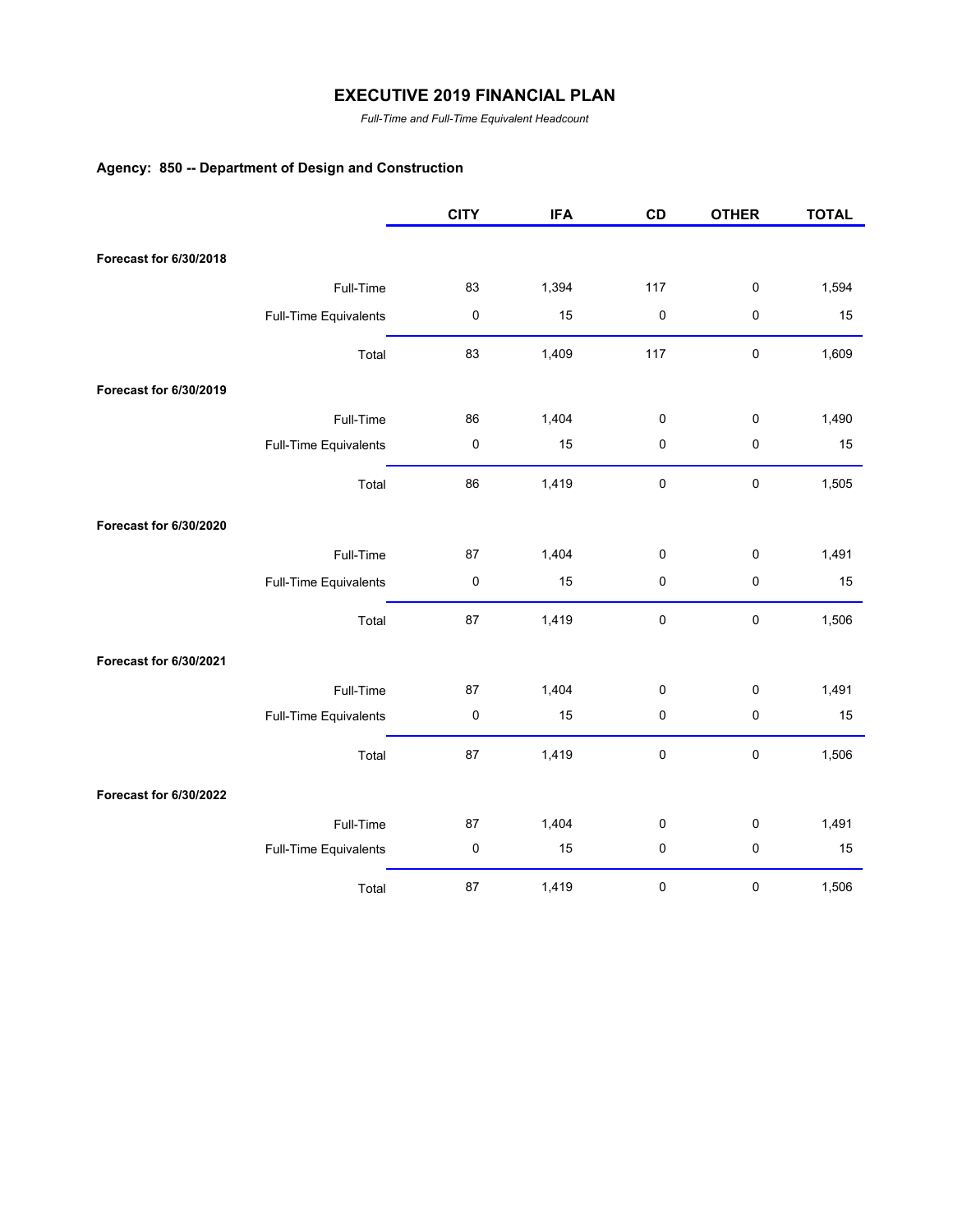*Full-Time and Full-Time Equivalent Headcount*

# **Agency: 856 -- Department of Citywide Administrative Services**

|                        |                       | <b>CITY</b> | <b>IFA</b> | CD          | <b>OTHER</b> | <b>TOTAL</b> |
|------------------------|-----------------------|-------------|------------|-------------|--------------|--------------|
|                        |                       |             |            |             |              |              |
| Forecast for 6/30/2018 |                       |             |            |             |              |              |
|                        | Full-Time             | 1,801       | 14         | $\pmb{0}$   | 651          | 2,466        |
|                        | Full-Time Equivalents | 249         | 0          | $\pmb{0}$   | 40           | 289          |
|                        | Total                 | 2,050       | 14         | $\pmb{0}$   | 691          | 2,755        |
| Forecast for 6/30/2019 |                       |             |            |             |              |              |
|                        | Full-Time             | 1,789       | 14         | $\pmb{0}$   | 651          | 2,454        |
|                        | Full-Time Equivalents | 210         | $\pmb{0}$  | $\pmb{0}$   | 40           | 250          |
|                        | Total                 | 1,999       | 14         | $\mathbf 0$ | 691          | 2,704        |
| Forecast for 6/30/2020 |                       |             |            |             |              |              |
|                        | Full-Time             | 1,811       | 14         | $\pmb{0}$   | 651          | 2,476        |
|                        | Full-Time Equivalents | 212         | 0          | $\pmb{0}$   | 40           | 252          |
|                        | Total                 | 2,023       | 14         | $\pmb{0}$   | 691          | 2,728        |
| Forecast for 6/30/2021 |                       |             |            |             |              |              |
|                        | Full-Time             | 1,810       | 14         | 0           | 651          | 2,475        |
|                        | Full-Time Equivalents | 212         | 0          | $\pmb{0}$   | 40           | 252          |
|                        | Total                 | 2,022       | 14         | $\pmb{0}$   | 691          | 2,727        |
| Forecast for 6/30/2022 |                       |             |            |             |              |              |
|                        | Full-Time             | 1,810       | 14         | $\pmb{0}$   | 651          | 2,475        |
|                        | Full-Time Equivalents | 212         | 0          | $\pmb{0}$   | 40           | 252          |
|                        | Total                 | 2,022       | 14         | 0           | 691          | 2,727        |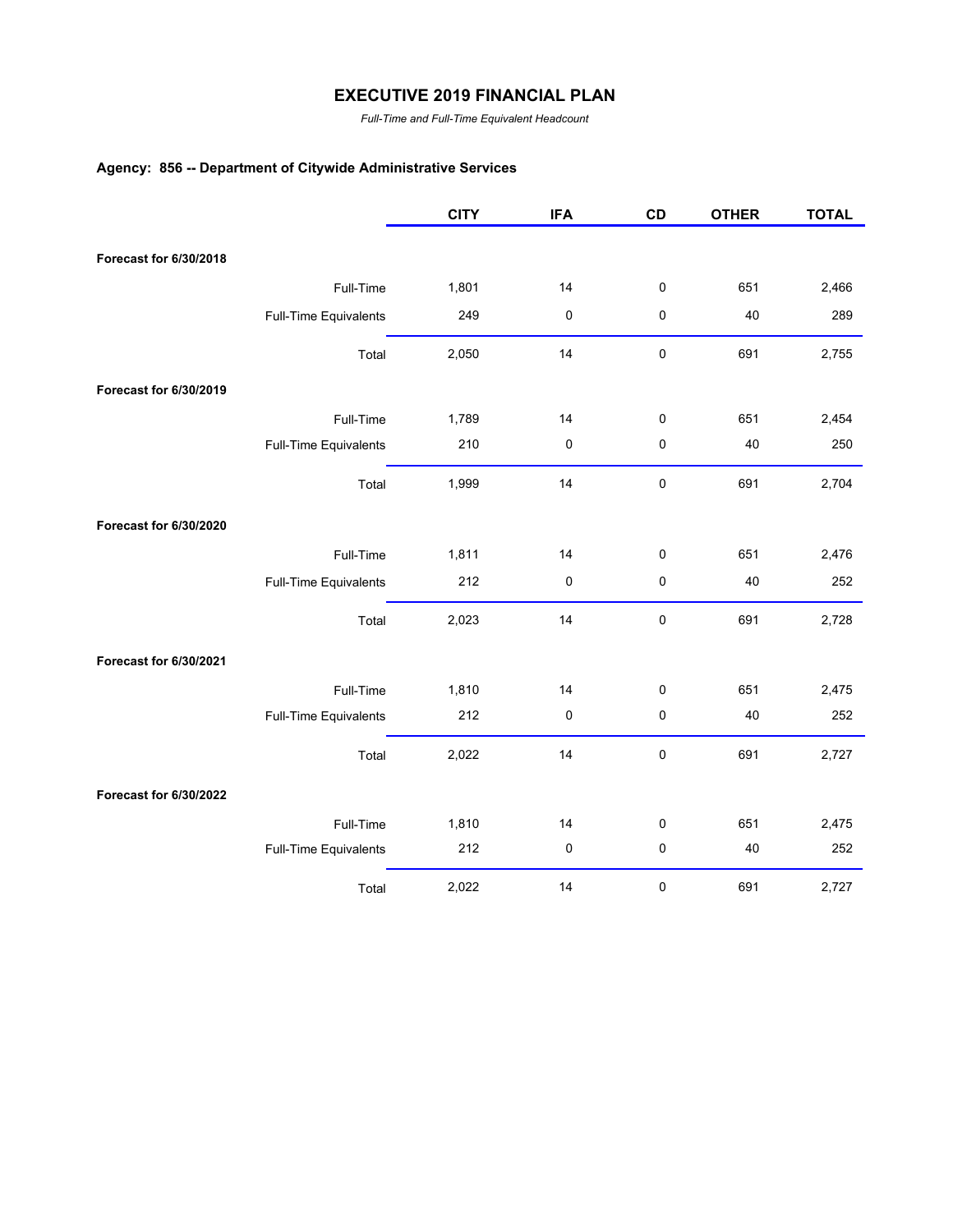*Full-Time and Full-Time Equivalent Headcount*

## **Agency: 858 -- Department of Information Technology and Telecommunication**

|                        |                       | <b>CITY</b>             | <b>IFA</b> | CD           | <b>OTHER</b> | <b>TOTAL</b>            |
|------------------------|-----------------------|-------------------------|------------|--------------|--------------|-------------------------|
|                        |                       |                         |            |              |              |                         |
| Forecast for 6/30/2018 |                       |                         |            |              |              |                         |
|                        | Full-Time             | 1,713                   | 25         | 49           | $\pmb{0}$    | 1,787                   |
|                        | Full-Time Equivalents | $\mathbf 5$             | $\pmb{0}$  | $\mathbf{1}$ | $\mathbf 0$  | 6                       |
|                        | Total                 | 1,718                   | 25         | 50           | $\pmb{0}$    | 1,793                   |
| Forecast for 6/30/2019 |                       |                         |            |              |              |                         |
|                        | Full-Time             | 1,766                   | 17         | 34           | $\pmb{0}$    | 1,817                   |
|                        | Full-Time Equivalents | $\overline{\mathbf{4}}$ | $\pmb{0}$  | 0            | $\pmb{0}$    | $\overline{\mathbf{4}}$ |
|                        | Total                 | 1,770                   | 17         | 34           | $\pmb{0}$    | 1,821                   |
| Forecast for 6/30/2020 |                       |                         |            |              |              |                         |
|                        | Full-Time             | 1,868                   | 0          | 34           | $\mathbf 0$  | 1,902                   |
|                        | Full-Time Equivalents | $\overline{\mathbf{4}}$ | 0          | 0            | $\pmb{0}$    | $\overline{\mathbf{4}}$ |
|                        | Total                 | 1,872                   | $\pmb{0}$  | 34           | $\pmb{0}$    | 1,906                   |
| Forecast for 6/30/2021 |                       |                         |            |              |              |                         |
|                        | Full-Time             | 1,949                   | 0          | 34           | $\pmb{0}$    | 1,983                   |
|                        | Full-Time Equivalents | 4                       | 0          | $\pmb{0}$    | $\pmb{0}$    | $\overline{4}$          |
|                        | Total                 | 1,953                   | $\pmb{0}$  | 34           | $\pmb{0}$    | 1,987                   |
| Forecast for 6/30/2022 |                       |                         |            |              |              |                         |
|                        | Full-Time             | 1,949                   | 0          | 34           | $\pmb{0}$    | 1,983                   |
|                        | Full-Time Equivalents | $\overline{\mathbf{4}}$ | $\pmb{0}$  | 0            | $\pmb{0}$    | $\overline{\mathbf{4}}$ |
|                        | Total                 | 1,953                   | 0          | 34           | $\pmb{0}$    | 1,987                   |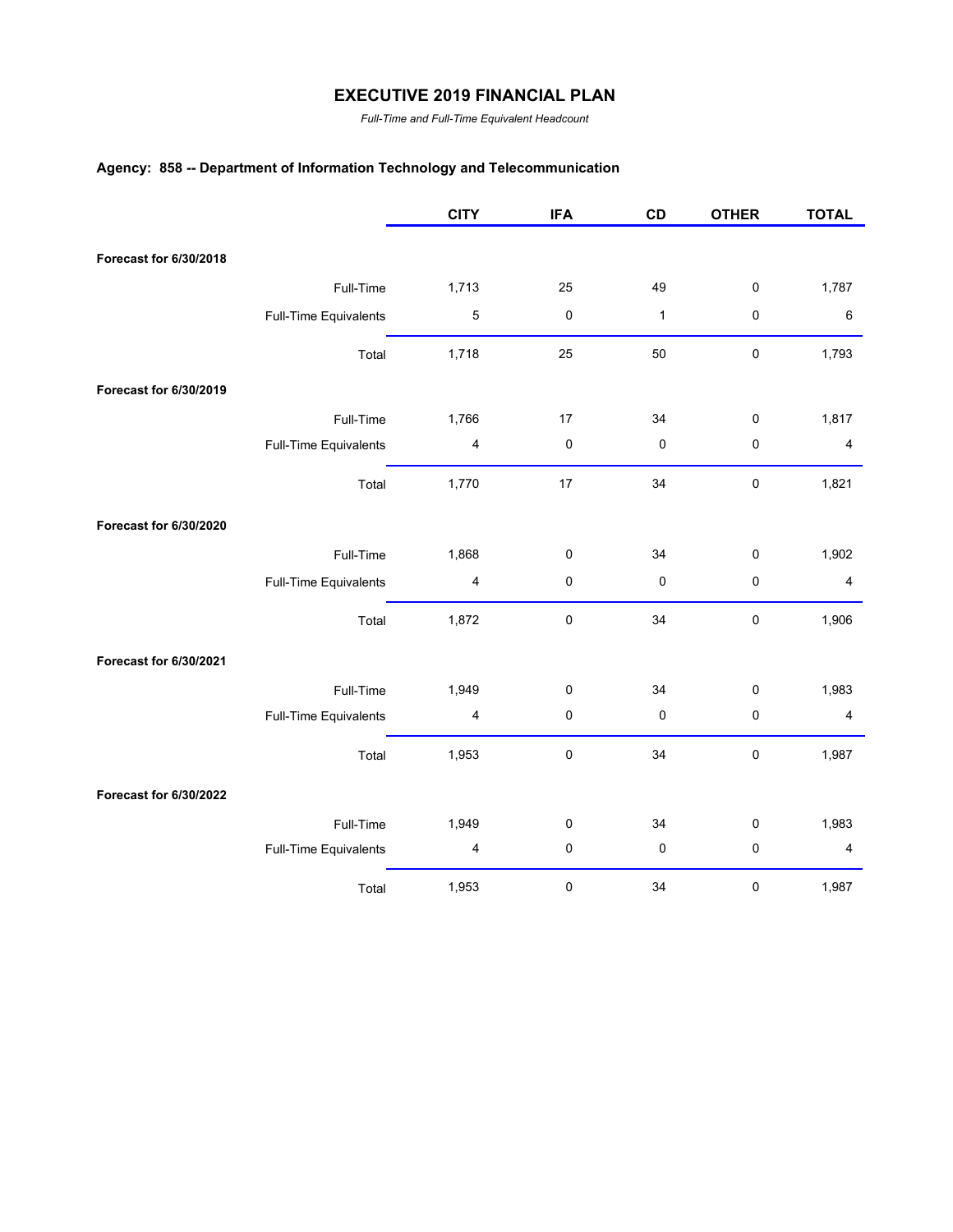*Full-Time and Full-Time Equivalent Headcount*

# **Agency: 860 -- Department of Records and Information Services**

|                        |                       | <b>CITY</b> | <b>IFA</b> | CD          | <b>OTHER</b>     | <b>TOTAL</b> |
|------------------------|-----------------------|-------------|------------|-------------|------------------|--------------|
|                        |                       |             |            |             |                  |              |
| Forecast for 6/30/2018 |                       |             |            |             |                  |              |
|                        | Full-Time             | 64          | $\pmb{0}$  | $\pmb{0}$   | $\pmb{0}$        | 64           |
|                        | Full-Time Equivalents | 12          | $\pmb{0}$  | 0           | $\boldsymbol{2}$ | 14           |
|                        | Total                 | 76          | $\pmb{0}$  | $\mathbf 0$ | $\boldsymbol{2}$ | 78           |
| Forecast for 6/30/2019 |                       |             |            |             |                  |              |
|                        | Full-Time             | 65          | $\pmb{0}$  | $\pmb{0}$   | $\pmb{0}$        | 65           |
|                        | Full-Time Equivalents | $\mathbf 5$ | $\pmb{0}$  | 0           | $\pmb{0}$        | $\mathbf 5$  |
|                        | Total                 | 70          | $\pmb{0}$  | $\mathbf 0$ | $\pmb{0}$        | 70           |
| Forecast for 6/30/2020 |                       |             |            |             |                  |              |
|                        | Full-Time             | 65          | $\pmb{0}$  | 0           | $\mathbf 0$      | 65           |
|                        | Full-Time Equivalents | $\sqrt{5}$  | $\pmb{0}$  | $\pmb{0}$   | $\pmb{0}$        | $\,$ 5       |
|                        | Total                 | 70          | $\pmb{0}$  | $\pmb{0}$   | $\pmb{0}$        | 70           |
| Forecast for 6/30/2021 |                       |             |            |             |                  |              |
|                        | Full-Time             | 65          | $\pmb{0}$  | 0           | $\pmb{0}$        | 65           |
|                        | Full-Time Equivalents | $\mathbf 5$ | $\pmb{0}$  | 0           | $\pmb{0}$        | $\mathbf 5$  |
|                        | Total                 | 70          | $\pmb{0}$  | $\pmb{0}$   | $\pmb{0}$        | 70           |
| Forecast for 6/30/2022 |                       |             |            |             |                  |              |
|                        | Full-Time             | 65          | $\pmb{0}$  | 0           | $\pmb{0}$        | 65           |
|                        | Full-Time Equivalents | $\mathbf 5$ | $\pmb{0}$  | 0           | $\pmb{0}$        | $\mathbf 5$  |
|                        | Total                 | 70          | 0          | 0           | $\pmb{0}$        | $70\,$       |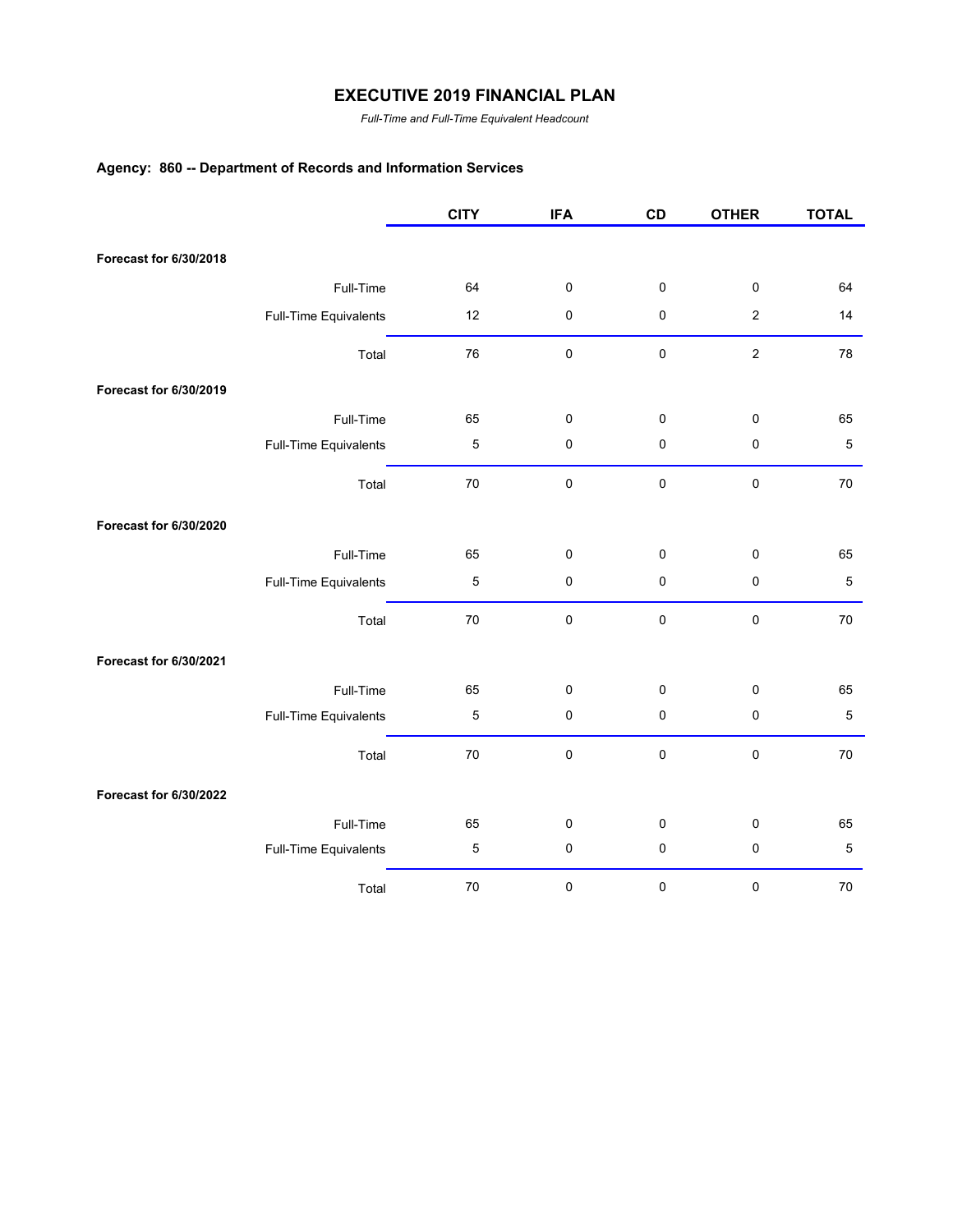*Full-Time and Full-Time Equivalent Headcount*

## **Agency: 866 -- Department of Consumer Affairs**

|                        |                       | <b>CITY</b> | <b>IFA</b> | CD        | <b>OTHER</b> | <b>TOTAL</b> |
|------------------------|-----------------------|-------------|------------|-----------|--------------|--------------|
|                        |                       |             |            |           |              |              |
| Forecast for 6/30/2018 |                       |             |            |           |              |              |
|                        | Full-Time             | 418         | $\pmb{0}$  | $\pmb{0}$ | 23           | 441          |
|                        | Full-Time Equivalents | $\pmb{0}$   | 0          | 0         | $\pmb{0}$    | $\pmb{0}$    |
|                        | Total                 | 418         | $\pmb{0}$  | 0         | 23           | 441          |
| Forecast for 6/30/2019 |                       |             |            |           |              |              |
|                        | Full-Time             | 427         | $\pmb{0}$  | 0         | 23           | 450          |
|                        | Full-Time Equivalents | $\pmb{0}$   | $\pmb{0}$  | 0         | $\pmb{0}$    | $\pmb{0}$    |
|                        | Total                 | 427         | $\pmb{0}$  | 0         | 23           | 450          |
| Forecast for 6/30/2020 |                       |             |            |           |              |              |
|                        | Full-Time             | 433         | $\pmb{0}$  | 0         | 23           | 456          |
|                        | Full-Time Equivalents | $\mathbf 0$ | $\pmb{0}$  | 0         | $\pmb{0}$    | $\pmb{0}$    |
|                        | Total                 | 433         | $\pmb{0}$  | $\pmb{0}$ | 23           | 456          |
| Forecast for 6/30/2021 |                       |             |            |           |              |              |
|                        | Full-Time             | 431         | $\pmb{0}$  | 0         | 23           | 454          |
|                        | Full-Time Equivalents | $\pmb{0}$   | $\pmb{0}$  | 0         | $\pmb{0}$    | $\pmb{0}$    |
|                        | Total                 | 431         | $\pmb{0}$  | 0         | 23           | 454          |
| Forecast for 6/30/2022 |                       |             |            |           |              |              |
|                        | Full-Time             | 431         | $\pmb{0}$  | 0         | 23           | 454          |
|                        | Full-Time Equivalents | 0           | 0          | 0         | $\pmb{0}$    | $\pmb{0}$    |
|                        | Total                 | 431         | $\pmb{0}$  | 0         | 23           | 454          |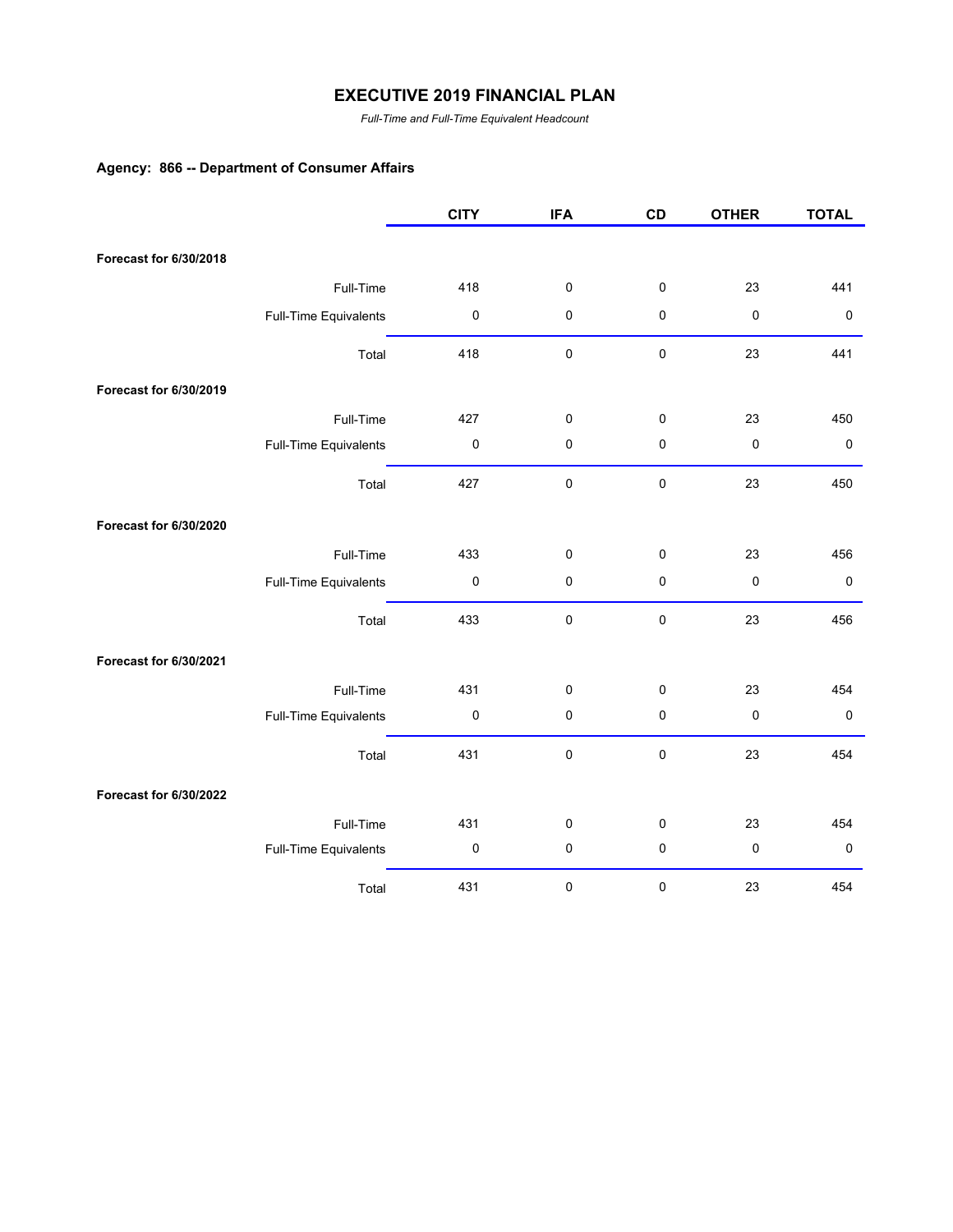*Full-Time and Full-Time Equivalent Headcount*

## **Agency: 901 -- District Attorney - Manhattan**

|                        |                       | <b>CITY</b> | <b>IFA</b> | CD        | <b>OTHER</b> | <b>TOTAL</b> |
|------------------------|-----------------------|-------------|------------|-----------|--------------|--------------|
| Forecast for 6/30/2018 |                       |             |            |           |              |              |
|                        | Full-Time             | 922         |            |           | 67           | 989          |
|                        |                       |             | 0          | 0         |              |              |
|                        | Full-Time Equivalents | 13          | $\pmb{0}$  | 0         | 0            | 13           |
|                        | Total                 | 935         | $\pmb{0}$  | $\pmb{0}$ | 67           | 1,002        |
| Forecast for 6/30/2019 |                       |             |            |           |              |              |
|                        | Full-Time             | 936         | 0          | 0         | 67           | 1,003        |
|                        | Full-Time Equivalents | 13          | $\pmb{0}$  | $\pmb{0}$ | $\pmb{0}$    | 13           |
|                        | Total                 | 949         | $\pmb{0}$  | $\pmb{0}$ | 67           | 1,016        |
| Forecast for 6/30/2020 |                       |             |            |           |              |              |
|                        | Full-Time             | 936         | 0          | 0         | 67           | 1,003        |
|                        | Full-Time Equivalents | 13          | $\pmb{0}$  | 0         | $\pmb{0}$    | 13           |
|                        | Total                 | 949         | $\pmb{0}$  | 0         | 67           | 1,016        |
| Forecast for 6/30/2021 |                       |             |            |           |              |              |
|                        | Full-Time             | 936         | 0          | 0         | 67           | 1,003        |
|                        | Full-Time Equivalents | 13          | $\pmb{0}$  | 0         | $\pmb{0}$    | 13           |
|                        | Total                 | 949         | $\pmb{0}$  | 0         | 67           | 1,016        |
| Forecast for 6/30/2022 |                       |             |            |           |              |              |
|                        | Full-Time             | 936         | 0          | 0         | 67           | 1,003        |
|                        | Full-Time Equivalents | 13          | $\pmb{0}$  | $\pmb{0}$ | $\pmb{0}$    | 13           |
|                        | Total                 | 949         | 0          | 0         | 67           | 1,016        |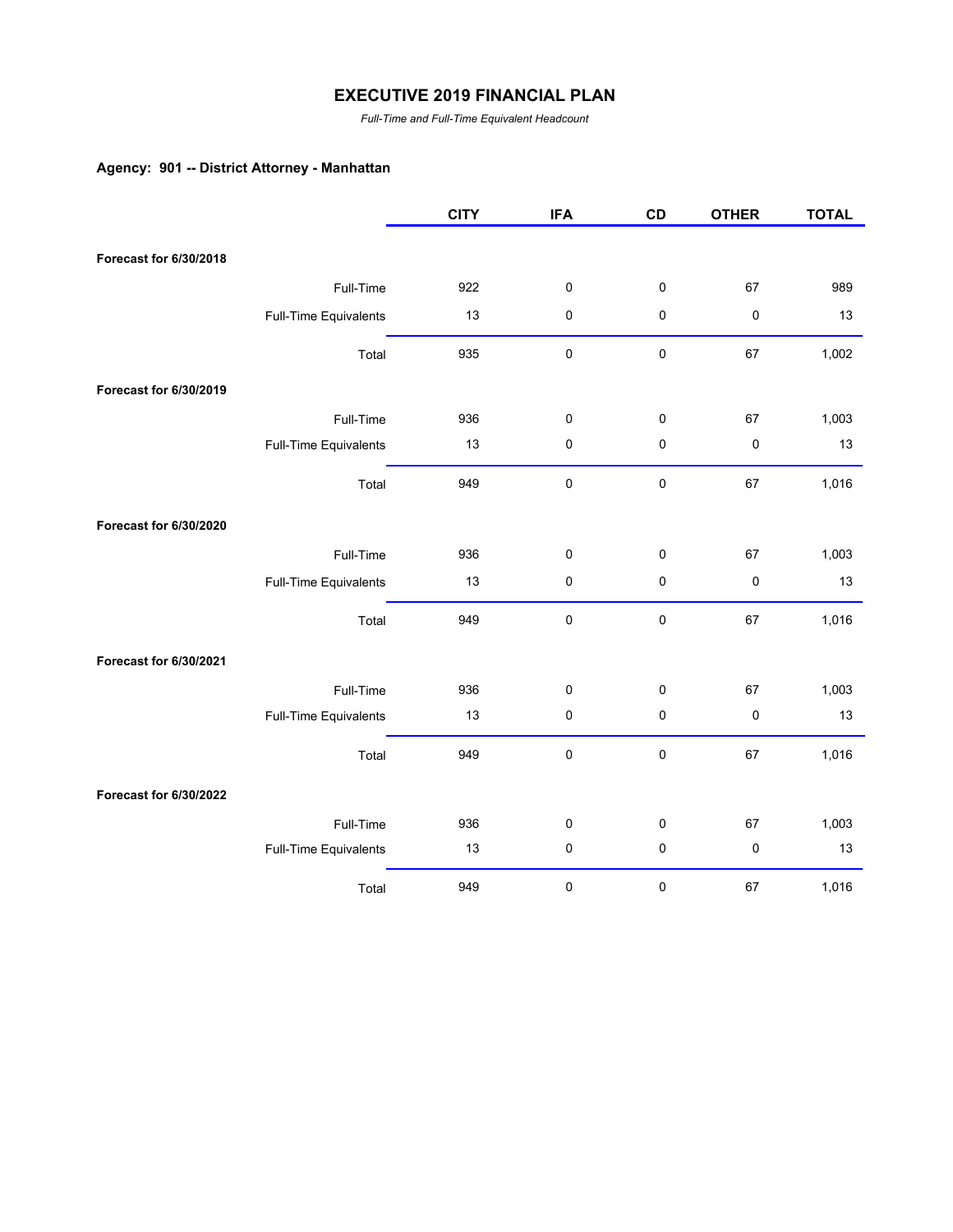*Full-Time and Full-Time Equivalent Headcount*

# **Agency: 902 -- District Attorney - Bronx**

|                        |                       | <b>CITY</b>         | <b>IFA</b> | CD        | <b>OTHER</b> | <b>TOTAL</b> |
|------------------------|-----------------------|---------------------|------------|-----------|--------------|--------------|
|                        |                       |                     |            |           |              |              |
| Forecast for 6/30/2018 |                       |                     |            |           |              |              |
|                        | Full-Time             | 856                 | $\pmb{0}$  | $\pmb{0}$ | 24           | 880          |
|                        | Full-Time Equivalents | $\pmb{0}$           | 0          | $\pmb{0}$ | 0            | $\pmb{0}$    |
|                        | Total                 | 856                 | $\pmb{0}$  | $\pmb{0}$ | 24           | 880          |
| Forecast for 6/30/2019 |                       |                     |            |           |              |              |
|                        | Full-Time             | 906                 | 0          | 0         | 24           | 930          |
|                        | Full-Time Equivalents | $\mathsf{O}\xspace$ | $\pmb{0}$  | $\pmb{0}$ | $\mathbf 0$  | $\pmb{0}$    |
|                        | Total                 | 906                 | $\pmb{0}$  | $\pmb{0}$ | 24           | 930          |
| Forecast for 6/30/2020 |                       |                     |            |           |              |              |
|                        | Full-Time             | 906                 | 0          | 0         | 24           | 930          |
|                        | Full-Time Equivalents | $\pmb{0}$           | 0          | $\pmb{0}$ | 0            | $\pmb{0}$    |
|                        | Total                 | 906                 | 0          | $\pmb{0}$ | 24           | 930          |
| Forecast for 6/30/2021 |                       |                     |            |           |              |              |
|                        | Full-Time             | 906                 | 0          | 0         | 24           | 930          |
|                        | Full-Time Equivalents | 0                   | 0          | $\pmb{0}$ | $\pmb{0}$    | $\pmb{0}$    |
|                        | Total                 | 906                 | 0          | 0         | 24           | 930          |
| Forecast for 6/30/2022 |                       |                     |            |           |              |              |
|                        | Full-Time             | 906                 | 0          | 0         | 24           | 930          |
|                        | Full-Time Equivalents | $\pmb{0}$           | $\pmb{0}$  | $\pmb{0}$ | $\pmb{0}$    | $\pmb{0}$    |
|                        | Total                 | 906                 | 0          | 0         | 24           | 930          |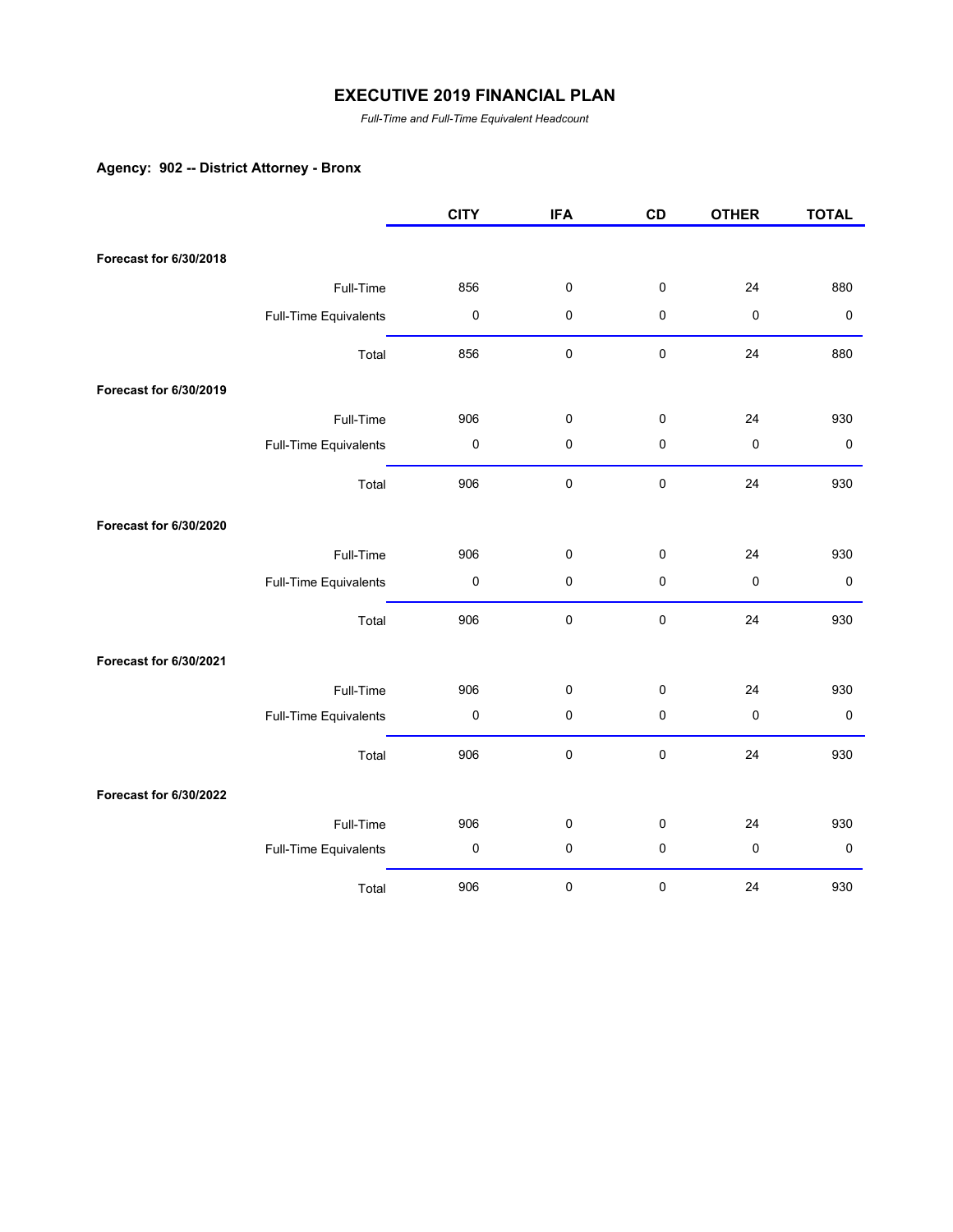*Full-Time and Full-Time Equivalent Headcount*

# **Agency: 903 -- District Attorney - Brooklyn**

|                        |                       | <b>CITY</b> | <b>IFA</b> | CD          | <b>OTHER</b>     | <b>TOTAL</b> |
|------------------------|-----------------------|-------------|------------|-------------|------------------|--------------|
| Forecast for 6/30/2018 |                       |             |            |             |                  |              |
|                        |                       |             |            |             |                  |              |
|                        | Full-Time             | 841         | $\pmb{0}$  | 0           | 69               | 910          |
|                        | Full-Time Equivalents | 13          | 0          | 0           | $\boldsymbol{2}$ | 15           |
|                        | Total                 | 854         | 0          | $\mathbf 0$ | $71$             | 925          |
| Forecast for 6/30/2019 |                       |             |            |             |                  |              |
|                        | Full-Time             | 841         | 0          | 0           | 69               | 910          |
|                        | Full-Time Equivalents | 13          | $\pmb{0}$  | 0           | $\boldsymbol{2}$ | 15           |
|                        | Total                 | 854         | $\pmb{0}$  | $\mathbf 0$ | 71               | 925          |
| Forecast for 6/30/2020 |                       |             |            |             |                  |              |
|                        | Full-Time             | 841         | 0          | 0           | 69               | 910          |
|                        | Full-Time Equivalents | 13          | $\pmb{0}$  | $\pmb{0}$   | $\boldsymbol{2}$ | 15           |
|                        | Total                 | 854         | $\pmb{0}$  | $\pmb{0}$   | 71               | 925          |
| Forecast for 6/30/2021 |                       |             |            |             |                  |              |
|                        | Full-Time             | 841         | $\pmb{0}$  | 0           | 69               | 910          |
|                        | Full-Time Equivalents | 13          | $\pmb{0}$  | 0           | $\boldsymbol{2}$ | 15           |
|                        | Total                 | 854         | $\pmb{0}$  | $\pmb{0}$   | 71               | 925          |
| Forecast for 6/30/2022 |                       |             |            |             |                  |              |
|                        | Full-Time             | 841         | 0          | 0           | 69               | 910          |
|                        | Full-Time Equivalents | 13          | $\pmb{0}$  | $\pmb{0}$   | $\boldsymbol{2}$ | 15           |
|                        | Total                 | 854         | $\pmb{0}$  | 0           | 71               | 925          |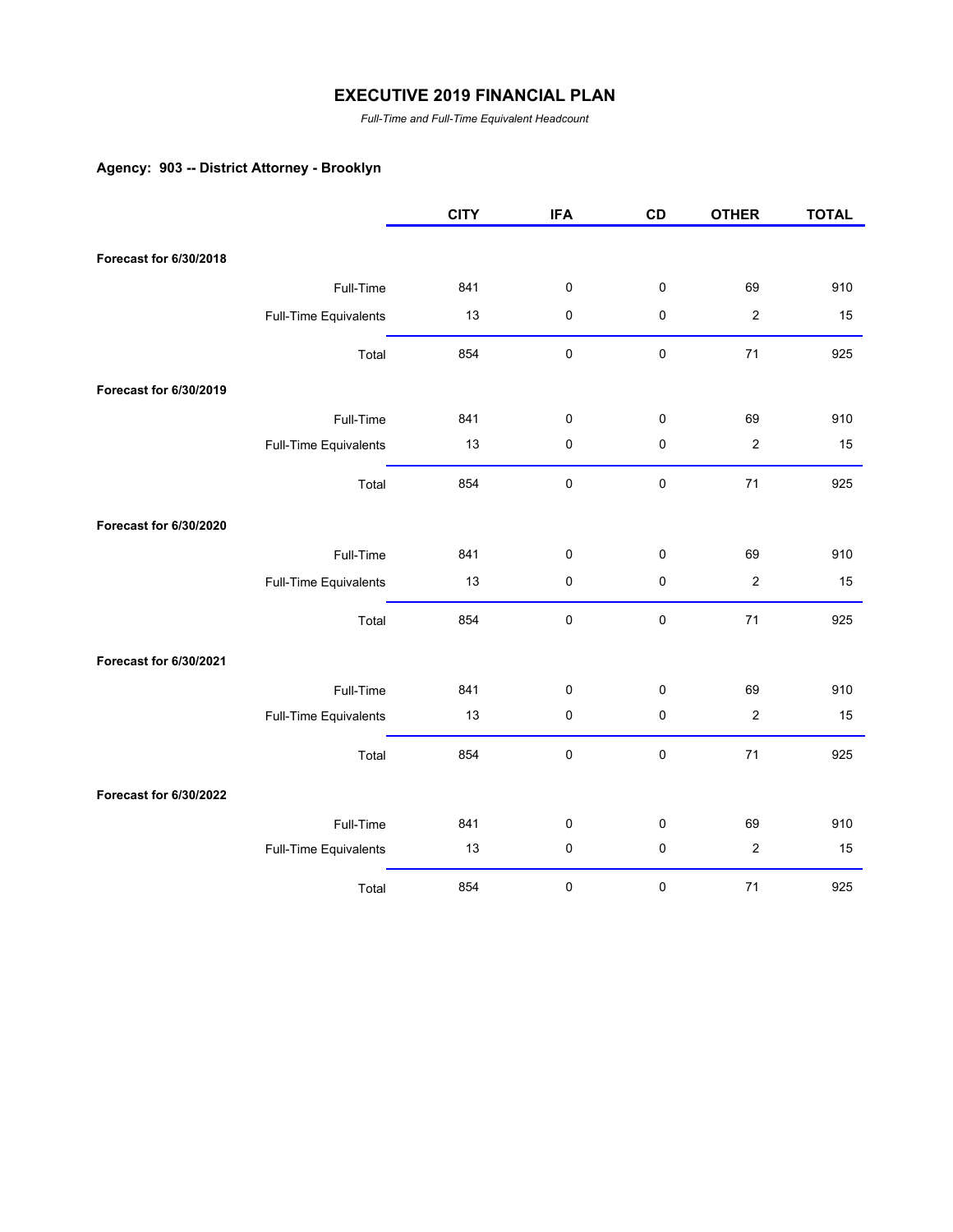*Full-Time and Full-Time Equivalent Headcount*

# **Agency: 904 -- District Attorney - Queens**

|                        |                       | <b>CITY</b>             | <b>IFA</b> | CD          | <b>OTHER</b> | <b>TOTAL</b>            |
|------------------------|-----------------------|-------------------------|------------|-------------|--------------|-------------------------|
| Forecast for 6/30/2018 |                       |                         |            |             |              |                         |
|                        |                       |                         |            |             |              |                         |
|                        | Full-Time             | 497                     | 0          | 0           | 33           | 530                     |
|                        | Full-Time Equivalents | 4                       | 0          | 0           | $\pmb{0}$    | $\overline{\mathbf{4}}$ |
|                        | Total                 | 501                     | $\pmb{0}$  | $\mathbf 0$ | 33           | 534                     |
| Forecast for 6/30/2019 |                       |                         |            |             |              |                         |
|                        | Full-Time             | 502                     | 0          | 0           | 33           | 535                     |
|                        | Full-Time Equivalents | $\overline{\mathbf{4}}$ | $\pmb{0}$  | 0           | $\pmb{0}$    | $\overline{\mathbf{4}}$ |
|                        | Total                 | 506                     | $\pmb{0}$  | $\pmb{0}$   | 33           | 539                     |
| Forecast for 6/30/2020 |                       |                         |            |             |              |                         |
|                        | Full-Time             | 502                     | $\pmb{0}$  | 0           | 33           | 535                     |
|                        | Full-Time Equivalents | $\overline{\mathbf{4}}$ | $\pmb{0}$  | 0           | $\pmb{0}$    | $\overline{4}$          |
|                        | Total                 | 506                     | $\pmb{0}$  | 0           | 33           | 539                     |
| Forecast for 6/30/2021 |                       |                         |            |             |              |                         |
|                        | Full-Time             | 502                     | 0          | 0           | 33           | 535                     |
|                        | Full-Time Equivalents | $\overline{\mathbf{4}}$ | $\pmb{0}$  | 0           | $\pmb{0}$    | $\overline{4}$          |
|                        | Total                 | 506                     | $\pmb{0}$  | $\pmb{0}$   | 33           | 539                     |
| Forecast for 6/30/2022 |                       |                         |            |             |              |                         |
|                        | Full-Time             | 502                     | $\pmb{0}$  | 0           | 33           | 535                     |
|                        | Full-Time Equivalents | 4                       | $\pmb{0}$  | 0           | 0            | $\overline{\mathbf{4}}$ |
|                        | Total                 | 506                     | 0          | 0           | 33           | 539                     |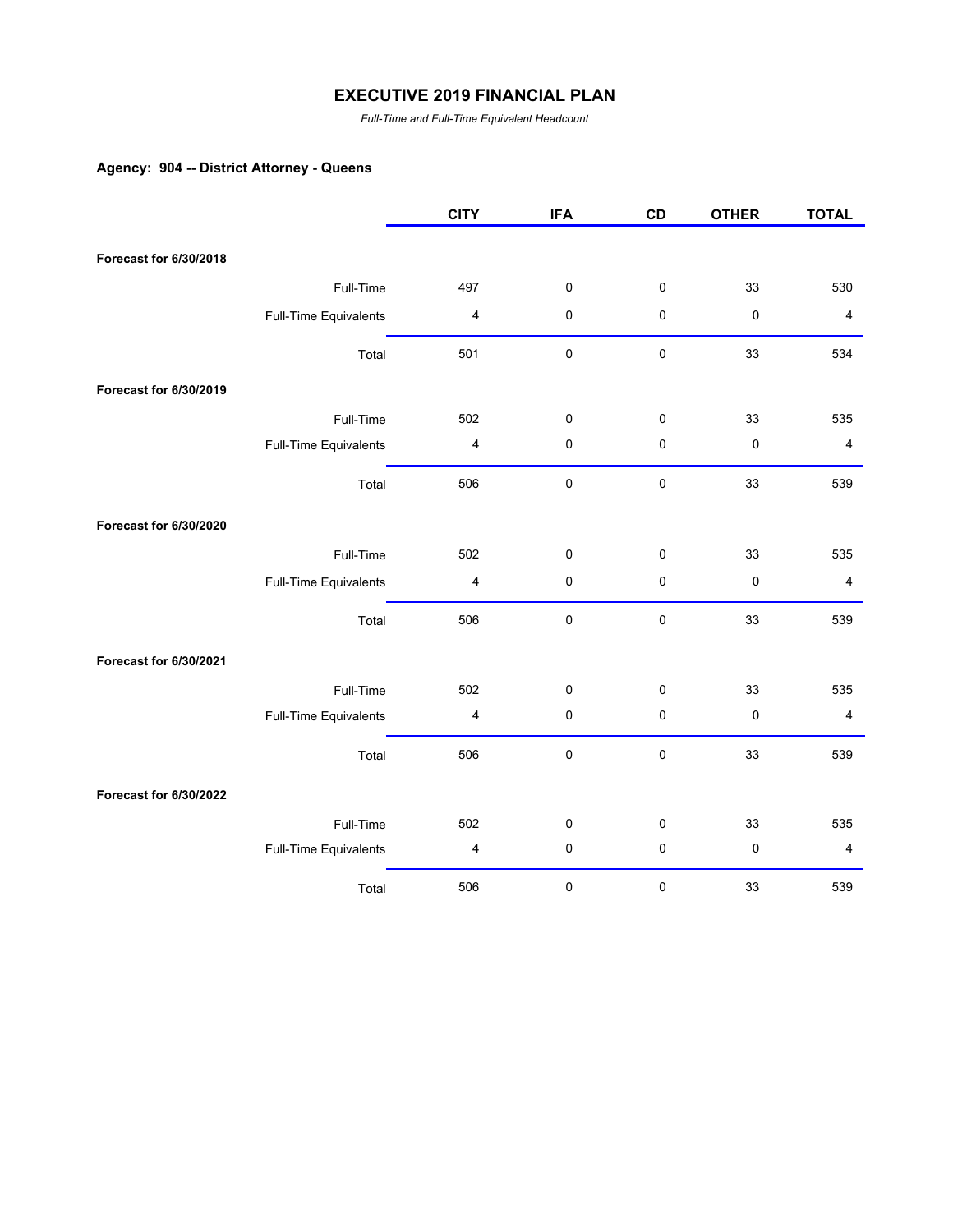*Full-Time and Full-Time Equivalent Headcount*

# **Agency: 905 -- District Attorney - Staten Island**

|                        |                       | <b>CITY</b>      | <b>IFA</b> | CD        | <b>OTHER</b>     | <b>TOTAL</b>   |
|------------------------|-----------------------|------------------|------------|-----------|------------------|----------------|
|                        |                       |                  |            |           |                  |                |
| Forecast for 6/30/2018 |                       |                  |            |           |                  |                |
|                        | Full-Time             | 126              | 0          | 0         | $\overline{7}$   | 133            |
|                        | Full-Time Equivalents | $\boldsymbol{2}$ | 0          | 0         | 0                | $\sqrt{2}$     |
|                        | Total                 | 128              | $\pmb{0}$  | $\pmb{0}$ | $\boldsymbol{7}$ | 135            |
| Forecast for 6/30/2019 |                       |                  |            |           |                  |                |
|                        | Full-Time             | 129              | 0          | 0         | $\overline{7}$   | 136            |
|                        | Full-Time Equivalents | $\boldsymbol{2}$ | 0          | 0         | $\pmb{0}$        | $\overline{2}$ |
|                        | Total                 | 131              | $\pmb{0}$  | $\pmb{0}$ | $\boldsymbol{7}$ | 138            |
| Forecast for 6/30/2020 |                       |                  |            |           |                  |                |
|                        | Full-Time             | 129              | 0          | 0         | $\overline{7}$   | 136            |
|                        | Full-Time Equivalents | $\boldsymbol{2}$ | 0          | $\pmb{0}$ | $\pmb{0}$        | $\overline{c}$ |
|                        | Total                 | 131              | $\pmb{0}$  | $\pmb{0}$ | $\overline{7}$   | 138            |
| Forecast for 6/30/2021 |                       |                  |            |           |                  |                |
|                        | Full-Time             | 129              | 0          | 0         | $\boldsymbol{7}$ | 136            |
|                        | Full-Time Equivalents | $\boldsymbol{2}$ | 0          | $\pmb{0}$ | $\pmb{0}$        | $\sqrt{2}$     |
|                        | Total                 | 131              | 0          | $\pmb{0}$ | $\boldsymbol{7}$ | 138            |
| Forecast for 6/30/2022 |                       |                  |            |           |                  |                |
|                        | Full-Time             | 129              | 0          | 0         | $\boldsymbol{7}$ | 136            |
|                        | Full-Time Equivalents | $\boldsymbol{2}$ | 0          | $\pmb{0}$ | $\pmb{0}$        | $\sqrt{2}$     |
|                        | Total                 | 131              | 0          | $\pmb{0}$ | $\boldsymbol{7}$ | 138            |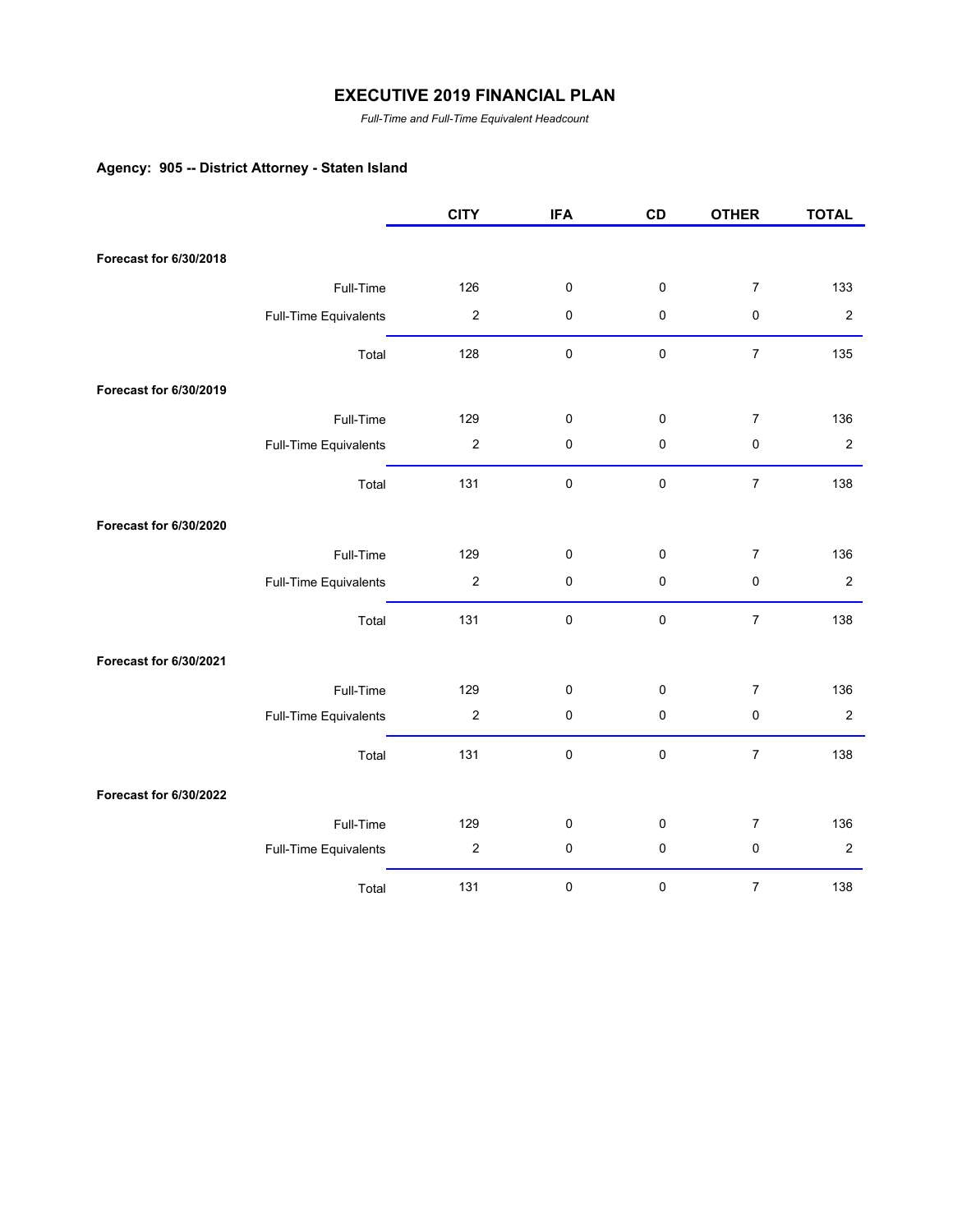*Full-Time and Full-Time Equivalent Headcount*

# **Agency: 906 -- Office of Prosecution and Special Narcotics**

|                        |                       | <b>CITY</b> | <b>IFA</b> | CD          | <b>OTHER</b> | <b>TOTAL</b> |
|------------------------|-----------------------|-------------|------------|-------------|--------------|--------------|
|                        |                       |             |            |             |              |              |
| Forecast for 6/30/2018 |                       |             |            |             |              |              |
|                        | Full-Time             | 184         | $\pmb{0}$  | 0           | 29           | 213          |
|                        | Full-Time Equivalents | 0           | $\pmb{0}$  | 0           | $\pmb{0}$    | $\mathbf 0$  |
|                        | Total                 | 184         | 0          | $\mathbf 0$ | 29           | 213          |
| Forecast for 6/30/2019 |                       |             |            |             |              |              |
|                        | Full-Time             | 188         | $\pmb{0}$  | 0           | 29           | 217          |
|                        | Full-Time Equivalents | 0           | $\pmb{0}$  | 0           | $\pmb{0}$    | $\pmb{0}$    |
|                        | Total                 | 188         | $\pmb{0}$  | $\pmb{0}$   | 29           | 217          |
| Forecast for 6/30/2020 |                       |             |            |             |              |              |
|                        | Full-Time             | 188         | $\pmb{0}$  | 0           | 29           | 217          |
|                        | Full-Time Equivalents | 0           | $\pmb{0}$  | 0           | $\pmb{0}$    | $\pmb{0}$    |
|                        | Total                 | 188         | 0          | $\pmb{0}$   | 29           | 217          |
| Forecast for 6/30/2021 |                       |             |            |             |              |              |
|                        | Full-Time             | 188         | $\pmb{0}$  | $\pmb{0}$   | 29           | 217          |
|                        | Full-Time Equivalents | 0           | 0          | 0           | $\pmb{0}$    | $\pmb{0}$    |
|                        | Total                 | 188         | $\pmb{0}$  | $\pmb{0}$   | 29           | 217          |
| Forecast for 6/30/2022 |                       |             |            |             |              |              |
|                        | Full-Time             | 188         | $\pmb{0}$  | $\pmb{0}$   | 29           | 217          |
|                        | Full-Time Equivalents | $\pmb{0}$   | $\pmb{0}$  | 0           | $\pmb{0}$    | $\pmb{0}$    |
|                        | Total                 | 188         | $\pmb{0}$  | $\pmb{0}$   | 29           | 217          |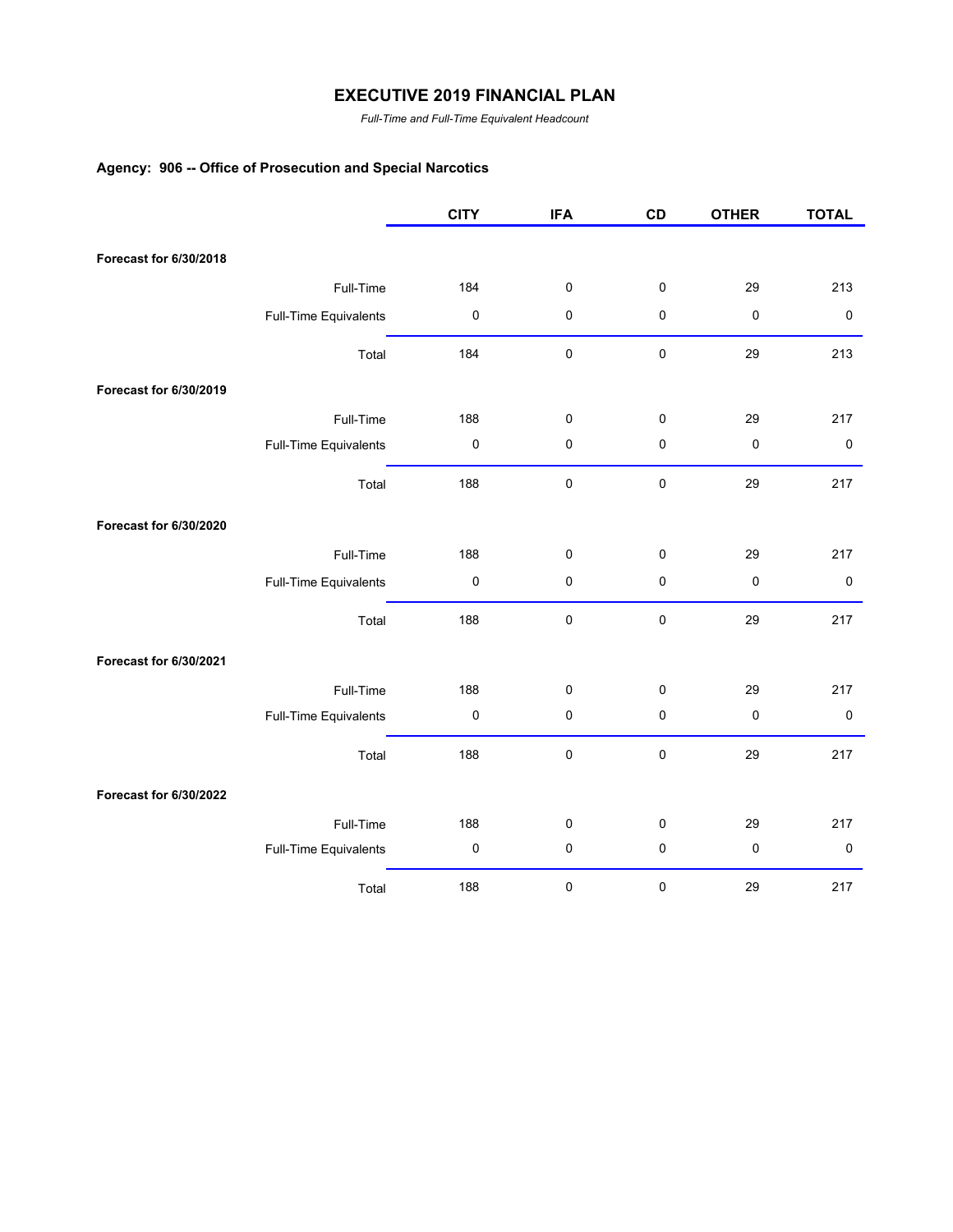*Full-Time and Full-Time Equivalent Headcount*

#### **Agency: 941 -- Public Administrator - Manhattan**

|                        |                       | <b>CITY</b> | <b>IFA</b> | CD | <b>OTHER</b> | <b>TOTAL</b> |
|------------------------|-----------------------|-------------|------------|----|--------------|--------------|
|                        |                       |             |            |    |              |              |
| Forecast for 6/30/2018 |                       |             |            |    |              |              |
|                        | Full-Time             | 12          | $\pmb{0}$  | 0  | $\pmb{0}$    | 12           |
|                        | Full-Time Equivalents | $\pmb{0}$   | $\pmb{0}$  | 0  | $\pmb{0}$    | $\pmb{0}$    |
|                        | Total                 | 12          | $\pmb{0}$  | 0  | $\pmb{0}$    | 12           |
| Forecast for 6/30/2019 |                       |             |            |    |              |              |
|                        | Full-Time             | 12          | $\pmb{0}$  | 0  | $\pmb{0}$    | 12           |
|                        | Full-Time Equivalents | $\pmb{0}$   | $\pmb{0}$  | 0  | $\pmb{0}$    | $\pmb{0}$    |
|                        | Total                 | 12          | $\pmb{0}$  | 0  | $\pmb{0}$    | 12           |
| Forecast for 6/30/2020 |                       |             |            |    |              |              |
|                        | Full-Time             | 12          | $\pmb{0}$  | 0  | $\mathbf 0$  | 12           |
|                        | Full-Time Equivalents | $\pmb{0}$   | $\pmb{0}$  | 0  | $\pmb{0}$    | $\pmb{0}$    |
|                        | Total                 | 12          | $\pmb{0}$  | 0  | $\pmb{0}$    | 12           |
| Forecast for 6/30/2021 |                       |             |            |    |              |              |
|                        | Full-Time             | 12          | $\pmb{0}$  | 0  | $\pmb{0}$    | 12           |
|                        | Full-Time Equivalents | 0           | $\pmb{0}$  | 0  | $\pmb{0}$    | $\pmb{0}$    |
|                        | Total                 | 12          | $\pmb{0}$  | 0  | $\pmb{0}$    | 12           |
| Forecast for 6/30/2022 |                       |             |            |    |              |              |
|                        | Full-Time             | 12          | $\pmb{0}$  | 0  | $\pmb{0}$    | 12           |
|                        | Full-Time Equivalents | $\pmb{0}$   | $\pmb{0}$  | 0  | $\pmb{0}$    | $\pmb{0}$    |
|                        | Total                 | 12          | $\pmb{0}$  | 0  | $\pmb{0}$    | 12           |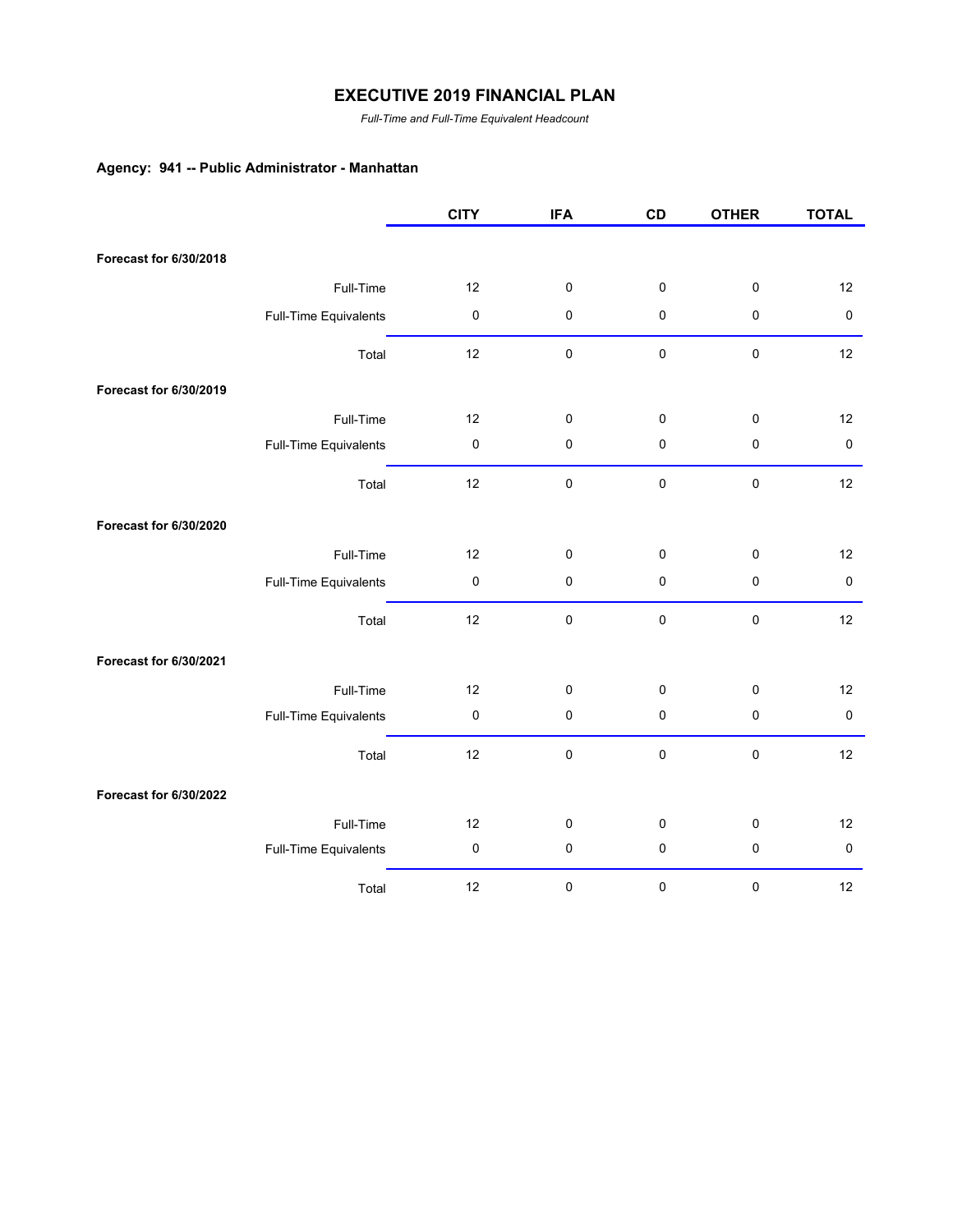*Full-Time and Full-Time Equivalent Headcount*

#### **Agency: 942 -- Public Administrator - Bronx**

|                        |                       | <b>CITY</b> | <b>IFA</b> | CD        | <b>OTHER</b> | <b>TOTAL</b> |
|------------------------|-----------------------|-------------|------------|-----------|--------------|--------------|
| Forecast for 6/30/2018 |                       |             |            |           |              |              |
|                        |                       |             |            |           |              |              |
|                        | Full-Time             | 8           | $\pmb{0}$  | 0         | $\pmb{0}$    | $\bf 8$      |
|                        | Full-Time Equivalents | 0           | 0          | 0         | $\pmb{0}$    | $\pmb{0}$    |
|                        | Total                 | 8           | 0          | $\pmb{0}$ | $\pmb{0}$    | $\bf 8$      |
| Forecast for 6/30/2019 |                       |             |            |           |              |              |
|                        | Full-Time             | 8           | 0          | 0         | $\pmb{0}$    | 8            |
|                        | Full-Time Equivalents | $\pmb{0}$   | 0          | 0         | $\pmb{0}$    | $\pmb{0}$    |
|                        | Total                 | 8           | $\pmb{0}$  | $\pmb{0}$ | $\pmb{0}$    | $\bf 8$      |
| Forecast for 6/30/2020 |                       |             |            |           |              |              |
|                        | Full-Time             | 8           | 0          | $\pmb{0}$ | $\pmb{0}$    | 8            |
|                        | Full-Time Equivalents | $\pmb{0}$   | 0          | $\pmb{0}$ | $\pmb{0}$    | 0            |
|                        | Total                 | 8           | $\pmb{0}$  | $\pmb{0}$ | $\pmb{0}$    | $\bf 8$      |
| Forecast for 6/30/2021 |                       |             |            |           |              |              |
|                        | Full-Time             | 8           | 0          | 0         | $\pmb{0}$    | 8            |
|                        | Full-Time Equivalents | 0           | 0          | $\pmb{0}$ | $\pmb{0}$    | $\pmb{0}$    |
|                        | Total                 | 8           | 0          | $\pmb{0}$ | $\pmb{0}$    | $\bf 8$      |
| Forecast for 6/30/2022 |                       |             |            |           |              |              |
|                        | Full-Time             | 8           | 0          | 0         | $\pmb{0}$    | 8            |
|                        | Full-Time Equivalents | $\pmb{0}$   | $\pmb{0}$  | $\pmb{0}$ | $\pmb{0}$    | $\pmb{0}$    |
|                        | Total                 | 8           | $\pmb{0}$  | 0         | $\pmb{0}$    | $\bf 8$      |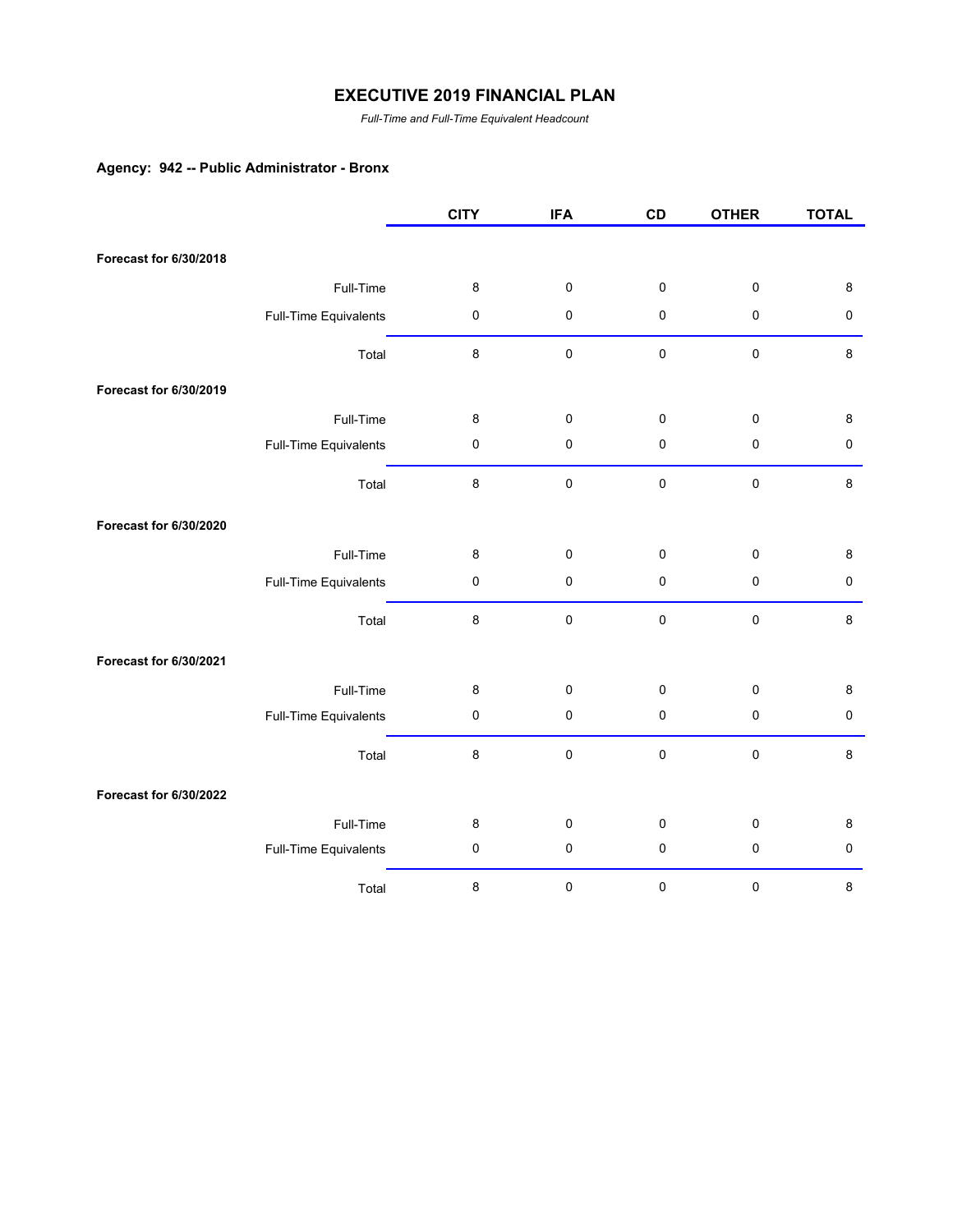*Full-Time and Full-Time Equivalent Headcount*

# **Agency: 943 -- Public Administrator - Brooklyn**

|                        |                       | <b>CITY</b> | <b>IFA</b> | CD          | <b>OTHER</b> | <b>TOTAL</b> |
|------------------------|-----------------------|-------------|------------|-------------|--------------|--------------|
|                        |                       |             |            |             |              |              |
| Forecast for 6/30/2018 |                       |             |            |             |              |              |
|                        | Full-Time             | 13          | $\pmb{0}$  | 0           | $\pmb{0}$    | 13           |
|                        | Full-Time Equivalents | $\pmb{0}$   | $\pmb{0}$  | 0           | $\pmb{0}$    | $\pmb{0}$    |
|                        | Total                 | 13          | $\pmb{0}$  | 0           | $\pmb{0}$    | 13           |
| Forecast for 6/30/2019 |                       |             |            |             |              |              |
|                        | Full-Time             | 13          | $\pmb{0}$  | 0           | $\pmb{0}$    | 13           |
|                        | Full-Time Equivalents | $\pmb{0}$   | $\pmb{0}$  | 0           | $\pmb{0}$    | $\pmb{0}$    |
|                        | Total                 | 13          | $\pmb{0}$  | 0           | $\pmb{0}$    | 13           |
| Forecast for 6/30/2020 |                       |             |            |             |              |              |
|                        | Full-Time             | 13          | $\pmb{0}$  | $\pmb{0}$   | $\pmb{0}$    | 13           |
|                        | Full-Time Equivalents | $\pmb{0}$   | $\pmb{0}$  | 0           | $\pmb{0}$    | $\pmb{0}$    |
|                        | Total                 | 13          | $\pmb{0}$  | $\pmb{0}$   | $\pmb{0}$    | 13           |
| Forecast for 6/30/2021 |                       |             |            |             |              |              |
|                        | Full-Time             | 13          | $\pmb{0}$  | 0           | $\pmb{0}$    | 13           |
|                        | Full-Time Equivalents | $\pmb{0}$   | $\pmb{0}$  | 0           | $\pmb{0}$    | $\pmb{0}$    |
|                        | Total                 | 13          | $\pmb{0}$  | $\mathbf 0$ | $\pmb{0}$    | 13           |
| Forecast for 6/30/2022 |                       |             |            |             |              |              |
|                        | Full-Time             | 13          | $\pmb{0}$  | 0           | $\pmb{0}$    | 13           |
|                        | Full-Time Equivalents | 0           | $\pmb{0}$  | 0           | $\pmb{0}$    | $\pmb{0}$    |
|                        | Total                 | 13          | $\pmb{0}$  | 0           | $\pmb{0}$    | 13           |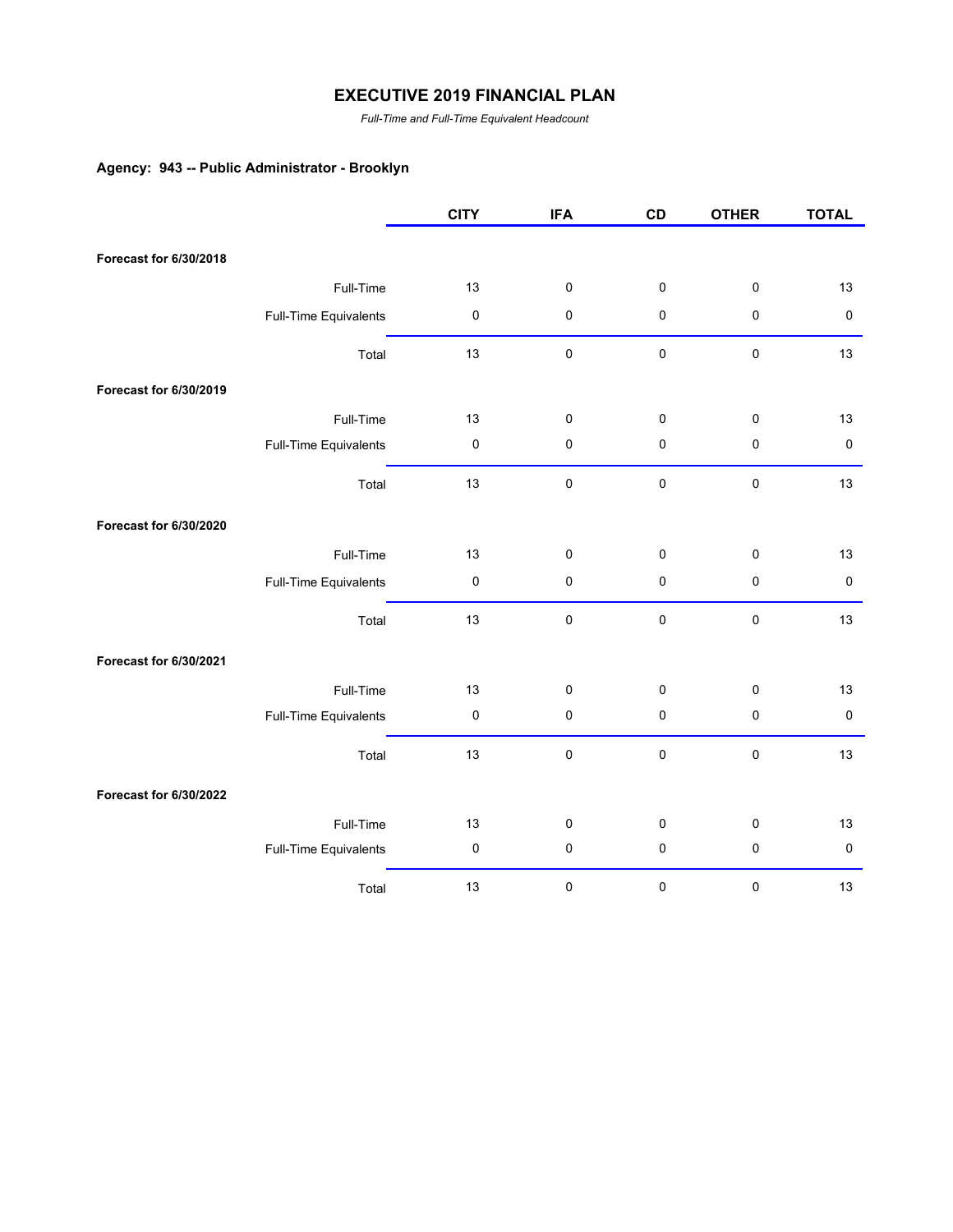*Full-Time and Full-Time Equivalent Headcount*

# **Agency: 944 -- Public Administrator - Queens**

|                        |                       | <b>CITY</b> | <b>IFA</b> | CD          | <b>OTHER</b> | <b>TOTAL</b> |
|------------------------|-----------------------|-------------|------------|-------------|--------------|--------------|
|                        |                       |             |            |             |              |              |
| Forecast for 6/30/2018 |                       |             |            |             |              |              |
|                        | Full-Time             | 8           | $\pmb{0}$  | $\pmb{0}$   | $\pmb{0}$    | $\bf 8$      |
|                        | Full-Time Equivalents | $\pmb{0}$   | $\pmb{0}$  | $\pmb{0}$   | $\pmb{0}$    | $\pmb{0}$    |
|                        | Total                 | 8           | $\pmb{0}$  | $\pmb{0}$   | $\pmb{0}$    | $\bf 8$      |
| Forecast for 6/30/2019 |                       |             |            |             |              |              |
|                        | Full-Time             | 8           | $\pmb{0}$  | 0           | $\pmb{0}$    | 8            |
|                        | Full-Time Equivalents | $\pmb{0}$   | $\pmb{0}$  | 0           | $\pmb{0}$    | $\pmb{0}$    |
|                        | Total                 | 8           | $\pmb{0}$  | $\mathbf 0$ | $\pmb{0}$    | $\bf 8$      |
| Forecast for 6/30/2020 |                       |             |            |             |              |              |
|                        | Full-Time             | 8           | $\pmb{0}$  | 0           | $\pmb{0}$    | 8            |
|                        | Full-Time Equivalents | $\pmb{0}$   | $\pmb{0}$  | $\pmb{0}$   | $\pmb{0}$    | $\pmb{0}$    |
|                        | Total                 | 8           | $\pmb{0}$  | $\pmb{0}$   | $\pmb{0}$    | 8            |
| Forecast for 6/30/2021 |                       |             |            |             |              |              |
|                        | Full-Time             | 8           | $\pmb{0}$  | 0           | $\pmb{0}$    | 8            |
|                        | Full-Time Equivalents | 0           | $\pmb{0}$  | 0           | $\pmb{0}$    | $\pmb{0}$    |
|                        | Total                 | $\bf 8$     | $\pmb{0}$  | $\pmb{0}$   | $\pmb{0}$    | $\bf 8$      |
| Forecast for 6/30/2022 |                       |             |            |             |              |              |
|                        | Full-Time             | 8           | $\pmb{0}$  | 0           | $\pmb{0}$    | 8            |
|                        | Full-Time Equivalents | 0           | $\pmb{0}$  | 0           | $\pmb{0}$    | $\pmb{0}$    |
|                        | Total                 | 8           | 0          | $\pmb{0}$   | $\pmb{0}$    | $\bf 8$      |